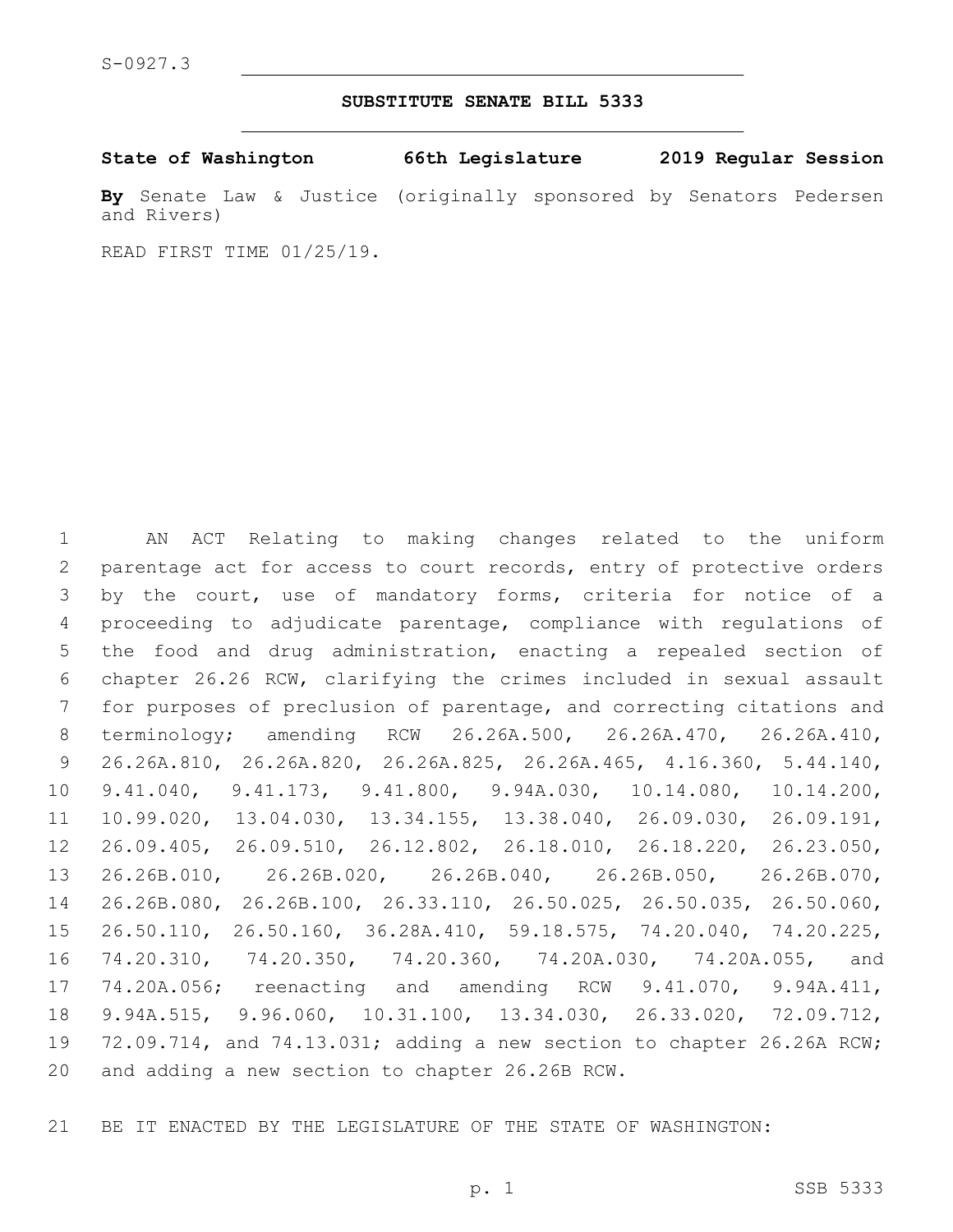**PART 1 ACCESS TO COURT RECORDS, ENTRY OF PROTECTIVE ORDERS, USE OF MANDATORY FORMS, AND CRITERIA FOR NOTICE OF A PROCEEDING TO ADJUDICATE PARENTAGE Sec. 1001.** RCW 26.26A.500 and 2018 c 6 s 520 are each amended to read as follows:6 (1) On request of a party and for good cause, the court may close a proceeding under RCW 26.26A.400 through 26.26A.515 to the public. (2) A final order in a proceeding under RCW 26.26A.400 through

10 26.26A.515 is available for public inspection. ((Other papers and records are available for public inspection only with the consent of 12 the parties or by court order.)) Except as provided by applicable 13 court rules, records entered after the entry of a final order determining parentage in a proceeding under this chapter are publicly accessible.

 **Sec. 1002.** RCW 26.26A.470 and 2018 c 6 s 515 are each amended to 17 read as follows:

 (1) In a proceeding under RCW 26.26A.400 through 26.26A.515, the court may issue a temporary order for child support if the order is consistent with law of this state other than this chapter and the 21 individual ordered to pay support is:

22 (a) A presumed parent of the child;

(b) Petitioning to be adjudicated a parent;

 (c) Identified as a genetic parent through genetic testing under 25 RCW 26.26A.325;

 (d) An alleged genetic parent who has declined to submit to 27 genetic testing;

 (e) Shown by clear and convincing evidence to be a parent of the 29 child; or

30 (f) A parent under this chapter.

 (2) A temporary order may include a provision for parenting time and visitation under law of this state other than this chapter.

 (3) Any party may request the court to issue a temporary restraining order or preliminary injunction, providing relief proper 35 in the circumstances, and restraining or enjoining any party from:

(a) Molesting or disturbing the peace of another party;

 (b) Going onto the grounds of or entering the home, workplace, or 38 school of another party or the day care or school of any child;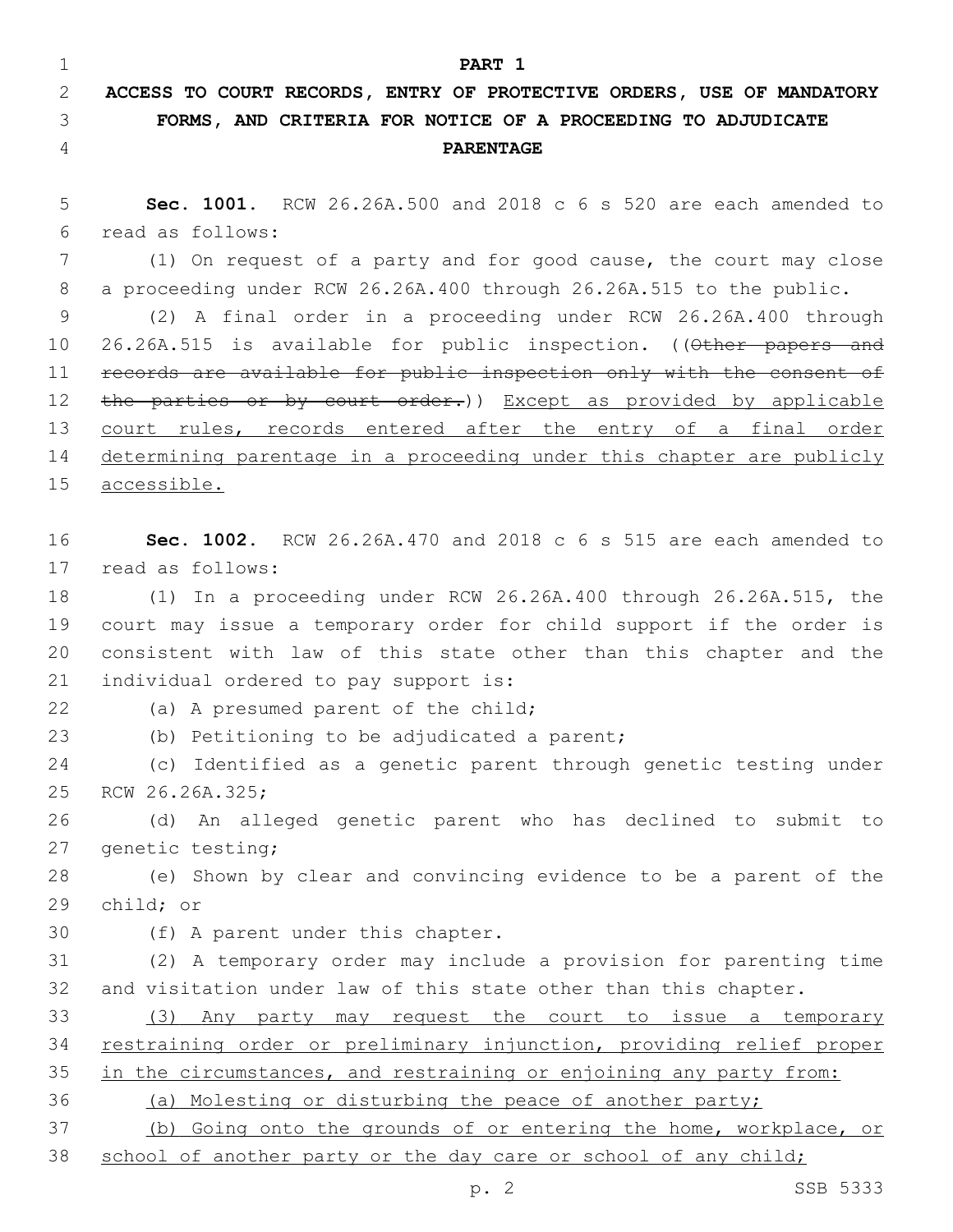- (c) Knowingly coming within, or knowingly remaining within, a
- specified distance from a specified location; and

(d) Removing a child from the jurisdiction of the court.

 (4) Either party may request a domestic violence protection order under chapter 26.50 RCW or an antiharassment protection order under chapter 10.14 RCW on a temporary basis. The court may grant any of the relief provided in RCW 26.50.060 except relief pertaining to residential provisions for the children which provisions shall be provided for under this chapter, and any of the relief provided in RCW 10.14.080. Ex parte orders issued under this subsection shall be 11 effective for a fixed period not to exceed fourteen days, or upon court order, not to exceed twenty-four days if necessary to ensure 13 that all temporary motions in the case can be heard at the same time.

 (5) Restraining orders issued under this section restraining or enjoining the person from molesting or disturbing another party, or 16 from going onto the grounds of or entering the home, workplace, or school of the other party or the day care or school of any child, or prohibiting the person from knowingly coming within, or knowingly remaining within, a specified distance of a location, shall prominently bear on the front page of the order the legend: VIOLATION OF THIS ORDER WITH ACTUAL NOTICE OF ITS TERMS IS A CRIMINAL OFFENSE UNDER CHAPTER 26.50 RCW AND WILL SUBJECT A VIOLATOR TO ARREST.

 (6) The court shall order that any temporary restraining order bearing a criminal offense legend, any domestic violence protection 25 order, or any antiharassment protection order granted under this section be forwarded by the clerk of the court on or before the next judicial day to the appropriate law enforcement agency specified in 28 the order. Upon receipt of the order, the law enforcement agency shall enter the order into any computer-based criminal intelligence information system available in this state used by law enforcement agencies to list outstanding warrants. The order is fully enforceable in any county in the state.

 (7) If a restraining order issued pursuant to this section is modified or terminated, the clerk of the court shall notify the law enforcement agency specified in the order on or before the next judicial day. Upon receipt of notice that an order has been terminated, the law enforcement agency shall remove the order from any computer-based criminal intelligence information system.

 (8) The court may issue a temporary restraining order without 40 requiring notice to the other party only if it finds on the basis of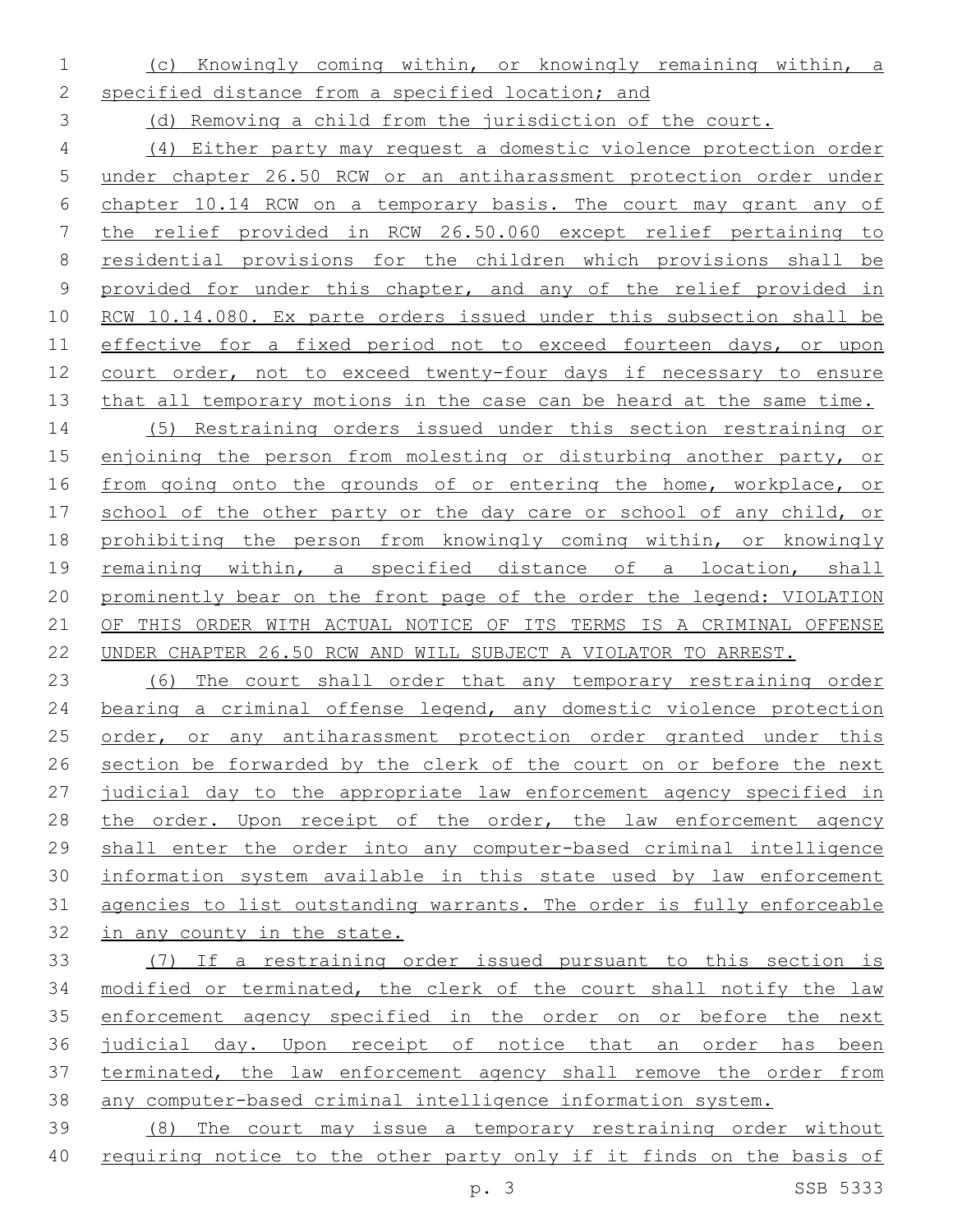| 1  | the moving affidavit or other evidence that irreparable injury could            |
|----|---------------------------------------------------------------------------------|
| 2  | result if an order is not issued until the time for responding has              |
| 3  | elapsed.                                                                        |
| 4  | (9)<br>The<br>court may issue a temporary restraining order<br>O <sub>T</sub>   |
| 5  | preliminary injunction and an order for temporary support in such               |
| 6  | amounts and<br>such terms<br>are just<br>the<br>on<br>and<br>proper<br>in<br>as |
| 7  | circumstances. In issuing the order, the court shall consider the               |
| 8  | provisions of RCW 9.41.800.                                                     |
| 9  | A temporary order, temporary restraining order,<br>(10)<br>Оr                   |
| 10 | preliminary injunction:                                                         |
| 11 | (a) Does not prejudice the rights of a party or any child which                 |
| 12 | are to be adjudicated at subsequent hearings in the proceeding;                 |
| 13 | (b) May be revoked or modified;                                                 |
| 14 | Terminates when the final order is entered or<br>when the<br>(C)                |
| 15 | petition is dismissed; and                                                      |
| 16 | (d) May be entered in a proceeding for the modification of an                   |
| 17 | existing order.                                                                 |
| 18 | (11) A support debt owed to the state for public assistance                     |
| 19 | expenditures which has been charged against a party pursuant to RCW             |
| 20 | 74.20A.040 and/or 74.20A.055 shall not be merged in, or otherwise               |
| 21 | extinguished by, the final decree or order, unless the office of                |
| 22 | support enforcement has been given notice of the final proceeding and           |
| 23 | an opportunity to present its claim for the support debt to the court           |
| 24 | and has failed to file an affidavit as provided in this subsection.             |
| 25 | Notice of the proceeding shall be served upon the office of support             |
| 26 | enforcement personally, or by certified mail, and shall be given no             |
| 27 | fewer than thirty days prior to the date of the final proceeding. An            |
| 28 | original copy of the notice shall be filed with the court either                |
| 29 | before service or within a reasonable time thereafter. The office of            |
| 30 | support enforcement may present its claim, and thereby preserve the             |
| 31 | support debt, by filing an affidavit setting forth the amount of the            |
| 32 | debt with the court, and by mailing a copy of the affidavit to the              |
| 33 | parties or their attorney prior to the date of the final proceeding.            |
| 34 | (12) Any party may request the court to issue any order                         |
| 35 | referenced by RCW 9.41.800.                                                     |
|    |                                                                                 |

 NEW SECTION. **Sec. 1003.** A new section is added to chapter 37 26.26A RCW to read as follows:

 (1) Effective January 1, 2020, a party shall not file any pleading with the clerk of the court in an action commenced under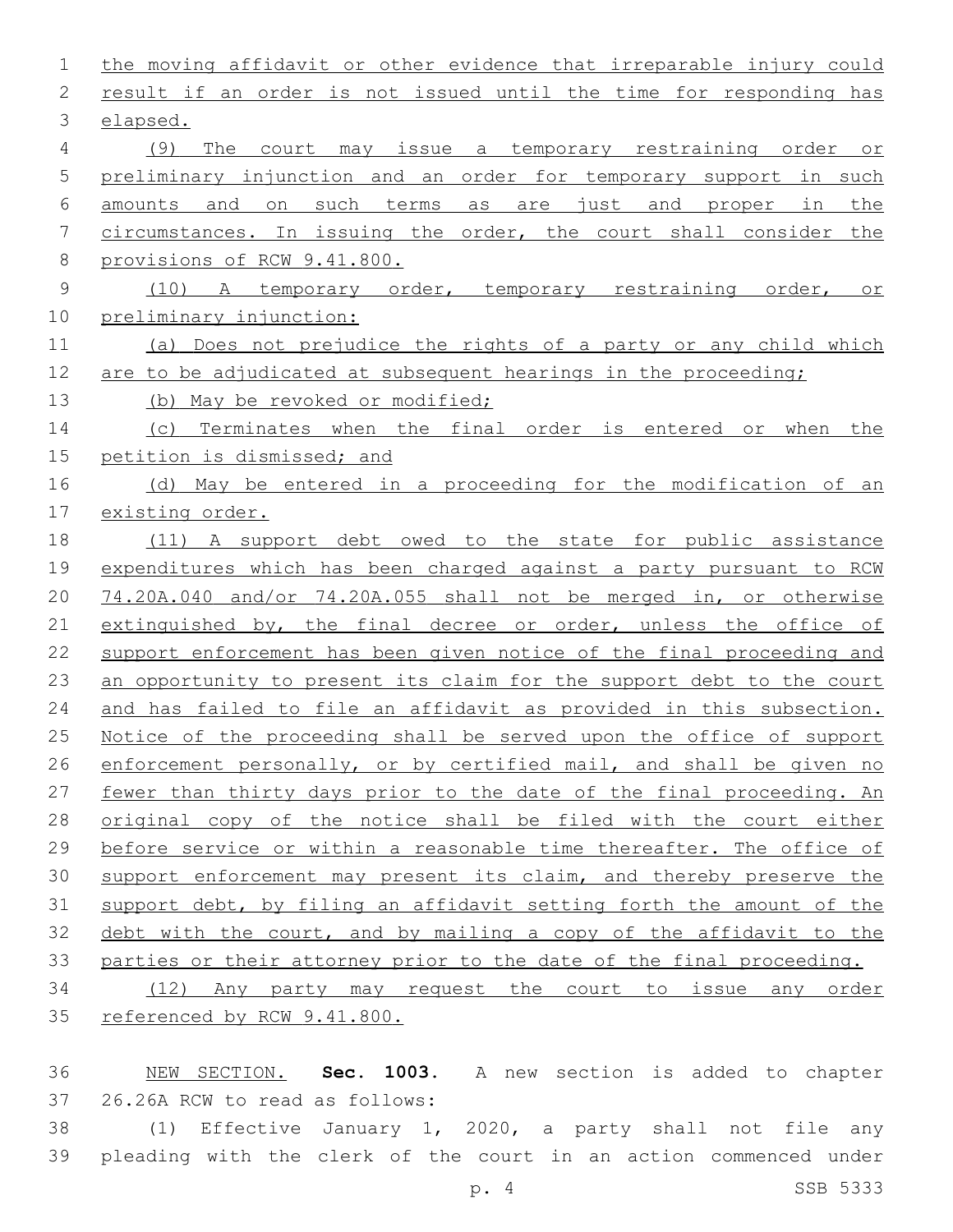this chapter unless on forms approved by the administrator for the 2 courts.

 (2) The administrative office of the courts shall develop and approve standard court forms and format rules for mandatory use by litigants in all actions commenced under this chapter effective January 1, 2020. The administrative office of the courts has continuing responsibility to develop and revise mandatory forms and 8 format rules as appropriate.

 **Sec. 1004.** RCW 26.26A.410 and 2018 c 6 s 503 are each amended to 10 read as follows:

 (1) The petitioner shall give notice of a proceeding to adjudicate parentage to the following individuals:

 (a) The woman who gave birth to the child, unless a court has 14 adjudicated that she is not a parent;

 (b) An individual who is a parent of the child under this 16 chapter;

 (c) A presumed, acknowledged, or adjudicated parent of the child; 18 and

 (d) An individual whose parentage of the child is to be 20 adjudicated.

 (2) An individual entitled to notice under subsection (1) of this section has a right to intervene in the proceeding.

 (3) Lack of notice required by subsection (1) of this section does not render a judgment void. Lack of notice does not preclude an individual entitled to notice under subsection (1) of this section from bringing a proceeding under RCW 26.26A.450(2).

 (4) Notice must be by service of the summons and complaint on all parties entitled to receive notice under subsection (1) of this section.

#### **PART 2**

# **COMPLIANCE WITH FOOD AND DRUG ADMINISTRATION REGULATIONS**

 **Sec. 2001.** RCW 26.26A.810 and 2018 c 6 s 803 are each amended to 33 read as follows:

 (1) A gamete bank or fertility clinic licensed in this state shall collect from a donor the donor's identifying information and 36 medical history at the time of the donation.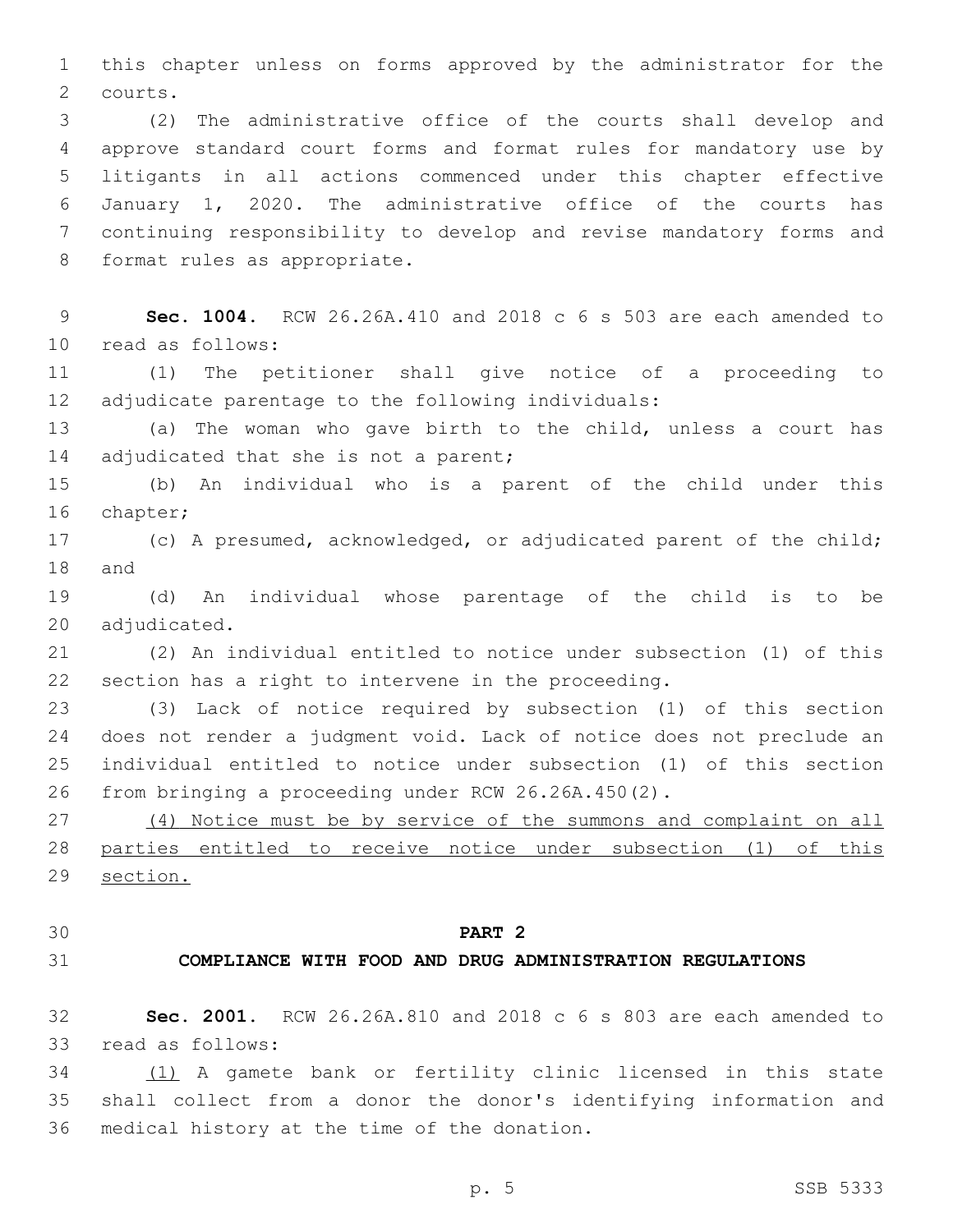1 ((If the)) (2) A gamete bank or fertility clinic ((sends the)) 2 licensed in this state which receives gametes of a donor  $((\pm \Theta))$ 3 collected by another gamete bank or fertility clinic( $\sqrt{t}$  the sending gamete bank or fertility clinic shall forward any identifying information and medical history of the donor, including the donor's signed declaration under RCW 26.26A.815 regarding identity disclosure, to the receiving gamete bank or fertility clinic. A receiving gamete bank or fertility clinic licensed in this state)) 9 shall collect ((and retain the information about the donor and each 10 sending)) the name, address, telephone number, and email address of 11 the gamete bank or fertility clinic from which it received the 12 gametes.

 (3) A gamete bank or fertility clinic licensed in this state shall disclose the information collected under subsections (1) and (2) of this section as provided under RCW 26.26A.820.

 **Sec. 2002.** RCW 26.26A.820 and 2018 c 6 s 805 are each amended to 17 read as follows:

 (1) On request of a child conceived by assisted reproduction who attains eighteen years of age, a gamete bank or fertility clinic 20 licensed in this state which collected((, stored, or released for 21 use)) the gametes used in the assisted reproduction shall make a good faith effort to provide the child with identifying information of the donor who provided the gametes, unless the donor signed and did not withdraw a declaration under RCW 26.26A.815(2)(b). If the donor signed and did not withdraw the declaration, the gamete bank or fertility clinic shall make a good faith effort to notify the donor, who may elect under RCW 26.26A.815(3) to withdraw the donor's 28 declaration.

 (2) Regardless whether a donor signed a declaration under RCW 26.26A.815(2)(b), on request by a child conceived by assisted reproduction who attains eighteen years of age, or, if the child is a minor, by a parent or guardian of the child, a gamete bank or fertility clinic licensed in this state which collected the gametes used in the assisted reproduction shall make a good faith effort to provide the child or, if the child is a minor, the parent or guardian of the child, access to nonidentifying medical history of the donor.

 (3) On request of a child conceived by assisted reproduction who 38 attains eighteen years of age, a gamete bank or fertility clinic licensed in this state which received the gametes used in the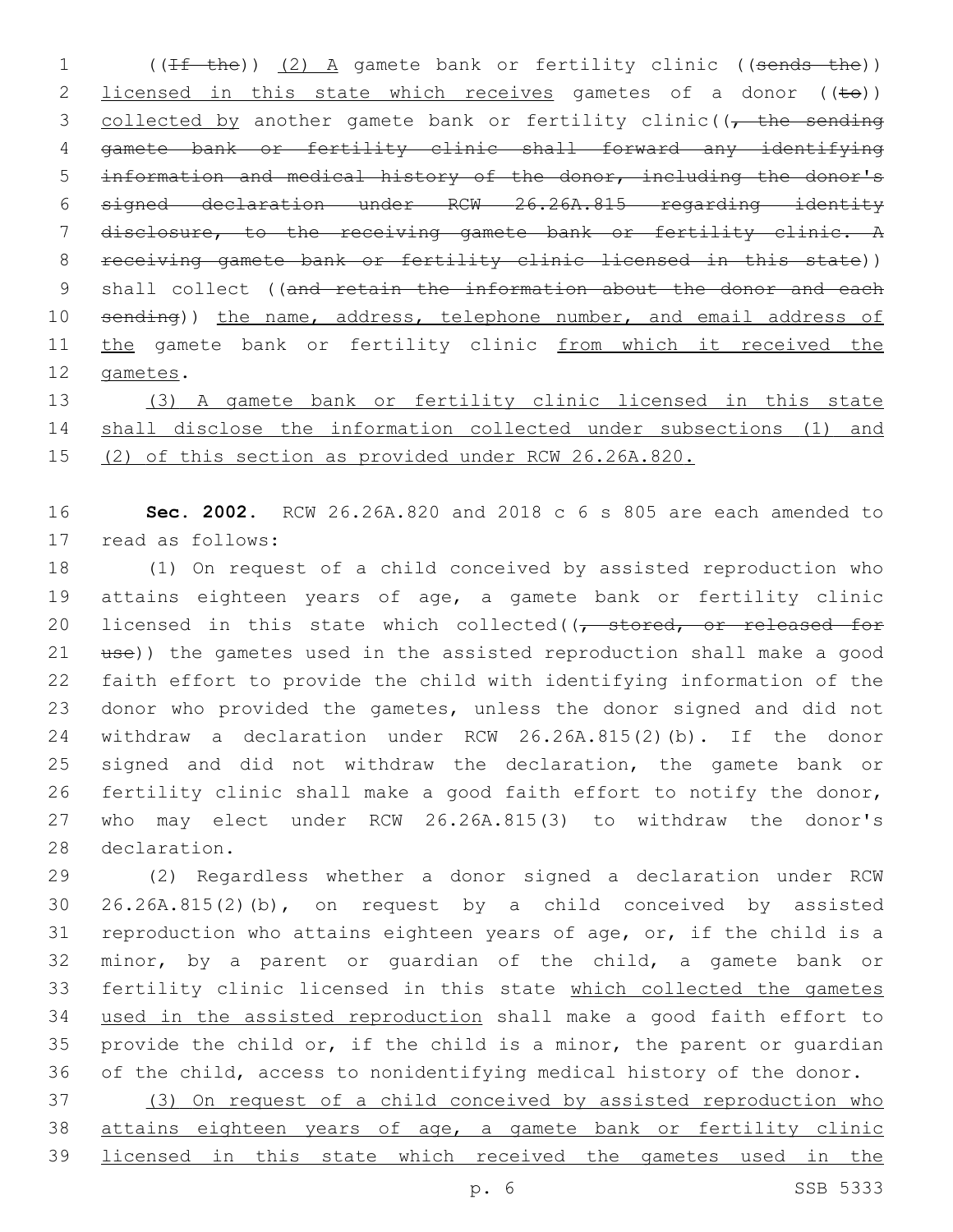| 1 assisted reproduction from another gamete bank or fertility clinic    |  |  |  |  |  |  |
|-------------------------------------------------------------------------|--|--|--|--|--|--|
| 2 shall disclose the name, address, telephone number, and email address |  |  |  |  |  |  |
| 3 of the gamete bank or fertility clinic from which it received the     |  |  |  |  |  |  |
| 4 gametes.                                                              |  |  |  |  |  |  |

5 **Sec. 2003.** RCW 26.26A.825 and 2018 c 6 s 806 are each amended to read as follows:6

7 (1) A gamete bank or fertility clinic licensed in this state 8 which collects((<del>, stores, or releases</del>)) gametes for use in assisted 9 reproduction shall ((collect and)) maintain identifying information 10 and medical history about each gamete donor. The gamete bank or 11 fertility clinic shall ((collect and)) maintain records of gamete 12 screening and testing and comply with reporting requirements, in 13 accordance with federal law and applicable law of this state other 14 than this chapter.

15 (2) A gamete bank or fertility clinic licensed in this state that 16 receives gametes from another gamete bank or fertility clinic shall 17 maintain the name, address, and telephone number of the gamete bank 18 or fertility clinic from which it received the gametes.

#### 19 **PART 3**

### 20 **ENACTING A REPEALED SECTION OF CHAPTER 26.26 RCW**

21 NEW SECTION. **Sec. 3001.** A new section is added to chapter 22 26.26B RCW to read as follows:

 (1) After the period for rescission of an acknowledgment of parentage provided in RCW 26.26A.235 has passed, a parent executing an acknowledgment of parentage of the child named therein may 26 commence a judicial proceeding for:

27 (a) Making residential provisions or a parenting plan with regard 28 to the minor child on the same basis as provided in chapter 26.09 29 RCW; or

30 (b) Establishing a child support obligation under chapter 26.19 31 RCW and maintaining health care coverage under RCW 26.09.105.

32 (2) Pursuant to RCW 26.09.010(3), a proceeding authorized by this 33 section shall be titled "In re the parenting and support of...."

 (3) Before the period for a challenge to the acknowledgment or denial of parentage has elapsed under RCW 26.26A.240, the petitioner must specifically allege under penalty of perjury, to the best of the petitioner's knowledge, that: (a) No person other than a person who

p. 7 SSB 5333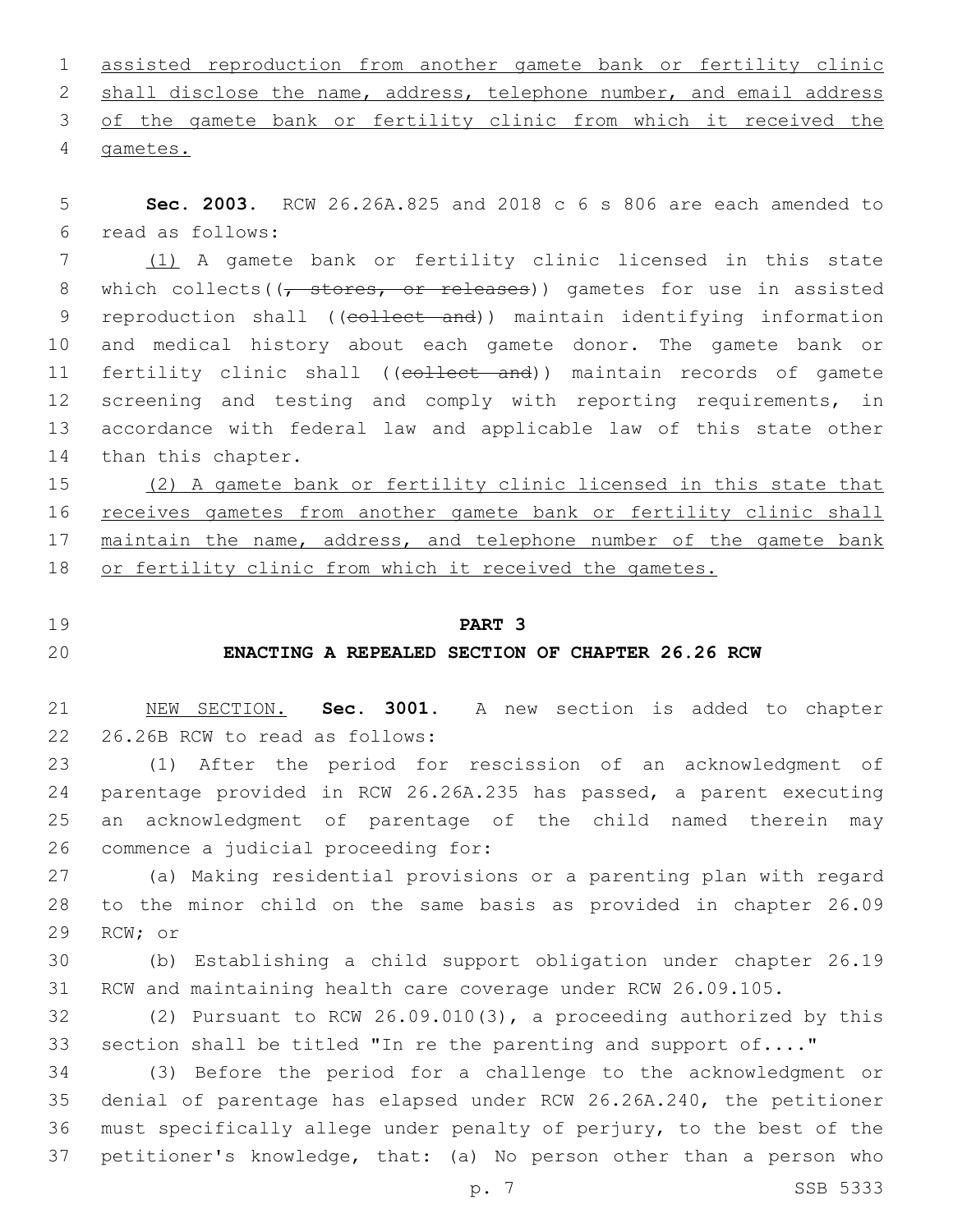executed the acknowledgment of parentage is a parent of the child; (b) there is not currently pending a proceeding to adjudicate the parentage of the child or that another person is adjudicated the child's parent; and (c) the petitioner has provided notice of the proceeding to any other persons who have claimed parentage of the child. Should the respondent or any other person appearing in the action deny the allegations, a permanent parenting plan or residential schedule may not be entered for the child without the matter being converted to a proceeding to challenge the acknowledgment of parentage under RCW 26.26A.240 and 26.26A.445. A copy of the acknowledgment of parentage or the birth certificate issued by the state in which the child was born must be filed with the petition or response. The court may convert the matter to a proceeding to challenge the acknowledgment on its own motion.

# **PART 4 CLARIFYING THE CRIMES INCLUDED IN SEXUAL ASSAULT FOR PURPOSES OF PRECLUSION OF PARENTAGE**

 **Sec. 4001.** RCW 26.26A.465 and 2018 c 6 s 514 are each amended to 19 read as follows:

 (1) For the purposes of this section, "sexual assault" means nonconsensual sexual penetration that results in pregnancy.

 (2) In a proceeding in which a parent alleges that a person committed a sexual assault that resulted in the parent becoming pregnant and subsequently giving birth to a child, the parent may seek to preclude the person from establishing or maintaining the person's parentage of the child. A parent who alleges that a child was born as a result of sexual assault may also seek additional 28 relief as described in this section.

29 (3) This section does not apply if( $($ :

 $(a)$ )) the person described in subsection (2) of this section has previously been adjudicated in a proceeding brought under RCW 26.26A.400 to be a parent of the child, except as may be specifically 33 permitted under subsection (4) of this section.

 (4) Unless RCW 26.26A.240 or 26.26A.430 applies, a parent must file a pleading making an allegation under subsection (2) of this section not later than four years after the birth of the child, except that for a period of one year after January 1, 2019, a court may waive the time bar in cases in which a presumed, acknowledged, or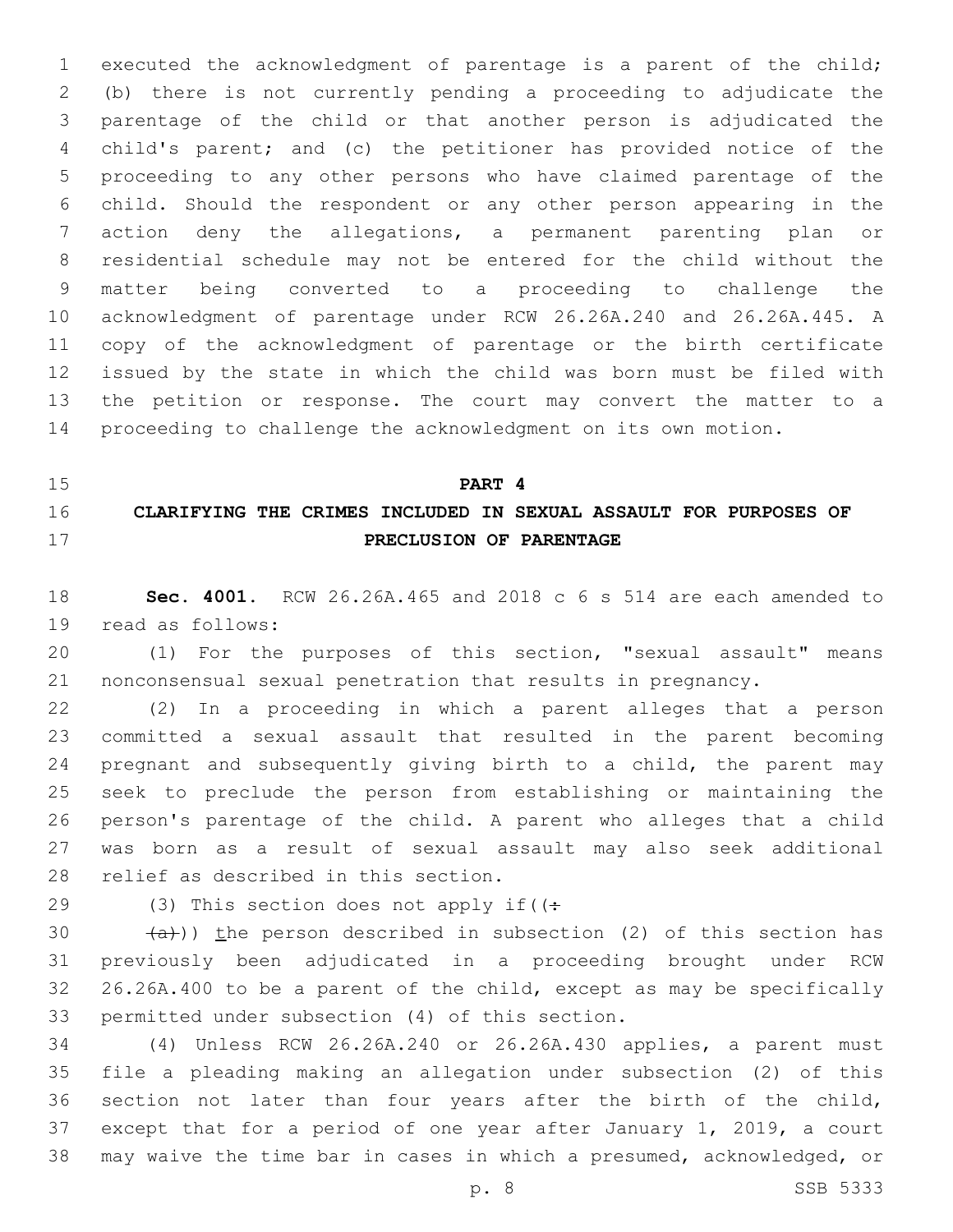adjudicated parent was found in a criminal or separate civil proceeding to have committed a sexual assault against the parent alleging that the child was born as a result of the sexual assault.

 (5) If a parent makes an allegation under subsection (2) of this section and subsection (3) of this section does not apply, the court must conduct a fact-finding hearing on the allegation.

 (a) The court may not enter any temporary orders providing residential time or decision making to the alleged perpetrator prior to the fact-finding hearing on the sexual assault allegation unless both of the following criteria are satisfied: (i) The alleged perpetrator has a bonded and dependent relationship with the child that is parental in nature; and (ii) the court specifically finds that it would be in the best interest of the child if such temporary 14 orders are entered.

 (b) Prior to the fact-finding hearing, the court may order genetic testing to determine whether the alleged perpetrator is biologically related to the child. If genetic testing reveals that the alleged perpetrator is not biologically related to the child, the 19 fact-finding hearing must be stricken.

 (c) Fourteen days prior to the fact-finding hearing, the parent alleging that the child was born as a result of a sexual assault shall submit affidavits setting forth facts supporting the allegation and shall give notice, together with a copy of the affidavit, to other parties to the proceedings, who may file opposing affidavits. Opposing affidavits must be submitted and served to other parties to the proceeding five days prior to the fact-finding hearing.

 (d) The court shall determine on the record whether affidavits and documents submitted for the fact-finding hearing should be 29 sealed.

 (6) An allegation under subsection (2) of this section may be 31 proved by:

 (a) Evidence that the person was convicted of or pleaded guilty to a sexual assault under RCW 9A.44.040, 9A.44.050, or 9A.44.060, or 34 a comparable crime of sexual assault  $((\frac{1}{2}n))$ , including child rape of 35 any degree, in this state or any other jurisdiction, against the child's parent and the child was born within three hundred twenty 37 days after the sexual assault; or

 (b) Clear, cogent, and convincing evidence that the person committed sexual assault, as defined in this section, against the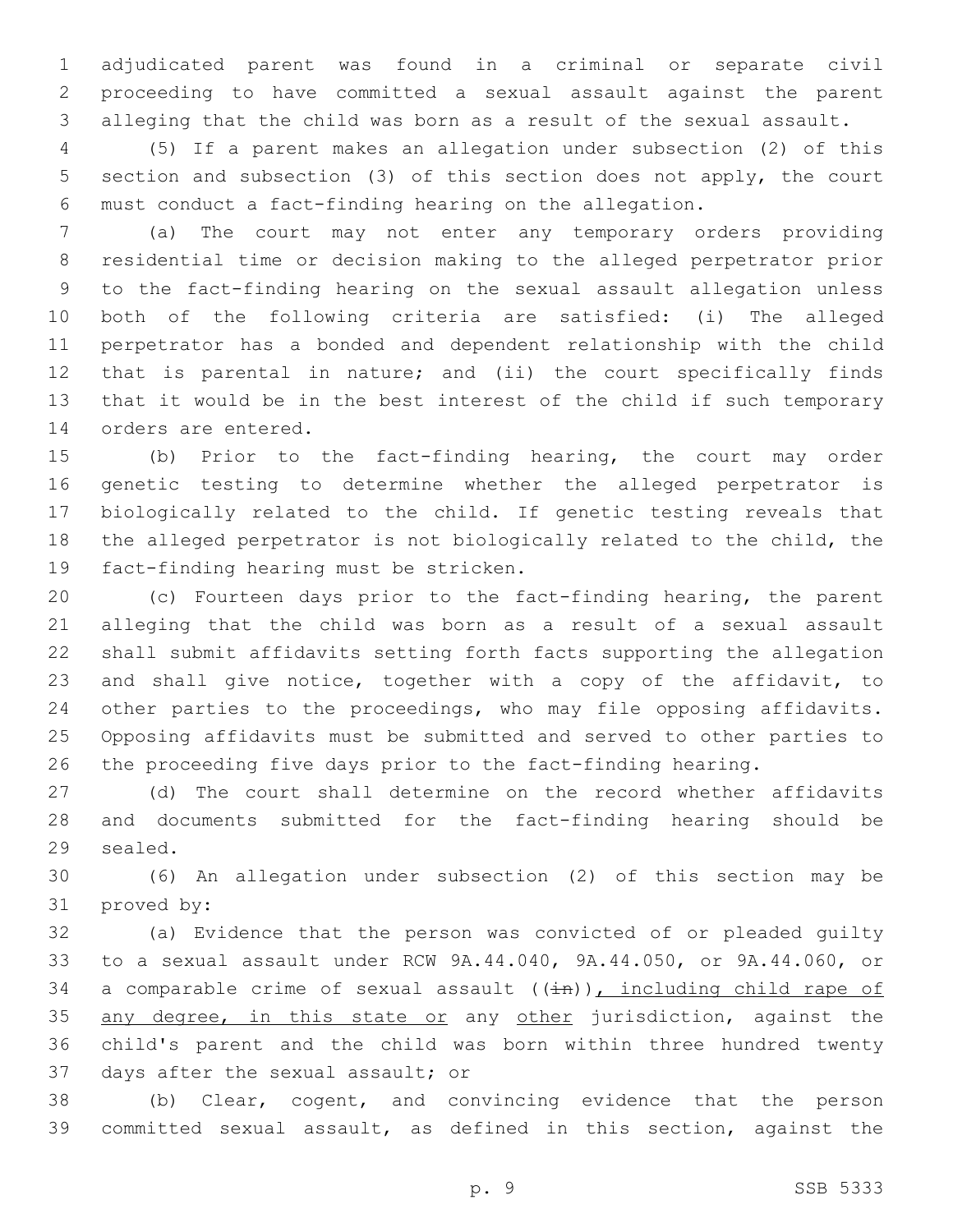child's parent and the child was born within three hundred twenty 2 days after the sexual assault.

 (7) Subject to subsections (1) through (5) of this section, if the court determines that an allegation has been proved under subsection (6) of this section at the fact-finding hearing or after a 6 bench trial, the court shall:

 (a) Adjudicate that the person described in subsection (2) of this section is not a parent of the child, has no right to residential time or decision-making responsibilities for the child, has no right to inheritance from the child, and has no right to notification of, or standing to object to, the adoption of the child. If the parent who was the victim of the sexual assault expressly consents in writing for the court to decline to enter one or more of these restrictions or limitations, the court may do so;

 (b) Require the state registrar of vital statistics to amend the birth record if requested by the parent and the court determines that the amendment is in the best interest of the child; and

 (c) Require the person pay to child support, birth-related costs, or both, unless the parent requests otherwise and the court determines that granting the request is in the best interest of the 21 child.

 (8) The child's parent or guardian may decline an order for child support or birth-related costs. If the child's parent or guardian declines an order for child support, and is either currently receiving public assistance or later applies for it for the child born as a result of the sexual assault, support enforcement agencies as defined in this chapter shall not file administrative or court proceedings to establish or collect child support, including medical support, from the person described in subsection (2) of this section.

 (9) If the court enters an order under subsection (8) of this section providing that no child support obligation may be established or collected from the person described in subsection (2) of this section, the court shall forward a copy of the order to the 34 Washington state support registry.

 (10) The court may order an award of attorneys' fees under this section on the same basis as attorneys' fees are awarded under RCW 26.09.140.37

 (11) Any party may move to close the fact-finding hearing and any related proceedings under this section to the public. If no party files such a motion, the court shall determine on its own initiative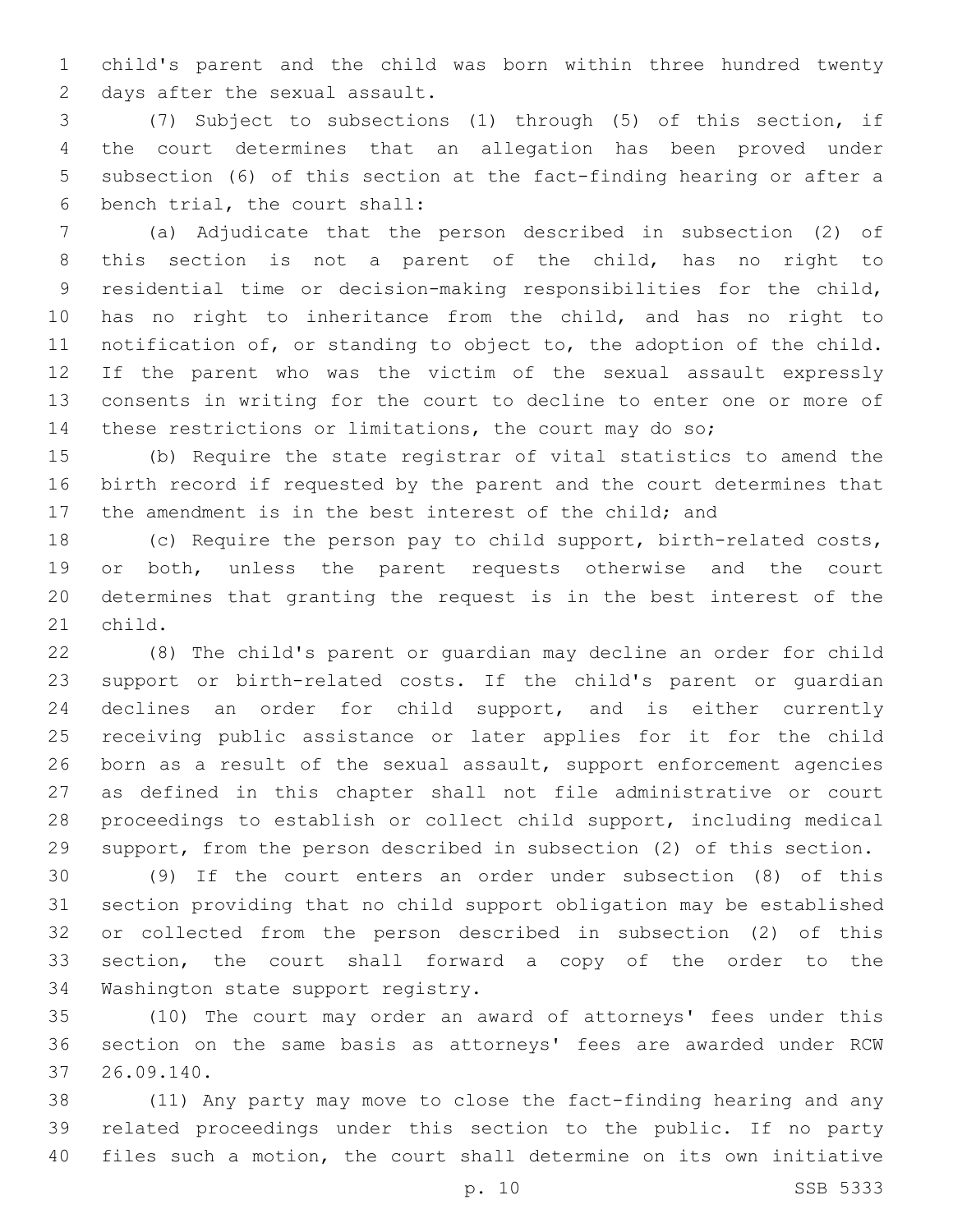whether the fact-finding hearing and any related proceedings under this section should be closed to the public. Upon finding good cause for closing the proceeding, and if consistent with Article I, section 10 of the state Constitution, the court may:4

 (a) Restrict admission to only those persons whom the court finds to have a direct interest in the case or in the work of the court, including witnesses deemed necessary to the disposition of the case; 8 and

 (b) Restrict persons who are admitted from disclosing any information obtained at the hearing that would identify the parties 11 involved or the child.

#### **PART 5**

### **CORRECTING CITATIONS AND TERMINOLOGY**

 **Sec. 5001.** RCW 4.16.360 and 1983 1st ex.s. c 41 s 13 are each 15 amended to read as follows:

 This chapter does not limit the time in which an action for 17 determination of ((paternity)) parentage may be brought under chapter 18 ((26.26)) 26.26A or 26.26B RCW.

 **Sec. 5002.** RCW 5.44.140 and 2002 c 302 s 701 are each amended to 20 read as follows:

 In any proceeding regarding the determination of a family relationship, including but not limited to the parent and child relationship and the marriage relationship, a determination of family relationships regarding any person or persons who immigrated to the United States from a foreign country which was made or accepted by 26 the United States ((immigration and naturalization service)) 27 citizenship and immigration services at the time of that person or persons' entry into the United States creates a rebuttable presumption that the determination is valid and that the family relationship under foreign law is as made or accepted at the time of entry. Except as provided in RCW ((26.26.116(2))) 26.26A.115(2), the presumption may be overcome by a preponderance of evidence showing that a living person other than the person named by the United States ((immigration and naturalization service)) citizenship and 35 immigration services is in the relationship in question.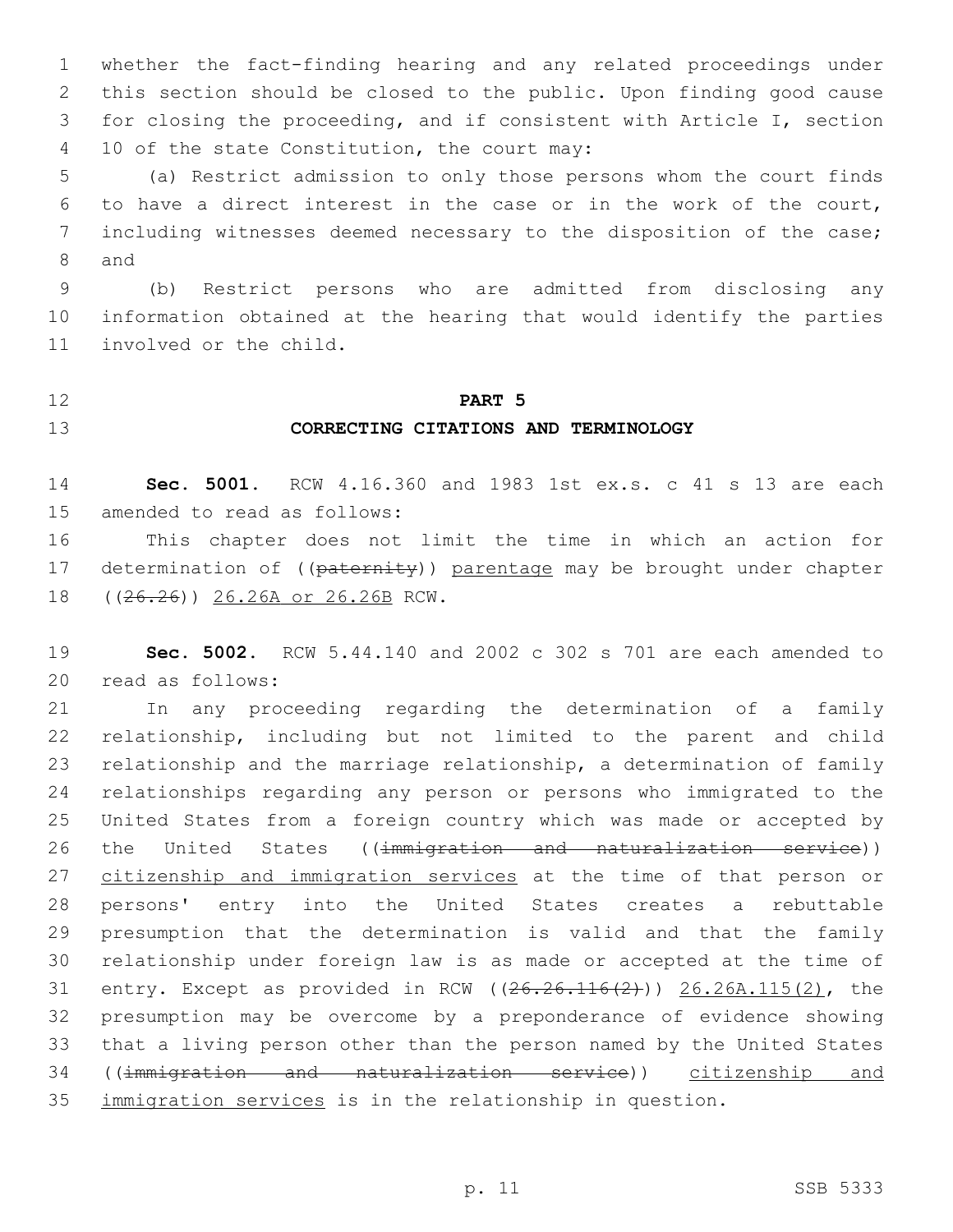**Sec. 5003.** RCW 9.41.040 and 2018 c 234 s 1 are each amended to 2 read as follows:

 (1)(a) A person, whether an adult or juvenile, is guilty of the crime of unlawful possession of a firearm in the first degree, if the person owns, has in his or her possession, or has in his or her control any firearm after having previously been convicted or found not guilty by reason of insanity in this state or elsewhere of any 8 serious offense as defined in this chapter.

 (b) Unlawful possession of a firearm in the first degree is a class B felony punishable according to chapter 9A.20 RCW.

 (2)(a) A person, whether an adult or juvenile, is guilty of the crime of unlawful possession of a firearm in the second degree, if the person does not qualify under subsection (1) of this section for the crime of unlawful possession of a firearm in the first degree and the person owns, has in his or her possession, or has in his or her 16 control any firearm:

 (i) After having previously been convicted or found not guilty by reason of insanity in this state or elsewhere of any felony not specifically listed as prohibiting firearm possession under subsection (1) of this section, or any of the following crimes when committed by one family or household member against another, committed on or after July 1, 1993: Assault in the fourth degree, coercion, stalking, reckless endangerment, criminal trespass in the first degree, or violation of the provisions of a protection order or no-contact order restraining the person or excluding the person from a residence (RCW 26.50.060, 26.50.070, 26.50.130, or 10.99.040);

 (ii) After having previously been convicted or found not guilty by reason of insanity in this state or elsewhere of harassment when committed by one family or household member against another, 30 committed on or after June 7, 2018;

 (iii) During any period of time that the person is subject to a court order issued under chapter 7.90, 7.92, 9A.46, 10.14, 10.99, 26.09, 26.10, ((26.26)) 26.26A, 26.26B, or 26.50 RCW that:

 (A) Was issued after a hearing of which the person received actual notice, and at which the person had an opportunity to 36 participate;

 (B) Restrains the person from harassing, stalking, or threatening an intimate partner of the person or child of the intimate partner or person, or engaging in other conduct that would place an intimate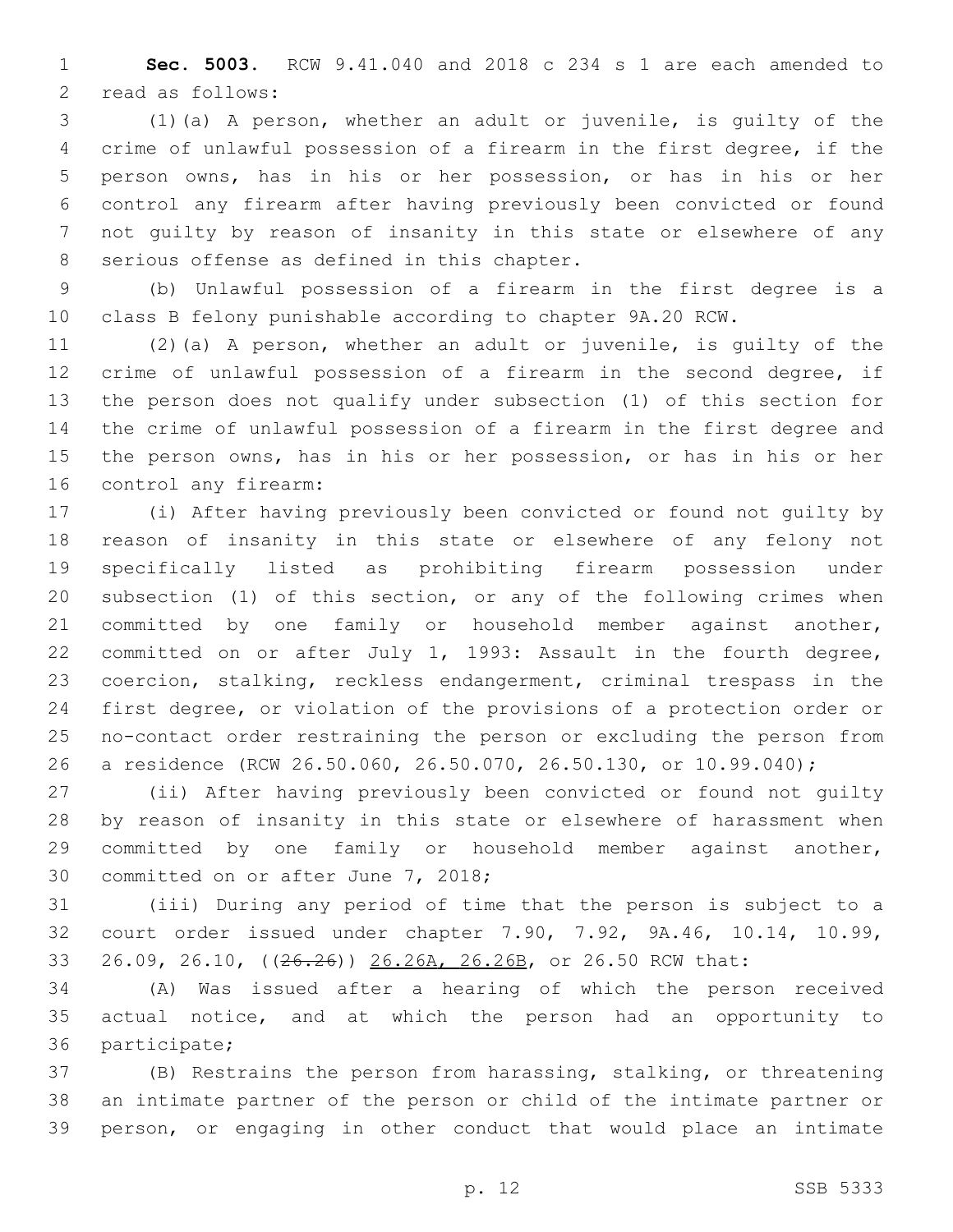partner in reasonable fear of bodily injury to the partner or child; 2 and

 (C)(I) Includes a finding that the person represents a credible 4 threat to the physical safety of the intimate partner or child; and

 (II) By its terms, explicitly prohibits the use, attempted use, or threatened use of physical force against the intimate partner or child that would reasonably be expected to cause bodily injury;

 (iv) After having previously been involuntarily committed for mental health treatment under RCW 71.05.240, 71.05.320, 71.34.740, 71.34.750, chapter 10.77 RCW, or equivalent statutes of another jurisdiction, unless his or her right to possess a firearm has been 12 restored as provided in RCW 9.41.047;

 (v) If the person is under eighteen years of age, except as 14 provided in RCW 9.41.042; and/or

 (vi) If the person is free on bond or personal recognizance pending trial, appeal, or sentencing for a serious offense as defined 17 in RCW 9.41.010.

 (b) (a)(iii) of this subsection does not apply to a sexual assault protection order under chapter 7.90 RCW if the order has been modified pursuant to RCW 7.90.170 to remove any restrictions on 21 firearm purchase, transfer, or possession.

 (c) Unlawful possession of a firearm in the second degree is a class C felony punishable according to chapter 9A.20 RCW.

 (3) Notwithstanding RCW 9.41.047 or any other provisions of law, 25 as used in this chapter, a person has been "convicted," whether in an adult court or adjudicated in a juvenile court, at such time as a plea of guilty has been accepted, or a verdict of guilty has been filed, notwithstanding the pendency of any future proceedings including but not limited to sentencing or disposition, post-trial or post-fact-finding motions, and appeals. Conviction includes a dismissal entered after a period of probation, suspension or deferral of sentence, and also includes equivalent dispositions by courts in jurisdictions other than Washington state. A person shall not be precluded from possession of a firearm if the conviction has been the subject of a pardon, annulment, certificate of rehabilitation, or other equivalent procedure based on a finding of the rehabilitation of the person convicted or the conviction or disposition has been the subject of a pardon, annulment, or other equivalent procedure based on a finding of innocence. Where no record of the court's disposition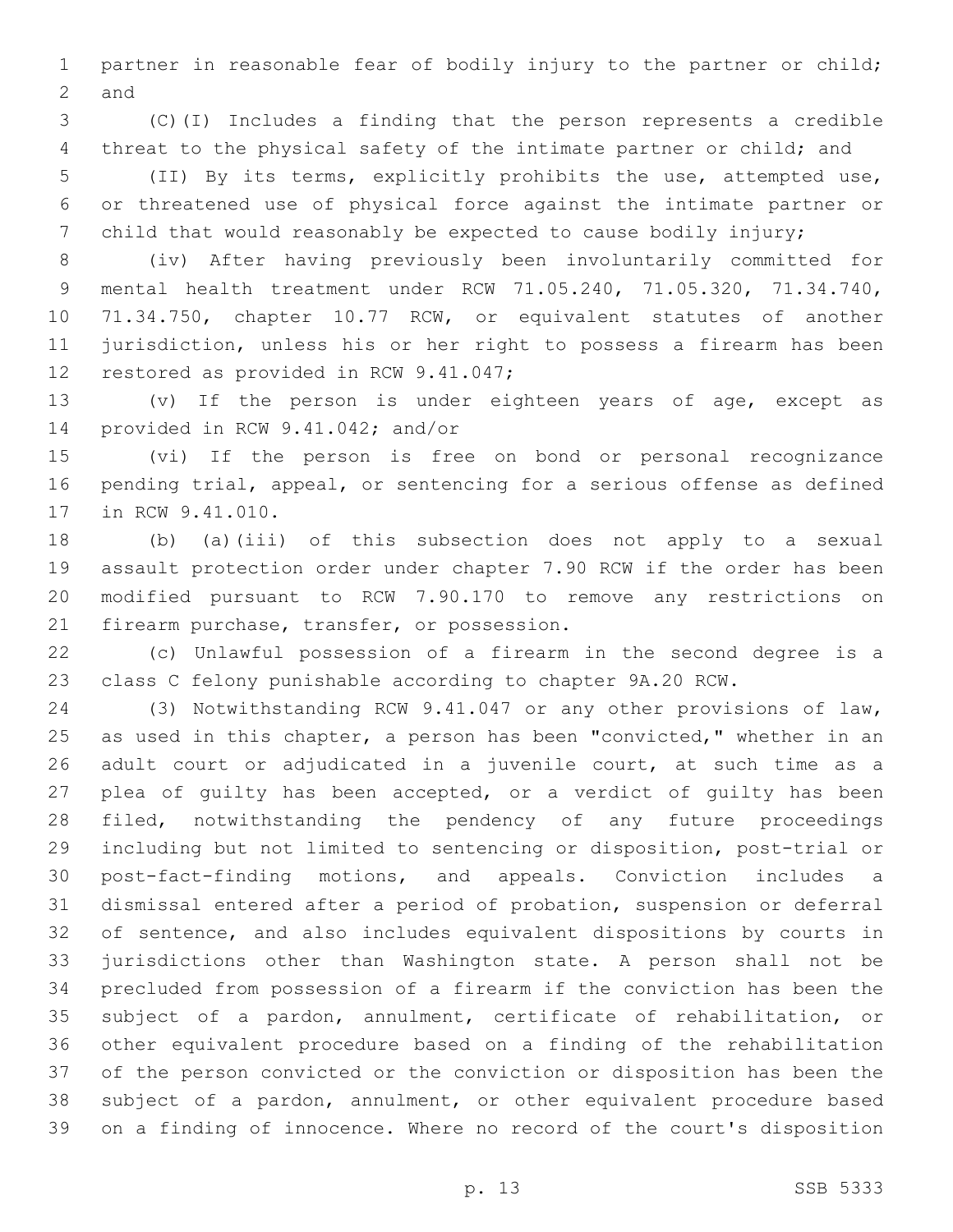of the charges can be found, there shall be a rebuttable presumption 2 that the person was not convicted of the charge.

 (4)(a) Notwithstanding subsection (1) or (2) of this section, a person convicted or found not guilty by reason of insanity of an offense prohibiting the possession of a firearm under this section other than murder, manslaughter, robbery, rape, indecent liberties, arson, assault, kidnapping, extortion, burglary, or violations with 8 respect to controlled substances under RCW 69.50.401 and 69.50.410, who received a probationary sentence under RCW 9.95.200, and who received a dismissal of the charge under RCW 9.95.240, shall not be precluded from possession of a firearm as a result of the conviction or finding of not guilty by reason of insanity. Notwithstanding any other provisions of this section, if a person is prohibited from possession of a firearm under subsection (1) or (2) of this section and has not previously been convicted or found not guilty by reason of insanity of a sex offense prohibiting firearm ownership under subsection (1) or (2) of this section and/or any felony defined under any law as a class A felony or with a maximum sentence of at least twenty years, or both, the individual may petition a court of record to have his or her right to possess a firearm restored:

21 (i) Under RCW 9.41.047; and/or

 (ii)(A) If the conviction or finding of not guilty by reason of insanity was for a felony offense, after five or more consecutive years in the community without being convicted or found not guilty by reason of insanity or currently charged with any felony, gross misdemeanor, or misdemeanor crimes, if the individual has no prior felony convictions that prohibit the possession of a firearm counted as part of the offender score under RCW 9.94A.525; or

 (B) If the conviction or finding of not guilty by reason of insanity was for a nonfelony offense, after three or more consecutive years in the community without being convicted or found not guilty by reason of insanity or currently charged with any felony, gross misdemeanor, or misdemeanor crimes, if the individual has no prior felony convictions that prohibit the possession of a firearm counted as part of the offender score under RCW 9.94A.525 and the individual 36 has completed all conditions of the sentence.

 (b) An individual may petition a court of record to have his or her right to possess a firearm restored under (a) of this subsection (4) only at:39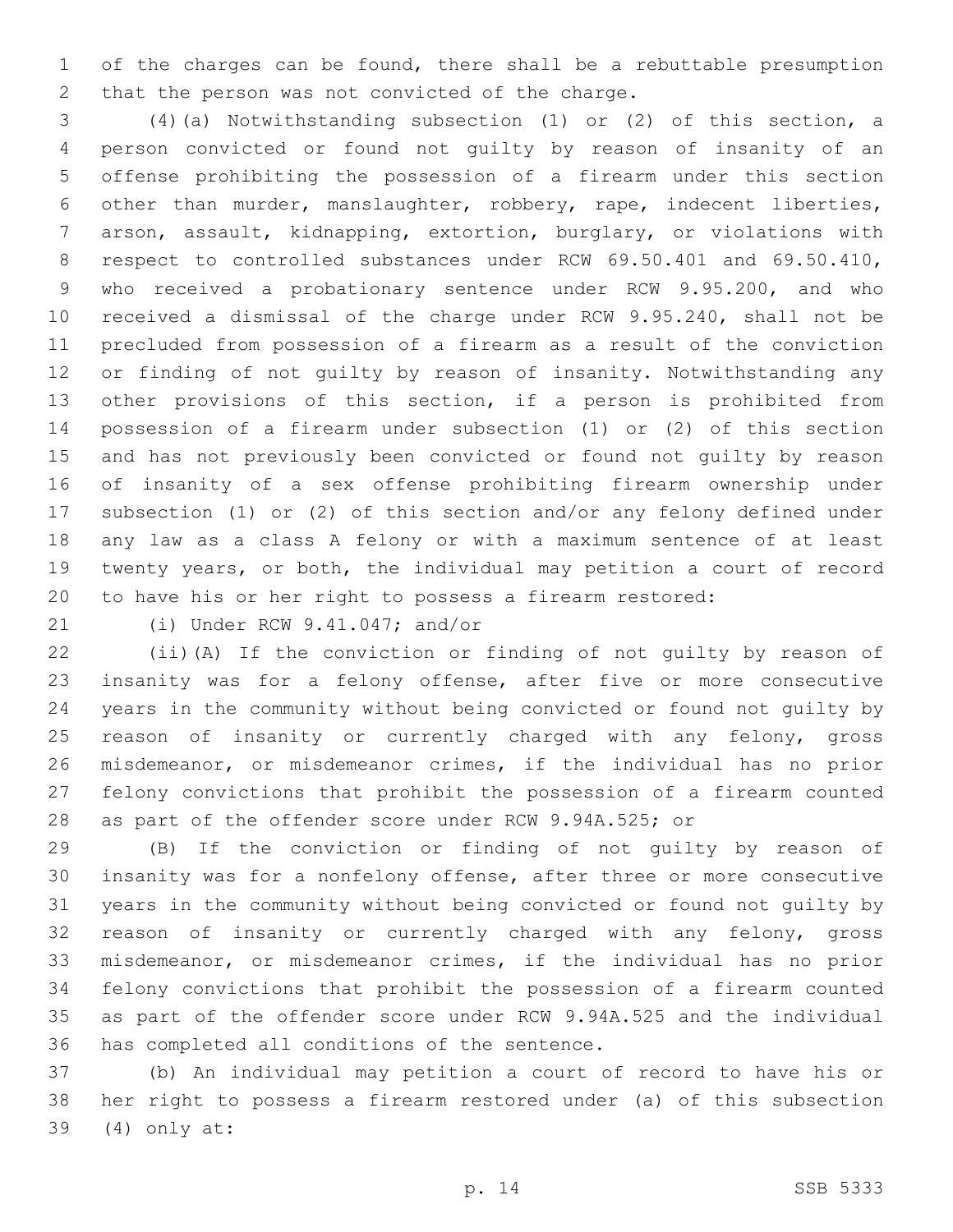(i) The court of record that ordered the petitioner's prohibition 2 on possession of a firearm; or

 (ii) The superior court in the county in which the petitioner resides.4

 (5) In addition to any other penalty provided for by law, if a person under the age of eighteen years is found by a court to have possessed a firearm in a vehicle in violation of subsection (1) or (2) of this section or to have committed an offense while armed with a firearm during which offense a motor vehicle served an integral function, the court shall notify the department of licensing within twenty-four hours and the person's privilege to drive shall be revoked under RCW 46.20.265, unless the offense is the juvenile's first offense in violation of this section and has not committed an offense while armed with a firearm, an unlawful possession of a firearm offense, or an offense in violation of chapter 66.44, 69.52, 16 69.41, or 69.50 RCW.

 (6) Nothing in chapter 129, Laws of 1995 shall ever be construed or interpreted as preventing an offender from being charged and subsequently convicted for the separate felony crimes of theft of a firearm or possession of a stolen firearm, or both, in addition to being charged and subsequently convicted under this section for unlawful possession of a firearm in the first or second degree. Notwithstanding any other law, if the offender is convicted under this section for unlawful possession of a firearm in the first or second degree and for the felony crimes of theft of a firearm or possession of a stolen firearm, or both, then the offender shall serve consecutive sentences for each of the felony crimes of 28 conviction listed in this subsection.

 (7) Each firearm unlawfully possessed under this section shall be 30 a separate offense.

 (8) For purposes of this section, "intimate partner" includes: A spouse, a domestic partner, a former spouse, a former domestic partner, a person with whom the restrained person has a child in common, or a person with whom the restrained person has cohabitated or is cohabitating as part of a dating relationship.

 **Sec. 5004.** RCW 9.41.070 and 2018 c 226 s 2 and 2018 c 201 s 6002 are each reenacted and amended to read as follows:

 (1) The chief of police of a municipality or the sheriff of a county shall within thirty days after the filing of an application of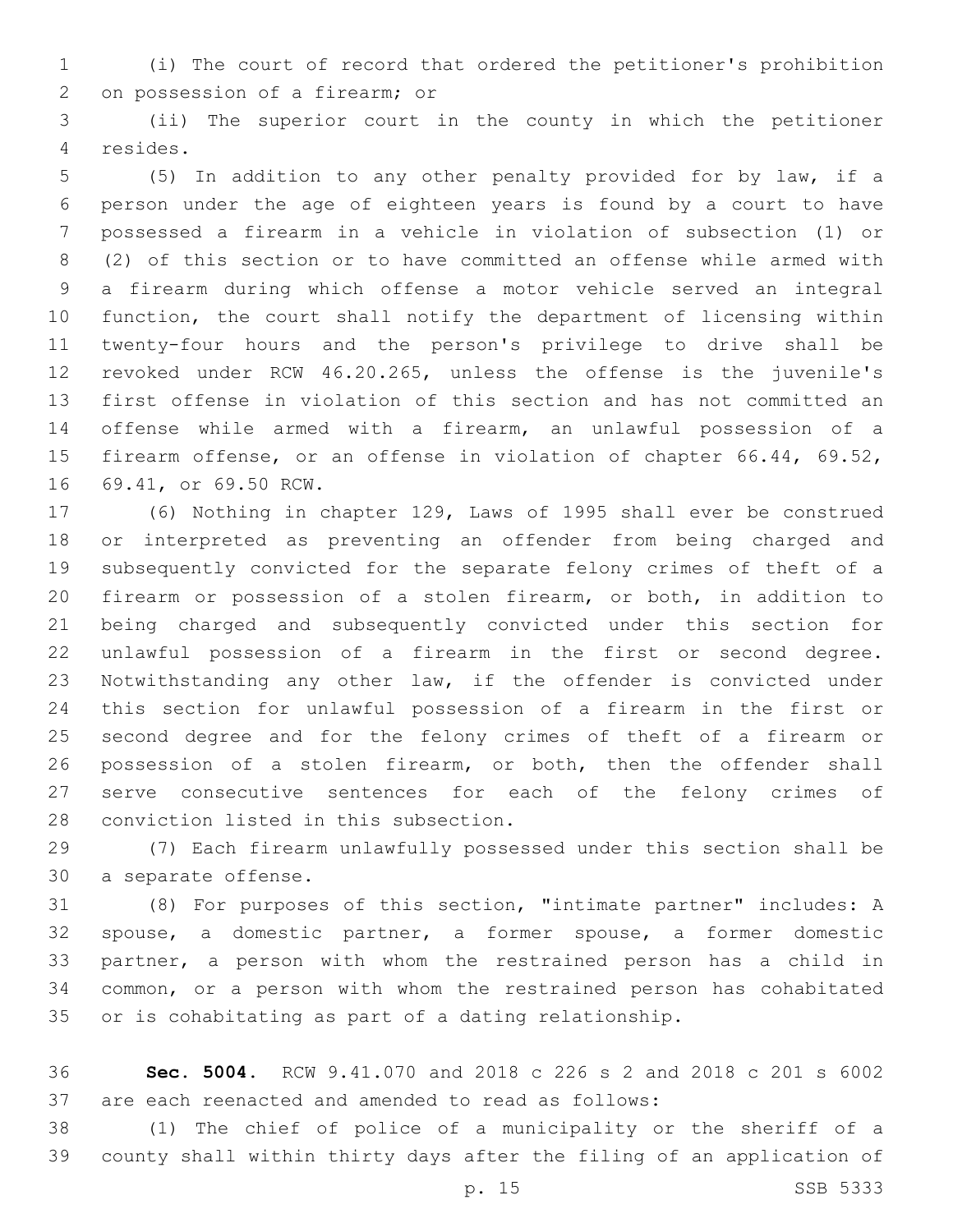any person, issue a license to such person to carry a pistol concealed on his or her person within this state for five years from date of issue, for the purposes of protection or while engaged in business, sport, or while traveling. However, if the applicant does not have a valid permanent Washington driver's license or Washington state identification card or has not been a resident of the state for the previous consecutive ninety days, the issuing authority shall have up to sixty days after the filing of the application to issue a license. The issuing authority shall not refuse to accept completed applications for concealed pistol licenses during regular business 11 hours.

 The applicant's constitutional right to bear arms shall not be 13 denied, unless:

 (a) He or she is ineligible to possess a firearm under the provisions of RCW 9.41.040 or 9.41.045, or is prohibited from 16 possessing a firearm under federal law;

 (b) The applicant's concealed pistol license is in a revoked 18 status;

(c) He or she is under twenty-one years of age;

 (d) He or she is subject to a court order or injunction regarding 21 firearms pursuant to chapter((s)) 7.90, 7.92, or 7.94 RCW, or RCW 9A.46.080, 10.14.080, 10.99.040, 10.99.045, 26.09.050, 26.09.060, 26.10.040, 26.10.115, ((26.26.130)) 26.26B.020, 26.50.060, 26.50.070, 24 or ((<del>26.26.590</del>)) 26.26A.470;

 (e) He or she is free on bond or personal recognizance pending 26 trial, appeal, or sentencing for a felony offense;

 (f) He or she has an outstanding warrant for his or her arrest from any court of competent jurisdiction for a felony or misdemeanor; 29 or

 (g) He or she has been ordered to forfeit a firearm under RCW 9.41.098(1)(e) within one year before filing an application to carry 32 a pistol concealed on his or her person.

 No person convicted of a felony may have his or her right to possess firearms restored or his or her privilege to carry a concealed pistol restored, unless the person has been granted relief from disabilities by the attorney general under 18 U.S.C. Sec. 37 925(c), or RCW 9.41.040 (3) or (4) applies.

 (2)(a) The issuing authority shall conduct a check through the national instant criminal background check system, the Washington state patrol electronic database, the health care authority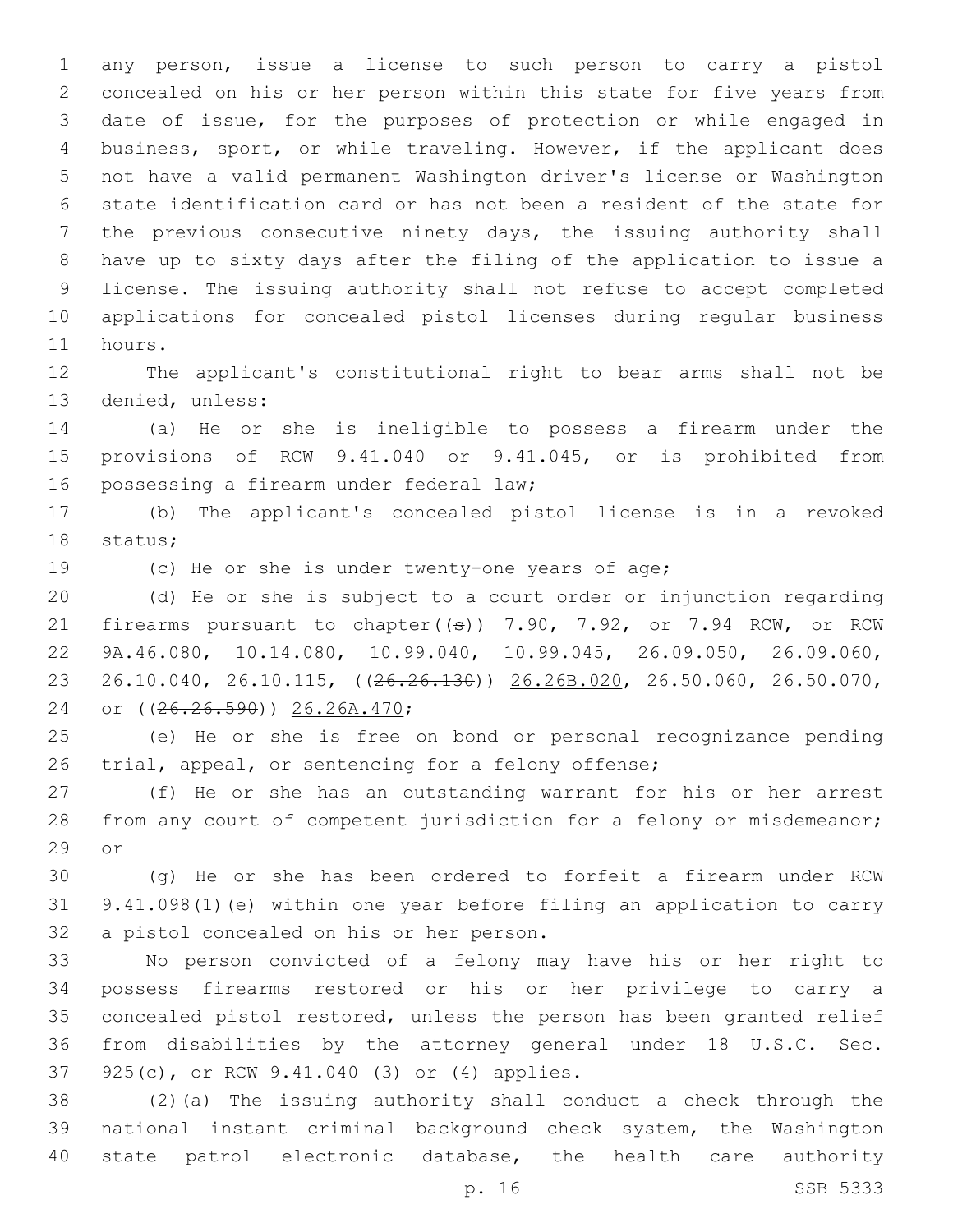electronic database, and with other agencies or resources as appropriate, to determine whether the applicant is ineligible under RCW 9.41.040 or 9.41.045 to possess a firearm, or is prohibited from possessing a firearm under federal law, and therefore ineligible for 5 a concealed pistol license.

 (b) The issuing authority shall deny a permit to anyone who is found to be prohibited from possessing a firearm under federal or 8 state law.

 (c) This subsection applies whether the applicant is applying for a new concealed pistol license or to renew a concealed pistol 11 license.

 (3) Any person whose firearms rights have been restricted and who has been granted relief from disabilities by the attorney general under 18 U.S.C. Sec. 925(c) or who is exempt under 18 U.S.C. Sec. 921(a)(20)(A) shall have his or her right to acquire, receive, transfer, ship, transport, carry, and possess firearms in accordance with Washington state law restored except as otherwise prohibited by 18 this chapter.

 (4) The license application shall bear the full name, residential address, telephone number at the option of the applicant, email 21 address at the option of the applicant, date and place of birth, race, gender, description, a complete set of fingerprints, and signature of the licensee, and the licensee's driver's license number or state identification card number if used for identification in applying for the license. A signed application for a concealed pistol license shall constitute a waiver of confidentiality and written request that the health care authority, mental health institutions, and other health care facilities release information relevant to the applicant's eligibility for a concealed pistol license to an 30 inquiring court or law enforcement agency.

 The application for an original license shall include a complete set of fingerprints to be forwarded to the Washington state patrol.

 The license and application shall contain a warning substantially as follows:34

 CAUTION: Although state and local laws do not differ, federal law and state law on the possession of firearms differ. If you are prohibited by federal law from possessing a firearm, you may be prosecuted in federal court. A state license is 39 not a defense to a federal prosecution.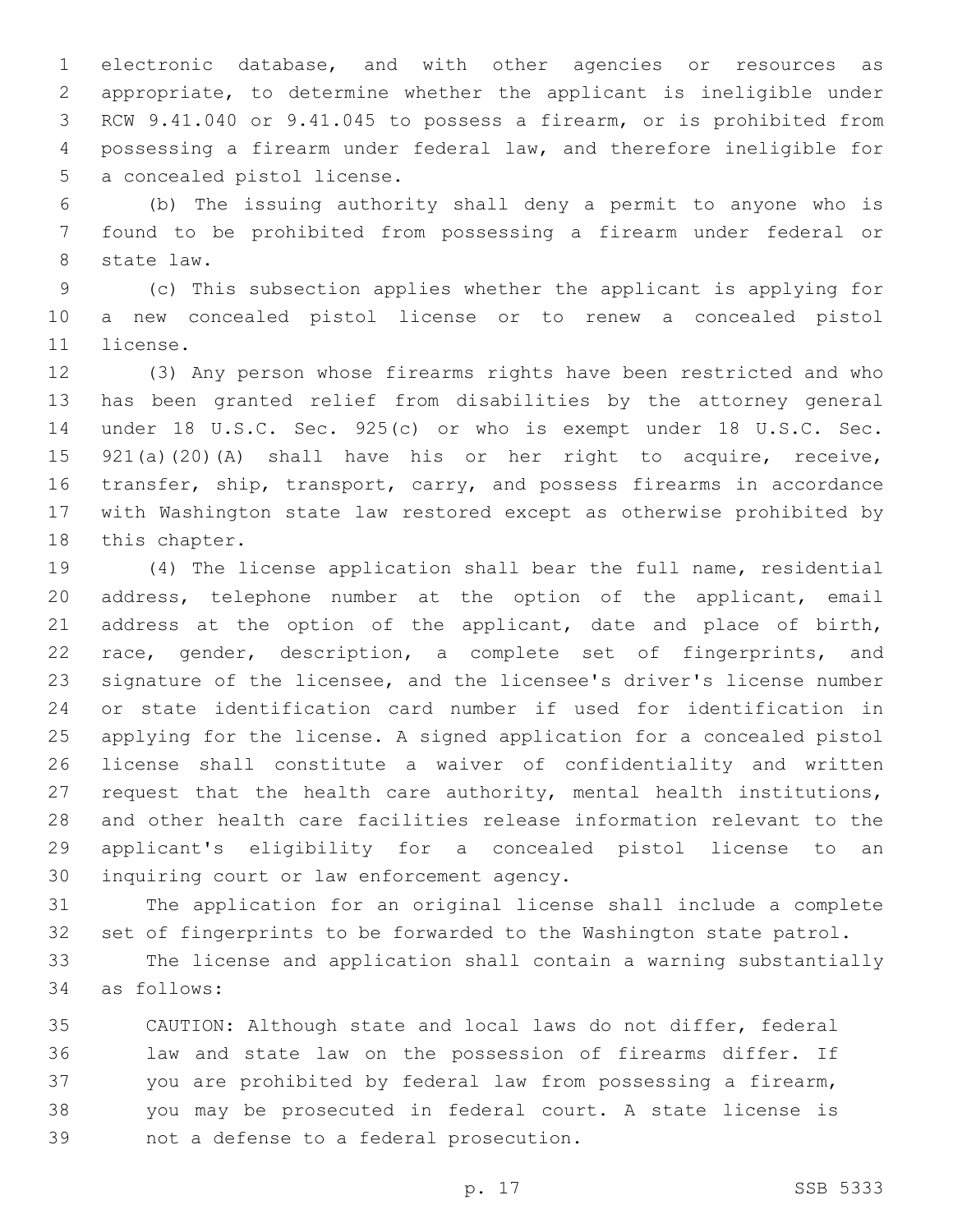The license shall contain a description of the major differences between state and federal law and an explanation of the fact that local laws and ordinances on firearms are preempted by state law and must be consistent with state law.4

 The application shall contain questions about the applicant's eligibility under RCW 9.41.040 and federal law to possess a pistol, the applicant's place of birth, and whether the applicant is a United States citizen. If the applicant is not a United States citizen, the applicant must provide the applicant's country of citizenship, United States issued alien number or admission number, and the basis on which the applicant claims to be exempt from federal prohibitions on firearm possession by aliens. The applicant shall not be required to produce a birth certificate or other evidence of citizenship. A person who is not a citizen of the United States shall, if applicable, meet the additional requirements of RCW 9.41.173 and produce proof of compliance with RCW 9.41.173 upon application. The license may be in triplicate or in a form to be prescribed by the 18 department of licensing.

 A photograph of the applicant may be required as part of the application and printed on the face of the license.

 The original thereof shall be delivered to the licensee, the duplicate shall within seven days be sent to the director of licensing and the triplicate shall be preserved for six years, by the 24 authority issuing the license.

 The department of licensing shall make available to law enforcement and corrections agencies, in an on-line format, all 27 information received under this subsection.

 (5) The nonrefundable fee, paid upon application, for the original five-year license shall be thirty-six dollars plus additional charges imposed by the federal bureau of investigation that are passed on to the applicant. No other state or local branch or unit of government may impose any additional charges on the 33 applicant for the issuance of the license.

34 The fee shall be distributed as follows:

(a) Fifteen dollars shall be paid to the state general fund;

 (b) Four dollars shall be paid to the agency taking the 37 fingerprints of the person licensed;

 (c) Fourteen dollars shall be paid to the issuing authority for 39 the purpose of enforcing this chapter;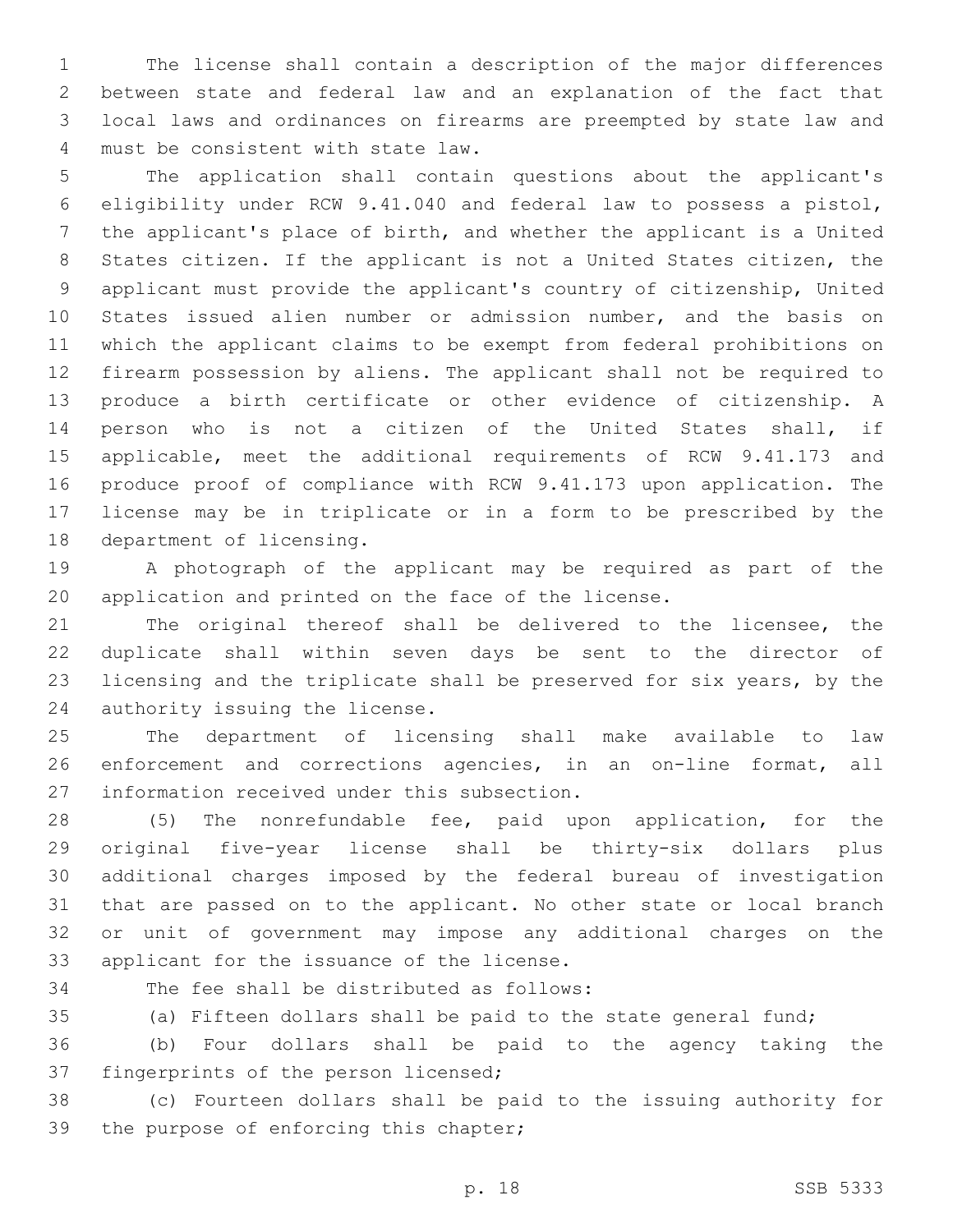(d) Two dollars and sixteen cents to the firearms range account 2 in the general fund; and

 (e) Eighty-four cents to the concealed pistol license renewal notification account created in RCW 43.79.540.4

 (6) The nonrefundable fee for the renewal of such license shall be thirty-two dollars. No other branch or unit of government may impose any additional charges on the applicant for the renewal of the 8 license.

The renewal fee shall be distributed as follows:

(a) Fifteen dollars shall be paid to the state general fund;

 (b) Fourteen dollars shall be paid to the issuing authority for 12 the purpose of enforcing this chapter;

 (c) Two dollars and sixteen cents to the firearms range account 14 in the general fund; and

 (d) Eighty-four cents to the concealed pistol license renewal 16 notification account created in RCW 43.79.540.

 (7) The nonrefundable fee for replacement of lost or damaged licenses is ten dollars to be paid to the issuing authority.

 (8) Payment shall be by cash, check, or money order at the option of the applicant. Additional methods of payment may be allowed at the 21 option of the issuing authority.

 (9)(a) A licensee may renew a license if the licensee applies for renewal within ninety days before or after the expiration date of the license. A license so renewed shall take effect on the expiration date of the prior license. A licensee renewing after the expiration date of the license must pay a late renewal penalty of ten dollars in addition to the renewal fee specified in subsection (6) of this 28 section. The fee shall be distributed as follows:

 (i) Three dollars shall be deposited in the state wildlife account and used exclusively first for the printing and distribution of a pamphlet on the legal limits of the use of firearms, firearms safety, and the preemptive nature of state law, and subsequently the support of volunteer instructors in the basic firearms safety training program conducted by the department of fish and wildlife. The pamphlet shall be given to each applicant for a license; and

 (ii) Seven dollars shall be paid to the issuing authority for the 37 purpose of enforcing this chapter.

 (b) Beginning with concealed pistol licenses that expire on or after August 1, 2018, the department of licensing shall mail a renewal notice approximately ninety days before the license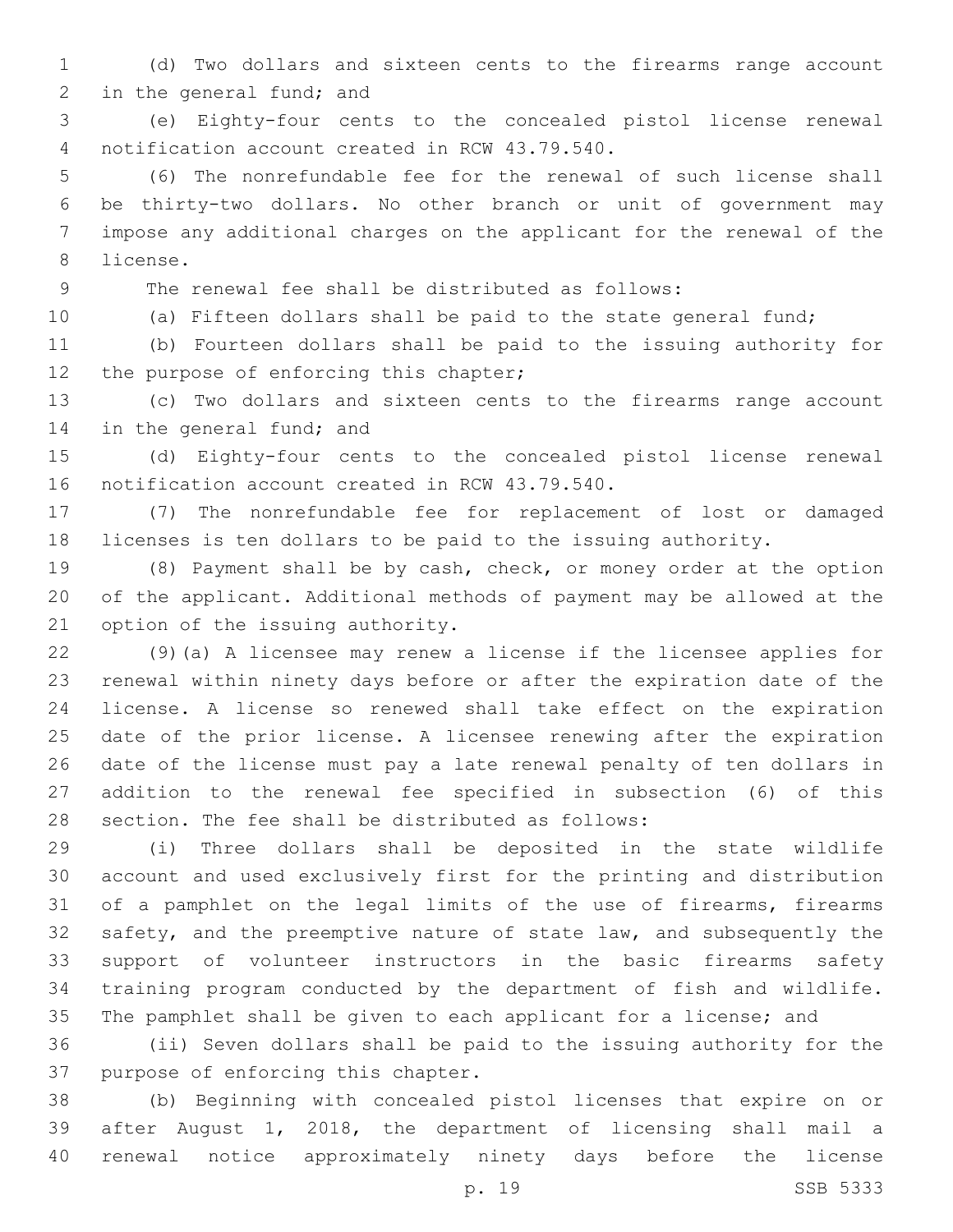expiration date to the licensee at the address listed on the concealed pistol license application, or to the licensee's new address if the licensee has notified the department of licensing of a change of address. Alternatively, if the licensee provides an email address at the time of license application, the department of licensing may send the renewal notice to the licensee's email address. The notice must contain the date the concealed pistol license will expire, the amount of renewal fee, the penalty for late renewal, and instructions on how to renew the license.

 (10) Notwithstanding the requirements of subsections (1) through (9) of this section, the chief of police of the municipality or the sheriff of the county of the applicant's residence may issue a temporary emergency license for good cause pending review under subsection (1) of this section. However, a temporary emergency license issued under this subsection shall not exempt the holder of the license from any records check requirement. Temporary emergency licenses shall be easily distinguishable from regular licenses.

 (11) A political subdivision of the state shall not modify the requirements of this section or chapter, nor may a political subdivision ask the applicant to voluntarily submit any information 21 not required by this section.

 (12) A person who knowingly makes a false statement regarding citizenship or identity on an application for a concealed pistol license is guilty of false swearing under RCW 9A.72.040. In addition to any other penalty provided for by law, the concealed pistol license of a person who knowingly makes a false statement shall be revoked, and the person shall be permanently ineligible for a 28 concealed pistol license.

(13) A person may apply for a concealed pistol license:

 (a) To the municipality or to the county in which the applicant resides if the applicant resides in a municipality;

 (b) To the county in which the applicant resides if the applicant 33 resides in an unincorporated area; or

(c) Anywhere in the state if the applicant is a nonresident.

 (14) Any person who, as a member of the armed forces, including the national guard and armed forces reserves, is unable to renew his or her license under subsections (6) and (9) of this section because of the person's assignment, reassignment, or deployment for out-of- state military service may renew his or her license within ninety days after the person returns to this state from out-of-state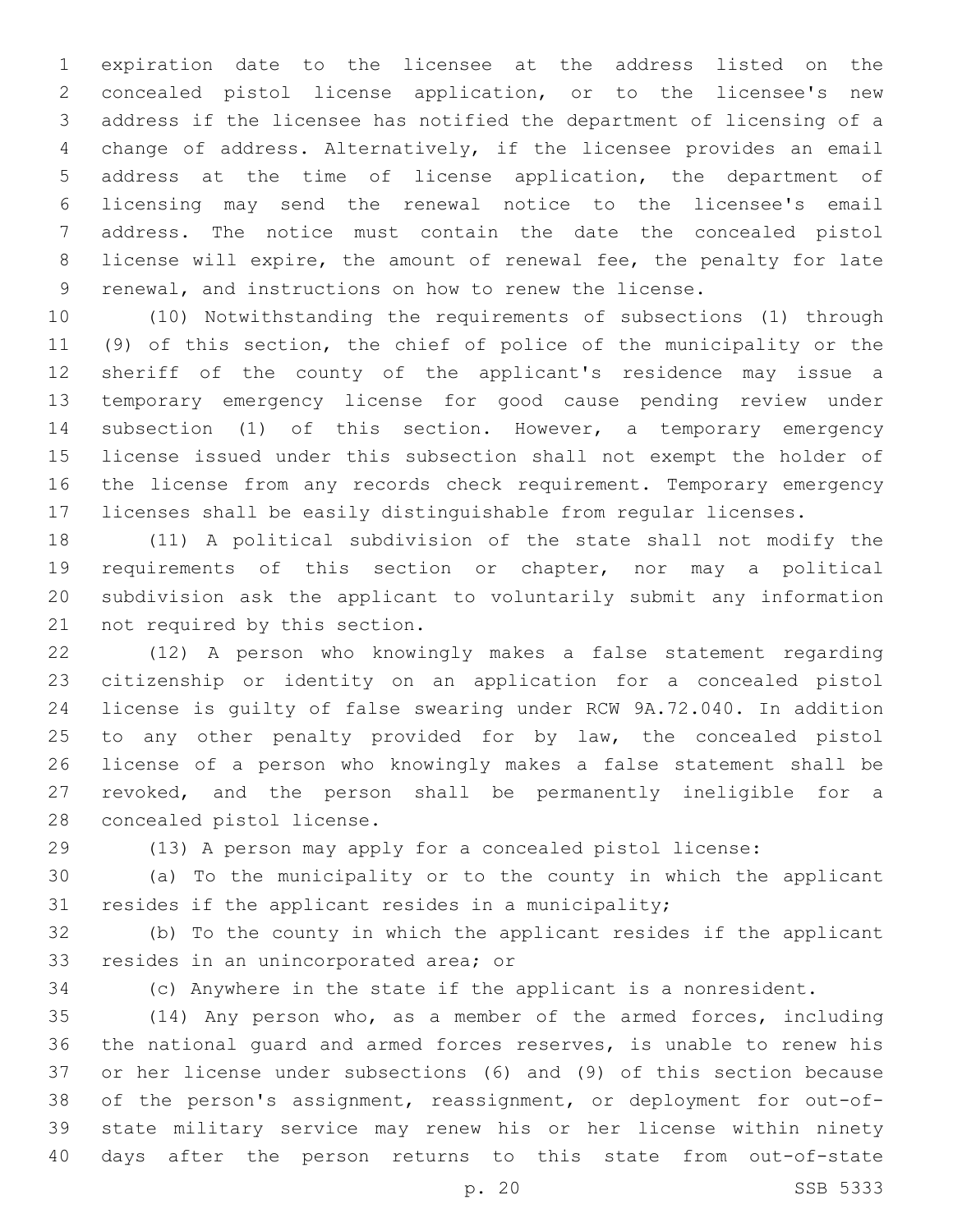military service, if the person provides the following to the issuing authority no later than ninety days after the person's date of discharge or assignment, reassignment, or deployment back to this state: (a) A copy of the person's original order designating the specific period of assignment, reassignment, or deployment for out- of-state military service, and (b) if appropriate, a copy of the person's discharge or amended or subsequent assignment, reassignment, or deployment order back to this state. A license so renewed under this subsection (14) shall take effect on the expiration date of the prior license. A licensee renewing after the expiration date of the license under this subsection (14) shall pay only the renewal fee specified in subsection (6) of this section and shall not be required to pay a late renewal penalty in addition to the renewal fee.

 **Sec. 5005.** RCW 9.41.173 and 2018 c 201 s 6006 are each amended 15 to read as follows:

 (1) In order to obtain an alien firearm license, a nonimmigrant alien residing in Washington must apply to the sheriff of the county 18 in which he or she resides.

 (2) The sheriff of the county shall within sixty days after the filing of an application of a nonimmigrant alien residing in the state of Washington, issue an alien firearm license to such person to carry or possess a firearm for the purposes of hunting and sport shooting. The license shall be good for two years. The issuing authority shall not refuse to accept completed applications for alien firearm licenses during regular business hours. An application for a license may not be denied, unless the applicant's alien firearm 27 license is in a revoked status, or the applicant:

 (a) Is ineligible to possess a firearm under the provisions of 29 RCW 9.41.040 or 9.41.045;

 (b) Is subject to a court order or injunction regarding firearms pursuant to RCW 9A.46.080, 10.14.080, 10.99.040, 10.99.045, 26.09.050, 26.09.060, 26.10.040, 26.10.115, ((26.26.130)) 26.26B.020, 26.50.060, 26.50.070, or ((26.26.590)) 26.26A.470;

 (c) Is free on bond or personal recognizance pending trial, 35 appeal, or sentencing for a felony offense; or

 (d) Has an outstanding warrant for his or her arrest from any court of competent jurisdiction for a felony or misdemeanor.

 No license application shall be granted to a nonimmigrant alien convicted of a felony unless the person has been granted relief from

p. 21 SSB 5333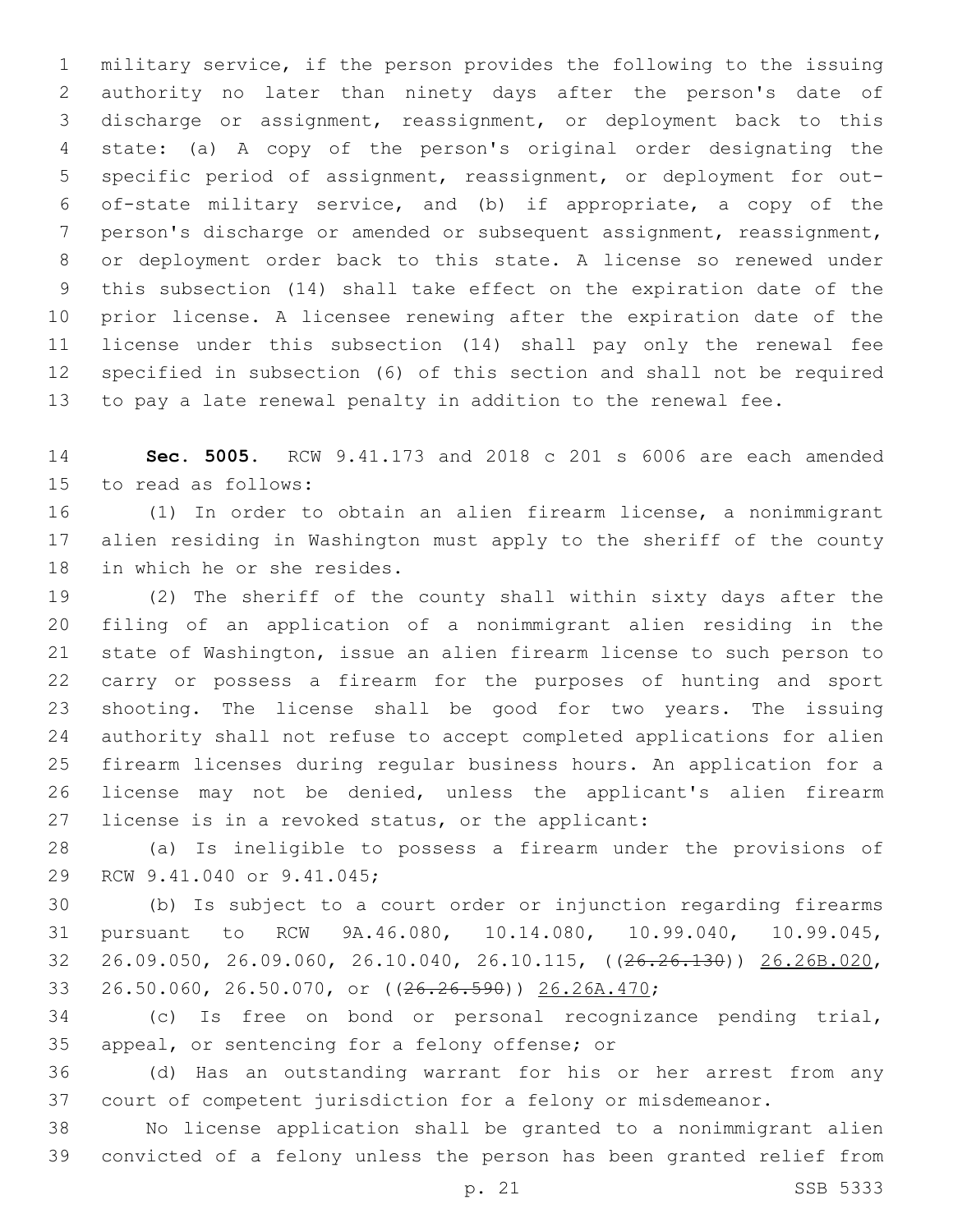disabilities by the attorney general under 18 U.S.C. Sec. 925(c), or unless RCW 9.41.040 (3) or (4) applies.2

 (3) The sheriff shall check with the national crime information center, the Washington state patrol electronic database, the health care authority electronic database, and with other agencies or resources as appropriate, to determine whether the applicant is ineligible under RCW 9.41.040 or 9.41.045 to possess a firearm.

 (4) The license application shall bear the full name, residential address, telephone number at the option of the applicant, date and place of birth, race, gender, description, a complete set of fingerprints, and signature of the applicant, a copy of the applicant's passport and visa showing the applicant is in the country legally, and a valid Washington hunting license or documentation that the applicant is a member of a sport shooting club.

 A signed application for an alien firearm license shall constitute a waiver of confidentiality and written request that the health care authority, mental health institutions, and other health care facilities release information relevant to the applicant's eligibility for an alien firearm license to an inquiring court or law 20 enforcement agency.

 The application for an original license shall include a complete set of fingerprints to be forwarded to the Washington state patrol.

 The license and application shall contain a warning substantially as follows:24

 CAUTION: Although state and local laws do not differ, federal law and state law on the possession of firearms differ. If you are prohibited by federal law from possessing a firearm, you may be prosecuted in federal court. A state license is 29 not a defense to a federal prosecution.

 The license shall contain a description of the major differences between state and federal law and an explanation of the fact that local laws and ordinances on firearms are preempted by state law and must be consistent with state law. The application shall contain questions about the applicant's eligibility under RCW 9.41.040 to possess a firearm. The nonimmigrant alien applicant shall be required to produce a passport and visa as evidence of being in the country 37 legally.

 The license may be in triplicate or in a form to be prescribed by the department of licensing. The original thereof shall be delivered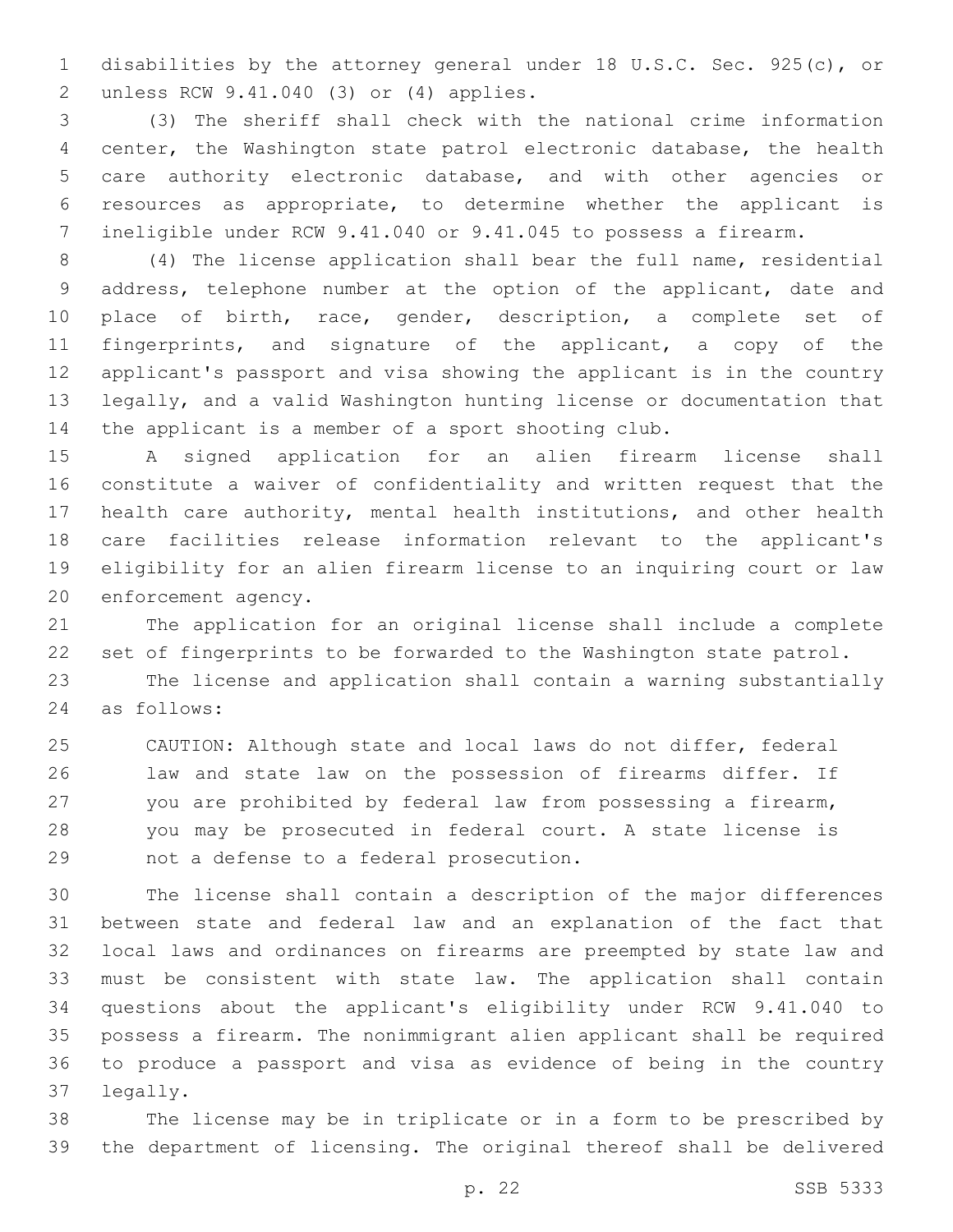to the licensee, the duplicate shall within seven days be sent to the director of licensing and the triplicate shall be preserved for six 3 years, by the authority issuing the license.

 The department of licensing shall make available to law enforcement and corrections agencies, in an online format, all information received under this section.6

 (5) The sheriff has the authority to collect a nonrefundable fee, paid upon application, for the two-year license. The fee shall be fifty dollars plus additional charges imposed by the Washington state patrol and the federal bureau of investigation that are passed on to the applicant. No other state or local branch or unit of government may impose any additional charges on the applicant for the issuance of the license. The fee shall be retained by the sheriff.

 (6) Payment shall be by cash, check, or money order at the option of the applicant. Additional methods of payment may be allowed at the 16 option of the sheriff.

 (7) A political subdivision of the state shall not modify the requirements of this section, nor may a political subdivision ask the applicant to voluntarily submit any information not required by this 20 section.

 (8) A person who knowingly makes a false statement regarding citizenship or identity on an application for an alien firearm license is guilty of false swearing under RCW 9A.72.040. In addition to any other penalty provided for by law, the alien firearm license of a person who knowingly makes a false statement shall be revoked, and the person shall be permanently ineligible for an alien firearm 27 license.

 **Sec. 5006.** RCW 9.41.800 and 2014 c 111 s 2 are each amended to 29 read as follows:

 (1) Any court when entering an order authorized under chapter 7.92 RCW, RCW 7.90.090, 9A.46.080, 10.14.080, 10.99.040, 10.99.045, 26.09.050, 26.09.060, 26.10.040, 26.10.115, ((26.26.130)) 26.26B.020, 26.50.060, 26.50.070, or ((26.26.590)) 26.26A.470 shall, upon a showing by clear and convincing evidence, that a party has: Used, displayed, or threatened to use a firearm or other dangerous weapon in a felony, or previously committed any offense that makes him or her ineligible to possess a firearm under the provisions of RCW 9.41.040:38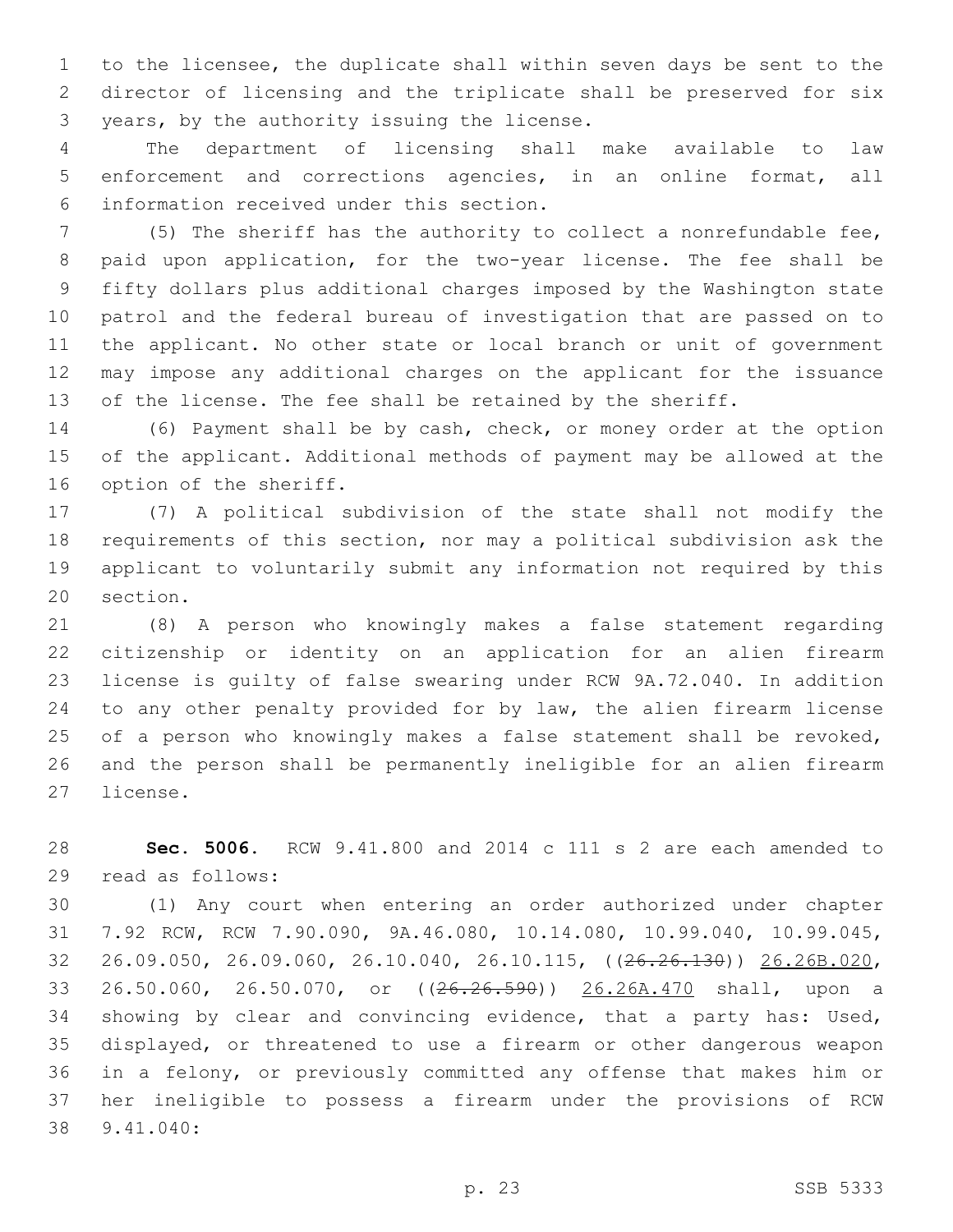(a) Require the party to surrender any firearm or other dangerous 2 weapon;

 (b) Require the party to surrender any concealed pistol license 4 issued under RCW 9.41.070;

 (c) Prohibit the party from obtaining or possessing a firearm or 6 other dangerous weapon;

 (d) Prohibit the party from obtaining or possessing a concealed 8 pistol license.

 (2) Any court when entering an order authorized under chapter 7.92 RCW, RCW 7.90.090, 9A.46.080, 10.14.080, 10.99.040, 10.99.045, 26.09.050, 26.09.060, 26.10.040, 26.10.115, ((26.26.130)) 26.26B.020, 26.50.060, 26.50.070, or ((26.26.590)) 26.26A.470 may, upon a showing by a preponderance of the evidence but not by clear and convincing evidence, that a party has: Used, displayed, or threatened to use a firearm or other dangerous weapon in a felony, or previously committed any offense that makes him or her ineligible to possess a 17 firearm under the provisions of RCW 9.41.040:

 (a) Require the party to surrender any firearm or other dangerous 19 weapon;

 (b) Require the party to surrender a concealed pistol license 21 issued under RCW 9.41.070;

 (c) Prohibit the party from obtaining or possessing a firearm or 23 other dangerous weapon;

 (d) Prohibit the party from obtaining or possessing a concealed 25 pistol license.

 (3) During any period of time that the person is subject to a court order issued under chapter 7.90, 7.92, 9A.46, 10.14, 10.99, 28 26.09, 26.10, ((26.26)) 26.26A, 26.26B, or 26.50 RCW that:

 (a) Was issued after a hearing of which the person received actual notice, and at which the person had an opportunity to 31 participate;

 (b) Restrains the person from harassing, stalking, or threatening an intimate partner of the person or child of the intimate partner or person, or engaging in other conduct that would place an intimate partner in reasonable fear of bodily injury to the partner or child; and

 (c)(i) Includes a finding that the person represents a credible threat to the physical safety of the intimate partner or child; and

 (ii) By its terms, explicitly prohibits the use, attempted use, or threatened use of physical force against the intimate partner or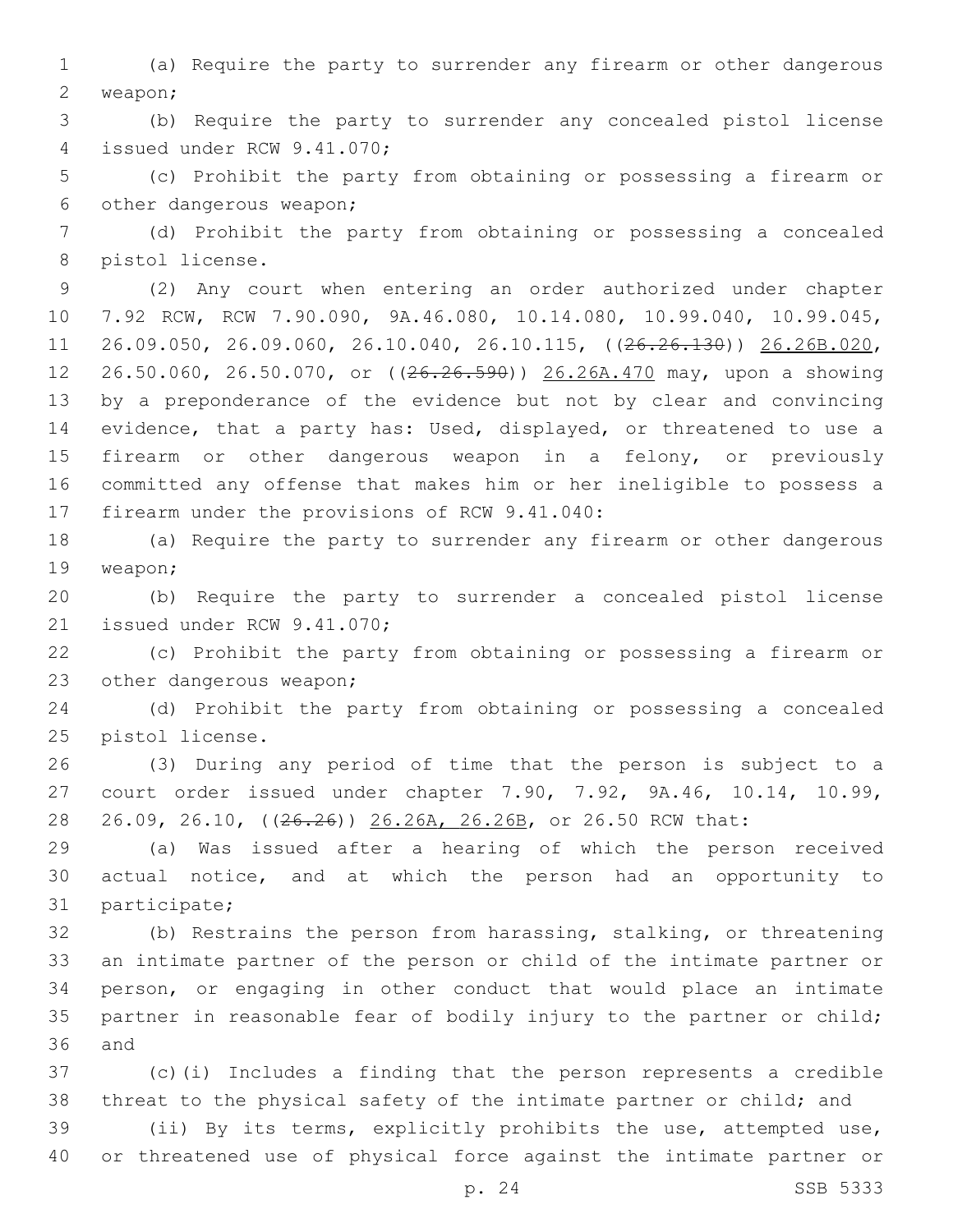child that would reasonably be expected to cause bodily injury, the 2 court shall:

 (A) Require the party to surrender any firearm or other dangerous weapon;4

 (B) Require the party to surrender a concealed pistol license 6 issued under RCW 9.41.070;

 (C) Prohibit the party from obtaining or possessing a firearm or 8 other dangerous weapon; and

 (D) Prohibit the party from obtaining or possessing a concealed 10 pistol license.

 (4) The court may order temporary surrender of a firearm or other dangerous weapon without notice to the other party if it finds, on the basis of the moving affidavit or other evidence, that irreparable injury could result if an order is not issued until the time for 15 response has elapsed.

 (5) In addition to the provisions of subsections (1), (2), and (4) of this section, the court may enter an order requiring a party to comply with the provisions in subsection (1) of this section if it finds that the possession of a firearm or other dangerous weapon by any party presents a serious and imminent threat to public health or safety, or to the health or safety of any individual.

 (6) The requirements of subsections (1), (2), and (5) of this section may be for a period of time less than the duration of the 24 order.

 (7) The court may require the party to surrender any firearm or other dangerous weapon in his or her immediate possession or control or subject to his or her immediate possession or control to the sheriff of the county having jurisdiction of the proceeding, the chief of police of the municipality having jurisdiction, or to the restrained or enjoined party's counsel or to any person designated by 31 the court.

 **Sec. 5007.** RCW 9.94A.030 and 2018 c 166 s 3 are each amended to 33 read as follows:

 Unless the context clearly requires otherwise, the definitions in 35 this section apply throughout this chapter.

 (1) "Board" means the indeterminate sentence review board created 37 under chapter 9.95 RCW.

 (2) "Collect," or any derivative thereof, "collect and remit," or "collect and deliver," when used with reference to the department,

p. 25 SSB 5333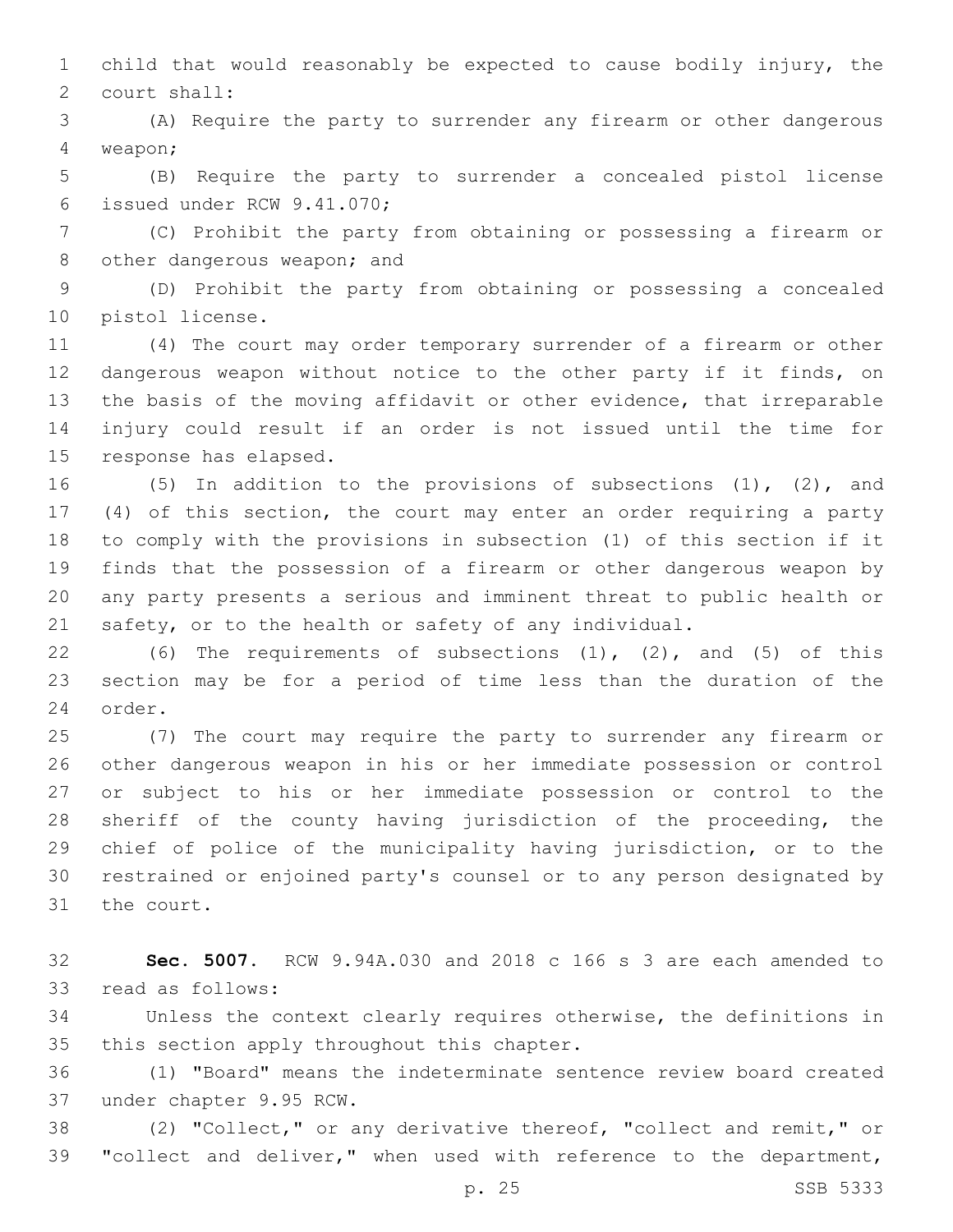means that the department, either directly or through a collection agreement authorized by RCW 9.94A.760, is responsible for monitoring and enforcing the offender's sentence with regard to the legal financial obligation, receiving payment thereof from the offender, and, consistent with current law, delivering daily the entire payment to the superior court clerk without depositing it in a departmental 7 account.

(3) "Commission" means the sentencing guidelines commission.

 (4) "Community corrections officer" means an employee of the department who is responsible for carrying out specific duties in supervision of sentenced offenders and monitoring of sentence 12 conditions.

 (5) "Community custody" means that portion of an offender's sentence of confinement in lieu of earned release time or imposed as part of a sentence under this chapter and served in the community subject to controls placed on the offender's movement and activities 17 by the department.

 (6) "Community protection zone" means the area within eight hundred eighty feet of the facilities and grounds of a public or 20 private school.

 (7) "Community restitution" means compulsory service, without compensation, performed for the benefit of the community by the 23 offender.

(8) "Confinement" means total or partial confinement.

 (9) "Conviction" means an adjudication of guilt pursuant to Title 10 or 13 RCW and includes a verdict of guilty, a finding of guilty, 27 and acceptance of a plea of quilty.

 (10) "Crime-related prohibition" means an order of a court prohibiting conduct that directly relates to the circumstances of the crime for which the offender has been convicted, and shall not be construed to mean orders directing an offender affirmatively to participate in rehabilitative programs or to otherwise perform affirmative conduct. However, affirmative acts necessary to monitor compliance with the order of a court may be required by the 35 department.

 (11) "Criminal history" means the list of a defendant's prior convictions and juvenile adjudications, whether in this state, in federal court, or elsewhere, and any issued certificates of restoration of opportunity pursuant to RCW 9.97.020.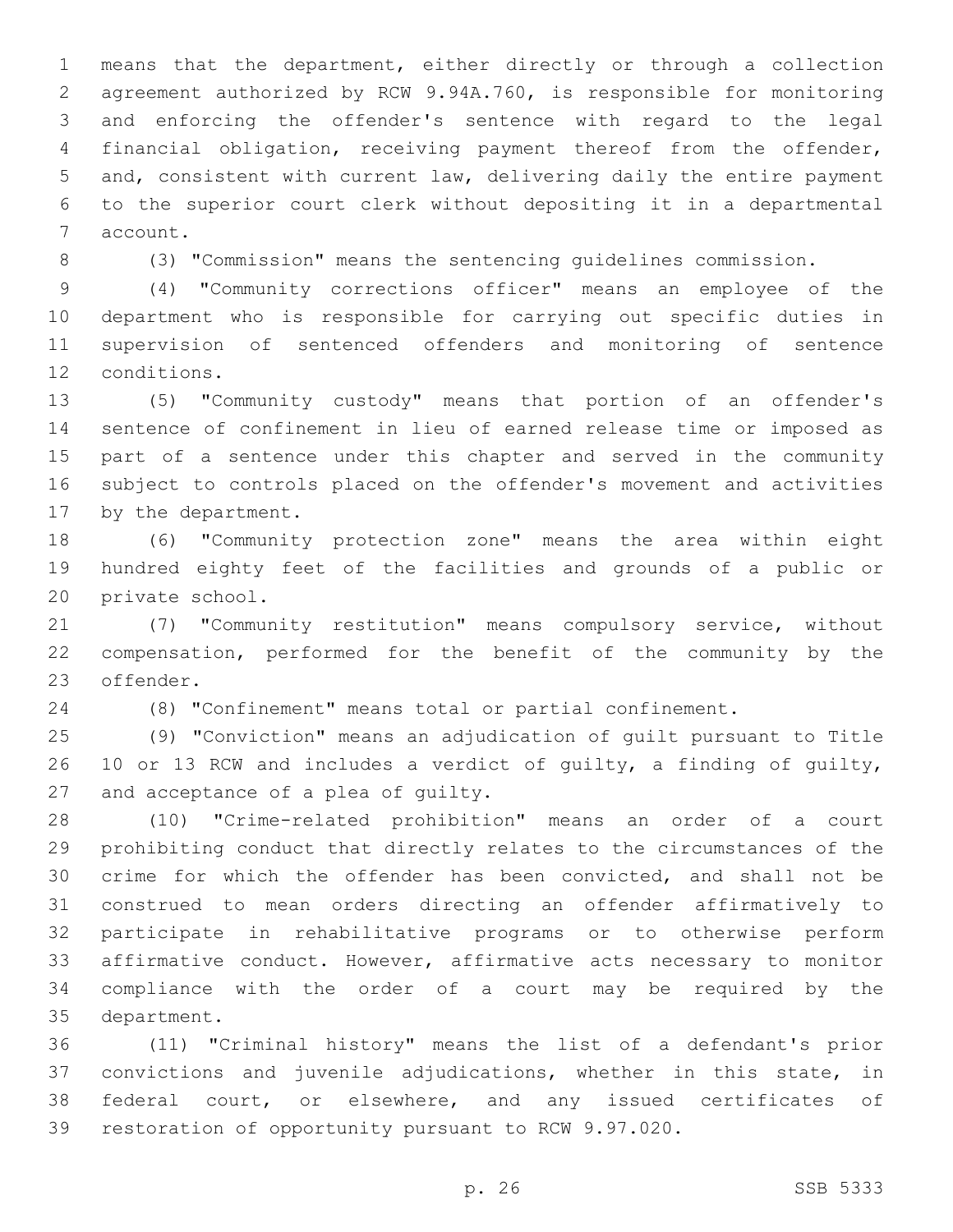(a) The history shall include, where known, for each conviction (i) whether the defendant has been placed on probation and the length and terms thereof; and (ii) whether the defendant has been 4 incarcerated and the length of incarceration.

 (b) A conviction may be removed from a defendant's criminal history only if it is vacated pursuant to RCW 9.96.060, 9.94A.640, 9.95.240, or a similar out-of-state statute, or if the conviction has 8 been vacated pursuant to a governor's pardon.

 (c) The determination of a defendant's criminal history is distinct from the determination of an offender score. A prior conviction that was not included in an offender score calculated pursuant to a former version of the sentencing reform act remains 13 part of the defendant's criminal history.

 (12) "Criminal street gang" means any ongoing organization, 15 association, or group of three or more persons, whether formal or informal, having a common name or common identifying sign or symbol, having as one of its primary activities the commission of criminal acts, and whose members or associates individually or collectively engage in or have engaged in a pattern of criminal street gang activity. This definition does not apply to employees engaged in concerted activities for their mutual aid and protection, or to the activities of labor and bona fide nonprofit organizations or their 23 members or agents.

 (13) "Criminal street gang associate or member" means any person who actively participates in any criminal street gang and who intentionally promotes, furthers, or assists in any criminal act by 27 the criminal street gang.

 (14) "Criminal street gang-related offense" means any felony or misdemeanor offense, whether in this state or elsewhere, that is committed for the benefit of, at the direction of, or in association with any criminal street gang, or is committed with the intent to promote, further, or assist in any criminal conduct by the gang, or is committed for one or more of the following reasons:

(a) To gain admission, prestige, or promotion within the gang;

 (b) To increase or maintain the gang's size, membership, prestige, dominance, or control in any geographical area;

 (c) To exact revenge or retribution for the gang or any member of 38 the gang;

 (d) To obstruct justice, or intimidate or eliminate any witness 40 against the gang or any member of the gang;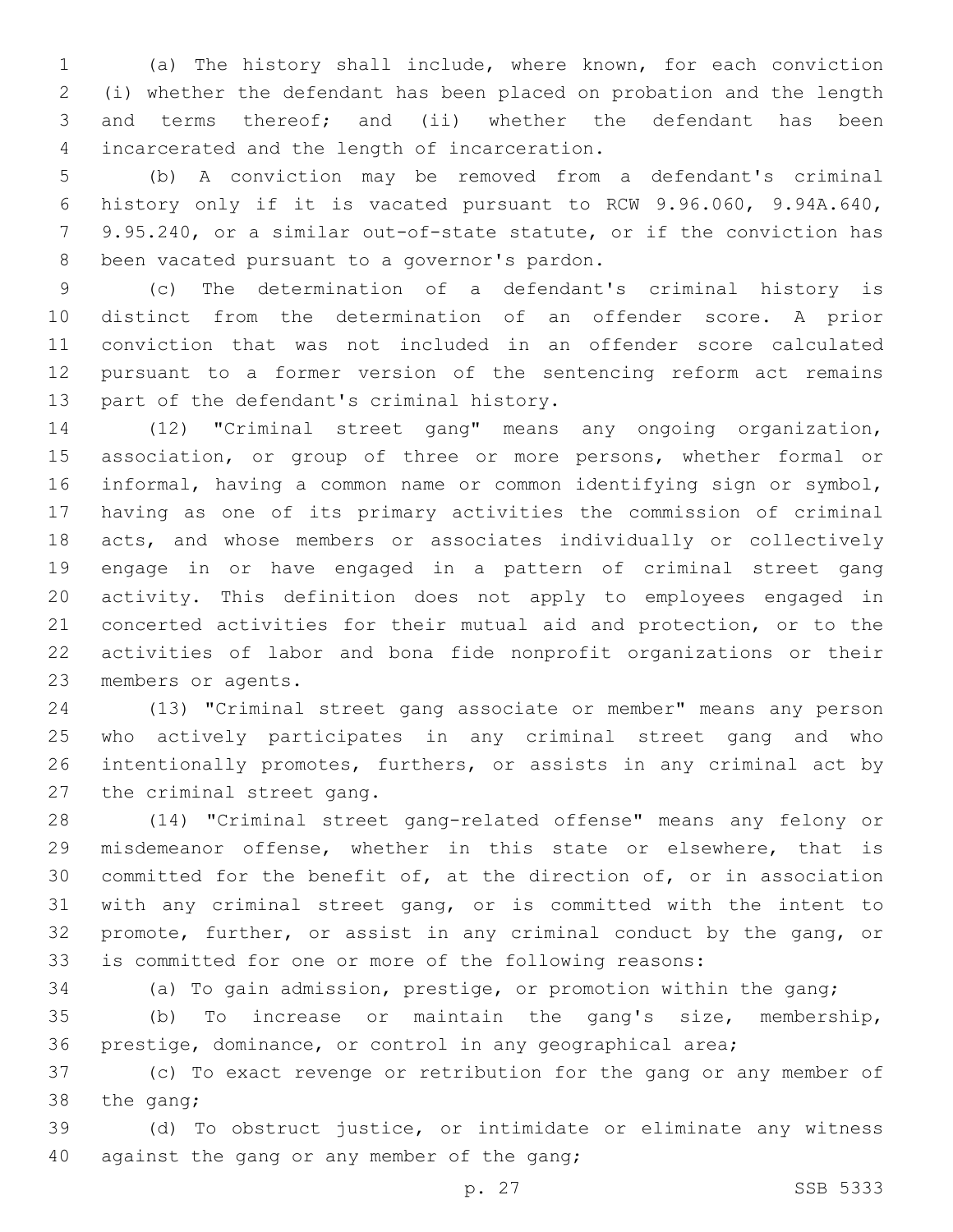(e) To directly or indirectly cause any benefit, aggrandizement, gain, profit, or other advantage for the gang, its reputation, 3 influence, or membership; or

 (f) To provide the gang with any advantage in, or any control or dominance over any criminal market sector, including, but not limited to, manufacturing, delivering, or selling any controlled substance (chapter 69.50 RCW); arson (chapter 9A.48 RCW); trafficking in stolen property (chapter 9A.82 RCW); promoting prostitution (chapter 9A.88 RCW); human trafficking (RCW 9A.40.100); promoting commercial sexual abuse of a minor (RCW 9.68A.101); or promoting pornography (chapter 11 9.68 RCW).

 (15) "Day fine" means a fine imposed by the sentencing court that equals the difference between the offender's net daily income and the reasonable obligations that the offender has for the support of the 15 offender and any dependents.

 (16) "Day reporting" means a program of enhanced supervision designed to monitor the offender's daily activities and compliance with sentence conditions, and in which the offender is required to report daily to a specific location designated by the department or 20 the sentencing court.

(17) "Department" means the department of corrections.

 (18) "Determinate sentence" means a sentence that states with exactitude the number of actual years, months, or days of total confinement, of partial confinement, of community custody, the number of actual hours or days of community restitution work, or dollars or terms of a legal financial obligation. The fact that an offender through earned release can reduce the actual period of confinement shall not affect the classification of the sentence as a determinate 29 sentence.

 (19) "Disposable earnings" means that part of the earnings of an offender remaining after the deduction from those earnings of any amount required by law to be withheld. For the purposes of this definition, "earnings" means compensation paid or payable for personal services, whether denominated as wages, salary, commission, bonuses, or otherwise, and, notwithstanding any other provision of law making the payments exempt from garnishment, attachment, or other process to satisfy a court-ordered legal financial obligation, specifically includes periodic payments pursuant to pension or retirement programs, or insurance policies of any type, but does not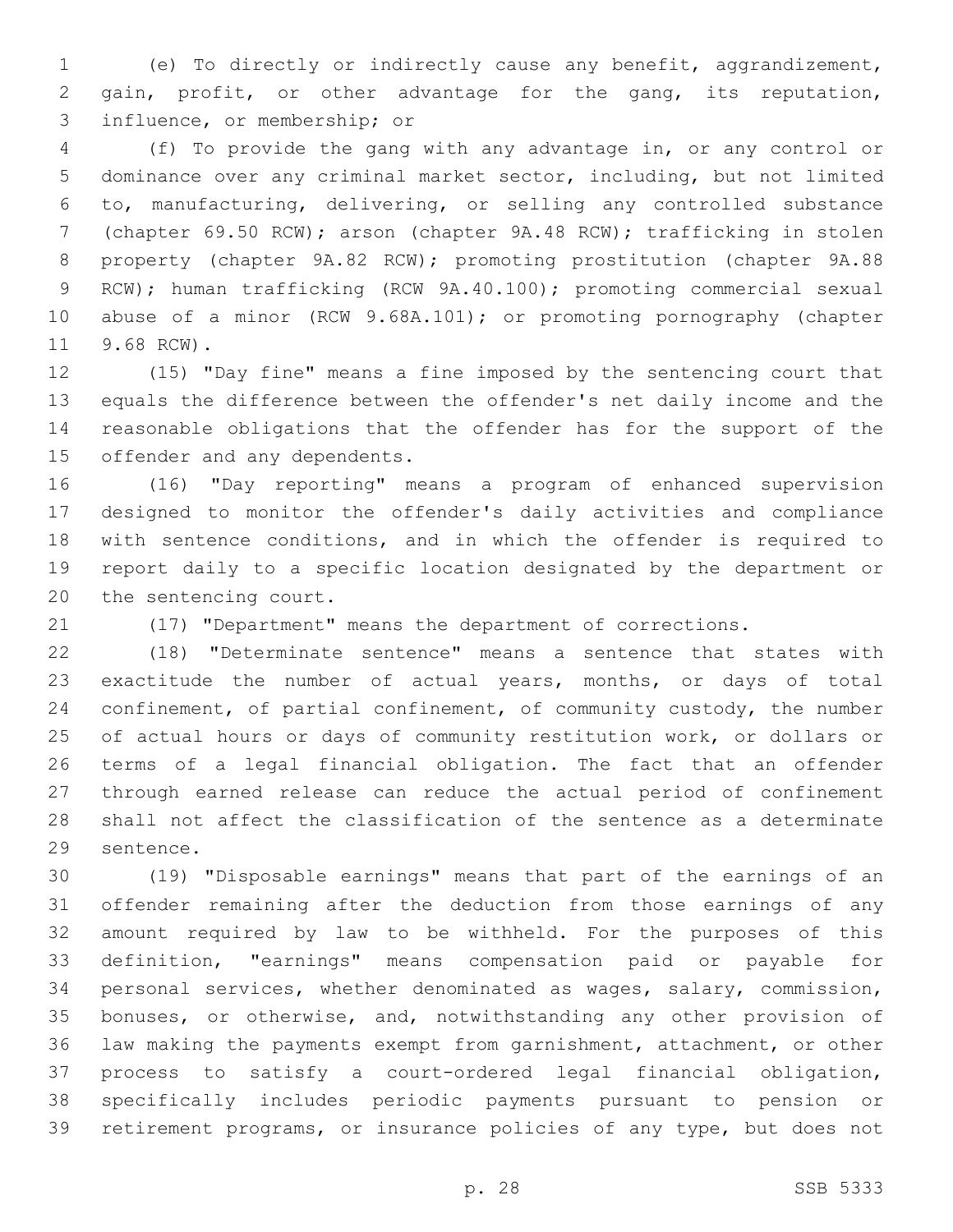include payments made under Title 50 RCW, except as provided in RCW 50.40.020 and 50.40.050, or Title 74 RCW.2

 (20) "Domestic violence" has the same meaning as defined in RCW 10.99.020 and 26.50.010.4

 (21) "Drug offender sentencing alternative" is a sentencing option available to persons convicted of a felony offense other than a violent offense or a sex offense and who are eligible for the 8 option under RCW 9.94A.660.

## 9 (22) "Drug offense" means:

 (a) Any felony violation of chapter 69.50 RCW except possession of a controlled substance (RCW 69.50.4013) or forged prescription for 12 a controlled substance (RCW 69.50.403);

 (b) Any offense defined as a felony under federal law that relates to the possession, manufacture, distribution, or 15 transportation of a controlled substance; or

 (c) Any out-of-state conviction for an offense that under the laws of this state would be a felony classified as a drug offense 18 under (a) of this subsection.

 (23) "Earned release" means earned release from confinement as 20 provided in RCW 9.94A.728.

 (24) "Electronic monitoring" means tracking the location of an individual, whether pretrial or posttrial, through the use of technology that is capable of determining or identifying the monitored individual's presence or absence at a particular location 25 including, but not limited to:

 (a) Radio frequency signaling technology, which detects if the monitored individual is or is not at an approved location and notifies the monitoring agency of the time that the monitored individual either leaves the approved location or tampers with or 30 removes the monitoring device; or

 (b) Active or passive global positioning system technology, which detects the location of the monitored individual and notifies the monitoring agency of the monitored individual's location.

34 (25) "Escape" means:

 (a) Sexually violent predator escape (RCW 9A.76.115), escape in the first degree (RCW 9A.76.110), escape in the second degree (RCW 9A.76.120), willful failure to return from furlough (RCW 72.66.060), willful failure to return from work release (RCW 72.65.070), or willful failure to be available for supervision by the department 40 while in community custody (RCW 72.09.310); or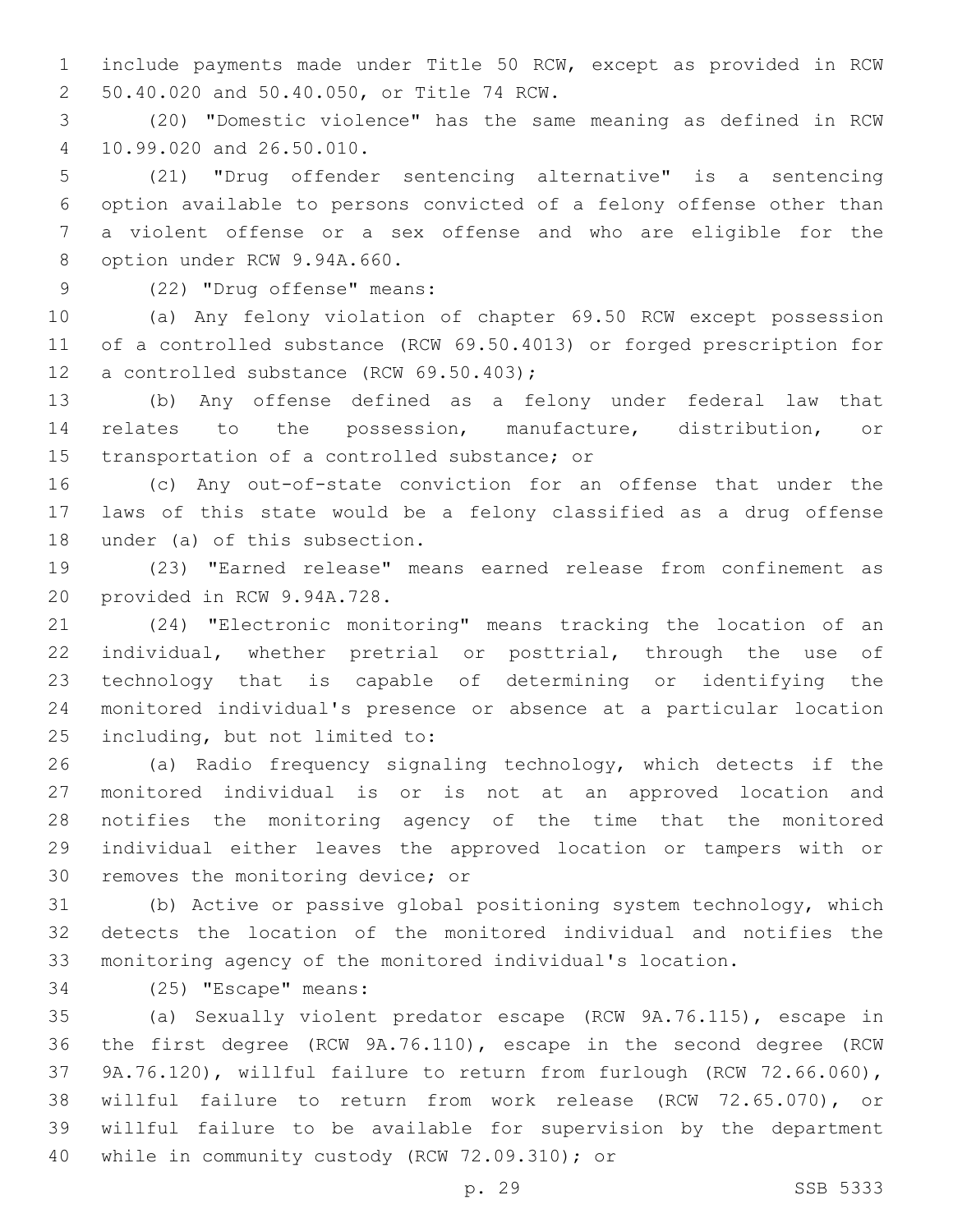(b) Any federal or out-of-state conviction for an offense that under the laws of this state would be a felony classified as an 3 escape under (a) of this subsection.

(26) "Felony traffic offense" means:4

 (a) Vehicular homicide (RCW 46.61.520), vehicular assault (RCW 46.61.522), eluding a police officer (RCW 46.61.024), felony hit-and- run injury-accident (RCW 46.52.020(4)), felony driving while under 8 the influence of intoxicating liquor or any drug (RCW 46.61.502(6)), or felony physical control of a vehicle while under the influence of 10 intoxicating liquor or any drug (RCW 46.61.504(6)); or

 (b) Any federal or out-of-state conviction for an offense that under the laws of this state would be a felony classified as a felony 13 traffic offense under (a) of this subsection.

 (27) "Fine" means a specific sum of money ordered by the sentencing court to be paid by the offender to the court over a 16 specific period of time.

 (28) "First-time offender" means any person who has no prior convictions for a felony and is eligible for the first-time offender 19 waiver under RCW 9.94A.650.

 (29) "Home detention" is a subset of electronic monitoring and means a program of partial confinement available to offenders wherein the offender is confined in a private residence twenty-four hours a day, unless an absence from the residence is approved, authorized, or otherwise permitted in the order by the court or other supervising 25 agency that ordered home detention, and the offender is subject to 26 electronic monitoring.

 (30) "Homelessness" or "homeless" means a condition where an individual lacks a fixed, regular, and adequate nighttime residence and who has a primary nighttime residence that is:

 (a) A supervised, publicly or privately operated shelter designed 31 to provide temporary living accommodations;

 (b) A public or private place not designed for, or ordinarily used as, a regular sleeping accommodation for human beings; or

 (c) A private residence where the individual stays as a transient 35 invitee.

 (31) "Legal financial obligation" means a sum of money that is ordered by a superior court of the state of Washington for legal financial obligations which may include restitution to the victim, statutorily imposed crime victims' compensation fees as assessed pursuant to RCW 7.68.035, court costs, county or interlocal drug

p. 30 SSB 5333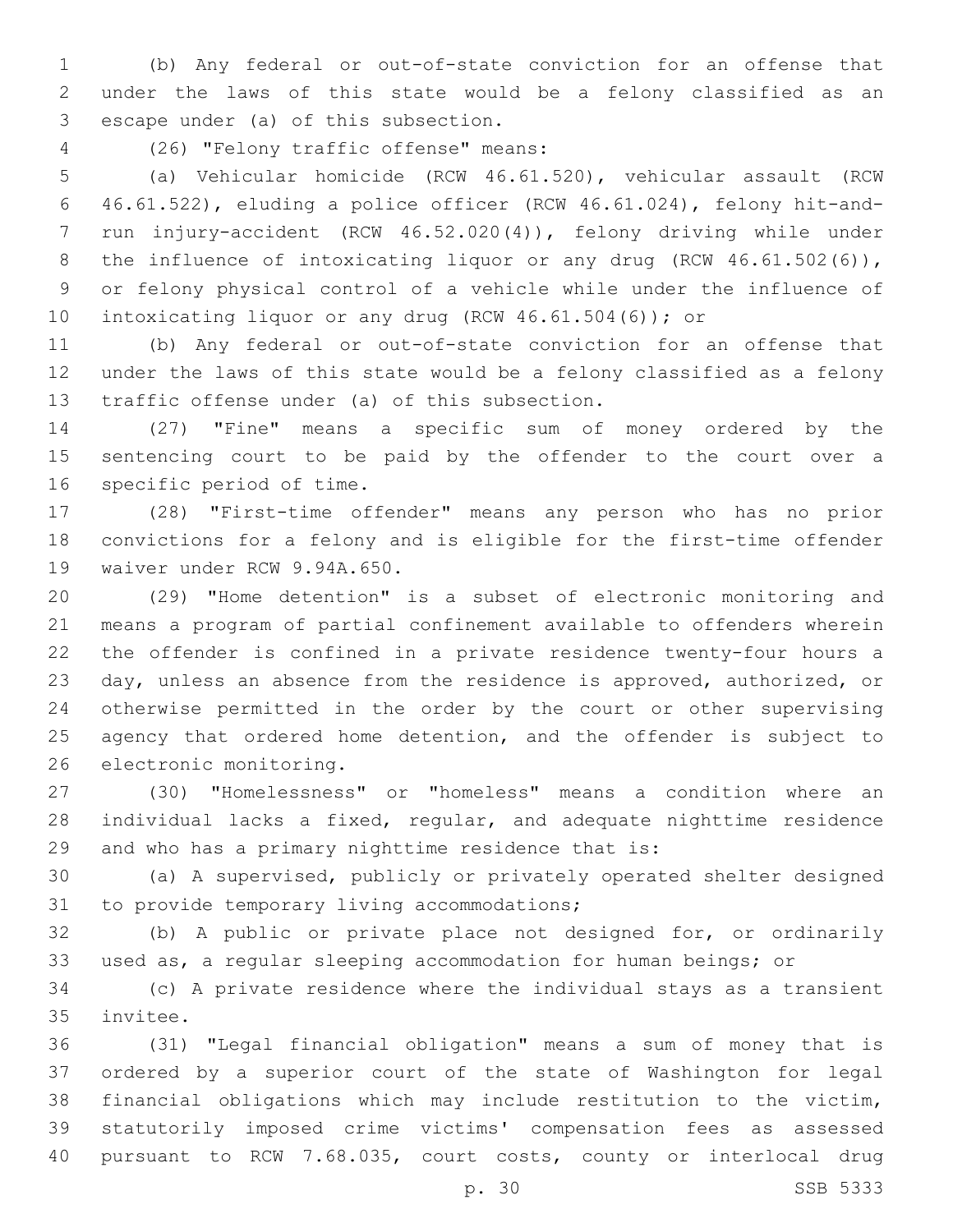funds, court-appointed attorneys' fees, and costs of defense, fines, and any other financial obligation that is assessed to the offender as a result of a felony conviction. Upon conviction for vehicular assault while under the influence of intoxicating liquor or any drug, RCW 46.61.522(1)(b), or vehicular homicide while under the influence of intoxicating liquor or any drug, RCW 46.61.520(1)(a), legal financial obligations may also include payment to a public agency of the expense of an emergency response to the incident resulting in the 9 conviction, subject to RCW 38.52.430.

10 (32) "Minor child" means a biological or adopted child of the 11 offender who is under age eighteen at the time of the offender's 12 current offense.

13 (33) "Most serious offense" means any of the following felonies 14 or a felony attempt to commit any of the following felonies:

15 (a) Any felony defined under any law as a class A felony or 16 criminal solicitation of or criminal conspiracy to commit a class A 17 felony;

- 
- 18 (b) Assault in the second degree;
- 19 (c) Assault of a child in the second degree;
- 20 (d) Child molestation in the second degree;
- (e) Controlled substance homicide;21
- 22 (f) Extortion in the first degree;
- 23 (g) Incest when committed against a child under age fourteen;
- 24 (h) Indecent liberties;
- 25 (i) Kidnapping in the second degree;
- 26 (j) Leading organized crime;
- 27 (k) Manslaughter in the first degree;
- 28 (1) Manslaughter in the second degree;
- 29 (m) Promoting prostitution in the first degree;
- 30 (n) Rape in the third degree;
- 31 (o) Robbery in the second degree;
- 32 (p) Sexual exploitation;

 (q) Vehicular assault, when caused by the operation or driving of a vehicle by a person while under the influence of intoxicating liquor or any drug or by the operation or driving of a vehicle in a 36 reckless manner;

 (r) Vehicular homicide, when proximately caused by the driving of any vehicle by any person while under the influence of intoxicating liquor or any drug as defined by RCW 46.61.502, or by the operation 40 of any vehicle in a reckless manner;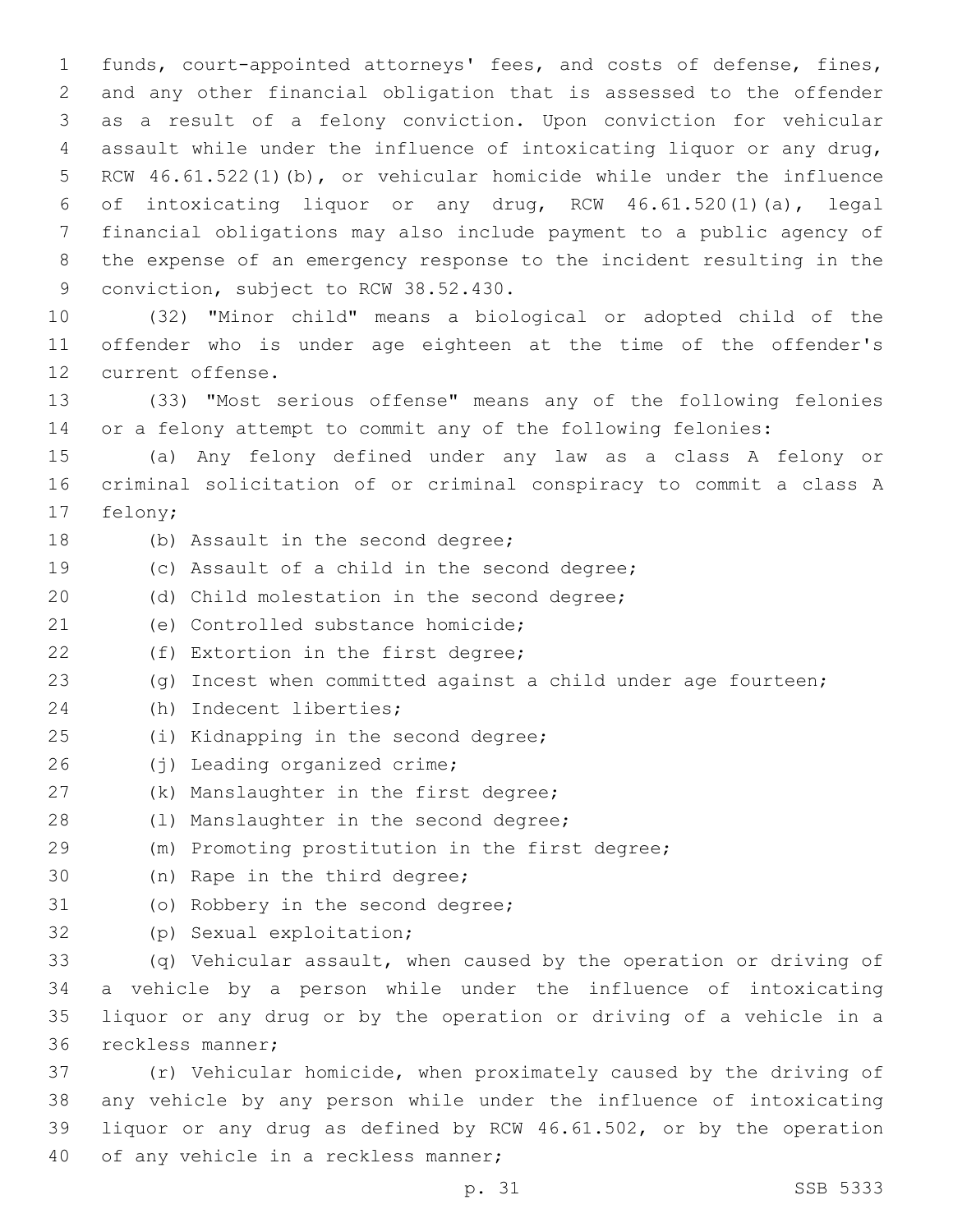(s) Any other class B felony offense with a finding of sexual 2 motivation;

 (t) Any other felony with a deadly weapon verdict under RCW 9.94A.825;4

 (u) Any felony offense in effect at any time prior to December 2, 1993, that is comparable to a most serious offense under this subsection, or any federal or out-of-state conviction for an offense that under the laws of this state would be a felony classified as a 9 most serious offense under this subsection;

 (v)(i) A prior conviction for indecent liberties under RCW 9A.44.100(1) (a), (b), and (c), chapter 260, Laws of 1975 1st ex. sess. as it existed until July 1, 1979, RCW 9A.44.100(1) (a), (b), and (c) as it existed from July 1, 1979, until June 11, 1986, and RCW 9A.44.100(1) (a), (b), and (d) as it existed from June 11, 1986, 15 until July 1, 1988;

 (ii) A prior conviction for indecent liberties under RCW 9A.44.100(1)(c) as it existed from June 11, 1986, until July 1, 1988, if: (A) The crime was committed against a child under the age of fourteen; or (B) the relationship between the victim and perpetrator is included in the definition of indecent liberties under RCW 9A.44.100(1)(c) as it existed from July 1, 1988, through July 27, 1997, or RCW 9A.44.100(1) (d) or (e) as it existed from July 25, 23 1993, through July 27, 1997;

 (w) Any out-of-state conviction for a felony offense with a finding of sexual motivation if the minimum sentence imposed was ten years or more; provided that the out-of-state felony offense must be comparable to a felony offense under this title and Title 9A RCW and the out-of-state definition of sexual motivation must be comparable to the definition of sexual motivation contained in this section.

 (34) "Nonviolent offense" means an offense which is not a violent 31 offense.

 (35) "Offender" means a person who has committed a felony established by state law and is eighteen years of age or older or is less than eighteen years of age but whose case is under superior court jurisdiction under RCW 13.04.030 or has been transferred by the appropriate juvenile court to a criminal court pursuant to RCW 13.40.110. In addition, for the purpose of community custody requirements under this chapter, "offender" also means a misdemeanant or gross misdemeanant probationer ordered by a superior court to probation pursuant to RCW 9.92.060, 9.95.204, or 9.95.210 and

p. 32 SSB 5333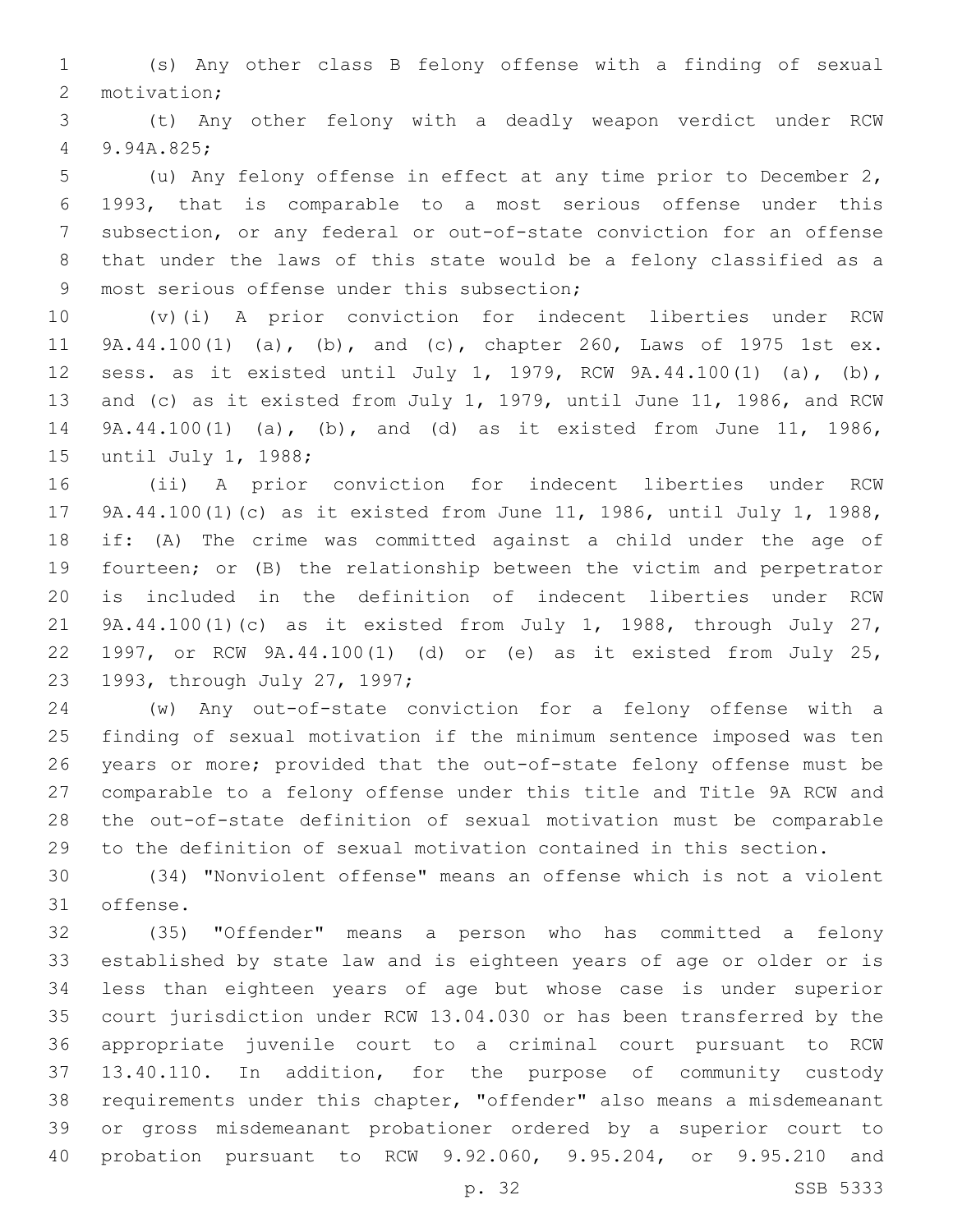supervised by the department pursuant to RCW 9.94A.501 and 9.94A.5011. Throughout this chapter, the terms "offender" and 3 "defendant" are used interchangeably.

 (36) "Partial confinement" means confinement for no more than one year in a facility or institution operated or utilized under contract by the state or any other unit of government, or, if home detention, electronic monitoring, or work crew has been ordered by the court or home detention has been ordered by the department as part of the parenting program or the graduated reentry program, in an approved residence, for a substantial portion of each day with the balance of the day spent in the community. Partial confinement includes work release, home detention, work crew, electronic monitoring, and a combination of work crew, electronic monitoring, and home detention.

(37) "Pattern of criminal street gang activity" means:

 (a) The commission, attempt, conspiracy, or solicitation of, or any prior juvenile adjudication of or adult conviction of, two or more of the following criminal street gang-related offenses:

 (i) Any "serious violent" felony offense as defined in this section, excluding Homicide by Abuse (RCW 9A.32.055) and Assault of a 20 Child 1 (RCW 9A.36.120);

 (ii) Any "violent" offense as defined by this section, excluding 22 Assault of a Child 2 (RCW 9A.36.130);

 (iii) Deliver or Possession with Intent to Deliver a Controlled 24 Substance (chapter 69.50 RCW);

 (iv) Any violation of the firearms and dangerous weapon act 26 (chapter 9.41 RCW);

27  $(v)$  Theft of a Firearm (RCW  $9A.56.300$ );

(vi) Possession of a Stolen Firearm (RCW 9A.56.310);

29 (vii) Malicious Harassment (RCW 9A.36.080);

 (viii) Harassment where a subsequent violation or deadly threat 31 is made (RCW 9A.46.020(2)(b));

(ix) Criminal Gang Intimidation (RCW 9A.46.120);

 (x) Any felony conviction by a person eighteen years of age or older with a special finding of involving a juvenile in a felony 35 offense under RCW 9.94A.833;

36 (xi) Residential Burglary (RCW 9A.52.025);

37 (xii) Burglary 2 (RCW 9A.52.030);

38 (xiii) Malicious Mischief 1 (RCW 9A.48.070);

39 (xiv) Malicious Mischief 2 (RCW 9A.48.080);

(xv) Theft of a Motor Vehicle (RCW 9A.56.065);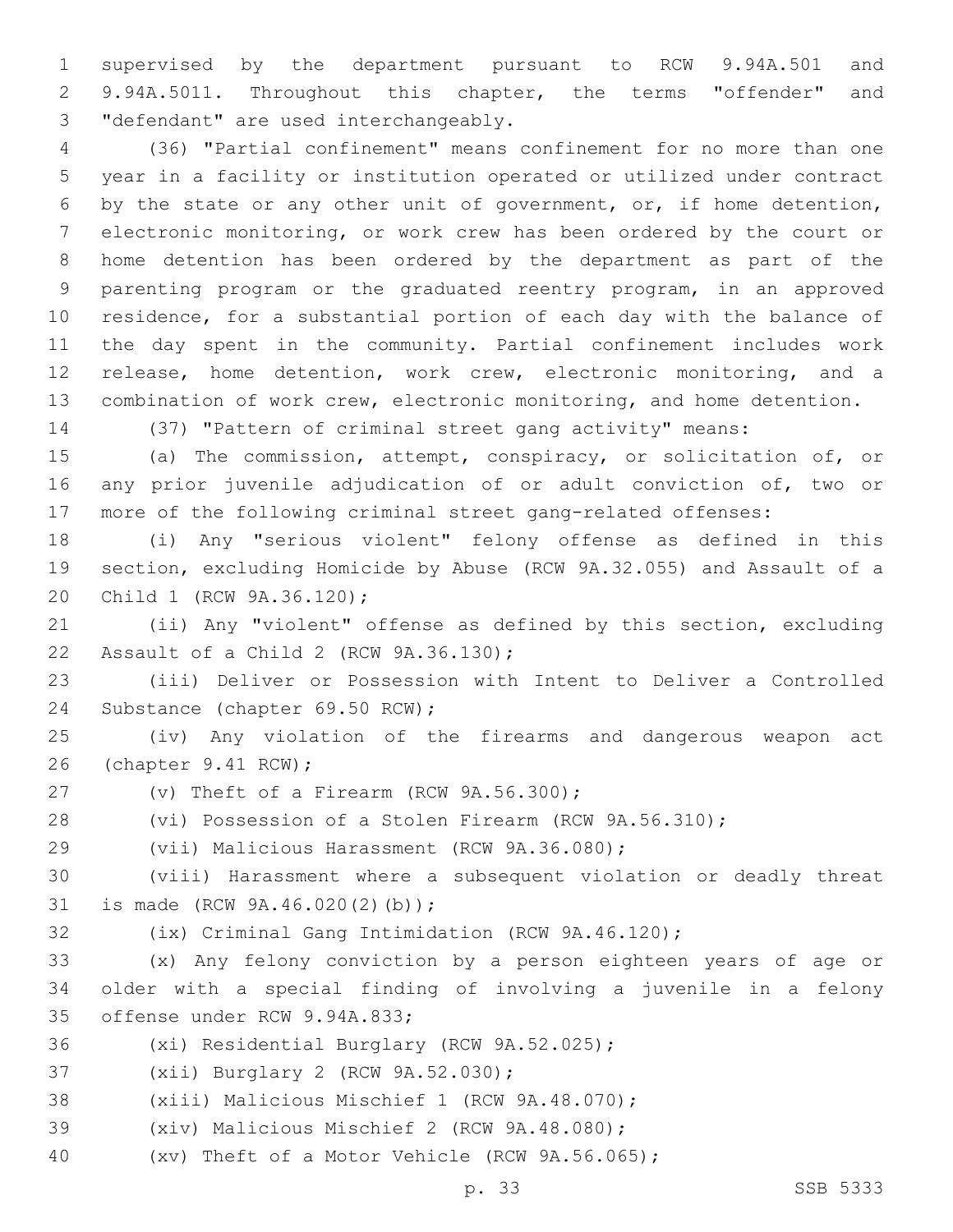- (xvi) Possession of a Stolen Motor Vehicle (RCW 9A.56.068);
- (xvii) Taking a Motor Vehicle Without Permission 1 (RCW 3  $9A.56.070$ ;
- (xviii) Taking a Motor Vehicle Without Permission 2 (RCW 5  $9A.56.075$ ;
- (xix) Extortion 1 (RCW 9A.56.120);6
- 7 (xx) Extortion 2 (RCW 9A.56.130);
- 8 (xxi) Intimidating a Witness (RCW 9A.72.110);

(xxii) Tampering with a Witness (RCW 9A.72.120);

- (xxiii) Reckless Endangerment (RCW 9A.36.050);
- 11 (xxiv) Coercion (RCW 9A.36.070);
- (xxv) Harassment (RCW 9A.46.020); or12
- 13 (xxvi) Malicious Mischief 3 (RCW 9A.48.090);
- (b) That at least one of the offenses listed in (a) of this subsection shall have occurred after July 1, 2008;
- (c) That the most recent committed offense listed in (a) of this subsection occurred within three years of a prior offense listed in 18 (a) of this subsection; and
- (d) Of the offenses that were committed in (a) of this subsection, the offenses occurred on separate occasions or were 21 committed by two or more persons.
- 

(38) "Persistent offender" is an offender who:

 (a)(i) Has been convicted in this state of any felony considered 24 a most serious offense; and

 (ii) Has, before the commission of the offense under (a) of this subsection, been convicted as an offender on at least two separate occasions, whether in this state or elsewhere, of felonies that under the laws of this state would be considered most serious offenses and would be included in the offender score under RCW 9.94A.525; provided that of the two or more previous convictions, at least one conviction must have occurred before the commission of any of the other most serious offenses for which the offender was previously convicted; or

 (b)(i) Has been convicted of: (A) Rape in the first degree, rape of a child in the first degree, child molestation in the first degree, rape in the second degree, rape of a child in the second degree, or indecent liberties by forcible compulsion; (B) any of the following offenses with a finding of sexual motivation: Murder in the first degree, murder in the second degree, homicide by abuse, kidnapping in the first degree, kidnapping in the second degree, assault in the first degree, assault in the second degree, assault of

p. 34 SSB 5333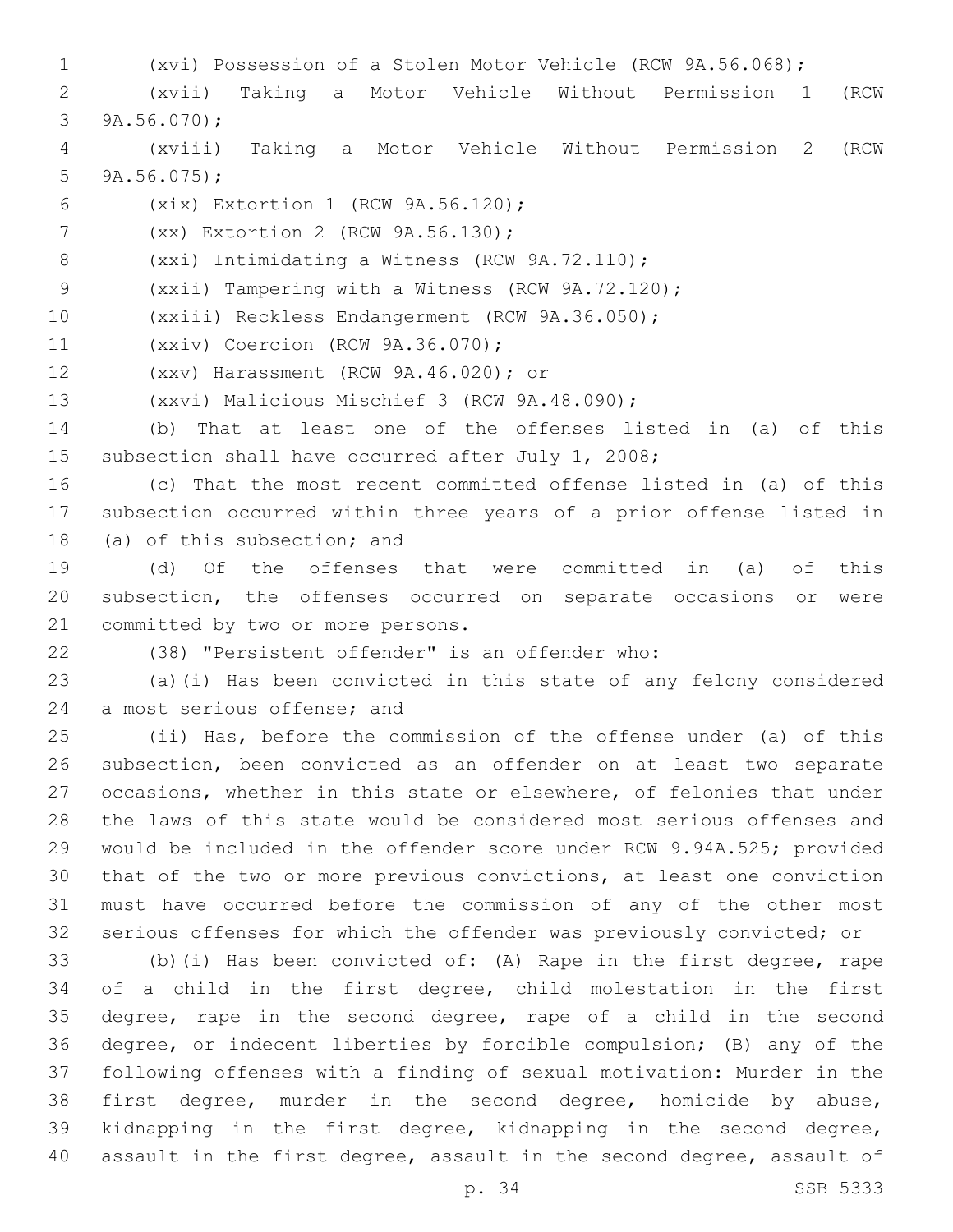a child in the first degree, assault of a child in the second degree, or burglary in the first degree; or (C) an attempt to commit any 3 crime listed in this subsection (38)(b)(i); and

 (ii) Has, before the commission of the offense under (b)(i) of this subsection, been convicted as an offender on at least one occasion, whether in this state or elsewhere, of an offense listed in (b)(i) of this subsection or any federal or out-of-state offense or offense under prior Washington law that is comparable to the offenses listed in (b)(i) of this subsection. A conviction for rape of a child in the first degree constitutes a conviction under (b)(i) of this subsection only when the offender was sixteen years of age or older when the offender committed the offense. A conviction for rape of a child in the second degree constitutes a conviction under (b)(i) of this subsection only when the offender was eighteen years of age or 15 older when the offender committed the offense.

 (39) "Predatory" means: (a) The perpetrator of the crime was a stranger to the victim, as defined in this section; (b) the perpetrator established or promoted a relationship with the victim prior to the offense and the victimization of the victim was a significant reason the perpetrator established or promoted the relationship; or (c) the perpetrator was: (i) A teacher, counselor, volunteer, or other person in authority in any public or private school and the victim was a student of the school under his or her authority or supervision. For purposes of this subsection, "school" does not include home-based instruction as defined in RCW 28A.225.010; (ii) a coach, trainer, volunteer, or other person in authority in any recreational activity and the victim was a participant in the activity under his or her authority or supervision; (iii) a pastor, elder, volunteer, or other person in authority in any church or religious organization, and the victim was a member or participant of the organization under his or her 32 authority; or (iv) a teacher, counselor, volunteer, or other person in authority providing home-based instruction and the victim was a student receiving home-based instruction while under his or her authority or supervision. For purposes of this subsection: (A) "Home- based instruction" has the same meaning as defined in RCW 28A.225.010; and (B) "teacher, counselor, volunteer, or other person in authority" does not include the parent or legal guardian of the 39 victim.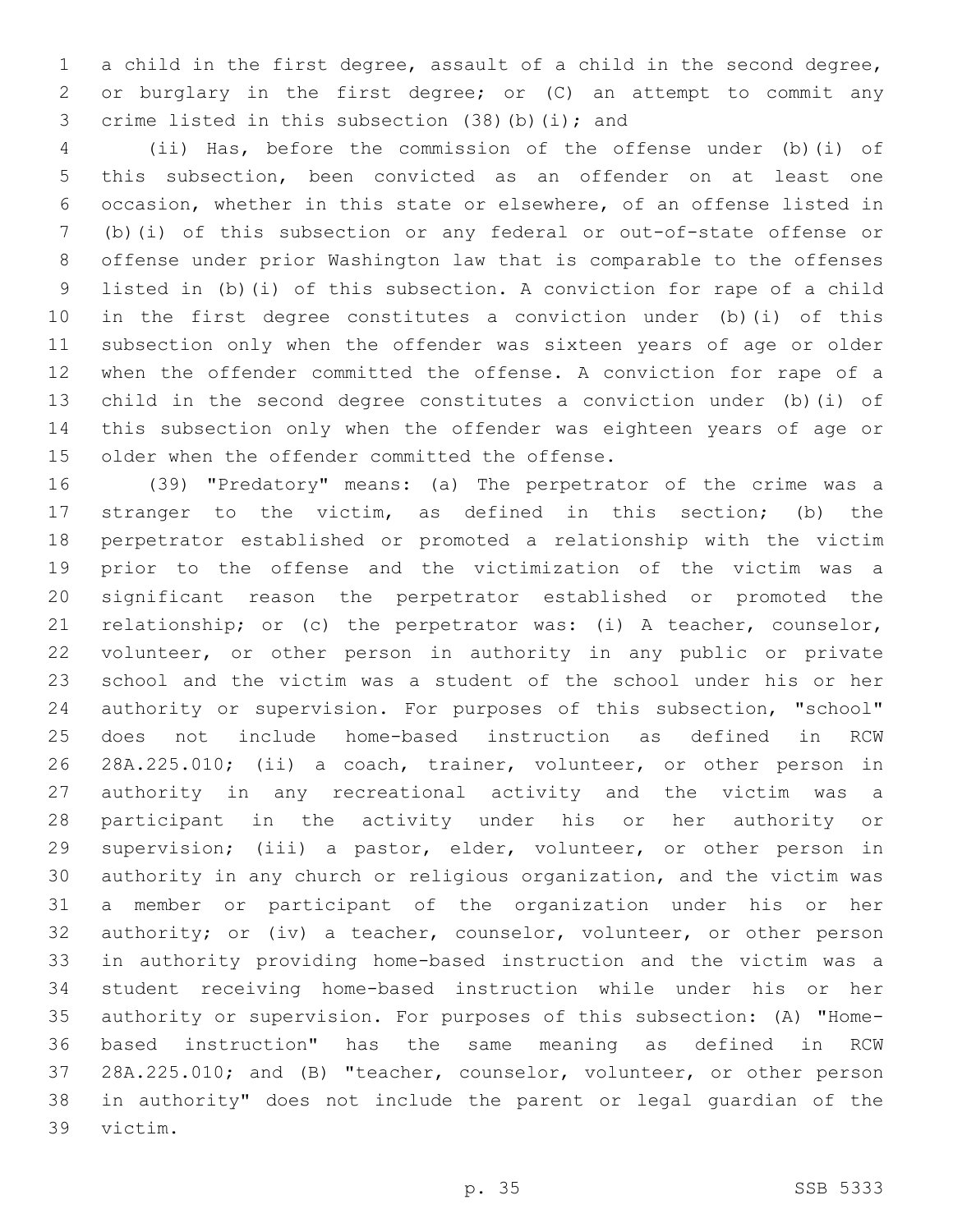(40) "Private school" means a school regulated under chapter 2 28A.195 or 28A.205 RCW.

(41) "Public school" has the same meaning as in RCW 28A.150.010.

(42) "Repetitive domestic violence offense" means any:

 (a)(i) Domestic violence assault that is not a felony offense 6 under RCW 9A.36.041;

 (ii) Domestic violence violation of a no-contact order under 8 chapter 10.99 RCW that is not a felony offense;

 (iii) Domestic violence violation of a protection order under 10 chapter 26.09, 26.10, ((26.26)) 26.26A, 26.26B, or 26.50 RCW that is 11 not a felony offense;

 (iv) Domestic violence harassment offense under RCW 9A.46.020 13 that is not a felony offense; or

 (v) Domestic violence stalking offense under RCW 9A.46.110 that 15 is not a felony offense; or

 (b) Any federal, out-of-state, tribal court, military, county, or municipal conviction for an offense that under the laws of this state would be classified as a repetitive domestic violence offense under 19 (a) of this subsection.

 (43) "Restitution" means a specific sum of money ordered by the sentencing court to be paid by the offender to the court over a specified period of time as payment of damages. The sum may include 23 both public and private costs.

 (44) "Risk assessment" means the application of the risk instrument recommended to the department by the Washington state institute for public policy as having the highest degree of predictive accuracy for assessing an offender's risk of reoffense.

(45) "Serious traffic offense" means:28

 (a) Nonfelony driving while under the influence of intoxicating liquor or any drug (RCW 46.61.502), nonfelony actual physical control while under the influence of intoxicating liquor or any drug (RCW 46.61.504), reckless driving (RCW 46.61.500), or hit-and-run an 33 attended vehicle (RCW 46.52.020(5)); or

 (b) Any federal, out-of-state, county, or municipal conviction for an offense that under the laws of this state would be classified as a serious traffic offense under (a) of this subsection.

 (46) "Serious violent offense" is a subcategory of violent 38 offense and means:

39 (a)(i) Murder in the first degree;

40 (ii) Homicide by abuse;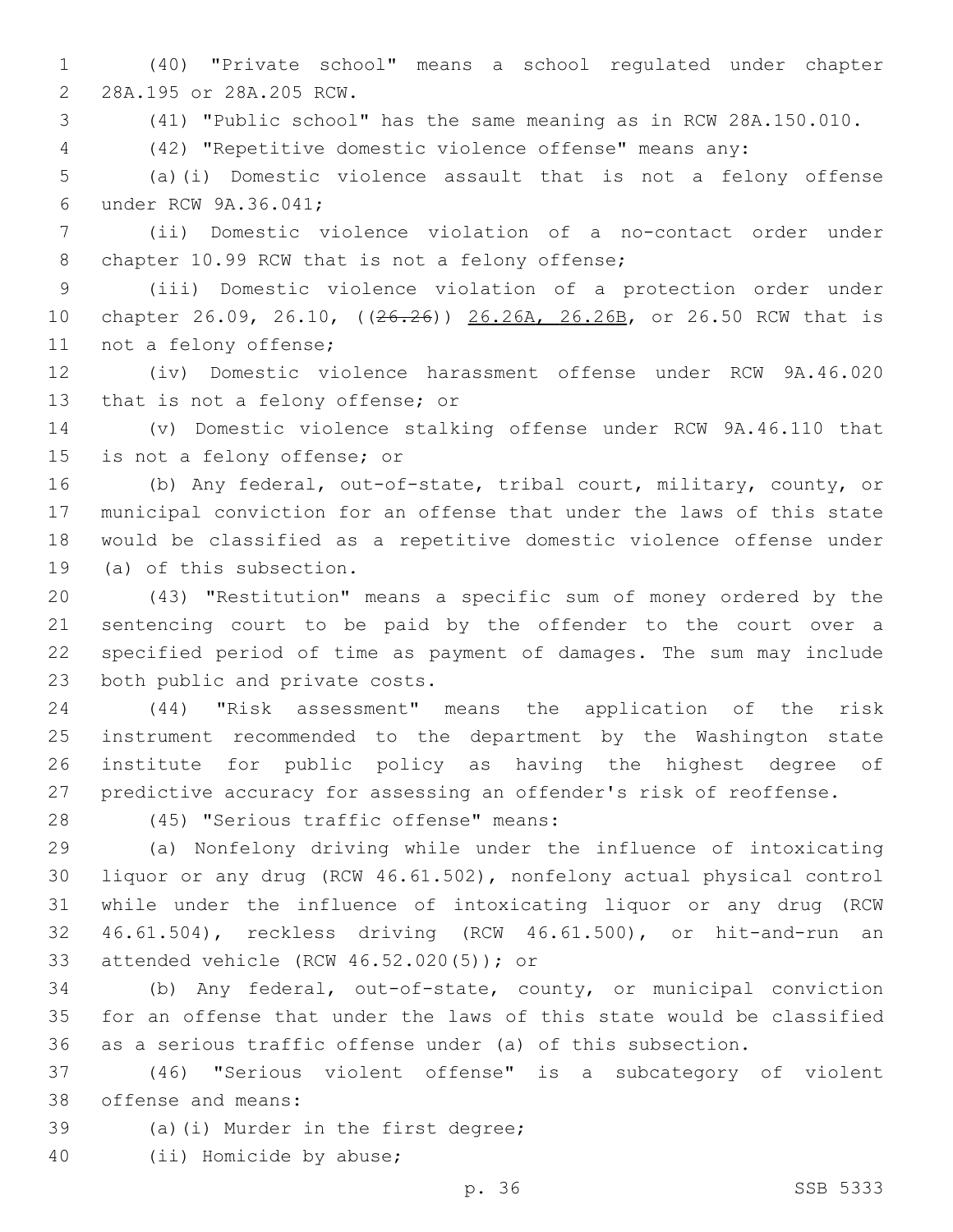1 (iii) Murder in the second degree;

(iv) Manslaughter in the first degree;2

3 (v) Assault in the first degree;

(vi) Kidnapping in the first degree;4

5 (vii) Rape in the first degree;

(viii) Assault of a child in the first degree; or

 (ix) An attempt, criminal solicitation, or criminal conspiracy to 8 commit one of these felonies; or

 (b) Any federal or out-of-state conviction for an offense that under the laws of this state would be a felony classified as a serious violent offense under (a) of this subsection.

12 (47) "Sex offense" means:

 (a)(i) A felony that is a violation of chapter 9A.44 RCW other 14 than RCW 9A.44.132;

15 (ii) A violation of RCW 9A.64.020;

 (iii) A felony that is a violation of chapter 9.68A RCW other 17 than RCW 9.68A.080;

 (iv) A felony that is, under chapter 9A.28 RCW, a criminal attempt, criminal solicitation, or criminal conspiracy to commit such 20 crimes; or

 (v) A felony violation of RCW 9A.44.132(1) (failure to register as a sex offender) if the person has been convicted of violating RCW 9A.44.132(1) (failure to register as a sex offender) or 9A.44.130 prior to June 10, 2010, on at least one prior occasion;

 (b) Any conviction for a felony offense in effect at any time prior to July 1, 1976, that is comparable to a felony classified as a 27 sex offense in (a) of this subsection;

 (c) A felony with a finding of sexual motivation under RCW 29 9.94A.835 or 13.40.135; or

 (d) Any federal or out-of-state conviction for an offense that under the laws of this state would be a felony classified as a sex 32 offense under (a) of this subsection.

 (48) "Sexual motivation" means that one of the purposes for which the defendant committed the crime was for the purpose of his or her 35 sexual gratification.

 (49) "Standard sentence range" means the sentencing court's discretionary range in imposing a nonappealable sentence.

 (50) "Statutory maximum sentence" means the maximum length of time for which an offender may be confined as punishment for a crime as prescribed in chapter 9A.20 RCW, RCW 9.92.010, the statute

p. 37 SSB 5333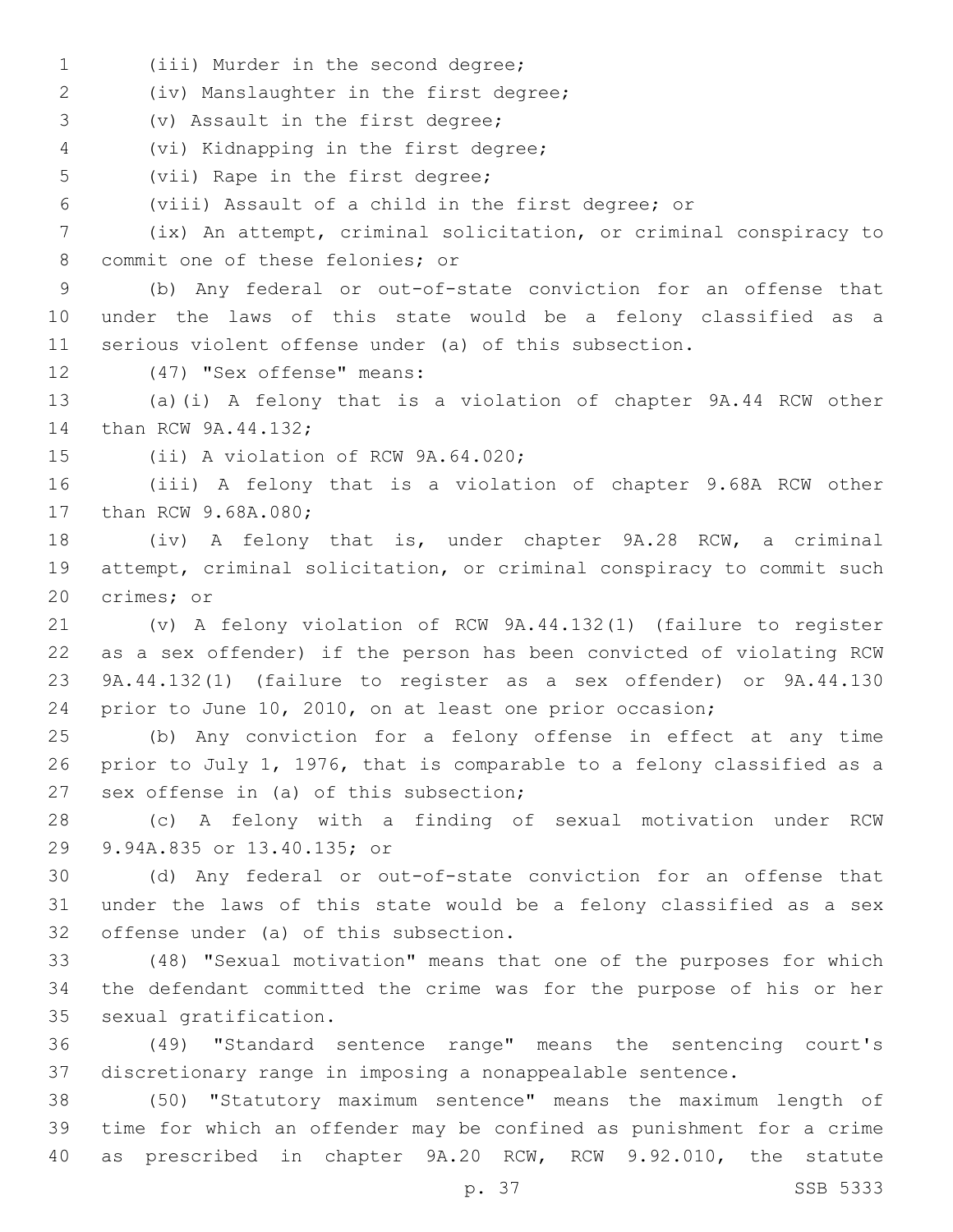1 defining the crime, or other statute defining the maximum penalty for 2 a crime.

3 (51) "Stranger" means that the victim did not know the offender twenty-four hours before the offense.4

 (52) "Total confinement" means confinement inside the physical boundaries of a facility or institution operated or utilized under contract by the state or any other unit of government for twenty-four hours a day, or pursuant to RCW 72.64.050 and 72.64.060.

 (53) "Transition training" means written and verbal instructions and assistance provided by the department to the offender during the two weeks prior to the offender's successful completion of the work ethic camp program. The transition training shall include instructions in the offender's requirements and obligations during 14 the offender's period of community custody.

15 (54) "Victim" means any person who has sustained emotional, 16 psychological, physical, or financial injury to person or property as 17 a direct result of the crime charged.

18 (55) "Violent offense" means:

19 (a) Any of the following felonies:

20 (i) Any felony defined under any law as a class A felony or an 21 attempt to commit a class A felony;

22 (ii) Criminal solicitation of or criminal conspiracy to commit a 23 class A felony;

24 (iii) Manslaughter in the first degree;

- 25 (iv) Manslaughter in the second degree;
- 26 (v) Indecent liberties if committed by forcible compulsion;
- 27 (vi) Kidnapping in the second degree;
- 28 (vii) Arson in the second degree;
- 29 (viii) Assault in the second degree;

30 (ix) Assault of a child in the second degree;

- 31 (x) Extortion in the first degree;
- 32 (xi) Robbery in the second degree;
- 33 (xii) Drive-by shooting;

 (xiii) Vehicular assault, when caused by the operation or driving of a vehicle by a person while under the influence of intoxicating liquor or any drug or by the operation or driving of a vehicle in a 37 reckless manner; and

38 (xiv) Vehicular homicide, when proximately caused by the driving 39 of any vehicle by any person while under the influence of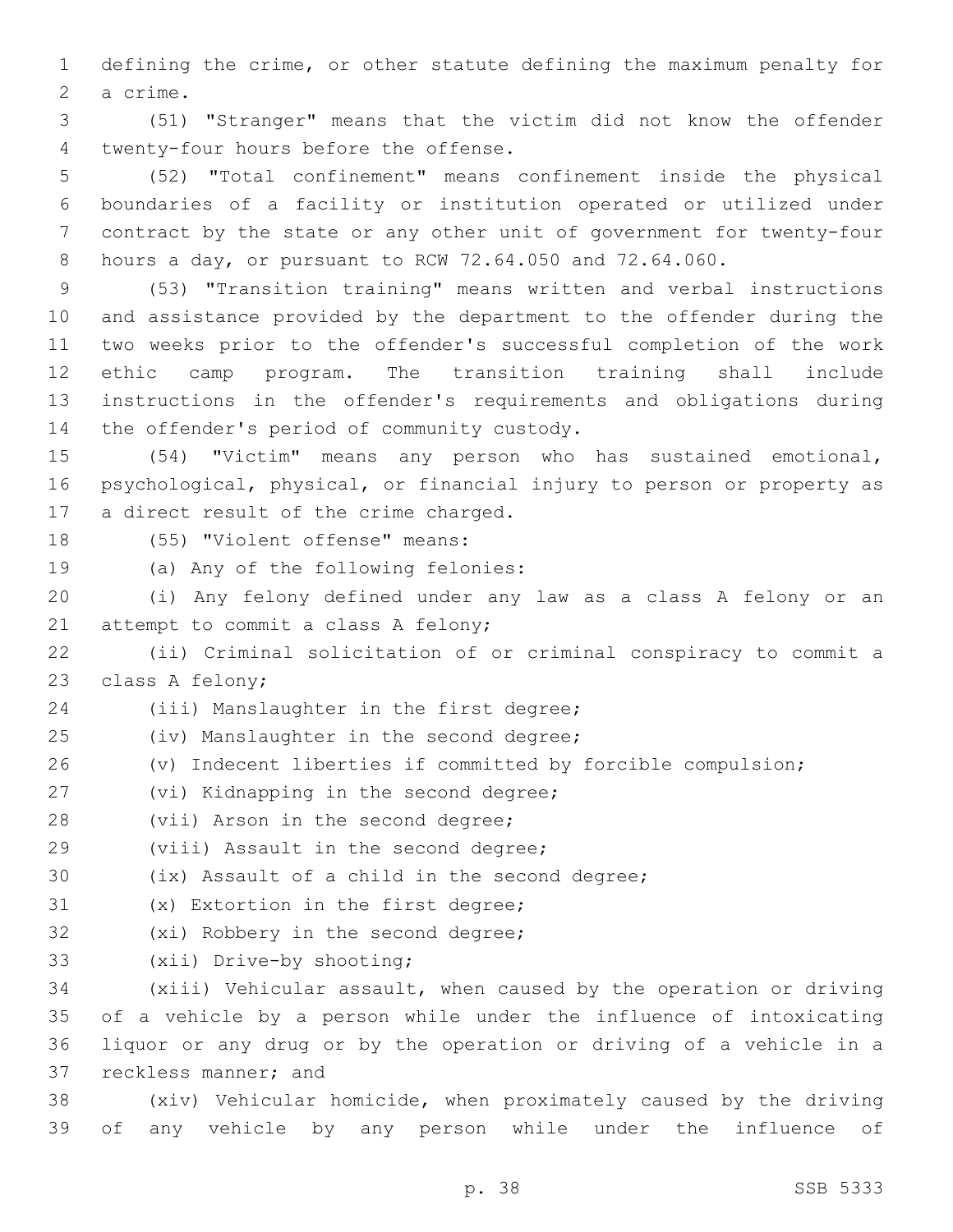intoxicating liquor or any drug as defined by RCW 46.61.502, or by 2 the operation of any vehicle in a reckless manner;

 (b) Any conviction for a felony offense in effect at any time prior to July 1, 1976, that is comparable to a felony classified as a 5 violent offense in (a) of this subsection; and

 (c) Any federal or out-of-state conviction for an offense that under the laws of this state would be a felony classified as a violent offense under (a) or (b) of this subsection.

 (56) "Work crew" means a program of partial confinement consisting of civic improvement tasks for the benefit of the 11 community that complies with RCW 9.94A.725.

 (57) "Work ethic camp" means an alternative incarceration program as provided in RCW 9.94A.690 designed to reduce recidivism and lower the cost of corrections by requiring offenders to complete a comprehensive array of real-world job and vocational experiences, character-building work ethics training, life management skills development, substance abuse rehabilitation, counseling, literacy 18 training, and basic adult education.

 (58) "Work release" means a program of partial confinement available to offenders who are employed or engaged as a student in a 21 regular course of study at school.

 **Sec. 5008.** RCW 9.94A.411 and 2017 c 272 s 2 and 2017 c 266 s 5 are each reenacted and amended to read as follows:

24 (1) Decision not to prosecute.

 STANDARD: A prosecuting attorney may decline to prosecute, even though technically sufficient evidence to prosecute exists, in situations where prosecution would serve no public purpose, would defeat the underlying purpose of the law in question or would result 29 in decreased respect for the law.

- 30 GUIDELINE/COMMENTARY:
- 31 Examples

 The following are examples of reasons not to prosecute which 33 could satisfy the standard.

 (a) Contrary to Legislative Intent - It may be proper to decline to charge where the application of criminal sanctions would be clearly contrary to the intent of the legislature in enacting the 37 particular statute.

 (b) Antiquated Statute - It may be proper to decline to charge where the statute in question is antiquated in that: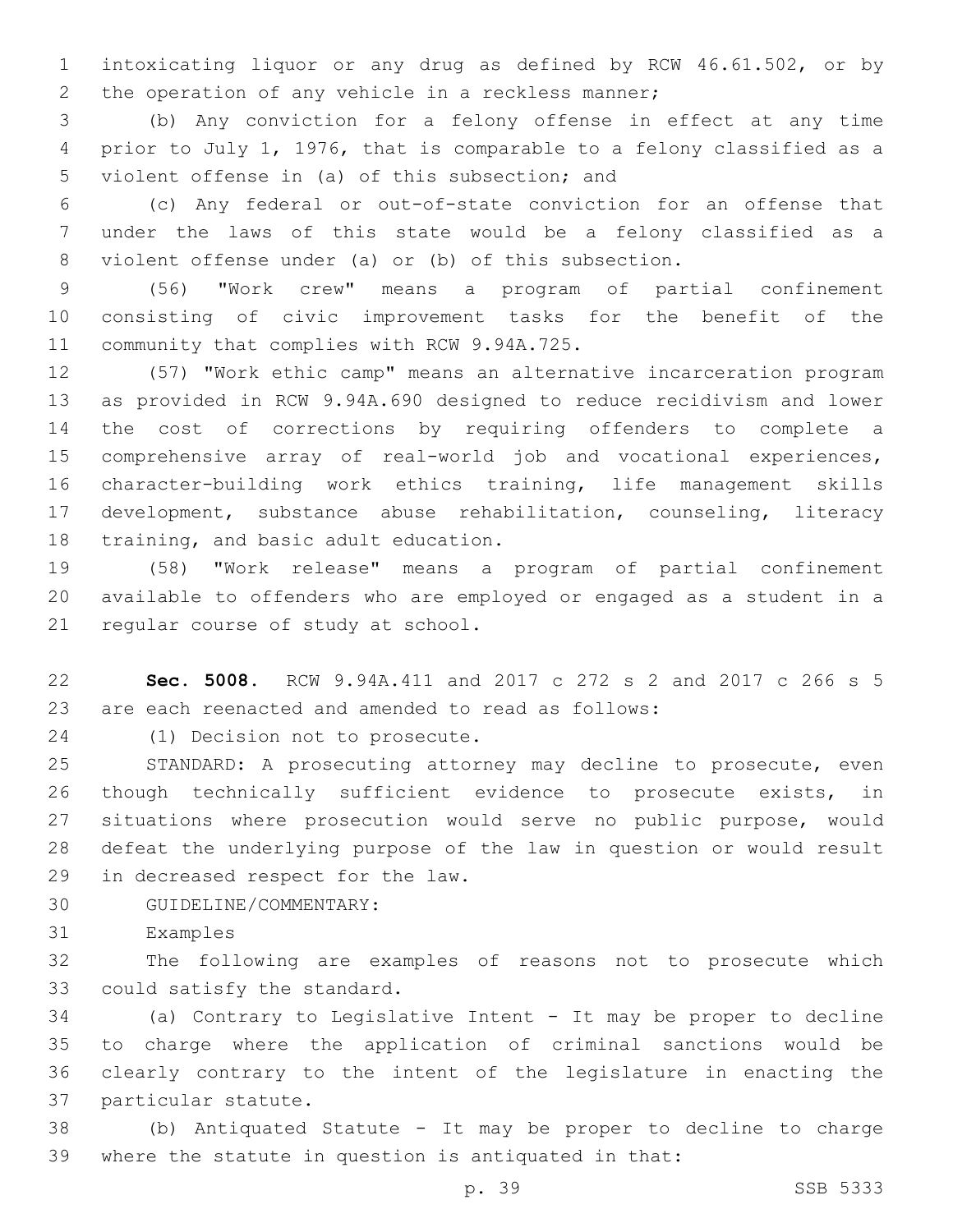- 
- (i) It has not been enforced for many years; and

 (ii) Most members of society act as if it were no longer in 3 existence; and

 (iii) It serves no deterrent or protective purpose in today's 5 society; and

 (iv) The statute has not been recently reconsidered by the legislature.7

 This reason is not to be construed as the basis for declining cases because the law in question is unpopular or because it is 10 difficult to enforce.

 (c) De Minimis Violation - It may be proper to decline to charge where the violation of law is only technical or insubstantial and where no public interest or deterrent purpose would be served by 14 prosecution.

 (d) Confinement on Other Charges - It may be proper to decline to charge because the accused has been sentenced on another charge to a 17 lengthy period of confinement; and

 (i) Conviction of the new offense would not merit any additional 19 direct or collateral punishment;

 (ii) The new offense is either a misdemeanor or a felony which is 21 not particularly aggravated; and

 (iii) Conviction of the new offense would not serve any 23 significant deterrent purpose.

 (e) Pending Conviction on Another Charge - It may be proper to decline to charge because the accused is facing a pending prosecution 26 in the same or another county; and

 (i) Conviction of the new offense would not merit any additional 28 direct or collateral punishment;

(ii) Conviction in the pending prosecution is imminent;

 (iii) The new offense is either a misdemeanor or a felony which 31 is not particularly aggravated; and

 (iv) Conviction of the new offense would not serve any 33 significant deterrent purpose.

 (f) High Disproportionate Cost of Prosecution - It may be proper to decline to charge where the cost of locating or transporting, or the burden on, prosecution witnesses is highly disproportionate to the importance of prosecuting the offense in question. This reason should be limited to minor cases and should not be relied upon in 39 serious cases.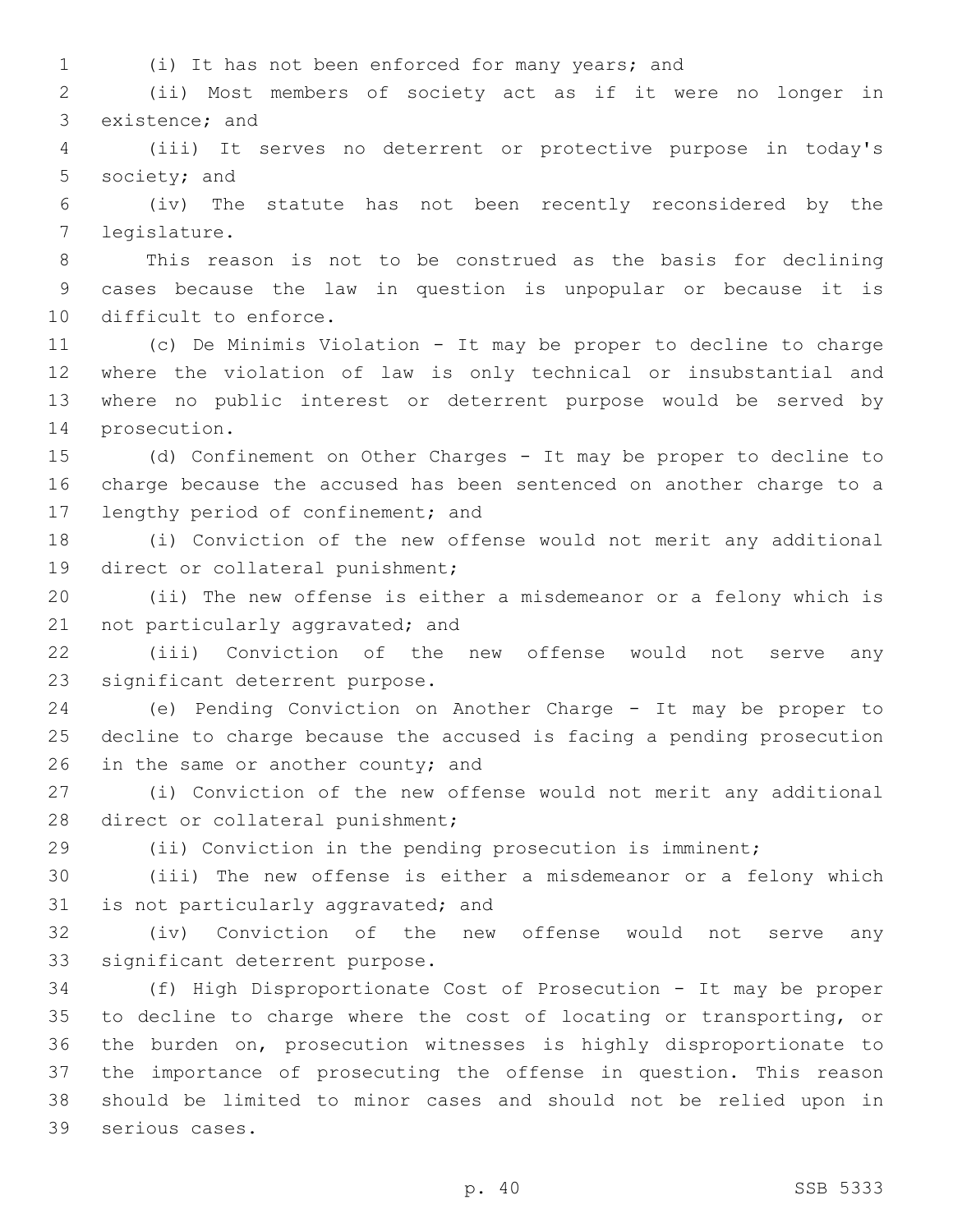(g) Improper Motives of Complainant - It may be proper to decline charges because the motives of the complainant are improper and prosecution would serve no public purpose, would defeat the underlying purpose of the law in question or would result in 5 decreased respect for the law.

 (h) Immunity - It may be proper to decline to charge where immunity is to be given to an accused in order to prosecute another where the accused's information or testimony will reasonably lead to the conviction of others who are responsible for more serious criminal conduct or who represent a greater danger to the public 11 interest.

 (i) Victim Request - It may be proper to decline to charge because the victim requests that no criminal charges be filed and the 14 case involves the following crimes or situations:

 (i) Assault cases where the victim has suffered little or no 16 injury;

 (ii) Crimes against property, not involving violence, where no 18 major loss was suffered;

(iii) Where doing so would not jeopardize the safety of society.

 Care should be taken to insure that the victim's request is freely made and is not the product of threats or pressure by the 22 accused.

 The presence of these factors may also justify the decision to 24 dismiss a prosecution which has been commenced.

25 Notification

 The prosecutor is encouraged to notify the victim, when practical, and the law enforcement personnel, of the decision not to 28 prosecute.

29 (2) Decision to prosecute.

(a) STANDARD:30

 Crimes against persons will be filed if sufficient admissible evidence exists, which, when considered with the most plausible, reasonably foreseeable defense that could be raised under the evidence, would justify conviction by a reasonable and objective fact finder. With regard to offenses prohibited by RCW 9A.44.040, 9A.44.050, 9A.44.073, 9A.44.076, 9A.44.079, 9A.44.083, 9A.44.086, 9A.44.089, and 9A.64.020 the prosecutor should avoid prefiling agreements or diversions intended to place the accused in a program of treatment or counseling, so that treatment, if determined to be beneficial, can be provided pursuant to RCW 9.94A.670.

p. 41 SSB 5333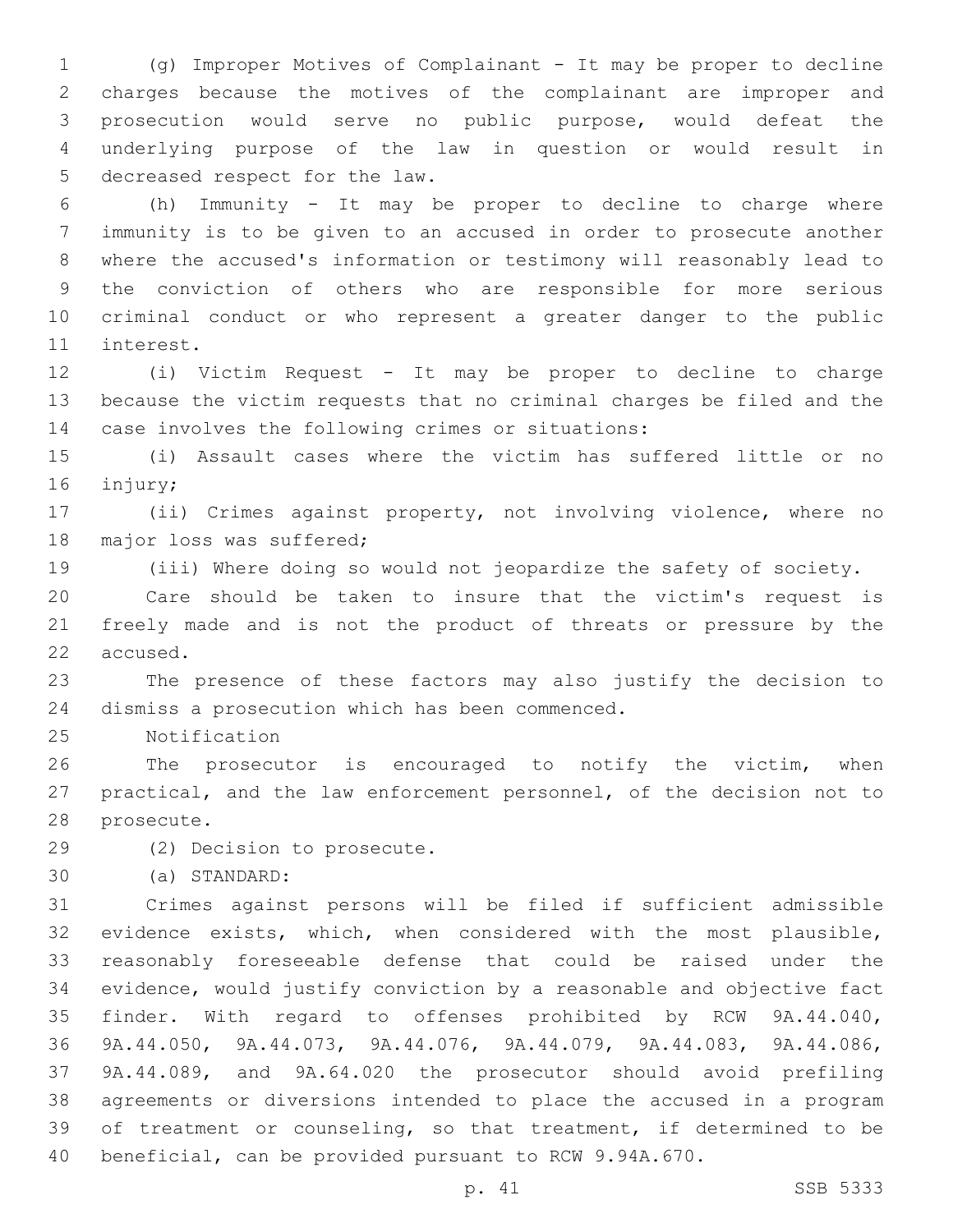1 Crimes against property/other crimes will be filed if the 2 admissible evidence is of such convincing force as to make it 3 probable that a reasonable and objective fact finder would convict 4 after hearing all the admissible evidence and the most plausible 5 defense that could be raised. 6 See table below for the crimes within these categories. 7 CATEGORIZATION OF CRIMES FOR PROSECUTING STANDARDS 8 CRIMES AGAINST PERSONS 9 Aggravated Murder (RCW 10.95.020) 10 1st Degree Murder (RCW 9A.32.030) 11 2nd Degree Murder (RCW 9A.32.050) 12 1st Degree Manslaughter (RCW 9A.32.060) 13 2nd Degree Manslaughter (RCW 9A.32.070) 14 1st Degree Kidnapping (RCW 9A.40.020) 15 2nd Degree Kidnapping (RCW 9A.40.030) 16 1st Degree Assault (RCW 9A.36.011) 17 2nd Degree Assault (RCW 9A.36.021) 18 3rd Degree Assault (RCW 9A.36.031) 19 4th Degree Assault (if a violation of RCW 9A.36.041(3)) 20 1st Degree Assault of a Child (RCW 9A.36.120) 21 2nd Degree Assault of a Child (RCW 9A.36.130) 22 3rd Degree Assault of a Child (RCW 9A.36.140) 23 1st Degree Rape (RCW 9A.44.040) 24 2nd Degree Rape (RCW 9A.44.050) 25 3rd Degree Rape (RCW 9A.44.060) 26 1st Degree Rape of a Child (RCW 9A.44.073) 27 2nd Degree Rape of a Child (RCW 9A.44.076) 28 3rd Degree Rape of a Child (RCW 9A.44.079) 29 1st Degree Robbery (RCW 9A.56.200) 30 2nd Degree Robbery (RCW 9A.56.210) 31 1st Degree Arson (RCW 9A.48.020) 32 1st Degree Burglary (RCW 9A.52.020) 1st Degree Identity Theft (RCW 9.35.020(2)) 34 2nd Degree Identity Theft (RCW 9.35.020(3)) 35 1st Degree Extortion (RCW 9A.56.120) 36 2nd Degree Extortion (RCW 9A.56.130) 37 1st Degree Criminal Mistreatment (RCW 9A.42.020) 38 2nd Degree Criminal Mistreatment (RCW 9A.42.030) 39 1st Degree Theft from a Vulnerable Adult (RCW 9A.56.400(1))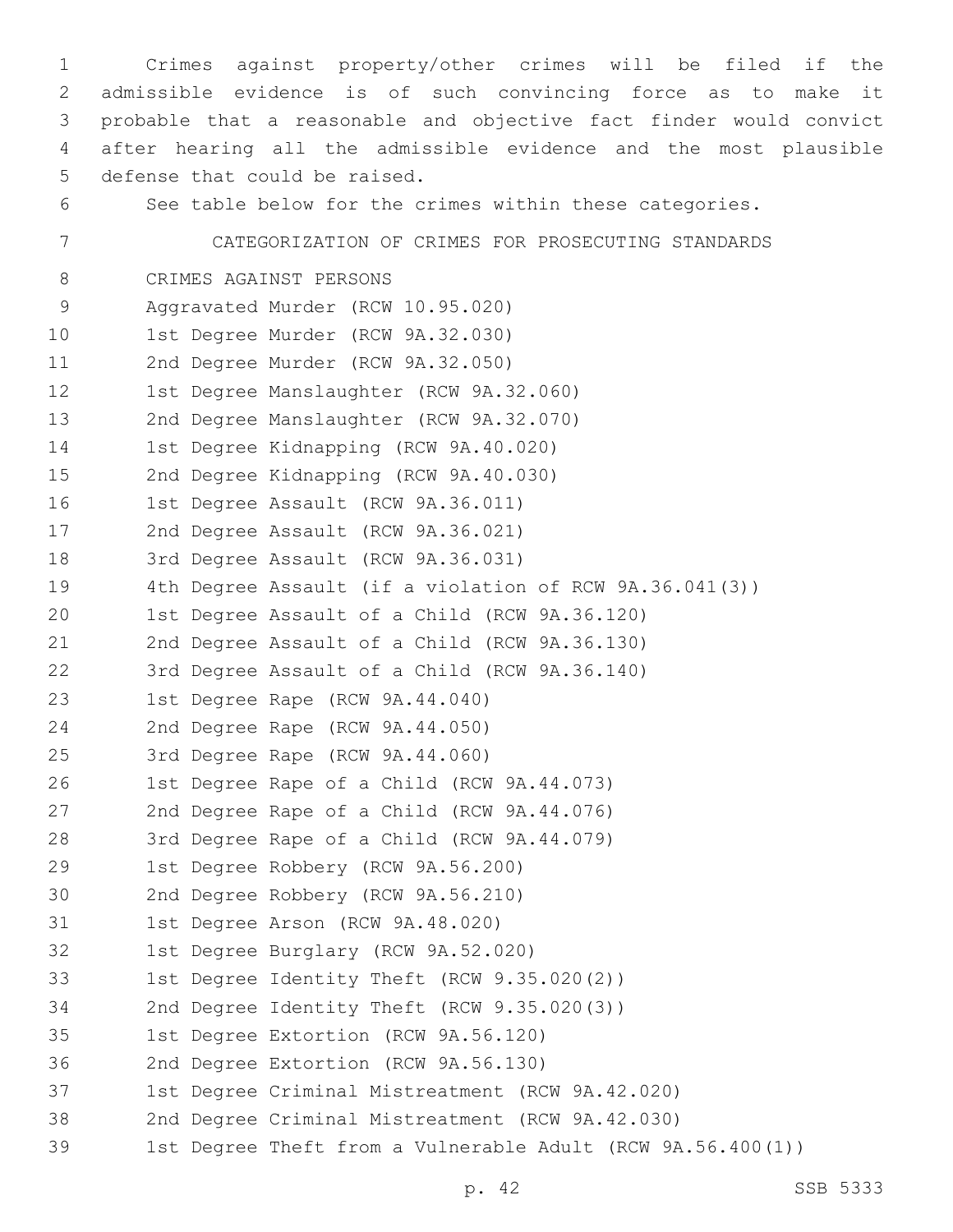1 2nd Degree Theft from a Vulnerable Adult (RCW 9A.56.400(2)) 2 Indecent Liberties (RCW 9A.44.100) 3 Incest (RCW 9A.64.020) Vehicular Homicide (RCW 46.61.520)4 5 Vehicular Assault (RCW 46.61.522) 1st Degree Child Molestation (RCW 9A.44.083)6 7 2nd Degree Child Molestation (RCW 9A.44.086) 8 3rd Degree Child Molestation (RCW 9A.44.089) 9 1st Degree Promoting Prostitution (RCW 9A.88.070) 10 Intimidating a Juror (RCW 9A.72.130) 11 Communication with a Minor (RCW 9.68A.090) 12 Intimidating a Witness (RCW 9A.72.110) 13 Intimidating a Public Servant (RCW 9A.76.180) 14 Bomb Threat (if against person) (RCW 9.61.160) 15 Unlawful Imprisonment (RCW 9A.40.040) 16 Promoting a Suicide Attempt (RCW 9A.36.060) 17 Criminal Mischief (if against person) (RCW 9A.84.010) 18 Stalking (RCW 9A.46.110) 19 Custodial Assault (RCW 9A.36.100) 20 Domestic Violence Court Order Violation (RCW 10.99.040, 21 10.99.050, 26.09.300, 26.10.220, ((26.26.138)) 26.26B.050, 26.50.110, 22 26.52.070, or 74.34.145) 23 Counterfeiting (if a violation of RCW 9.16.035(4)) 24 Felony Driving a Motor Vehicle While Under the Influence of 25 Intoxicating Liquor or Any Drug (RCW 46.61.502(6)) 26 Felony Physical Control of a Motor Vehicle While Under the 27 Influence of Intoxicating Liquor or Any Drug (RCW 46.61.504(6)) 28 CRIMES AGAINST PROPERTY/OTHER CRIMES 29 2nd Degree Arson (RCW 9A.48.030) 30 1st Degree Escape (RCW 9A.76.110) 31 2nd Degree Escape (RCW 9A.76.120) 32 2nd Degree Burglary (RCW 9A.52.030) 33 1st Degree Theft (RCW 9A.56.030) 34 2nd Degree Theft (RCW 9A.56.040) 35 1st Degree Perjury (RCW 9A.72.020) 36 2nd Degree Perjury (RCW 9A.72.030) 37 1st Degree Introducing Contraband (RCW 9A.76.140) 38 2nd Degree Introducing Contraband (RCW 9A.76.150) 39 1st Degree Possession of Stolen Property (RCW 9A.56.150)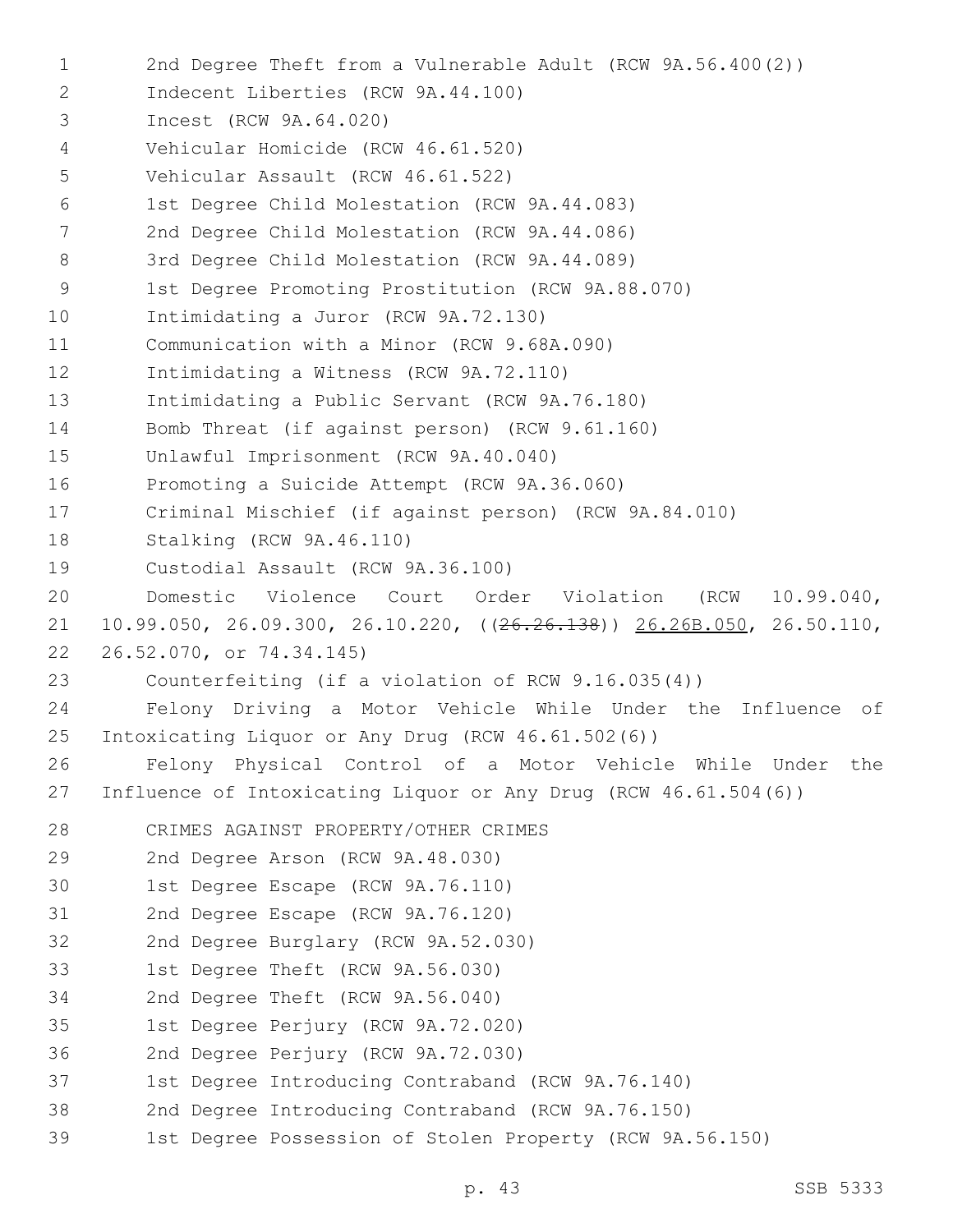1 2nd Degree Possession of Stolen Property (RCW 9A.56.160) 2 Bribery (RCW 9A.68.010) 3 Bribing a Witness (RCW 9A.72.090) 4 Bribe received by a Witness (RCW 9A.72.100) 5 Bomb Threat (if against property) (RCW 9.61.160) 1st Degree Malicious Mischief (RCW 9A.48.070)6 7 2nd Degree Malicious Mischief (RCW 9A.48.080) 8 1st Degree Reckless Burning (RCW 9A.48.040) 9 Taking a Motor Vehicle without Authorization (RCW 9A.56.070 and 10 9A.56.075) 11 Forgery (RCW 9A.60.020) 12 2nd Degree Promoting Prostitution (RCW 9A.88.080) 13 Tampering with a Witness (RCW 9A.72.120) 14 Trading in Public Office (RCW 9A.68.040) 15 Trading in Special Influence (RCW 9A.68.050) 16 Receiving/Granting Unlawful Compensation (RCW 9A.68.030) 17 Bigamy (RCW 9A.64.010) 18 Eluding a Pursuing Police Vehicle (RCW 46.61.024) 19 Willful Failure to Return from Furlough 20 Escape from Community Custody 21 Criminal Mischief (if against property) (RCW 9A.84.010) 22 1st Degree Theft of Livestock (RCW 9A.56.080) 23 2nd Degree Theft of Livestock (RCW 9A.56.083) 24 ALL OTHER UNCLASSIFIED FELONIES 25 Selection of Charges/Degree of Charge 26 (i) The prosecutor should file charges which adequately describe 27 the nature of defendant's conduct. Other offenses may be charged only 28 if they are necessary to ensure that the charges: 29 (A) Will significantly enhance the strength of the state's case 30 at trial; or 31 (B) Will result in restitution to all victims. 32 (ii) The prosecutor should not overcharge to obtain a guilty 33 plea. Overcharging includes: 34 (A) Charging a higher degree; (B) Charging additional counts.35 36 This standard is intended to direct prosecutors to charge those 37 crimes which demonstrate the nature and seriousness of a defendant's 38 criminal conduct, but to decline to charge crimes which are not 39 necessary to such an indication. Crimes which do not merge as a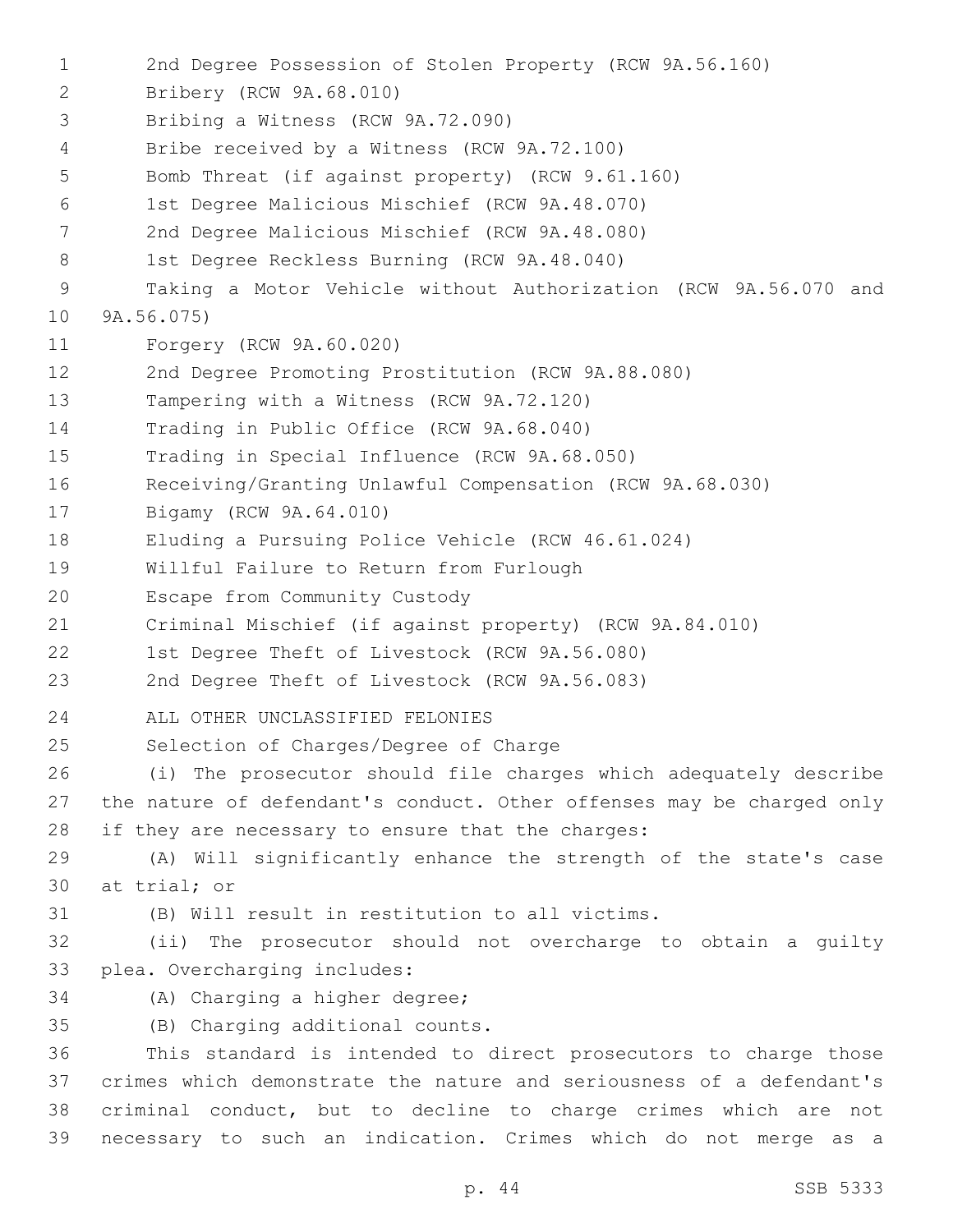matter of law, but which arise from the same course of conduct, do 2 not all have to be charged.

(b) GUIDELINES/COMMENTARY:3

(i) Police Investigation4

 A prosecuting attorney is dependent upon law enforcement agencies to conduct the necessary factual investigation which must precede the decision to prosecute. The prosecuting attorney shall ensure that a thorough factual investigation has been conducted before a decision to prosecute is made. In ordinary circumstances the investigation 10 should include the following:

 (A) The interviewing of all material witnesses, together with the obtaining of written statements whenever possible;

(B) The completion of necessary laboratory tests; and

 (C) The obtaining, in accordance with constitutional requirements, of the suspect's version of the events.

 If the initial investigation is incomplete, a prosecuting attorney should insist upon further investigation before a decision to prosecute is made, and specify what the investigation needs to 19 include.

(ii) Exceptions20

 In certain situations, a prosecuting attorney may authorize filing of a criminal complaint before the investigation is complete 23 if:

(A) Probable cause exists to believe the suspect is guilty; and

 (B) The suspect presents a danger to the community or is likely 26 to flee if not apprehended; or

 (C) The arrest of the suspect is necessary to complete the 28 investigation of the crime.

 In the event that the exception to the standard is applied, the prosecuting attorney shall obtain a commitment from the law enforcement agency involved to complete the investigation in a timely manner. If the subsequent investigation does not produce sufficient evidence to meet the normal charging standard, the complaint should 34 be dismissed.

(iii) Investigation Techniques35

 The prosecutor should be fully advised of the investigatory techniques that were used in the case investigation including:

- 38 (A) Polygraph testing;
- (B) Hypnosis;39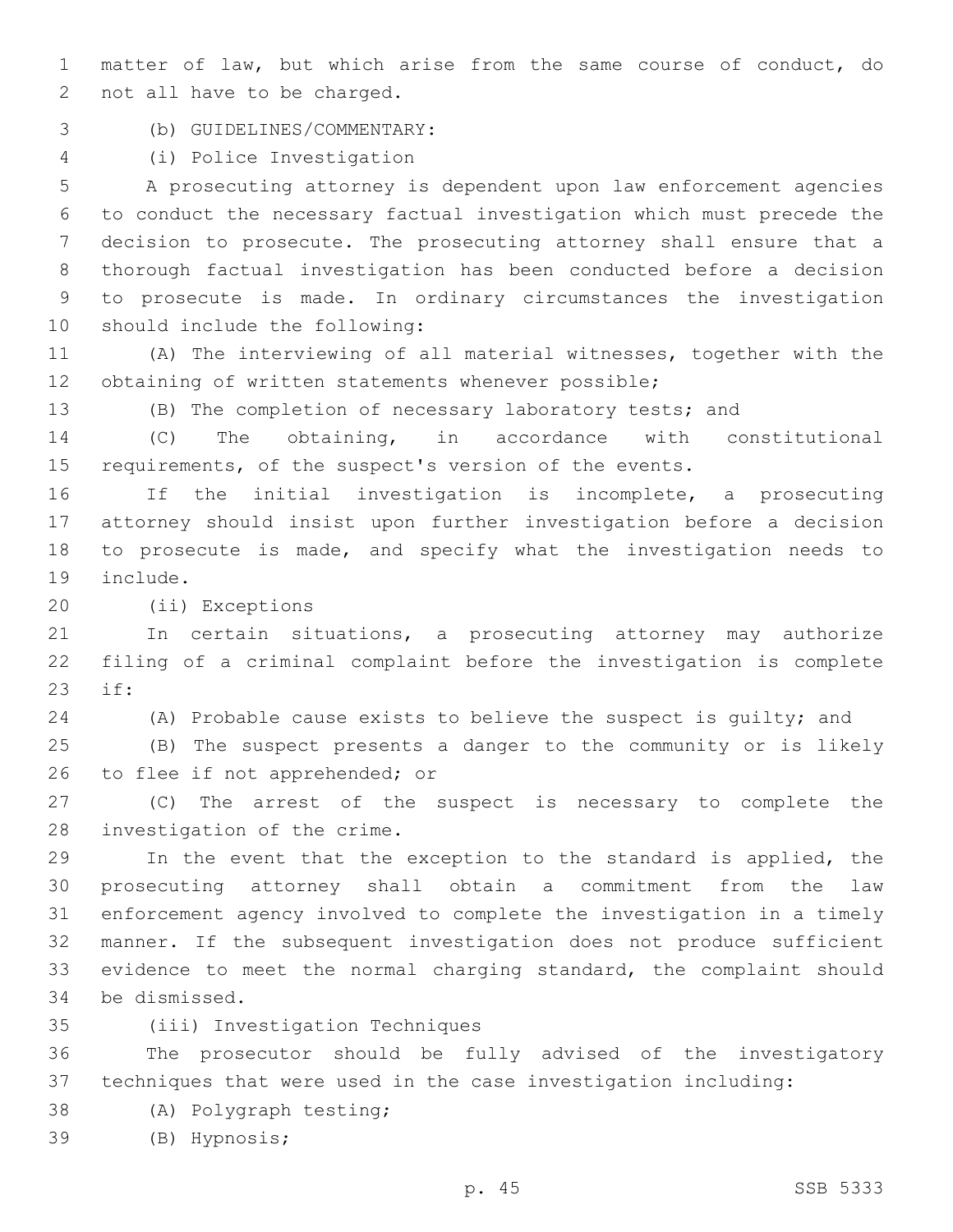1 (C) Electronic surveillance;

2 (D) Use of informants.

(iv) Prefiling Discussions with Defendant3

 Discussions with the defendant or his/her representative regarding the selection or disposition of charges may occur prior to the filing of charges, and potential agreements can be reached.

(v) Prefiling Discussions with Victim(s)

 Discussions with the victim(s) or victims' representatives regarding the selection or disposition of charges may occur before the filing of charges. The discussions may be considered by the prosecutor in charging and disposition decisions, and should be considered before reaching any agreement with the defendant regarding 13 these decisions.

 **Sec. 5009.** RCW 9.94A.515 and 2018 c 236 s 721 and 2018 c 7 s 7 are each reenacted and amended to read as follows: TABLE 2 CRIMES INCLUDED WITHIN EACH SERIOUSNESS LEVEL XVI Aggravated Murder 1 (RCW 10.95.020) XV Homicide by abuse (RCW 9A.32.055) Malicious explosion 1 (RCW 70.74.280(1)) Murder 1 (RCW 9A.32.030) XIV Murder 2 (RCW 9A.32.050) Trafficking 1 (RCW 9A.40.100(1)) XIII Malicious explosion 2 (RCW 70.74.280(2)) Malicious placement of an explosive 1 (RCW 70.74.270(1)) XII Assault 1 (RCW 9A.36.011) Assault of a Child 1 (RCW 9A.36.120) Malicious placement of an imitation device 1 (RCW 70.74.272(1)(a)) Promoting Commercial Sexual Abuse of a Minor (RCW 9.68A.101)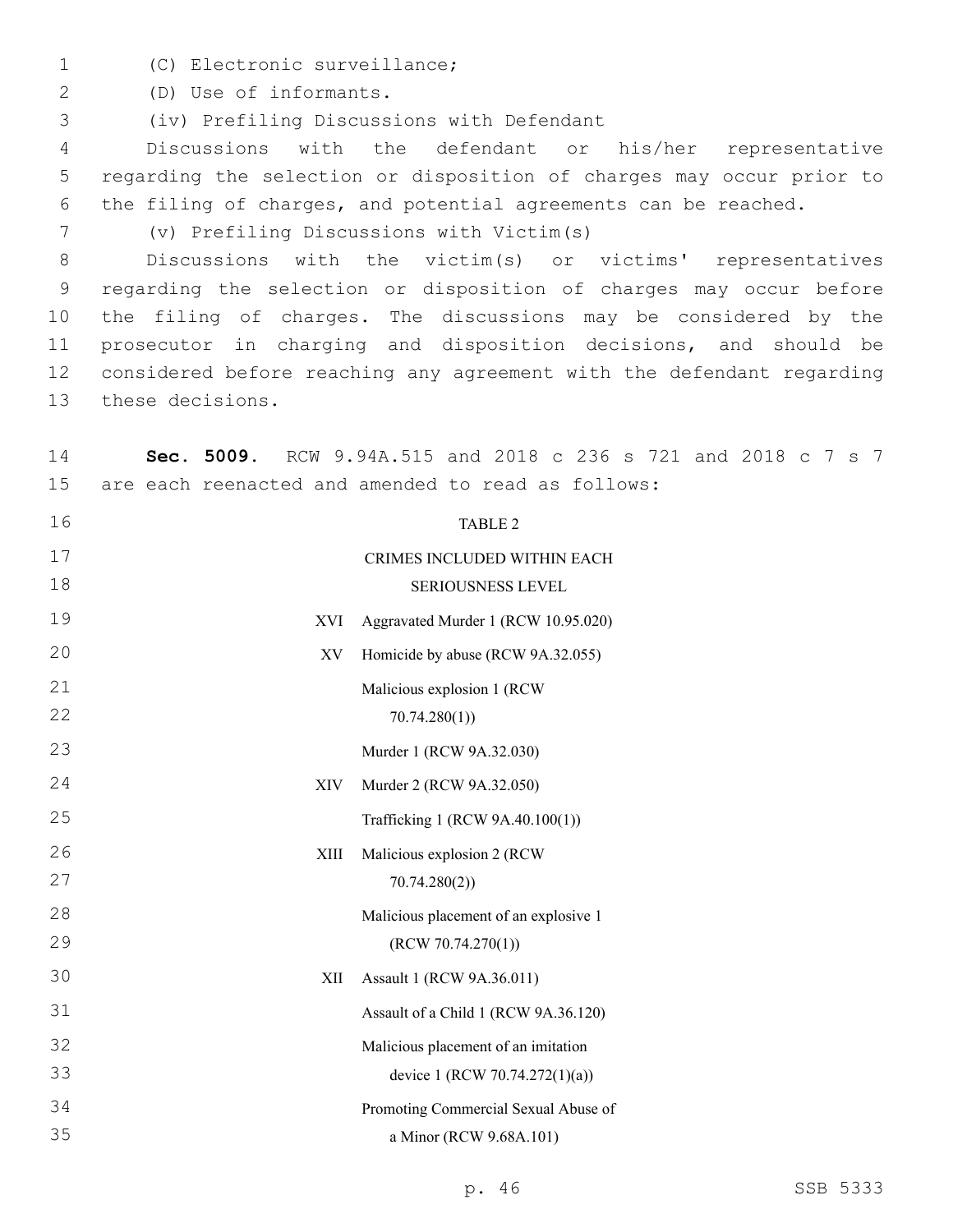| $\mathbf 1$    |    | Rape 1 (RCW 9A.44.040)                                               |
|----------------|----|----------------------------------------------------------------------|
| $\mathbf{2}$   |    | Rape of a Child 1 (RCW 9A.44.073)                                    |
| 3              |    | Trafficking 2 (RCW 9A.40.100(3))                                     |
| $\overline{4}$ | XI | Manslaughter 1 (RCW 9A.32.060)                                       |
| 5              |    | Rape 2 (RCW 9A.44.050)                                               |
| 6              |    | Rape of a Child 2 (RCW 9A.44.076)                                    |
| 7              |    | Vehicular Homicide, by being under the                               |
| 8              |    | influence of intoxicating liquor or                                  |
| 9              |    | any drug (RCW 46.61.520)                                             |
| 10             |    | Vehicular Homicide, by the operation of                              |
| 11<br>12       |    | any vehicle in a reckless manner<br>(RCW 46.61.520)                  |
| 13             | X  | Child Molestation 1 (RCW 9A.44.083)                                  |
| 14             |    | Criminal Mistreatment 1 (RCW                                         |
| 15             |    | 9A.42.020)                                                           |
| 16             |    | Indecent Liberties (with forcible                                    |
| 17             |    | compulsion) (RCW                                                     |
| 18             |    | 9A.44.100(1)(a)                                                      |
| 19             |    | Kidnapping 1 (RCW 9A.40.020)                                         |
| 20             |    | Leading Organized Crime (RCW                                         |
| 21             |    | 9A.82.060(1)(a)                                                      |
| 22<br>23       |    | Malicious explosion 3 (RCW<br>70.74.280(3)                           |
| 24             |    | Sexually Violent Predator Escape (RCW                                |
| 25             |    | 9A.76.115)                                                           |
| 26             | IX | Abandonment of Dependent Person 1                                    |
| 27             |    | (RCW 9A.42.060)                                                      |
| 28             |    | Assault of a Child 2 (RCW 9A.36.130)                                 |
| 29             |    | Explosive devices prohibited (RCW                                    |
| 30             |    | 70.74.180)                                                           |
| 31             |    | Hit and Run-Death (RCW                                               |
| 32             |    | 46.52.020(4)(a)                                                      |
| 33<br>34       |    | Homicide by Watercraft, by being under                               |
| 35             |    | the influence of intoxicating liquor<br>or any drug (RCW 79A.60.050) |
|                |    |                                                                      |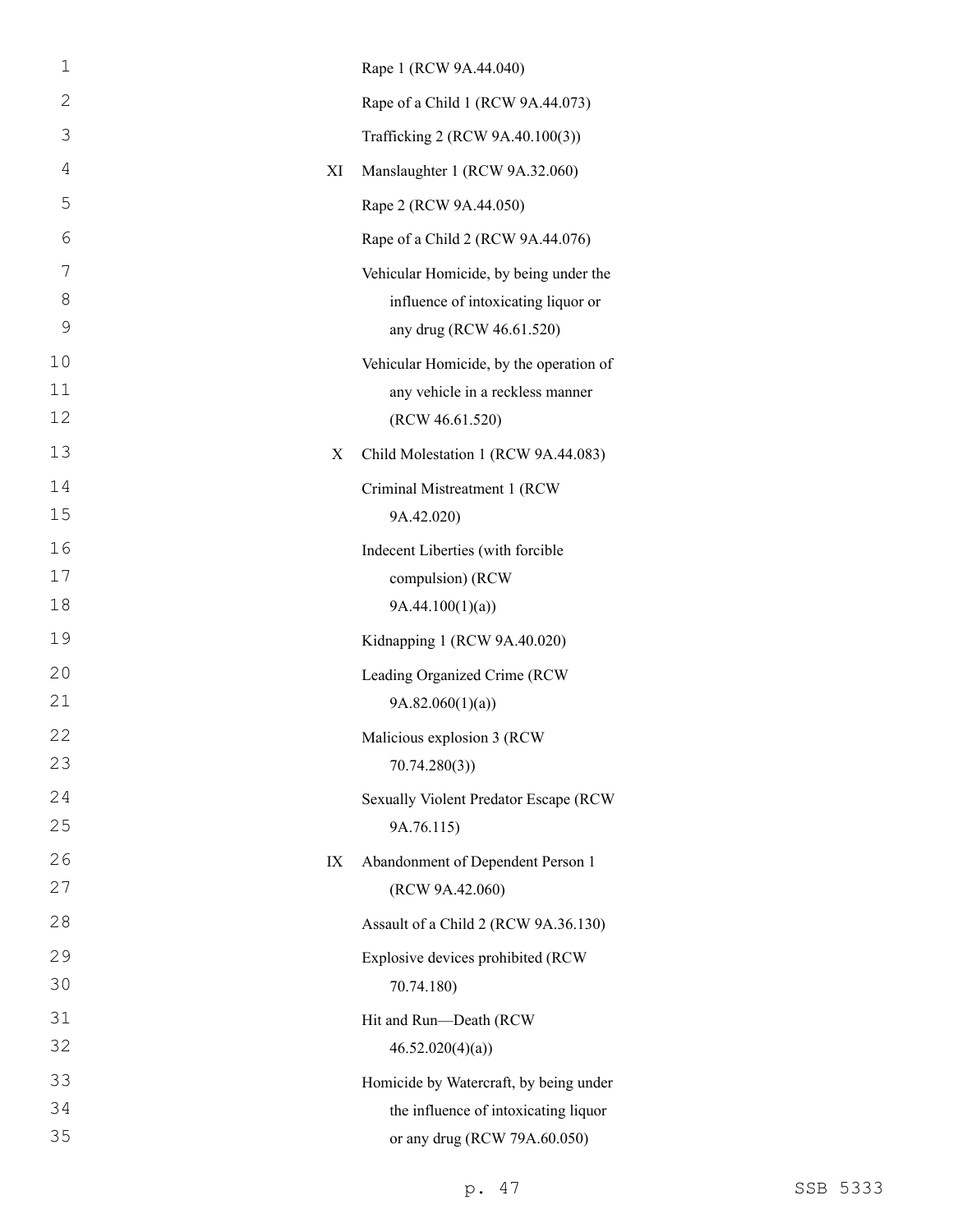| $\mathbf 1$  |            | Inciting Criminal Profiteering (RCW    |
|--------------|------------|----------------------------------------|
| $\mathbf{2}$ |            | 9A.82.060(1)(b)                        |
| 3            |            | Malicious placement of an explosive 2  |
| 4            |            | (RCW 70.74.270(2))                     |
| 5            |            | Robbery 1 (RCW 9A.56.200)              |
| 6            |            | Sexual Exploitation (RCW 9.68A.040)    |
| 7            | VIII       | Arson 1 (RCW 9A.48.020)                |
| 8            |            | Commercial Sexual Abuse of a Minor     |
| 9            |            | (RCW 9.68A.100)                        |
| 10           |            | Homicide by Watercraft, by the         |
| 11           |            | operation of any vessel in a reckless  |
| 12           |            | manner (RCW 79A.60.050)                |
| 13           |            | Manslaughter 2 (RCW 9A.32.070)         |
| 14           |            | Promoting Prostitution 1 (RCW          |
| 15           |            | 9A.88.070)                             |
| 16           |            | Theft of Ammonia (RCW 69.55.010)       |
| 17           | <b>VII</b> | Air bag diagnostic systems (causing    |
| 18           |            | bodily injury or death) (RCW           |
| 19           |            | 46.37.660(2)(b)                        |
| 20           |            | Air bag replacement requirements       |
| 21           |            | (causing bodily injury or death)       |
| 22           |            | (RCW 46.37.660(1)(b))                  |
| 23           |            | Burglary 1 (RCW 9A.52.020)             |
| 24           |            | Child Molestation 2 (RCW 9A.44.086)    |
| 25           |            | Civil Disorder Training (RCW           |
| 26           |            | 9A.48.120)                             |
| 27           |            | Dealing in depictions of minor engaged |
| 28           |            | in sexually explicit conduct 1         |
| 29           |            | (RCW 9.68A.050(1))                     |
| 30           |            | Drive-by Shooting (RCW 9A.36.045)      |
| 31           |            | Homicide by Watercraft, by disregard   |
| 32           |            | for the safety of others (RCW          |
| 33           |            | 79A.60.050)                            |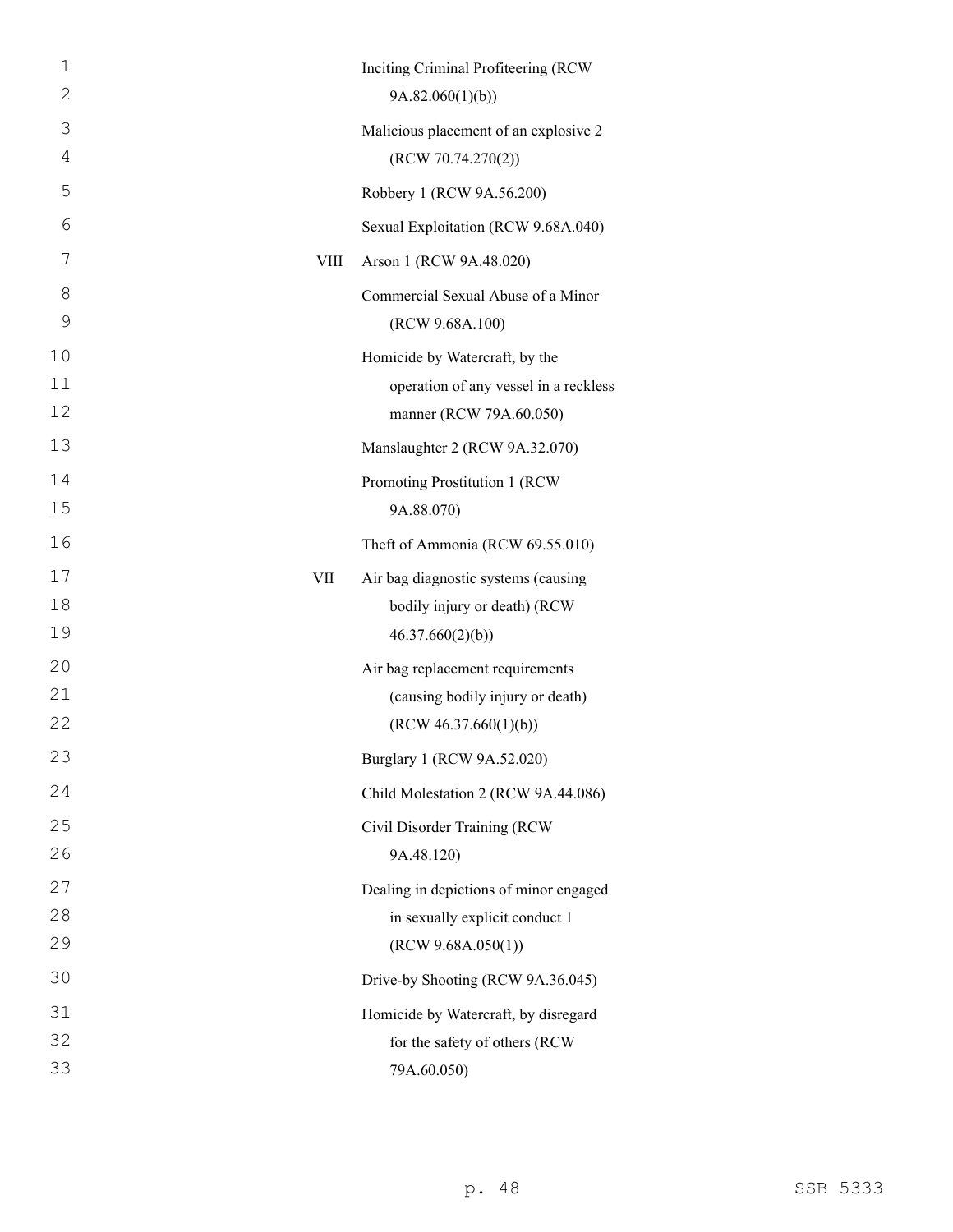| $\mathbf 1$    |    | Indecent Liberties (without forcible     |
|----------------|----|------------------------------------------|
| $\overline{2}$ |    | compulsion) (RCW 9A.44.100(1)            |
| 3              |    | $(b)$ and $(c)$ )                        |
| 4              |    | Introducing Contraband 1 (RCW            |
| 5              |    | 9A.76.140)                               |
| 6              |    | Malicious placement of an explosive 3    |
| 7              |    | (RCW 70.74.270(3))                       |
| 8              |    | Manufacture or import counterfeit,       |
| 9              |    | nonfunctional, damaged, or               |
| 10             |    | previously deployed air bag              |
| 11             |    | (causing bodily injury or death)         |
| 12             |    | (RCW 46.37.650(1)(b))                    |
| 13             |    | Negligently Causing Death By Use of a    |
| 14             |    | <b>Signal Preemption Device (RCW</b>     |
| 15             |    | 46.37.675)                               |
| 16             |    | Sell, install, or reinstall counterfeit, |
| 17             |    | nonfunctional, damaged, or               |
| 18             |    | previously deployed airbag (RCW          |
| 19             |    | 46.37.650(2)(b)                          |
| 20             |    | Sending, bringing into state depictions  |
| 21             |    | of minor engaged in sexually             |
| 22             |    | explicit conduct 1 (RCW                  |
| 23             |    | 9.68A.060(1))                            |
| 24             |    | Unlawful Possession of a Firearm in the  |
| 25             |    | first degree (RCW $9.41.040(1)$ )        |
| 26             |    | Use of a Machine Gun or Bump-fire        |
| 27             |    | Stock in Commission of a Felony          |
| 28             |    | (RCW 9.41.225)                           |
| 29             |    | Vehicular Homicide, by disregard for     |
| 30             |    | the safety of others (RCW                |
| 31             |    | 46.61.520                                |
| 32             | VI | Bail Jumping with Murder 1 (RCW          |
| 33             |    | 9A.76.170(3)(a)                          |
| 34             |    | Bribery (RCW 9A.68.010)                  |
| 35             |    | Incest 1 (RCW $9A.64.020(1)$ )           |
| 36             |    | Intimidating a Judge (RCW 9A.72.160)     |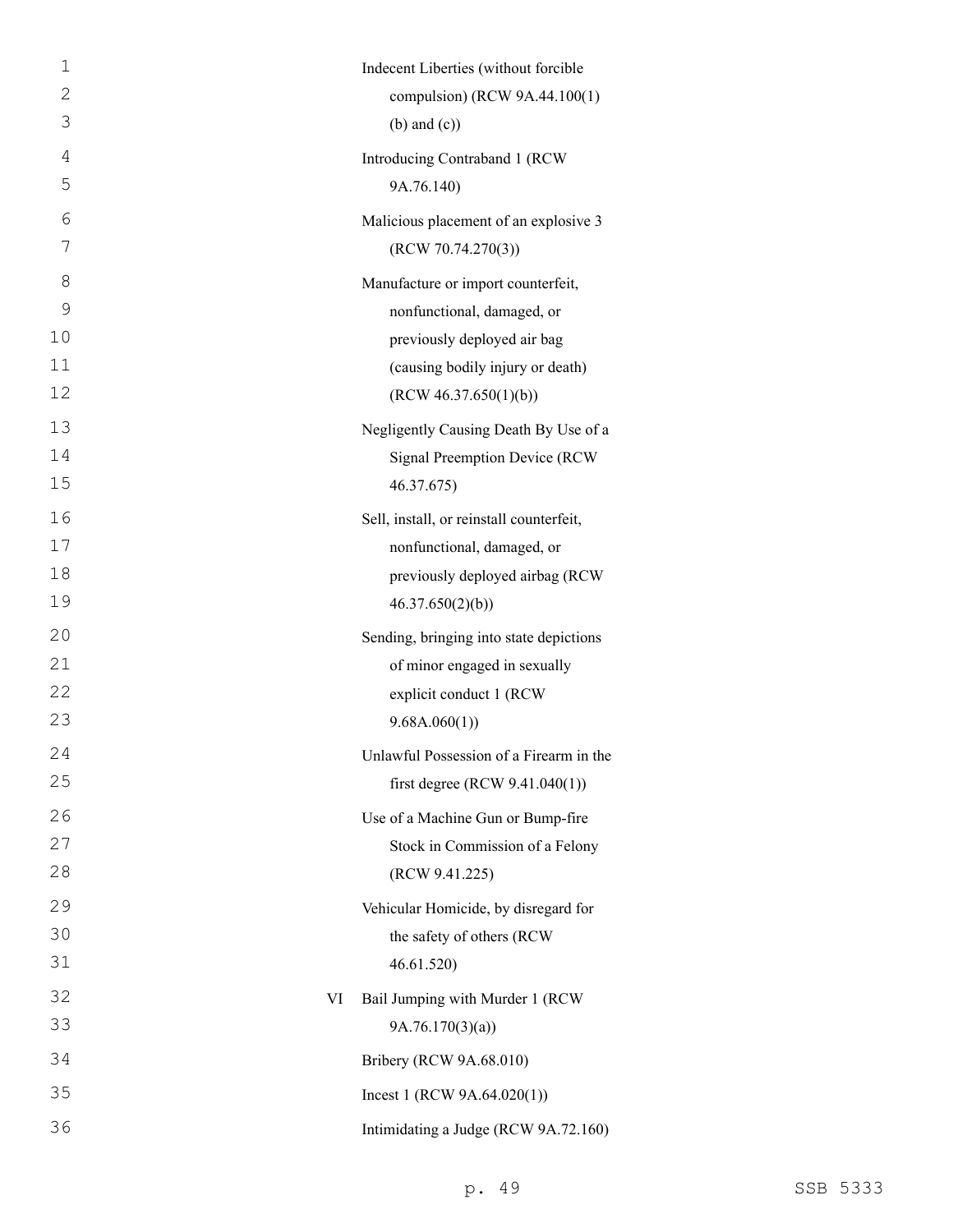| 1  | Intimidating a Juror/Witness (RCW      |
|----|----------------------------------------|
| 2  | 9A.72.110, 9A.72.130)                  |
| 3  | Malicious placement of an imitation    |
| 4  | device 2 (RCW 70.74.272(1)(b))         |
| 5  | Possession of Depictions of a Minor    |
| 6  | Engaged in Sexually Explicit           |
| 7  | Conduct 1 (RCW 9.68A.070(1))           |
| 8  | Rape of a Child 3 (RCW 9A.44.079)      |
| 9  | Theft of a Firearm (RCW 9A.56.300)     |
| 10 | Theft from a Vulnerable Adult 1 (RCW   |
| 11 | 9A.56.400(1)                           |
| 12 | Unlawful Storage of Ammonia (RCW       |
| 13 | 69.55.020                              |
| 14 | Abandonment of Dependent Person 2<br>V |
| 15 | (RCW 9A.42.070)                        |
| 16 | Advancing money or property for        |
| 17 | extortionate extension of credit       |
| 18 | (RCW 9A.82.030)                        |
| 19 | Air bag diagnostic systems (RCW        |
| 20 | 46.37.660(2)(c)                        |
| 21 | Air bag replacement requirements       |
| 22 | (RCW 46.37.660(1)(c))                  |
| 23 | Bail Jumping with class A Felony       |
| 24 | (RCW 9A.76.170(3)(b))                  |
| 25 | Child Molestation 3 (RCW 9A.44.089)    |
| 26 | Criminal Mistreatment 2 (RCW           |
| 27 | 9A.42.030)                             |
| 28 | Custodial Sexual Misconduct 1 (RCW     |
| 29 | 9A.44.160)                             |
| 30 | Dealing in Depictions of Minor         |
| 31 | Engaged in Sexually Explicit           |
| 32 | Conduct 2 (RCW 9.68A.050(2))           |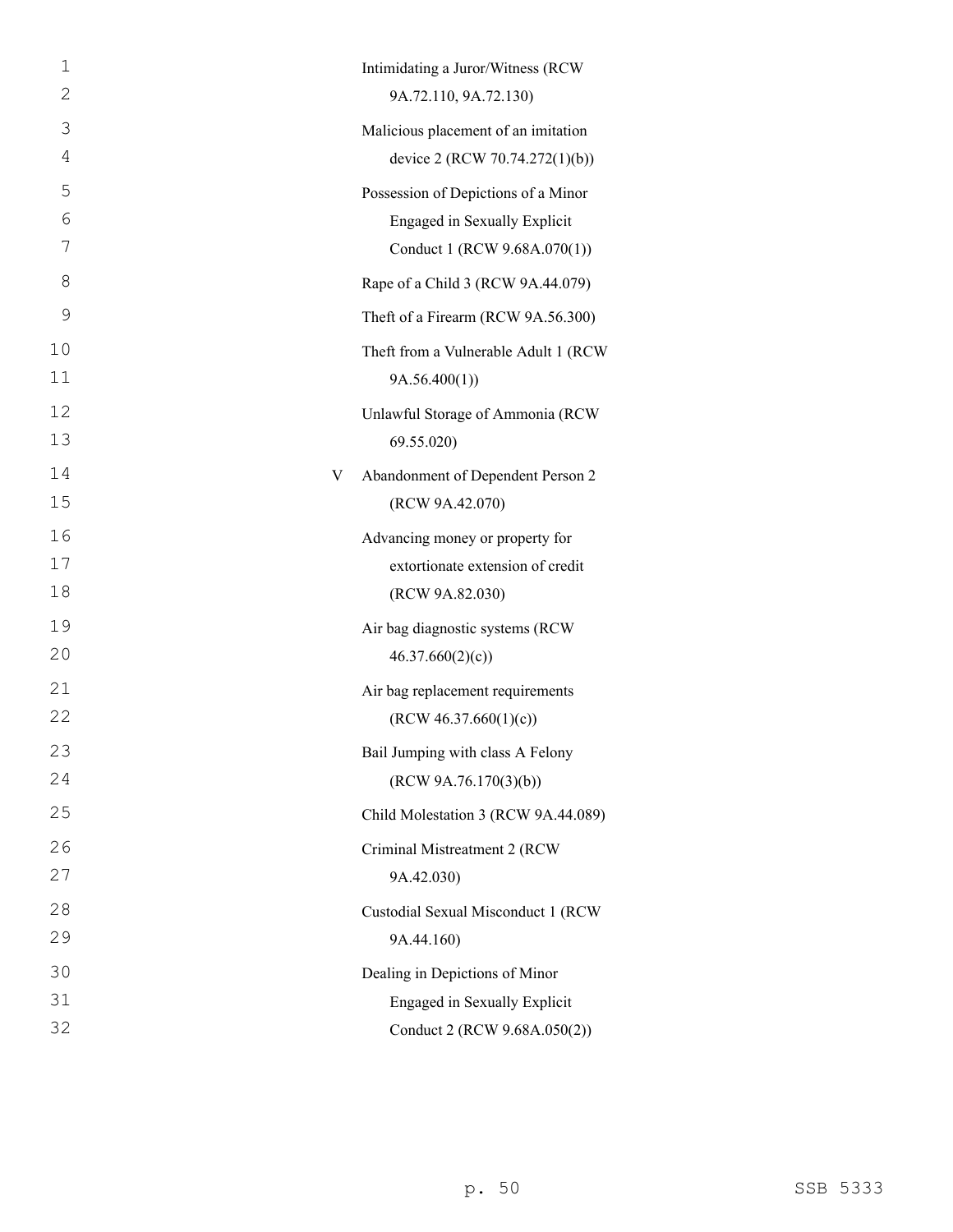| $\mathbf 1$    | Domestic Violence Court Order            |
|----------------|------------------------------------------|
| 2              | Violation (RCW 10.99.040,                |
| 3              | 10.99.050, 26.09.300, 26.10.220,         |
| $\overline{4}$ | $((26.26.138))$ $26.26B.050$ ,           |
| 5              | 26.50.110, 26.52.070, or 74.34.145)      |
| 6              | Extortion 1 (RCW 9A.56.120)              |
| 7              | Extortionate Extension of Credit (RCW    |
| 8              | 9A.82.020)                               |
| 9              | <b>Extortionate Means to Collect</b>     |
| 10             | Extensions of Credit (RCW                |
| 11             | 9A.82.040)                               |
| 12             | Incest 2 (RCW $9A.64.020(2)$ )           |
| 13             | Kidnapping 2 (RCW 9A.40.030)             |
| 14             | Manufacture or import counterfeit,       |
| 15             | nonfunctional, damaged, or               |
| 16             | previously deployed air bag (RCW         |
| 17             | 46.37.650(1)(c)                          |
| 18             | Perjury 1 (RCW 9A.72.020)                |
| 19             | Persistent prison misbehavior (RCW       |
| 20             | 9.94.070)                                |
| 21             | Possession of a Stolen Firearm (RCW      |
| 22             | 9A.56.310)                               |
| 23             | Rape 3 (RCW 9A.44.060)                   |
| 24             | Rendering Criminal Assistance 1 (RCW     |
| 25             | 9A.76.070)                               |
| 26             | Sell, install, or reinstall counterfeit, |
| 27             | nonfunctional, damaged, or               |
| 28             | previously deployed airbag (RCW          |
| 29             | 46.37.650(2)(c)                          |
| 30             | Sending, Bringing into State Depictions  |
| 31             | of Minor Engaged in Sexually             |
| 32             | <b>Explicit Conduct 2 (RCW</b>           |
| 33             | 9.68A.060(2))                            |
| 34             | Sexual Misconduct with a Minor 1         |
| 35             | (RCW 9A.44.093)                          |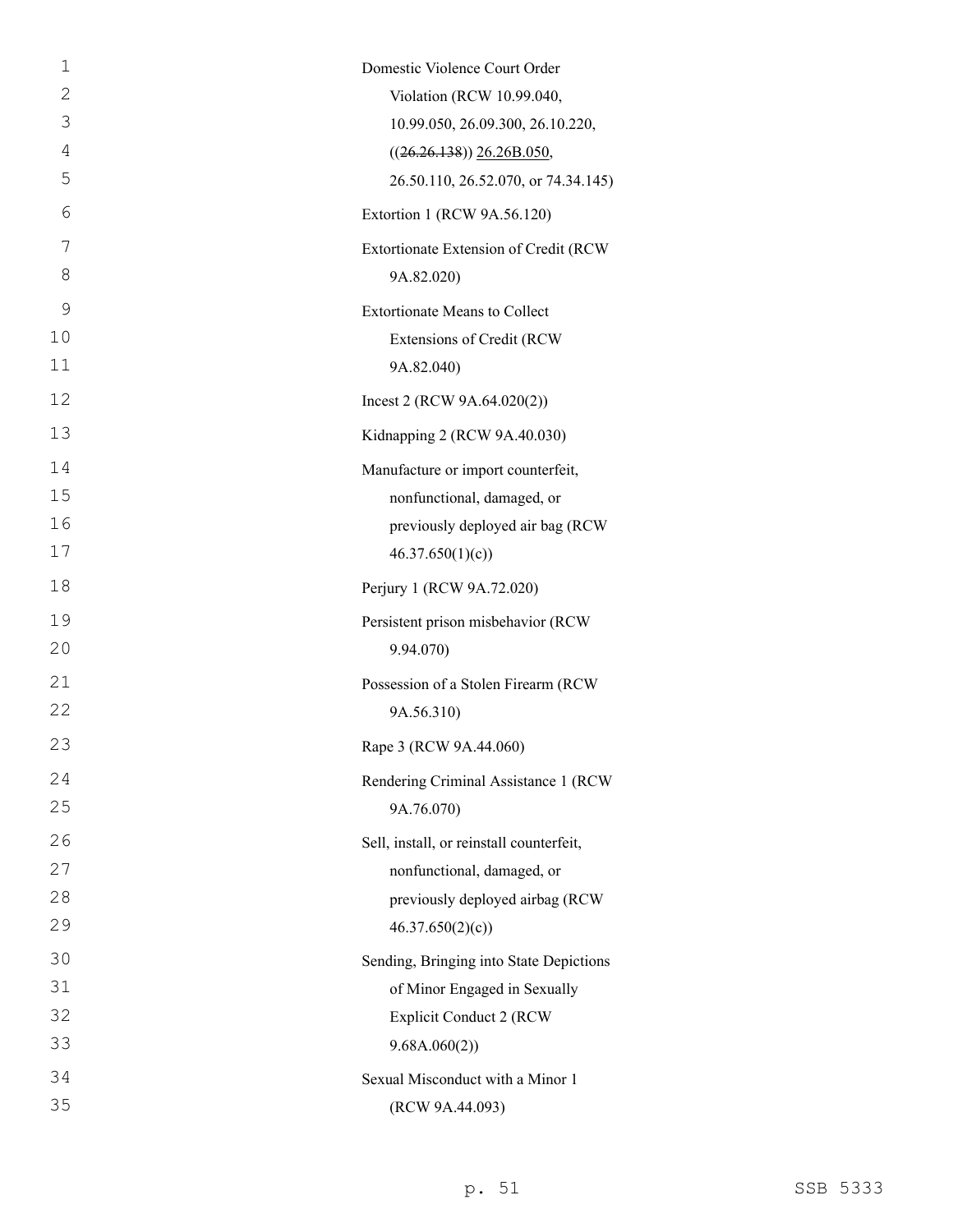| $\mathbf{1}$  | Sexually Violating Human Remains      |
|---------------|---------------------------------------|
| $\mathbf{2}$  | (RCW 9A.44.105)                       |
| 3             | <b>Stalking (RCW 9A.46.110)</b>       |
| 4             | Taking Motor Vehicle Without          |
| 5             | Permission 1 (RCW 9A.56.070)          |
| 6             | IV<br>Arson 2 (RCW 9A.48.030)         |
| 7             | Assault 2 (RCW 9A.36.021)             |
| 8             | Assault 3 (of a Peace Officer with a  |
| $\mathcal{G}$ | Projectile Stun Gun) (RCW             |
| 10            | 9A.36.031(1)(h)                       |
| 11            | Assault 4 (third domestic violence    |
| 12            | offense) (RCW 9A.36.041(3))           |
| 13            | Assault by Watercraft (RCW            |
| 14            | 79A.60.060)                           |
| 15            | Bribing a Witness/Bribe Received by   |
| 16            | Witness (RCW 9A.72.090,               |
| 17            | 9A.72.100)                            |
| 18            | Cheating 1 (RCW 9.46.1961)            |
| 19            | Commercial Bribery (RCW 9A.68.060)    |
| 20            | Counterfeiting (RCW 9.16.035(4))      |
| 21            | Driving While Under the Influence     |
| 22            | (RCW 46.61.502(6))                    |
| 23            | Endangerment with a Controlled        |
| 24            | Substance (RCW 9A.42.100)             |
| 25            | Escape 1 (RCW 9A.76.110)              |
| 26            | Hit and Run-Injury (RCW               |
| 27            | 46.52.020(4)(b)                       |
| 28            | Hit and Run with Vessel-Injury        |
| 29            | Accident (RCW 79A.60.200(3))          |
| 30            | Identity Theft 1 (RCW 9.35.020(2))    |
| 31            | Indecent Exposure to Person Under Age |
| 32            | Fourteen (subsequent sex offense)     |
| 33            | (RCW 9A.88.010)                       |
| 34            | Influencing Outcome of Sporting Event |
| 35            | (RCW 9A.82.070)                       |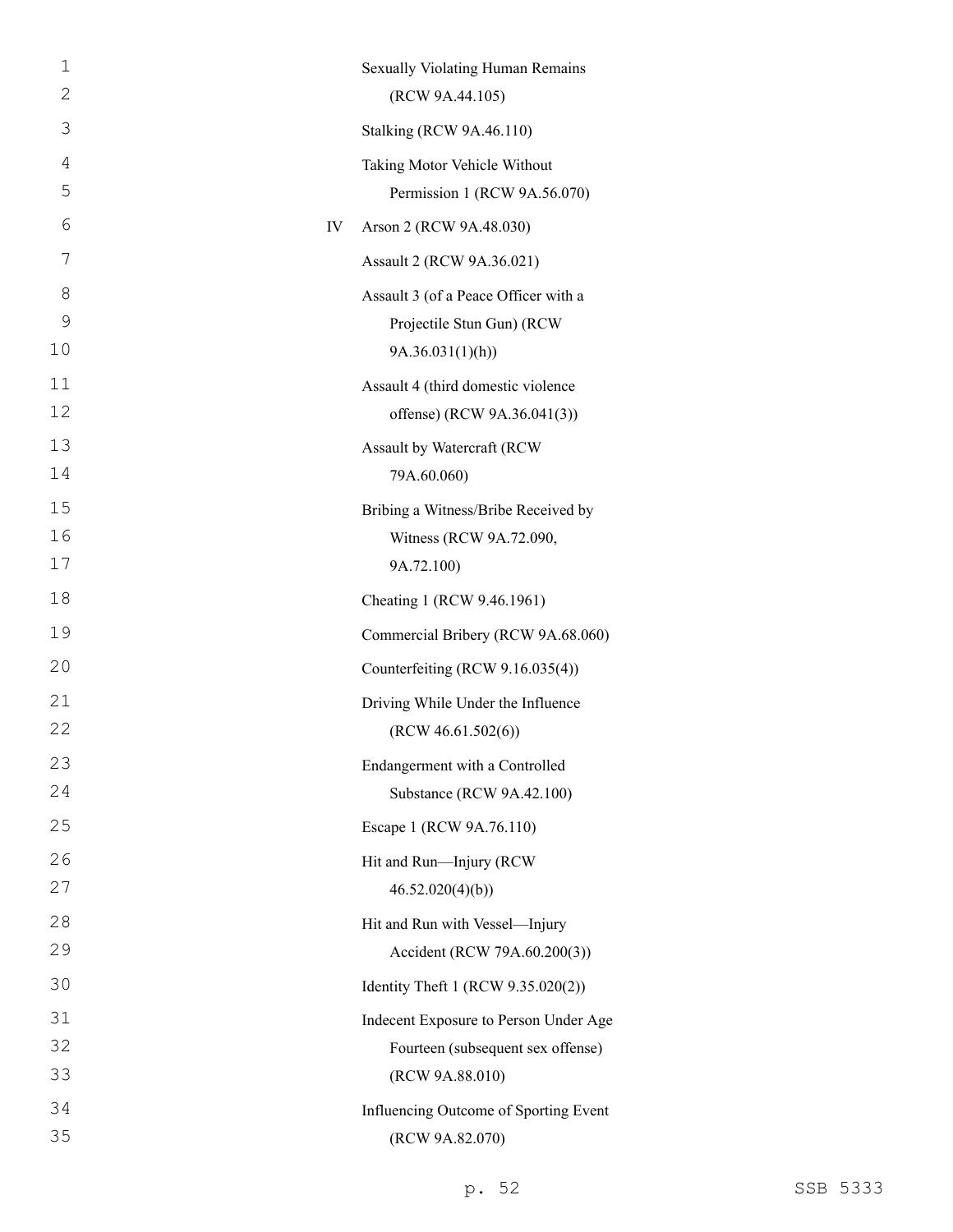| $\mathbf 1$  | Malicious Harassment (RCW               |
|--------------|-----------------------------------------|
| $\mathbf{2}$ | 9A.36.080)                              |
| 3            | Physical Control of a Vehicle While     |
| 4            | Under the Influence (RCW                |
| 5            | 46.61.504(6)                            |
| 6            | Possession of Depictions of a Minor     |
| 7            | Engaged in Sexually Explicit            |
| 8            | Conduct 2 (RCW 9.68A.070(2))            |
| 9            | Residential Burglary (RCW 9A.52.025)    |
| 10           | Robbery 2 (RCW 9A.56.210)               |
| 11           | Theft of Livestock 1 (RCW 9A.56.080)    |
| 12           | Threats to Bomb (RCW 9.61.160)          |
| 13           | Trafficking in Stolen Property 1 (RCW)  |
| 14           | 9A.82.050)                              |
| 15           | Unlawful factoring of a credit card or  |
| 16           | payment card transaction (RCW           |
| 17           | 9A.56.290(4)(b)                         |
| 18           | Unlawful transaction of health coverage |
| 19           | as a health care service contractor     |
| 20           | (RCW 48.44.016(3))                      |
| 21           | Unlawful transaction of health coverage |
| 22           | as a health maintenance                 |
| 23           | organization (RCW 48.46.033(3))         |
| 24           | Unlawful transaction of insurance       |
| 25           | business (RCW 48.15.023(3))             |
| 26           | Unlicensed practice as an insurance     |
| 27           | professional (RCW 48.17.063(2))         |
| 28           | Use of Proceeds of Criminal             |
| 29           | Profiteering (RCW 9A.82.080 (1)         |
| 30           | and $(2)$ )                             |
| 31           | Vehicle Prowling 2 (third or subsequent |
| 32           | offense) (RCW 9A.52.100(3))             |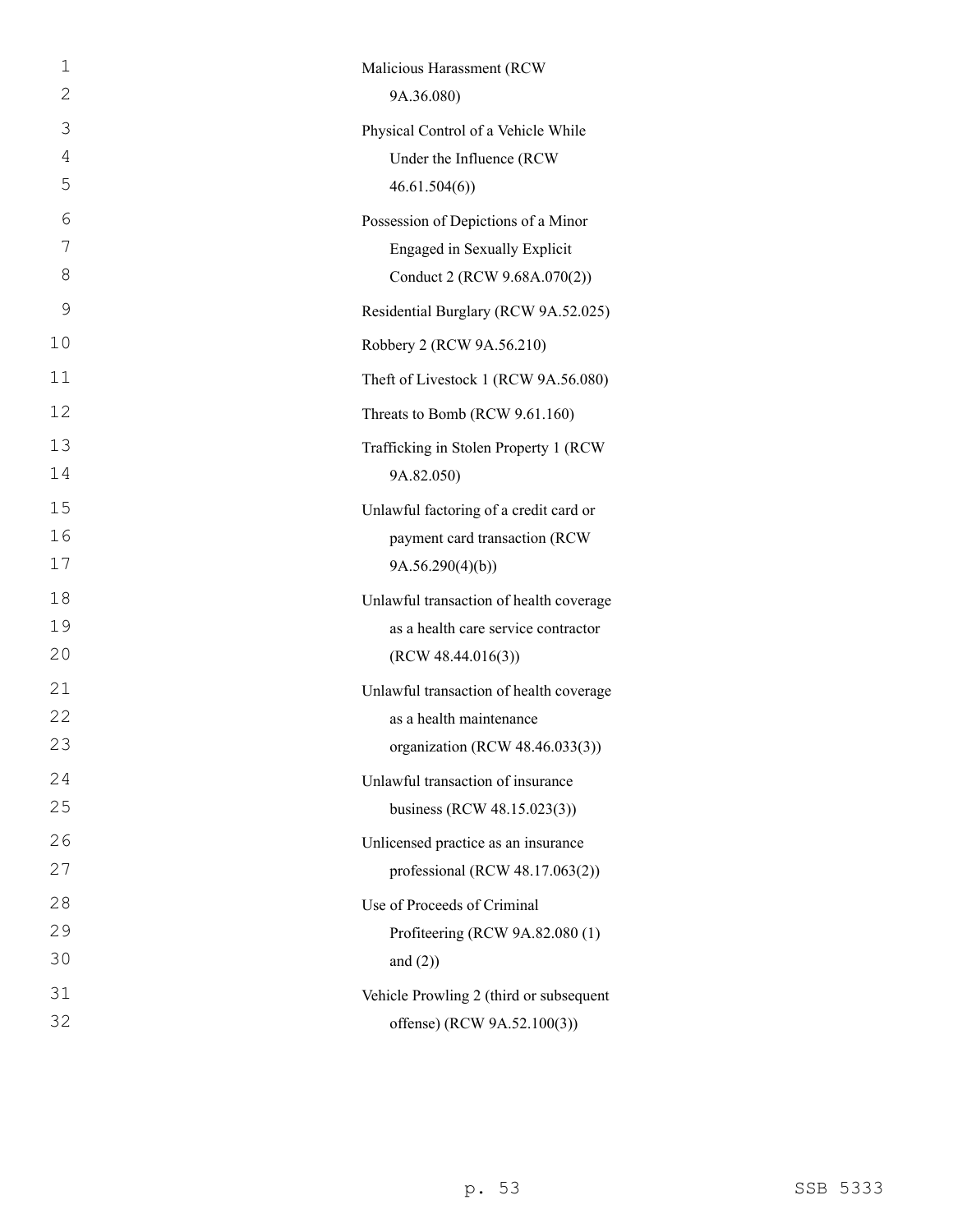| 1            |   | Vehicular Assault, by being under the   |
|--------------|---|-----------------------------------------|
| $\mathbf{2}$ |   | influence of intoxicating liquor or     |
| 3            |   | any drug, or by the operation or        |
| 4            |   | driving of a vehicle in a reckless      |
| 5            |   | manner (RCW 46.61.522)                  |
| 6            |   | Viewing of Depictions of a Minor        |
| 7            |   | Engaged in Sexually Explicit            |
| 8            |   | Conduct 1 (RCW 9.68A.075(1))            |
| 9            |   | Willful Failure to Return from Furlough |
| 10           |   | (RCW 72.66.060)                         |
| 11           | Ш | Animal Cruelty 1 (Sexual Conduct or     |
| 12           |   | Contact) (RCW 16.52.205(3))             |
| 13           |   | Assault 3 (Except Assault 3 of a Peace  |
| 14           |   | Officer With a Projectile Stun Gun)     |
| 15           |   | (RCW 9A.36.031 except subsection        |
| 16           |   | (1)(h))                                 |
| 17           |   | Assault of a Child 3 (RCW 9A.36.140)    |
| 18           |   | Bail Jumping with class B or C Felony   |
| 19           |   | (RCW 9A.76.170(3)(c))                   |
| 20           |   | Burglary 2 (RCW 9A.52.030)              |
| 21           |   | Communication with a Minor for          |
| 22           |   | <b>Immoral Purposes (RCW)</b>           |
| 23           |   | 9.68A.090)                              |
| 24           |   | Criminal Gang Intimidation (RCW         |
| 25           |   | 9A.46.120)                              |
| 26           |   | Custodial Assault (RCW 9A.36.100)       |
| 27           |   | Cyberstalking (subsequent conviction or |
| 28           |   | threat of death) (RCW $9.61.260(3)$ )   |
| 29           |   | Escape 2 (RCW 9A.76.120)                |
| 30           |   | Extortion 2 (RCW 9A.56.130)             |
| 31           |   | Harassment (RCW 9A.46.020)              |
| 32           |   | Intimidating a Public Servant (RCW      |
| 33           |   | 9A.76.180)                              |
| 34           |   | Introducing Contraband 2 (RCW           |
| 35           |   | 9A.76.150)                              |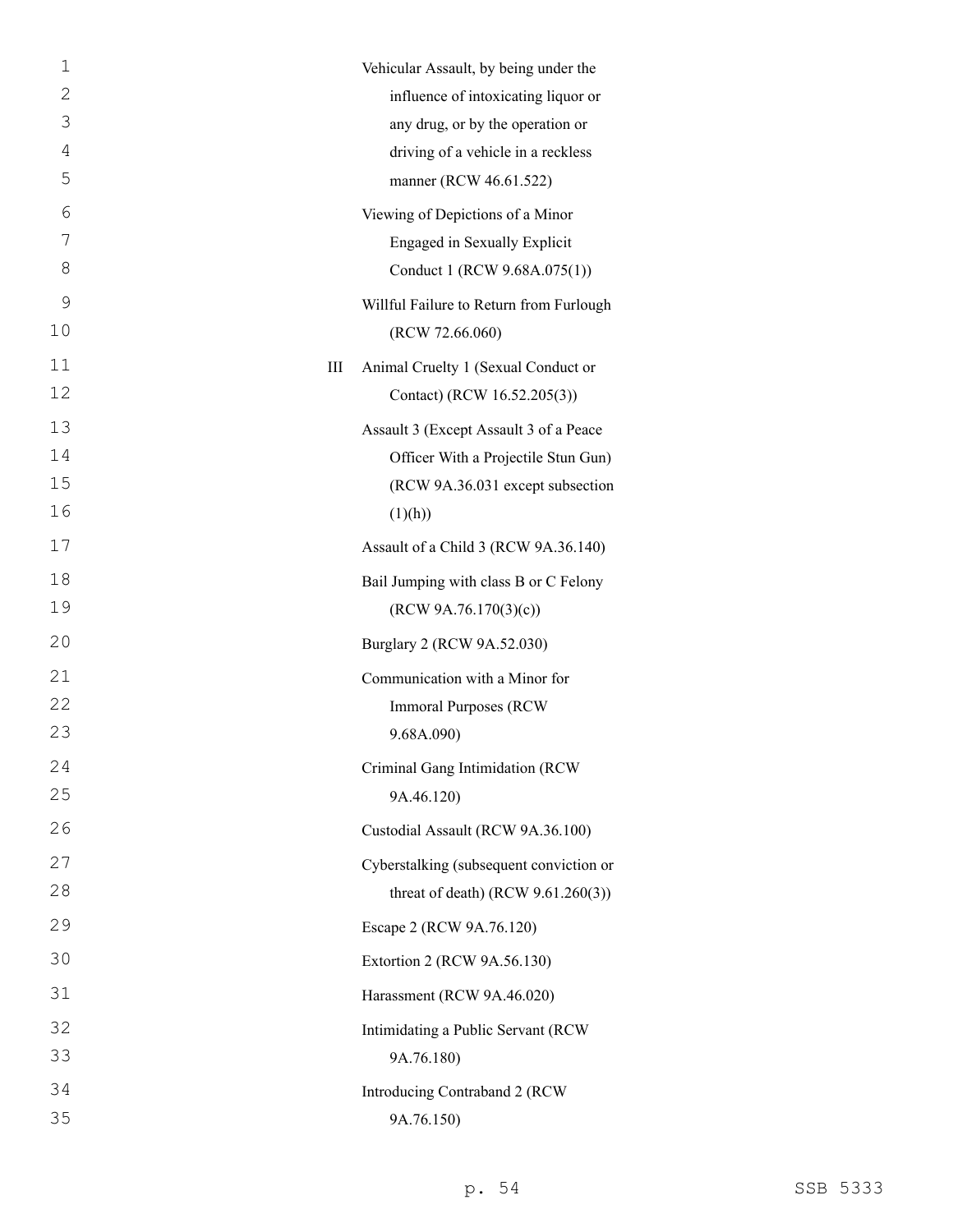| $\mathbf 1$    | Malicious Injury to Railroad Property   |
|----------------|-----------------------------------------|
| 2              | (RCW 81.60.070)                         |
| 3              | Mortgage Fraud (RCW 19.144.080)         |
| $\overline{4}$ | Negligently Causing Substantial Bodily  |
| 5              | Harm By Use of a Signal                 |
| 6              | Preemption Device (RCW                  |
| 7              | 46.37.674)                              |
| 8              | Organized Retail Theft 1 (RCW           |
| 9              | 9A.56.350(2)                            |
| 10             | Perjury 2 (RCW 9A.72.030)               |
| 11             | Possession of Incendiary Device (RCW    |
| 12             | 9.40.120                                |
| 13             | Possession of Machine Gun, Bump-fire    |
| 14             | Stock, or Short-Barreled Shotgun or     |
| 15             | Rifle (RCW 9.41.190)                    |
| 16             | Promoting Prostitution 2 (RCW           |
| 17             | 9A.88.080)                              |
| 18             | Retail Theft with Special Circumstances |
| 19             | 1 (RCW 9A.56.360(2))                    |
| 20             | Securities Act violation (RCW           |
| 21             | 21.20.400)                              |
| 22             | Tampering with a Witness (RCW           |
| 23             | 9A.72.120)                              |
| 24             | Telephone Harassment (subsequent        |
| 25             | conviction or threat of death) (RCW     |
| 26             | 9.61.230(2))                            |
| 27             | Theft of Livestock 2 (RCW 9A.56.083)    |
| 28             | Theft with the Intent to Resell 1 (RCW  |
| 29             | 9A.56.340(2))                           |
| 30             | Trafficking in Stolen Property 2 (RCW   |
| 31             | 9A.82.055)                              |
| 32             | Unlawful Hunting of Big Game 1 (RCW     |
| 33             | 77.15.410(3)(b)                         |
| 34             | Unlawful Imprisonment (RCW              |
| 35             | 9A.40.040)                              |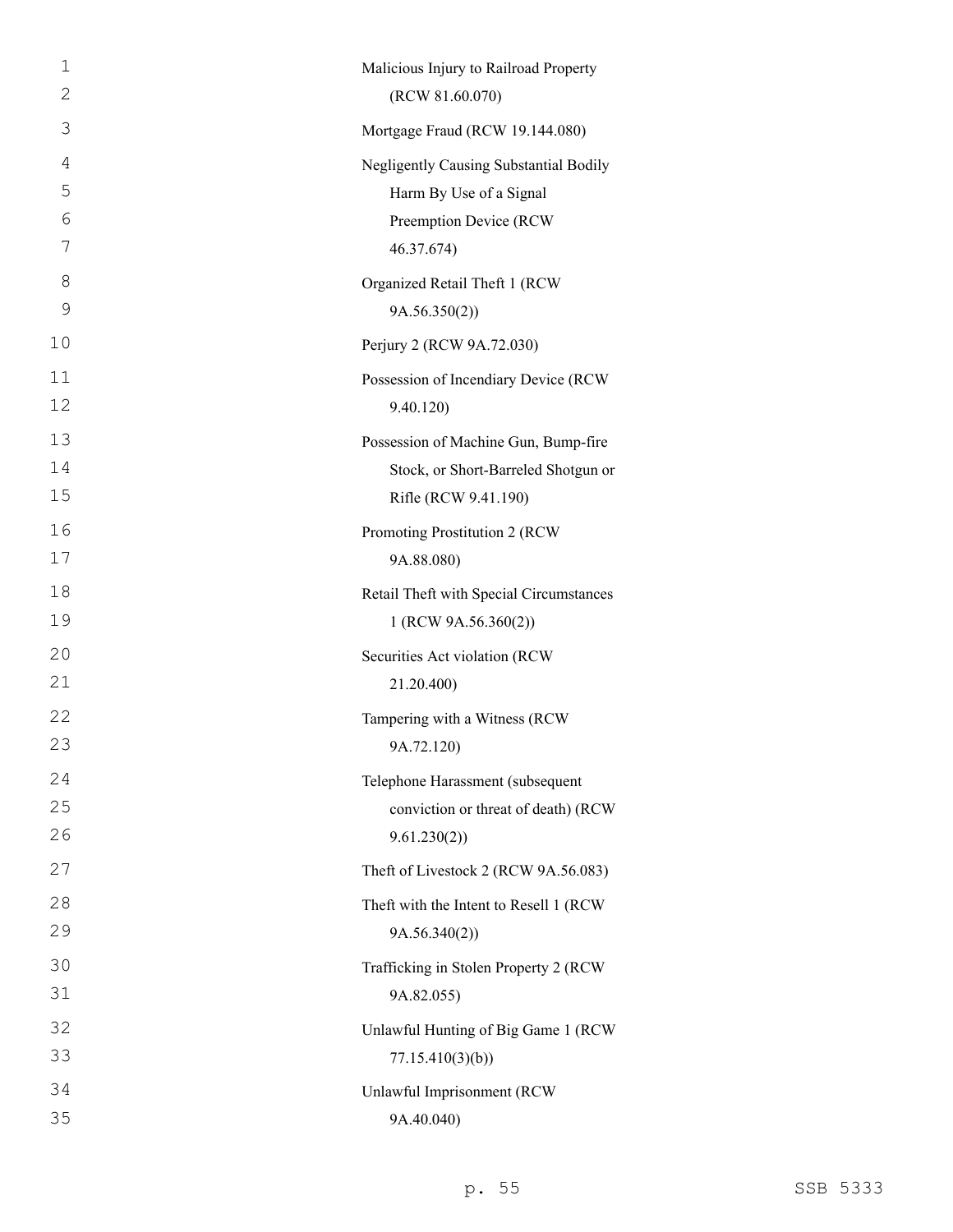| $\mathbf 1$ | Unlawful Misbranding of ((Food)) Fish     |
|-------------|-------------------------------------------|
| 2           | or Shellfish 1 (RCW 77.140.060(3))        |
| 3           | Unlawful possession of firearm in the     |
| 4           | second degree $(RCW 9.41.040(2))$         |
| 5           | Unlawful Taking of Endangered Fish or     |
| 6           | Wildlife 1 (RCW 77.15.120(3)(b))          |
| 7           | Unlawful Trafficking in Fish, Shellfish,  |
| 8           | or Wildlife 1 (RCW                        |
| 9           | 77.15.260(3)(b)                           |
| 10          | Unlawful Use of a Nondesignated           |
| 11          | Vessel (RCW 77.15.530(4))                 |
| 12          | Vehicular Assault, by the operation or    |
| 13          | driving of a vehicle with disregard       |
| 14          | for the safety of others (RCW             |
| 15          | 46.61.522                                 |
| 16          | Willful Failure to Return from Work       |
| 17          | Release (RCW 72.65.070)                   |
| 18          | Commercial Fishing Without a License<br>П |
| 19          | 1 (RCW 77.15.500(3)(b))                   |
| 20          | Computer Trespass 1 (RCW 9A.90.040)       |
| 21          | Counterfeiting (RCW 9.16.035(3))          |
| 22          | Electronic Data Service Interference      |
| 23          | (RCW 9A.90.060)                           |
| 24          | Electronic Data Tampering 1 (RCW          |
| 25          | 9A.90.080)                                |
| 26          | Electronic Data Theft (RCW 9A.90.100)     |
| 27          | Engaging in Fish Dealing Activity         |
| 28          | Unlicensed 1 (RCW 77.15.620(3))           |
| 29          | <b>Escape from Community Custody</b>      |
| 30          | (RCW 72.09.310)                           |
| 31          | Failure to Register as a Sex Offender     |
| 32          | (second or subsequent offense)            |
| 33          | (RCW 9A.44.130 prior to June 10,          |
| 34          | 2010, and RCW 9A.44.132)                  |
| 35          | Health Care False Claims (RCW             |
| 36          | 48.80.030)                                |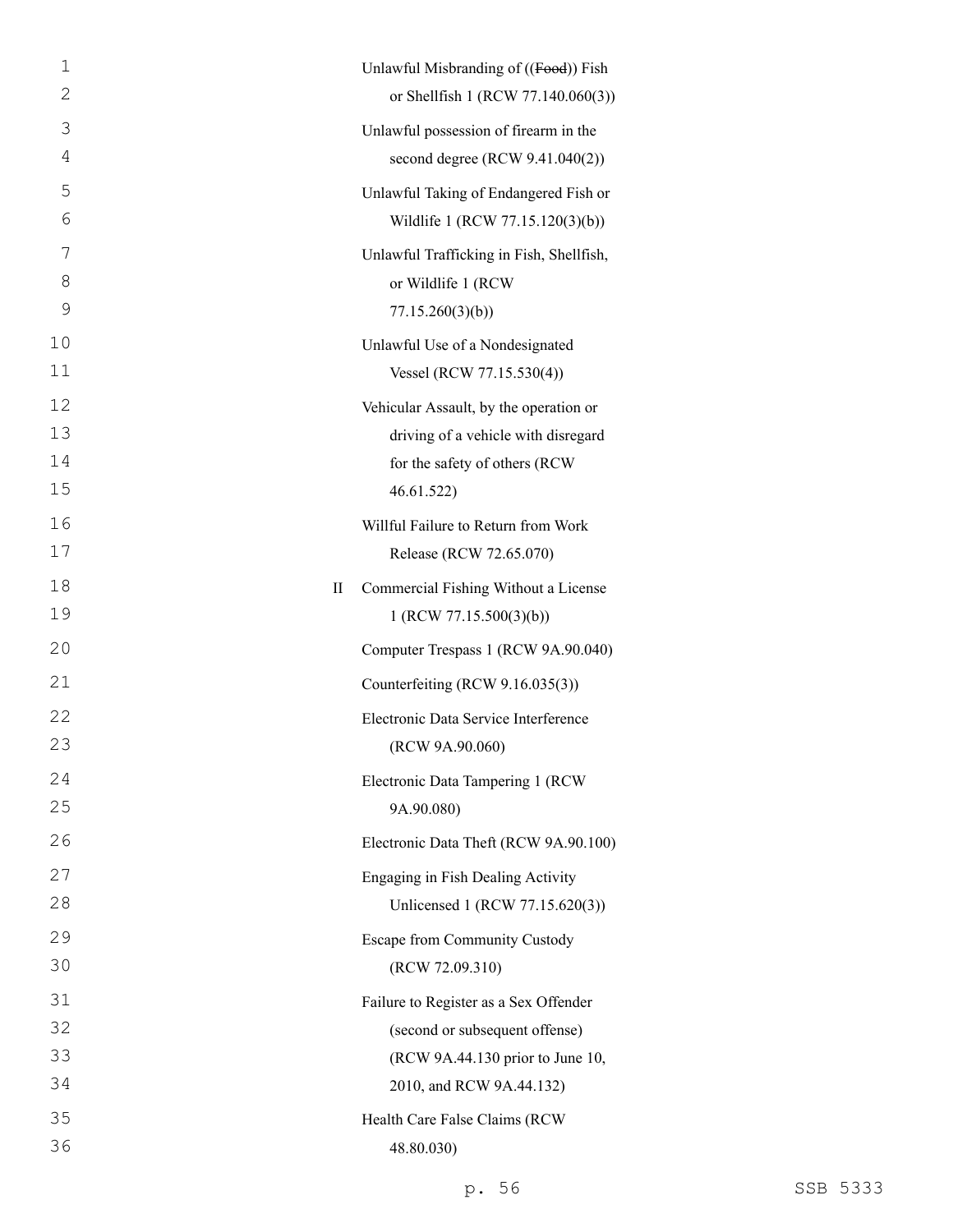| $\mathbf{1}$ | Identity Theft 2 (RCW 9.35.020(3))      |
|--------------|-----------------------------------------|
| 2            | <b>Improperly Obtaining Financial</b>   |
| 3            | Information (RCW 9.35.010)              |
| 4            | Malicious Mischief 1 (RCW 9A.48.070)    |
| 5            | Organized Retail Theft 2 (RCW           |
| 6            | 9A.56.350(3)                            |
| 7            | Possession of Stolen Property 1 (RCW    |
| 8            | 9A.56.150)                              |
| 9            | Possession of a Stolen Vehicle (RCW     |
| 10           | 9A.56.068)                              |
| 11           | Retail Theft with Special Circumstances |
| 12           | 2 (RCW 9A.56.360(3))                    |
| 13           | Scrap Processing, Recycling, or         |
| 14           | Supplying Without a License             |
| 15           | (second or subsequent offense)          |
| 16           | (RCW 19.290.100)                        |
| 17           | Theft 1 (RCW 9A.56.030)                 |
| 18           | Theft of a Motor Vehicle (RCW           |
| 19           | 9A.56.065)                              |
| 20           | Theft of Rental, Leased, Lease-         |
| 21           | purchased, or Loaned Property           |
| 22           | (valued at five thousand dollars or     |
| 23           | more) (RCW 9A.56.096(5)(a))             |
| 24           | Theft with the Intent to Resell 2 (RCW) |
| 25           | 9A.56.340(3)                            |
| 26           | Trafficking in Insurance Claims (RCW    |
| 27           | 48.30A.015)                             |
| 28           | Unlawful factoring of a credit card or  |
| 29           | payment card transaction (RCW           |
| 30           | 9A.56.290(4)(a)                         |
| 31           | Unlawful Participation of Non-Indians   |
| 32           | in Indian Fishery (RCW                  |
| 33           | 77.15.570(2)                            |
| 34           | Unlawful Practice of Law (RCW           |
| 35           | 2.48.180)                               |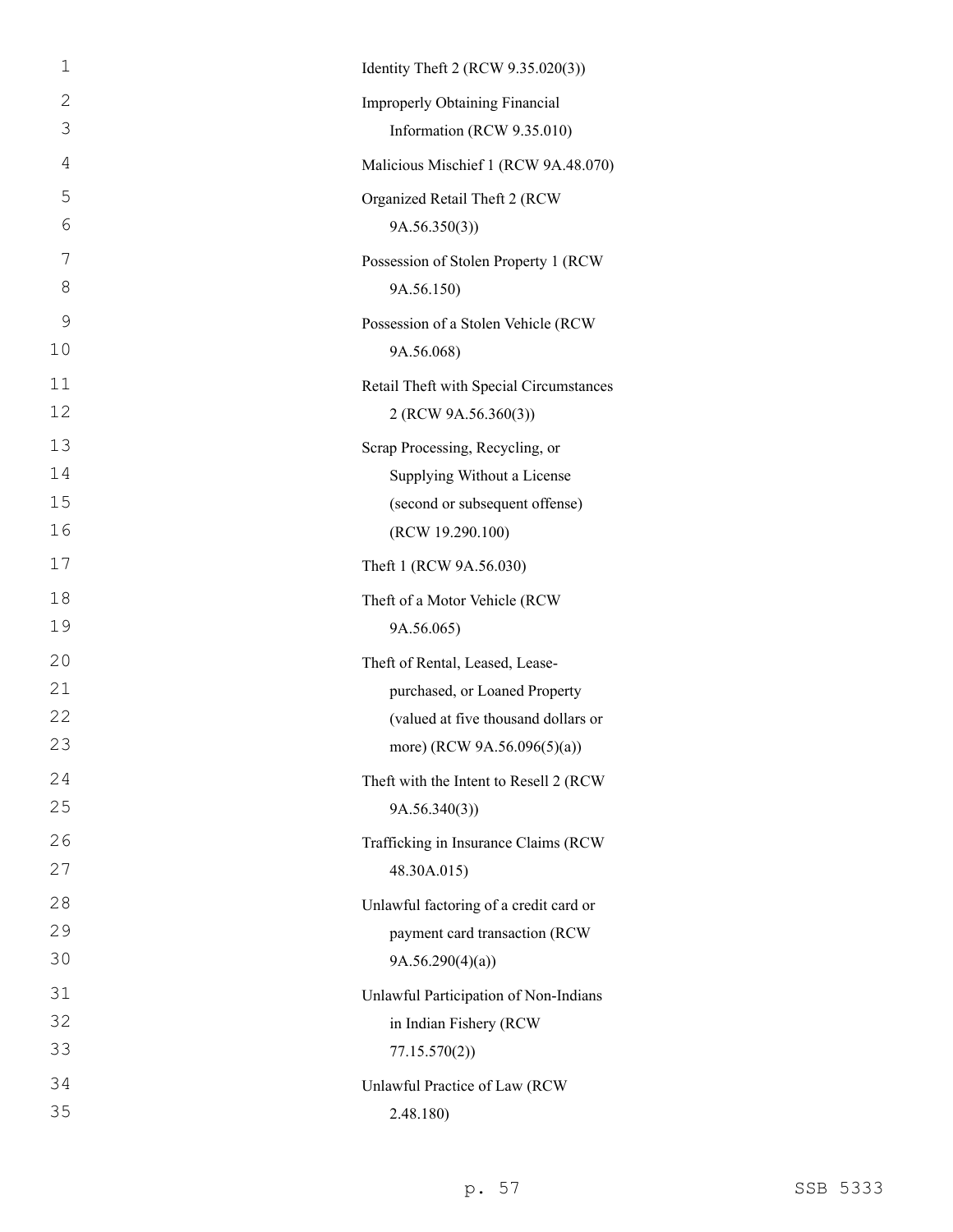| $\mathbf 1$ | Unlawful Purchase or Use of a License    |
|-------------|------------------------------------------|
| 2           | (RCW 77.15.650(3)(b))                    |
| 3           | Unlawful Trafficking in Fish, Shellfish, |
| 4           | or Wildlife 2 (RCW                       |
| 5           | 77.15.260(3)(a)                          |
| 6           | Unlicensed Practice of a Profession or   |
| 7           | Business (RCW 18.130.190(7))             |
| 8           | Voyeurism 1 (RCW 9A.44.115)              |
| 9<br>I      | Attempting to Elude a Pursuing Police    |
| 10          | Vehicle (RCW 46.61.024)                  |
| 11          | False Verification for Welfare (RCW      |
| 12          | 74.08.055)                               |
| 13          | Forgery (RCW 9A.60.020)                  |
| 14          | Fraudulent Creation or Revocation of a   |
| 15          | Mental Health Advance Directive          |
| 16          | (RCW 9A.60.060)                          |
| 17          | Malicious Mischief 2 (RCW 9A.48.080)     |
| 18          | Mineral Trespass (RCW 78.44.330)         |
| 19          | Possession of Stolen Property 2 (RCW     |
| 20          | 9A.56.160)                               |
| 21          | Reckless Burning 1 (RCW 9A.48.040)       |
| 22          | Spotlighting Big Game 1 (RCW             |
| 23          | 77.15.450(3)(b)                          |
| 24          | Suspension of Department Privileges 1    |
| 25          | (RCW 77.15.670(3)(b))                    |
| 26          | Taking Motor Vehicle Without             |
| 27          | Permission 2 (RCW 9A.56.075)             |
| 28          | Theft 2 (RCW 9A.56.040)                  |
| 29          | Theft from a Vulnerable Adult 2 (RCW     |
| 30          | 9A.56.400(2))                            |
| 31          | Theft of Rental, Leased, Lease-          |
| 32          | purchased, or Loaned Property            |
| 33          | (valued at seven hundred fifty           |
| 34          | dollars or more but less than five       |
| 35          | thousand dollars) (RCW                   |
| 36          | 9A.56.096(5)(b)                          |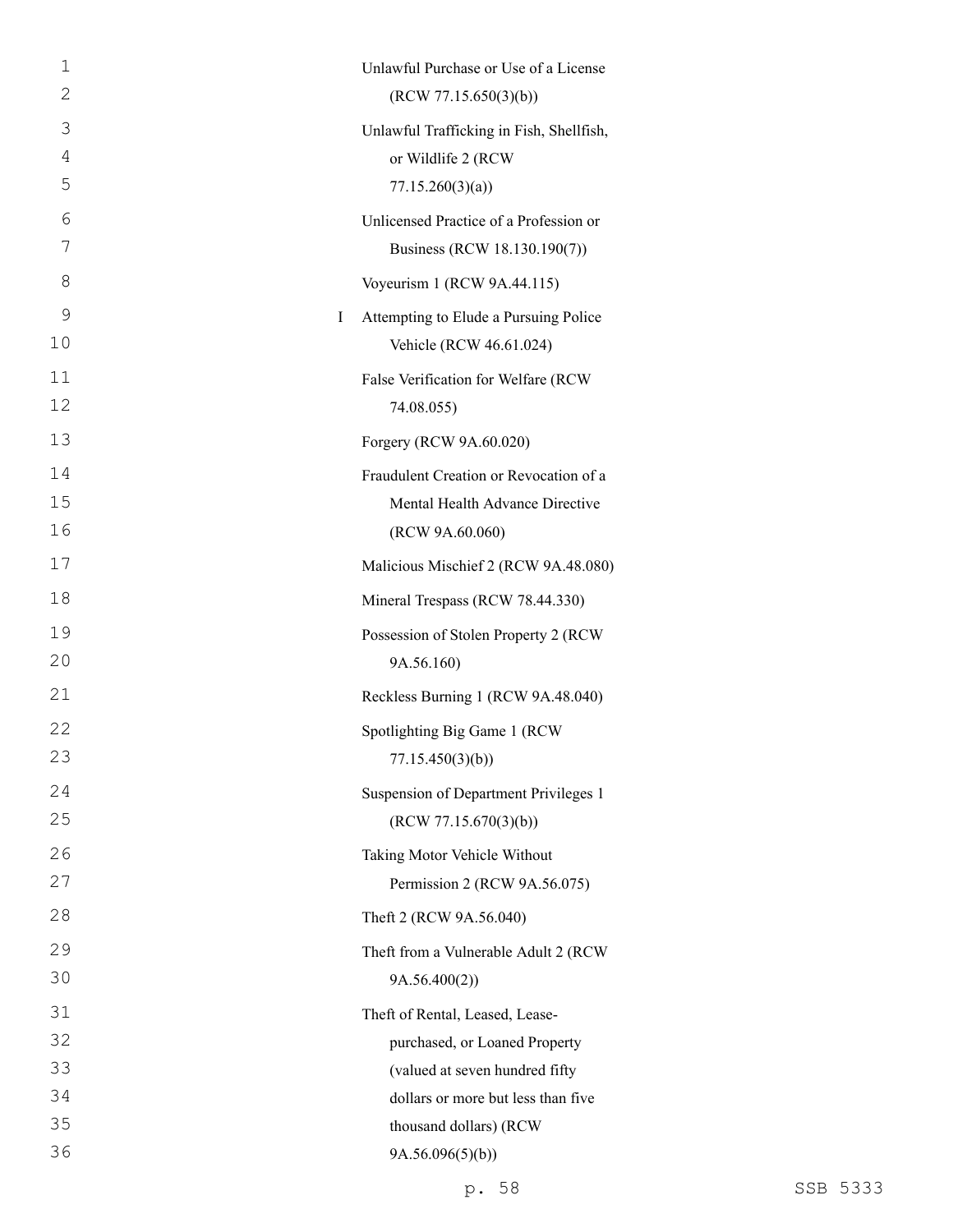| $\mathbf 1$ | Transaction of insurance business     |
|-------------|---------------------------------------|
| 2           | beyond the scope of licensure         |
| 3           | (RCW 48.17.063)                       |
| 4           | Unlawful Fish and Shellfish Catch     |
| 5           | Accounting (RCW 77.15.630(3)(b))      |
| 6           | Unlawful Issuance of Checks or Drafts |
| 7           | (RCW 9A.56.060)                       |
| 8           | Unlawful Possession of Fictitious     |
| 9           | Identification (RCW 9A.56.320)        |
| 10          | Unlawful Possession of Instruments of |
| 11          | Financial Fraud (RCW 9A.56.320)       |
| 12          | Unlawful Possession of Payment        |
| 13          | Instruments (RCW 9A.56.320)           |
| 14          | Unlawful Possession of a Personal     |
| 15          | Identification Device (RCW            |
| 16          | 9A.56.320)                            |
| 17          | Unlawful Production of Payment        |
| 18          | Instruments (RCW 9A.56.320)           |
| 19          | Unlawful Releasing, Planting,         |
| 20          | Possessing, or Placing Deleterious    |
| 21          | Exotic Wildlife (RCW                  |
| 22          | 77.15.250(2)(b)                       |
| 23          | Unlawful Trafficking in Food Stamps   |
| 24          | (RCW 9.91.142)                        |
| 25          | Unlawful Use of Food Stamps (RCW      |
| 26          | 9.91.144)                             |
| 27          | Unlawful Use of Net to Take Fish 1    |
| 28          | (RCW 77.15.580(3)(b))                 |
| 29          | Unlawful Use of Prohibited Aquatic    |
| 30          | Animal Species (RCW                   |
| 31          | 77.15.253(3)                          |
| 32          | Vehicle Prowl 1 (RCW 9A.52.095)       |
| 33          | Violating Commercial Fishing Area or  |
| 34          | Time 1 (RCW 77.15.550(3)(b))          |
|             |                                       |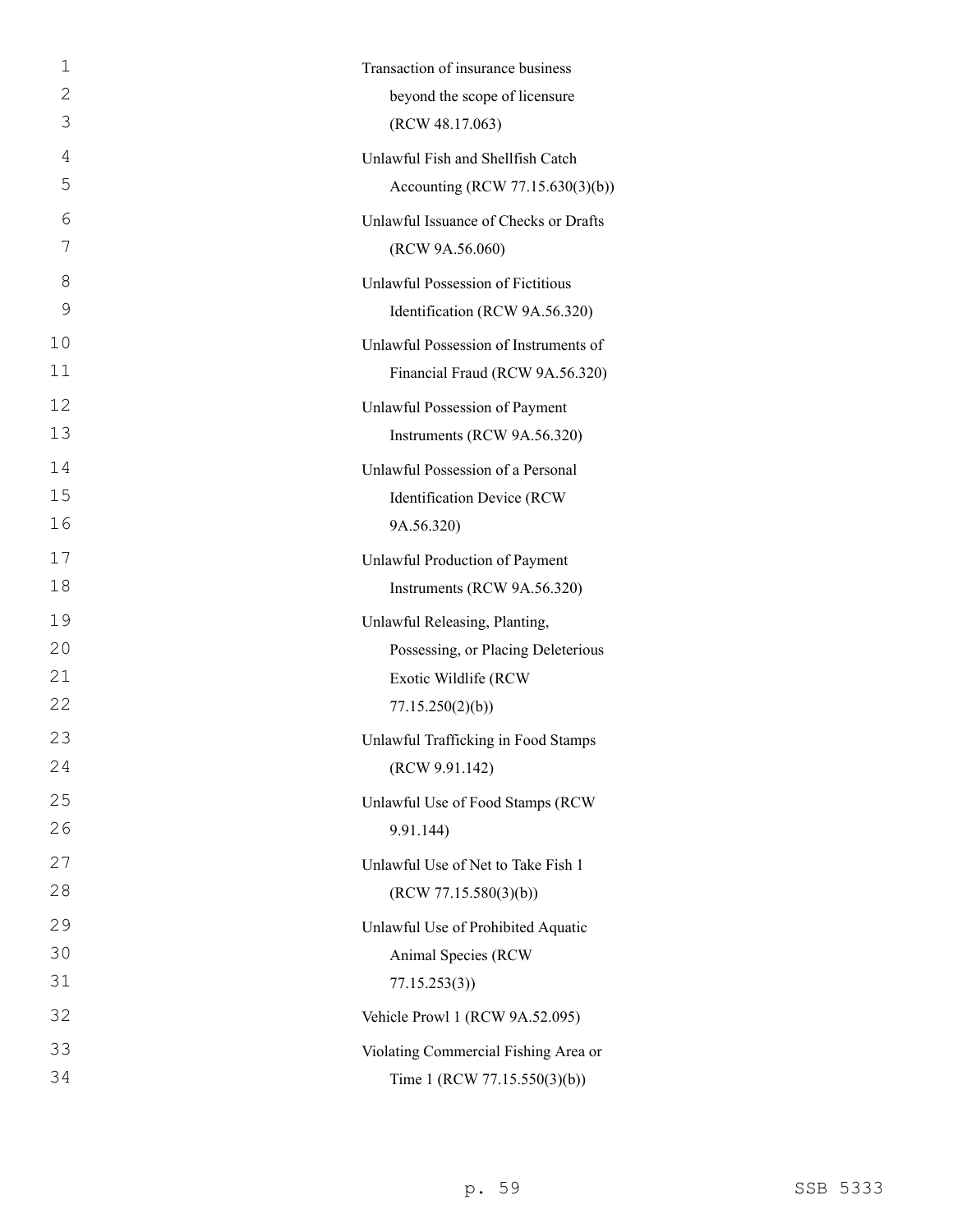**Sec. 5010.** RCW 9.96.060 and 2017 c 336 s 2, 2017 c 272 s 9, and 2017 c 128 s 1 are each reenacted and amended to read as follows:

 (1) Every person convicted of a misdemeanor or gross misdemeanor offense who has completed all of the terms of the sentence for the misdemeanor or gross misdemeanor offense may apply to the sentencing court for a vacation of the applicant's record of conviction for the offense. If the court finds the applicant meets the tests prescribed in subsection (2) of this section, the court may in its discretion vacate the record of conviction by: (a)(i) Permitting the applicant to withdraw the applicant's plea of guilty and to enter a plea of not guilty; or (ii) if the applicant has been convicted after a plea of 12 not quilty, the court setting aside the verdict of quilty; and (b) the court dismissing the information, indictment, complaint, or citation against the applicant and vacating the judgment and 15 sentence.

 (2) An applicant may not have the record of conviction for a misdemeanor or gross misdemeanor offense vacated if any one of the 18 following is present:

 (a) There are any criminal charges against the applicant pending 20 in any court of this state or another state, or in any federal court;

 (b) The offense was a violent offense as defined in RCW 9.94A.030 22 or an attempt to commit a violent offense;

 (c) The offense was a violation of RCW 46.61.502 (driving while under the influence), 46.61.504 (actual physical control while under the influence), 9.91.020 (operating a railroad, etc. while intoxicated), or the offense is considered a "prior offense" under RCW 46.61.5055 and the applicant has had a subsequent alcohol or drug violation within ten years of the date of arrest for the prior offense or less than ten years has elapsed since the date of the 30 arrest for the prior offense;

 (d) The offense was any misdemeanor or gross misdemeanor violation, including attempt, of chapter 9.68 RCW (obscenity and pornography), chapter 9.68A RCW (sexual exploitation of children), or 34 chapter 9A.44 RCW (sex offenses);

 (e) The applicant was convicted of a misdemeanor or gross misdemeanor offense as defined in RCW 10.99.020, or the court determines after a review of the court file that the offense was committed by one family member or household member against another, or the court, after considering the damage to person or property that resulted in the conviction, any prior convictions for crimes defined

p. 60 SSB 5333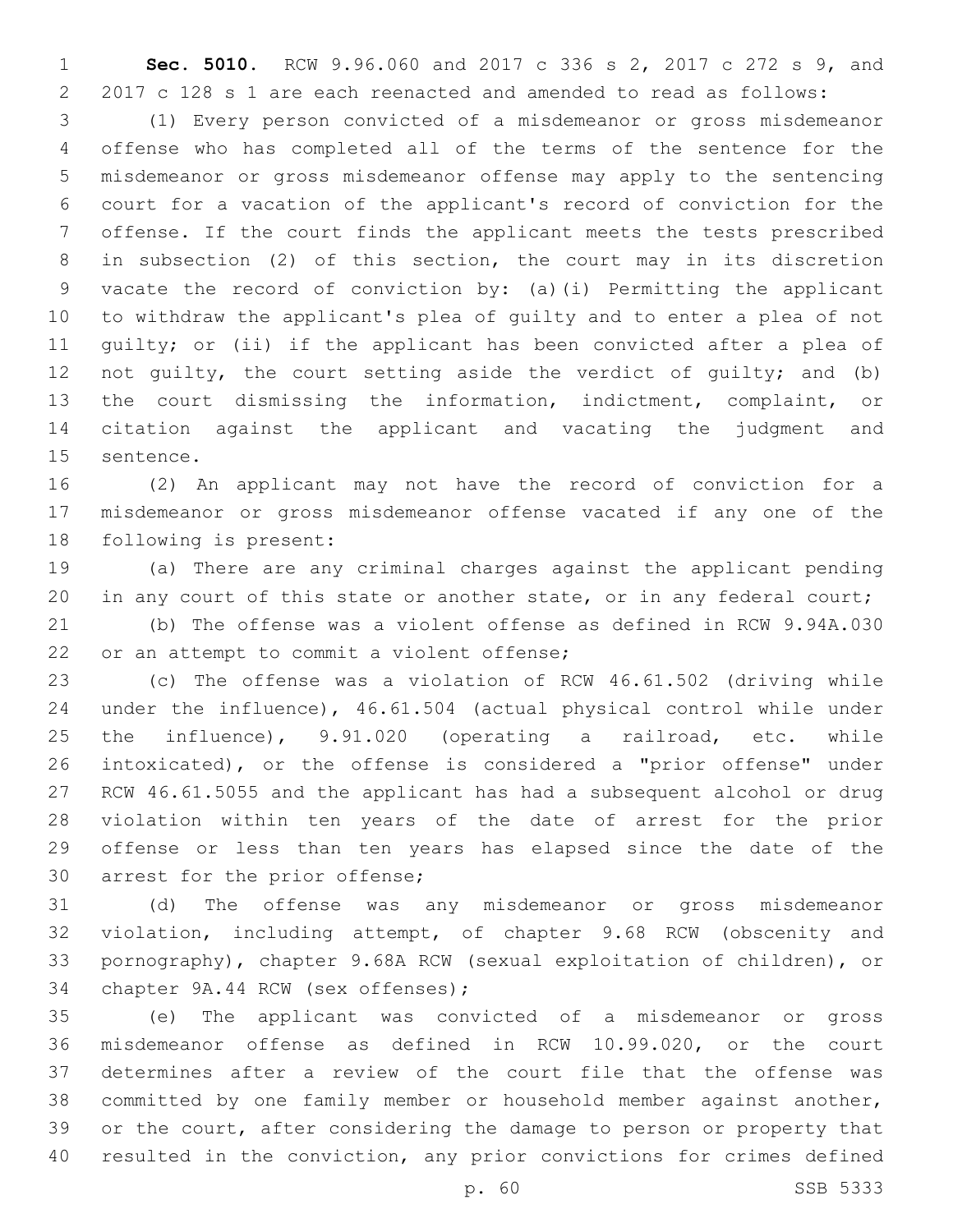in RCW 10.99.020, or for comparable offenses in another state or in federal court, and the totality of the records under review by the court regarding the conviction being considered for vacation, determines that the offense involved domestic violence, and any one 5 of the following factors exist:

 (i) The applicant has not provided written notification of the vacation petition to the prosecuting attorney's office that prosecuted the offense for which vacation is sought, or has not 9 provided that notification to the court;

 (ii) The applicant has previously had a conviction for domestic violence. For purposes of this subsection, however, if the current application is for more than one conviction that arose out of a single incident, none of those convictions counts as a previous 14 conviction;

 (iii) The applicant has signed an affidavit under penalty of perjury affirming that the applicant has not previously had a conviction for a domestic violence offense, and a criminal history check reveals that the applicant has had such a conviction; or

 (iv) Less than five years have elapsed since the person completed the terms of the original conditions of the sentence, including any financial obligations and successful completion of any treatment 22 ordered as a condition of sentencing;

 (f) For any offense other than those described in (e) of this subsection, less than three years have passed since the person 25 completed the terms of the sentence, including any financial 26 obligations;

27 (g) The offender has been convicted of a new crime in this state, another state, or federal court since the date of conviction;

 (h) The applicant has ever had the record of another conviction 30 vacated; or

 (i) The applicant is currently restrained, or has been restrained within five years prior to the vacation application, by a domestic violence protection order, a no-contact order, an antiharassment order, or a civil restraining order which restrains one party from 35 contacting the other party.

 (3) Subject to RCW 9.96.070, every person convicted of prostitution under RCW 9A.88.030 who committed the offense as a result of being a victim of trafficking, RCW 9A.40.100, promoting prostitution in the first degree, RCW 9A.88.070, promoting commercial sexual abuse of a minor, RCW 9.68A.101, or trafficking in persons

p. 61 SSB 5333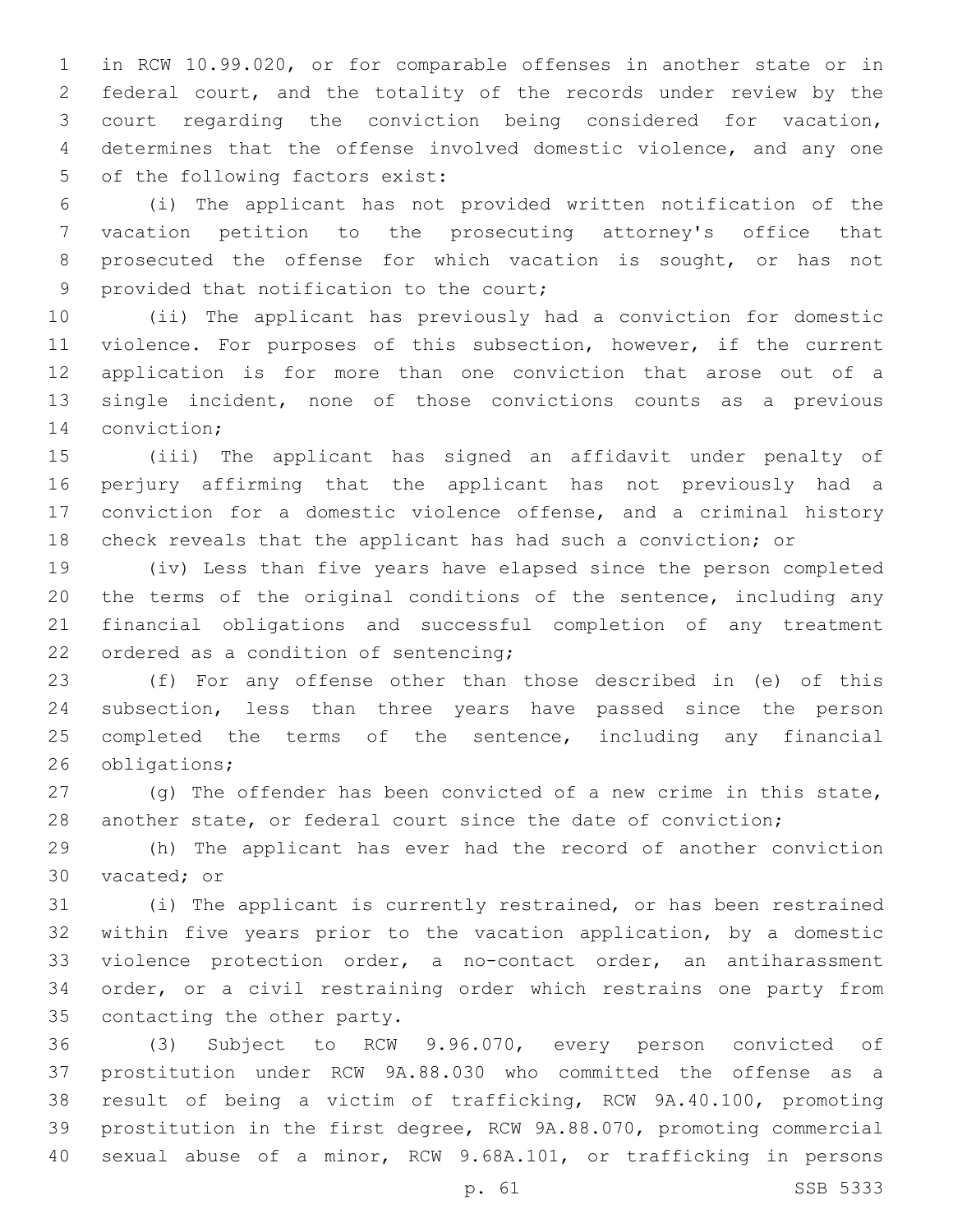under the trafficking victims protection act of 2000, 22 U.S.C. Sec. 7101 et seq. may apply to the sentencing court for vacation of the applicant's record of conviction for the prostitution offense. An applicant may not have the record of conviction for prostitution 5 vacated if any one of the following is present:

 (a) There are any criminal charges against the applicant pending in any court of this state or another state, or in any federal court, 8 for any crime other than prostitution; or

 (b) The offender has been convicted of another crime, except prostitution, in this state, another state, or federal court since the date of conviction. The limitation in this subsection (3)(b) does not apply to convictions where the offender proves by a preponderance of the evidence that he or she committed the crime as a result of being a victim of trafficking, RCW 9A.40.100, promoting prostitution in the first degree, RCW 9A.88.070, promoting commercial sexual abuse of a minor, RCW 9.68A.101, or trafficking in persons under the trafficking victims protection act of 2000, 22 U.S.C. Sec. 7101 et seq., according to the requirements provided in RCW 9.96.070 for each 19 respective conviction.

 (4) Every person convicted prior to January 1, 1975, of violating any statute or rule regarding the regulation of fishing activities, including, but not limited to, RCW 75.08.260, 75.12.060, 75.12.070, 75.12.160, 77.16.020, 77.16.030, 77.16.040, 77.16.060, and 77.16.240 who claimed to be exercising a treaty Indian fishing right, may apply to the sentencing court for vacation of the applicant's record of the misdemeanor, gross misdemeanor, or felony conviction for the offense. 27 If the person is deceased, a member of the person's family or an official representative of the tribe of which the person was a member may apply to the court on behalf of the deceased person. Notwithstanding the requirements of RCW 9.94A.640, the court shall 31 vacate the record of conviction if:

 (a) The applicant is a member of a tribe that may exercise treaty Indian fishing rights at the location where the offense occurred; and

 (b) The state has been enjoined from taking enforcement action of the statute or rule to the extent that it interferes with a treaty Indian fishing right as determined under *United States v. Washington*, 384 F. Supp. 312 (W.D. Wash. 1974), or *Sohappy v. Smith*, 302 F. Supp. 899 (D. Oregon 1969), and any posttrial orders of those courts, or any other state supreme court or federal court decision.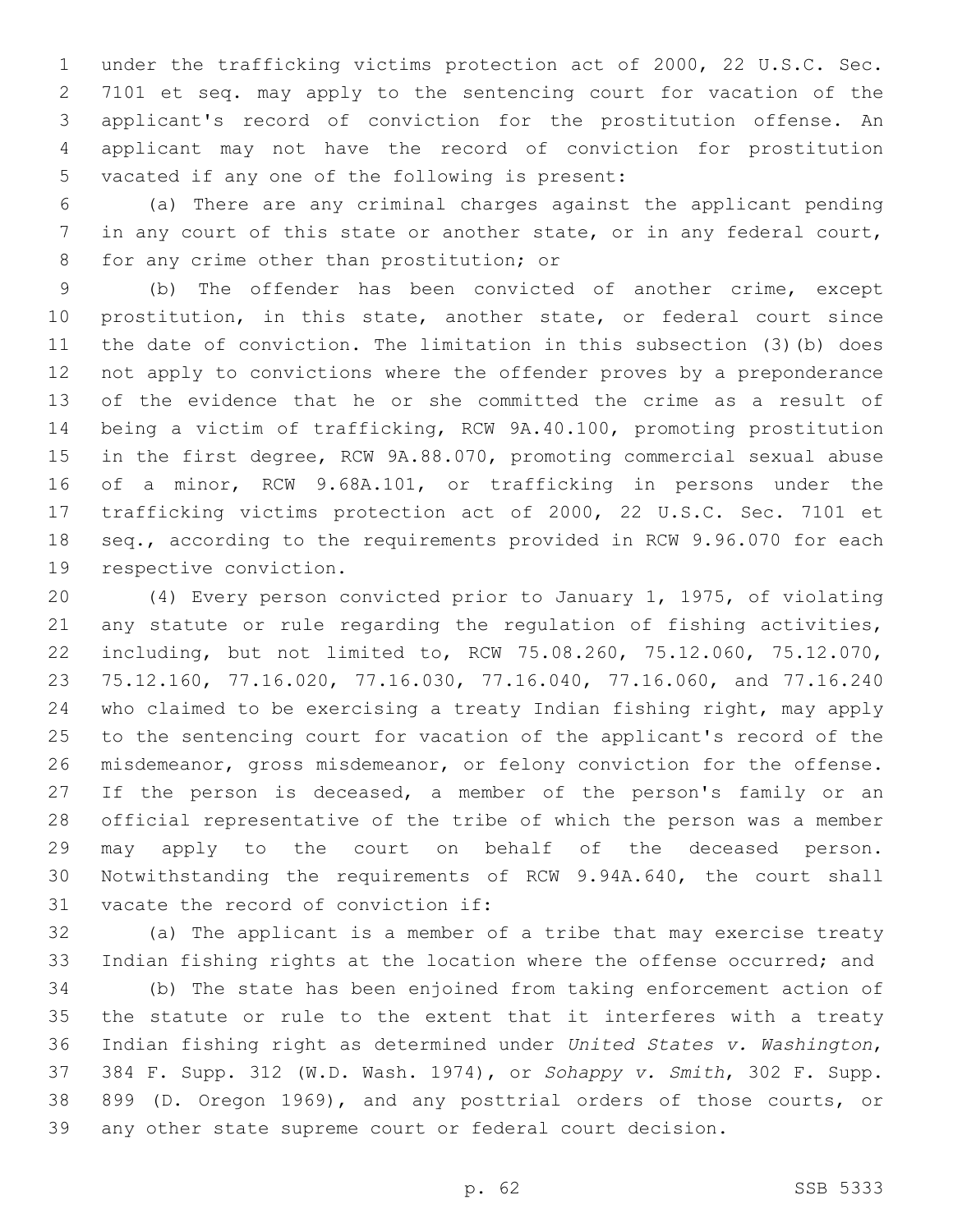(5)(a) Once the court vacates a record of conviction under this section, the person shall be released from all penalties and disabilities resulting from the offense and the fact that the person has been convicted of the offense shall not be included in the person's criminal history for purposes of determining a sentence in any subsequent conviction. For all purposes, including responding to questions on employment or housing applications, a person whose conviction has been vacated under this section may state that he or she has never been convicted of that crime. Except as provided in (b) 10 of this subsection, nothing in this section affects or prevents the use of an offender's prior conviction in a later criminal 12 prosecution.

 (b) When a court vacates a record of domestic violence as defined in RCW 10.99.020 under this section, the state may not use the vacated conviction in a later criminal prosecution unless the conviction was for: (i) Violating the provisions of a restraining order, no-contact order, or protection order restraining or enjoining the person or restraining the person from going on to the grounds of or entering a residence, workplace, school, or day care, or prohibiting the person from knowingly coming within, or knowingly remaining within, a specified distance of a location (RCW 10.99.040, 10.99.050, 26.09.300, 26.10.220, ((26.26.138)) 26.26B.050, 26.44.063, 26.44.150, 26.50.060, 26.50.070, 26.50.130, 26.52.070, or 74.34.145); or (ii) stalking (RCW 9A.46.110). A vacated conviction under this section is not considered a conviction of such an offense for the 26 purposes of 27 C.F.R. 478.11.

 (6) All costs incurred by the court and probation services shall be paid by the person making the motion to vacate the record unless a determination is made pursuant to chapter 10.101 RCW that the person making the motion is indigent, at the time the motion is brought.

 (7) The clerk of the court in which the vacation order is entered shall immediately transmit the order vacating the conviction to the Washington state patrol identification section and to the local police agency, if any, which holds criminal history information for the person who is the subject of the conviction. The Washington state patrol and any such local police agency shall immediately update their records to reflect the vacation of the conviction, and shall transmit the order vacating the conviction to the federal bureau of investigation. A conviction that has been vacated under this section may not be disseminated or disclosed by the state patrol or local law

p. 63 SSB 5333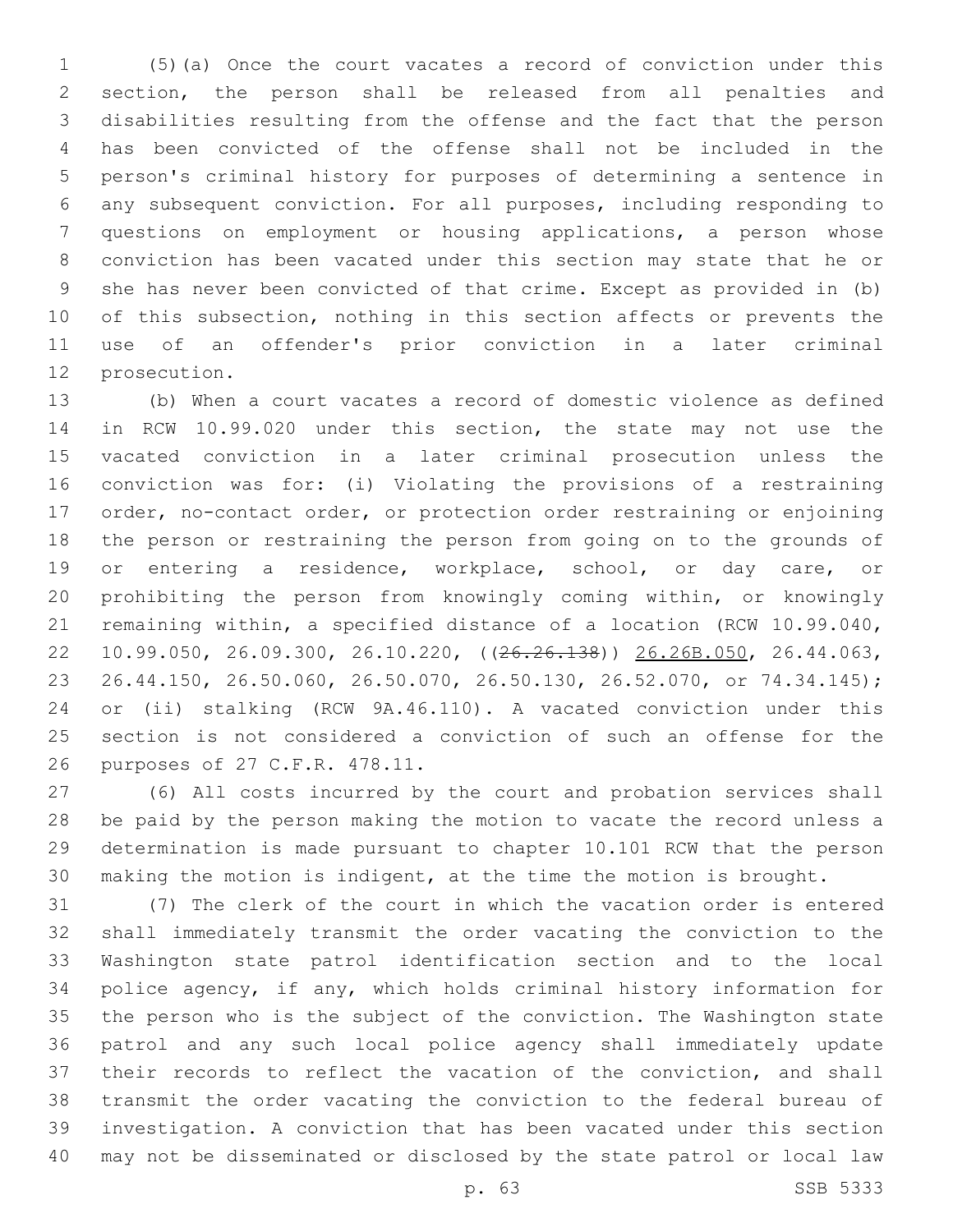enforcement agency to any person, except other criminal justice 2 enforcement agencies.

 **Sec. 5011.** RCW 10.14.080 and 2011 c 307 s 3 are each amended to 4 read as follows:

 (1) Upon filing a petition for a civil antiharassment protection order under this chapter, the petitioner may obtain an ex parte temporary antiharassment protection order. An ex parte temporary antiharassment protection order may be granted with or without notice upon the filing of an affidavit which, to the satisfaction of the court, shows reasonable proof of unlawful harassment of the petitioner by the respondent and that great or irreparable harm will result to the petitioner if the temporary antiharassment protection 13 order is not granted.

 (2) An ex parte temporary antiharassment protection order shall be effective for a fixed period not to exceed fourteen days or twenty-four days if the court has permitted service by publication under RCW 10.14.085. The ex parte order may be reissued. A full hearing, as provided in this chapter, shall be set for not later than fourteen days from the issuance of the temporary order or not later than twenty-four days if service by publication is permitted. Except as provided in RCW 10.14.070 and 10.14.085, the respondent shall be personally served with a copy of the ex parte order along with a copy of the petition and notice of the date set for the hearing. The ex parte order and notice of hearing shall include at a minimum the date and time of the hearing set by the court to determine if the temporary order should be made effective for one year or more, and notice that if the respondent should fail to appear or otherwise not respond, an order for protection will be issued against the respondent pursuant to the provisions of this chapter, for a minimum of one year from the date of the hearing. The notice shall also include a brief statement of the provisions of the ex parte order and notify the respondent that a copy of the ex parte order and notice of hearing has been filed with the clerk of the court.

 (3) At the hearing, if the court finds by a preponderance of the evidence that unlawful harassment exists, a civil antiharassment protection order shall issue prohibiting such unlawful harassment.

 (4) An order issued under this chapter shall be effective for not more than one year unless the court finds that the respondent is likely to resume unlawful harassment of the petitioner when the order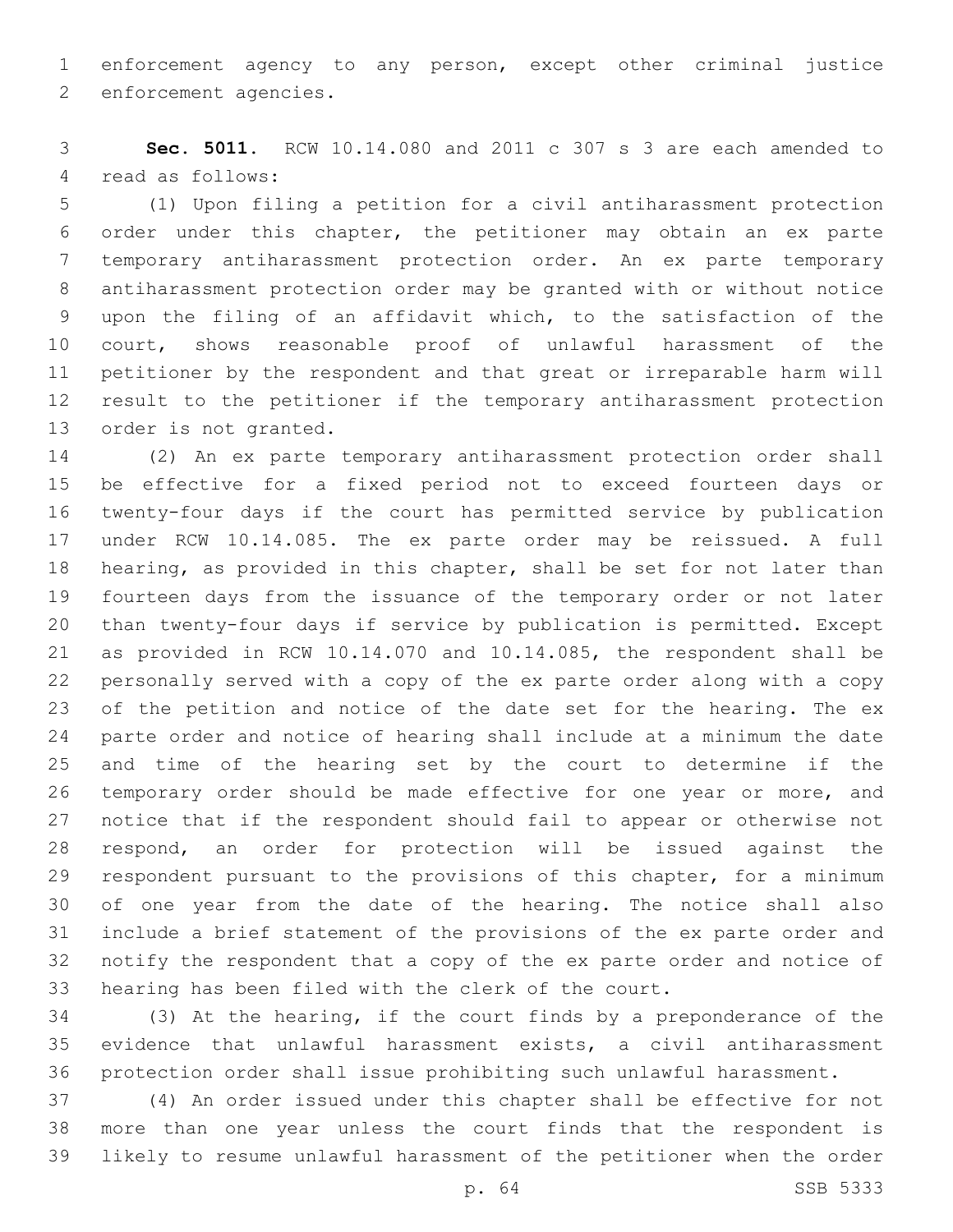expires. If so, the court may enter an order for a fixed time exceeding one year or may enter a permanent antiharassment protection order. The court shall not enter an order that is effective for more than one year if the order restrains the respondent from contacting the respondent's minor children. This limitation is not applicable to civil antiharassment protection orders issued under chapter 26.09, 7 26.10, ((or 26.26)) 26.26A, or 26.26B RCW. If the petitioner seeks relief for a period longer than one year on behalf of the respondent's minor children, the court shall advise the petitioner that the petitioner may apply for renewal of the order as provided in this chapter or if appropriate may seek relief pursuant to chapter 12 26.09 or 26.10 RCW.

 (5) At any time within the three months before the expiration of 14 the order, the petitioner may apply for a renewal of the order by filing a petition for renewal. The petition for renewal shall state the reasons why the petitioner seeks to renew the protection order. Upon receipt of the petition for renewal, the court shall order a hearing which shall be not later than fourteen days from the date of the order. Except as provided in RCW 10.14.085, personal service shall be made upon the respondent not less than five days before the hearing. If timely service cannot be made the court shall set a new hearing date and shall either require additional attempts at obtaining personal service or permit service by publication as provided by RCW 10.14.085. If the court permits service by publication, the court shall set the new hearing date not later than twenty-four days from the date of the order. If the order expires because timely service cannot be made the court shall grant an ex parte order of protection as provided in this section. The court shall grant the petition for renewal unless the respondent proves by a preponderance of the evidence that the respondent will not resume harassment of the petitioner when the order expires. The court may renew the protection order for another fixed time period or may enter a permanent order as provided in subsection (4) of this section.

 (6) The court, in granting an ex parte temporary antiharassment protection order or a civil antiharassment protection order, shall have broad discretion to grant such relief as the court deems proper, 37 including an order:

 (a) Restraining the respondent from making any attempts to 39 contact the petitioner;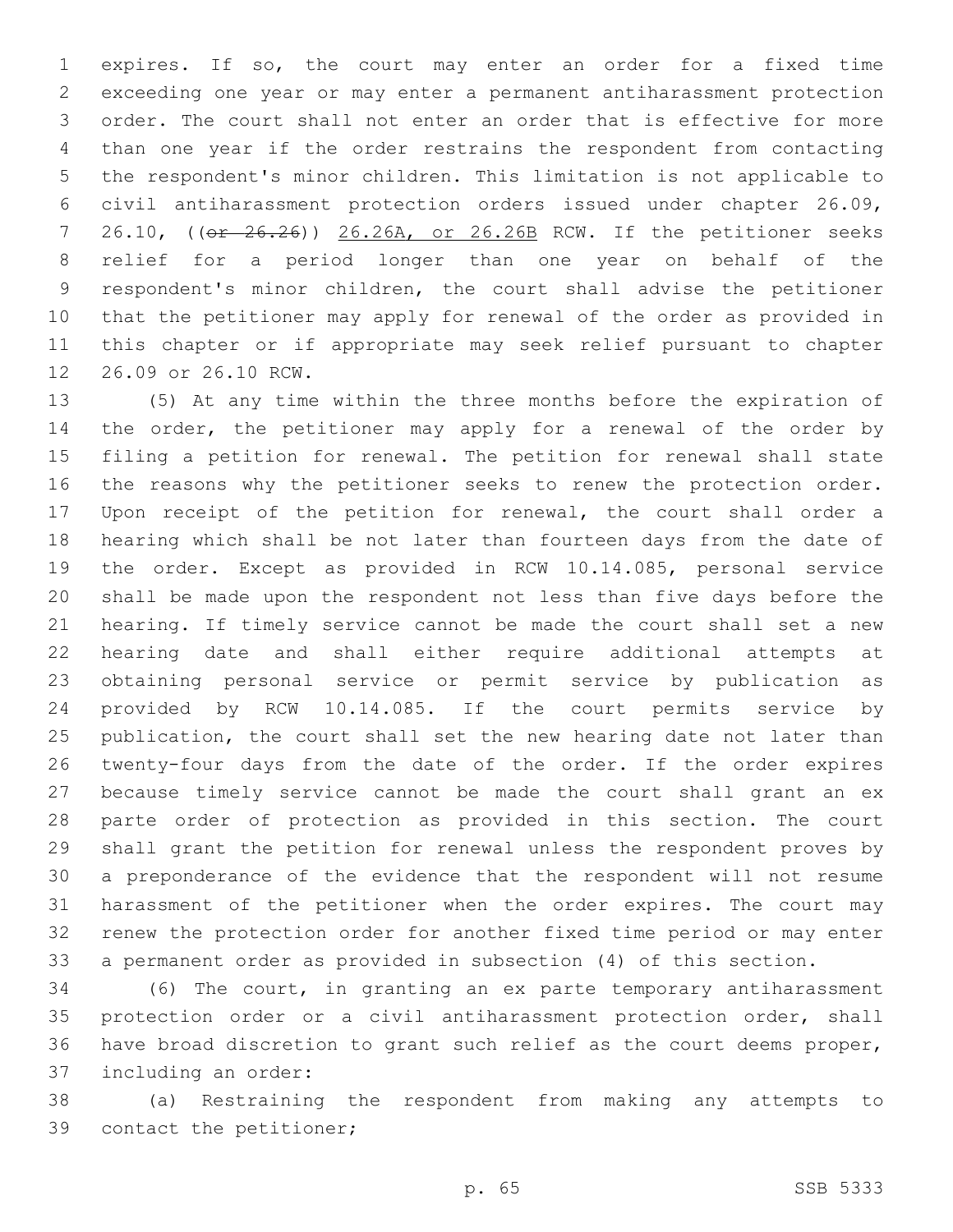(b) Restraining the respondent from making any attempts to keep 2 the petitioner under surveillance;

 (c) Requiring the respondent to stay a stated distance from the 4 petitioner's residence and workplace; and

(d) Considering the provisions of RCW 9.41.800.

 (7) The court in granting an ex parte temporary antiharassment 7 protection order or a civil antiharassment protection order( $(\tau)$ ) shall not prohibit the respondent from exercising constitutionally protected free speech. Nothing in this section prohibits the petitioner from utilizing other civil or criminal remedies to restrain conduct or communications not otherwise constitutionally 12 protected.

 (8) The court in granting an ex parte temporary antiharassment 14 protection order or a civil antiharassment protection order( $(\tau)$ ) shall not prohibit the respondent from the use or enjoyment of real property to which the respondent has a cognizable claim unless that order is issued under chapter 26.09 RCW or under a separate action commenced with a summons and complaint to determine title or 19 possession of real property.

 (9) The court in granting an ex parte temporary antiharassment 21 protection order or a civil antiharassment protection order( $(\tau)$ ) shall not limit the respondent's right to care, control, or custody of the respondent's minor child, unless that order is issued under chapter 13.32A, 26.09, 26.10, ((or 26.26)) 26.26A, or 26.26B RCW.

 (10) A petitioner may not obtain an ex parte temporary antiharassment protection order against a respondent if the petitioner has previously obtained two such ex parte orders against the same respondent but has failed to obtain the issuance of a civil antiharassment protection order unless good cause for such failure 30 can be shown.

 (11) The court order shall specify the date an order issued pursuant to subsections (4) and (5) of this section expires if any. The court order shall also state whether the court issued the protection order following personal service or service by publication and whether the court has approved service by publication of an order 36 issued under this section.

 **Sec. 5012.** RCW 10.14.200 and 1999 c 397 s 4 are each amended to 38 read as follows: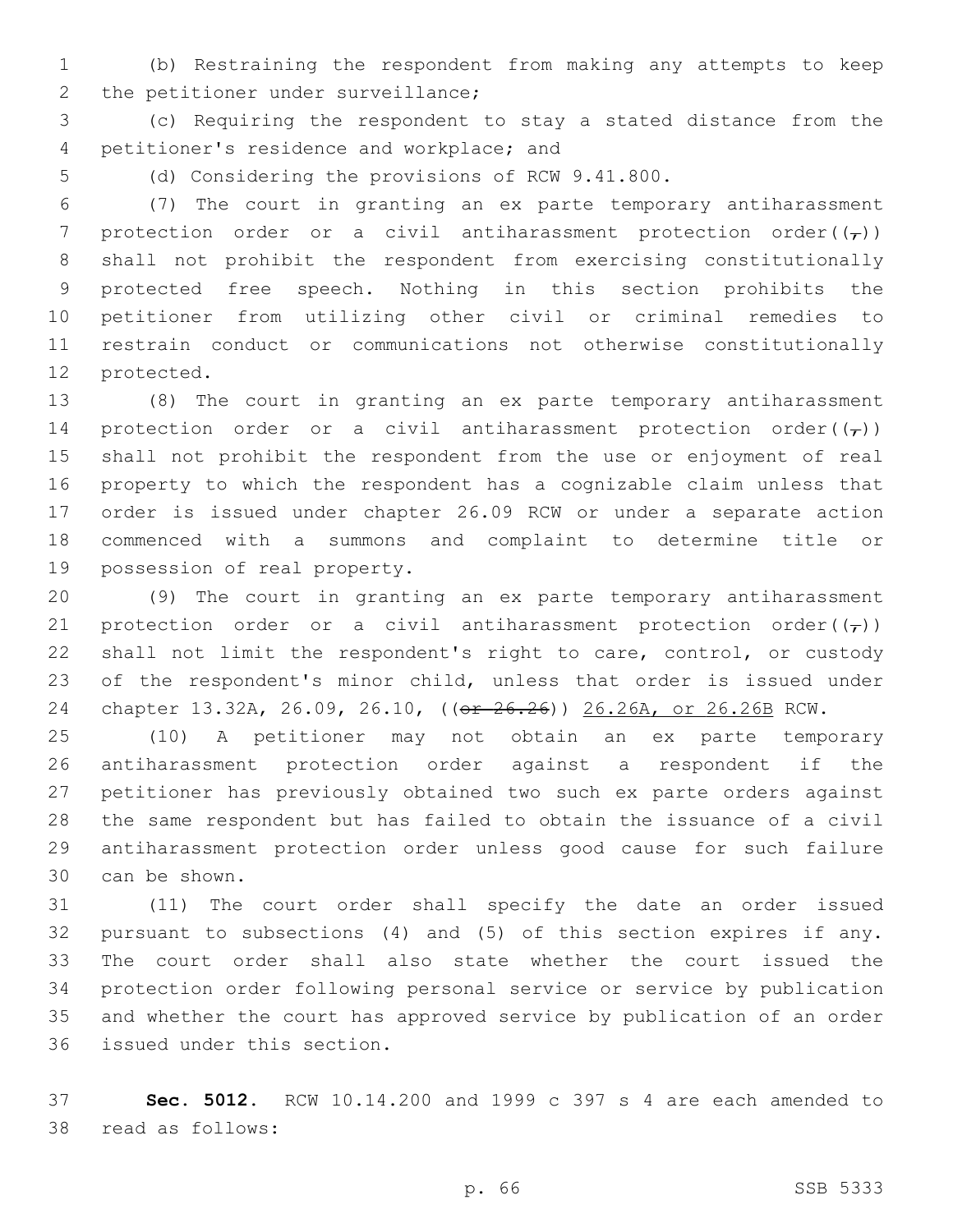Any order available under this chapter may be issued in actions under chapter 13.32A, 26.09, 26.10, ((or 26.26)) 26.26A, or 26.26B RCW. An order available under this chapter that is issued under those chapters shall be fully enforceable and shall be enforced pursuant to 5 the provisions of this chapter.

 **Sec. 5013.** RCW 10.31.100 and 2017 c 336 s 3 and 2017 c 223 s 1 7 are each reenacted and amended to read as follows:

 A police officer having probable cause to believe that a person has committed or is committing a felony shall have the authority to arrest the person without a warrant. A police officer may arrest a person without a warrant for committing a misdemeanor or gross misdemeanor only when the offense is committed in the presence of an officer, except as provided in subsections (1) through (11) of this 14 section.

 (1) Any police officer having probable cause to believe that a person has committed or is committing a misdemeanor or gross misdemeanor, involving physical harm or threats of harm to any person or property or the unlawful taking of property or involving the use or possession of cannabis, or involving the acquisition, possession, or consumption of alcohol by a person under the age of twenty-one years under RCW 66.44.270, or involving criminal trespass under RCW 9A.52.070 or 9A.52.080, shall have the authority to arrest the 23 person.

 (2) A police officer shall arrest and take into custody, pending release on bail, personal recognizance, or court order, a person without a warrant when the officer has probable cause to believe 27 that:

 (a) An order has been issued of which the person has knowledge under RCW 26.44.063, or chapter 7.92, 7.90, 9A.46, 10.99, 26.09, 26.10, ((26.26)) 26.26A, 26.26B, 26.50, or 74.34 RCW restraining the person and the person has violated the terms of the order restraining the person from acts or threats of violence, or restraining the person from going onto the grounds of or entering a residence, workplace, school, or day care, or prohibiting the person from knowingly coming within, or knowingly remaining within, a specified distance of a location or, in the case of an order issued under RCW 26.44.063, imposing any other restrictions or conditions upon the 38 person; or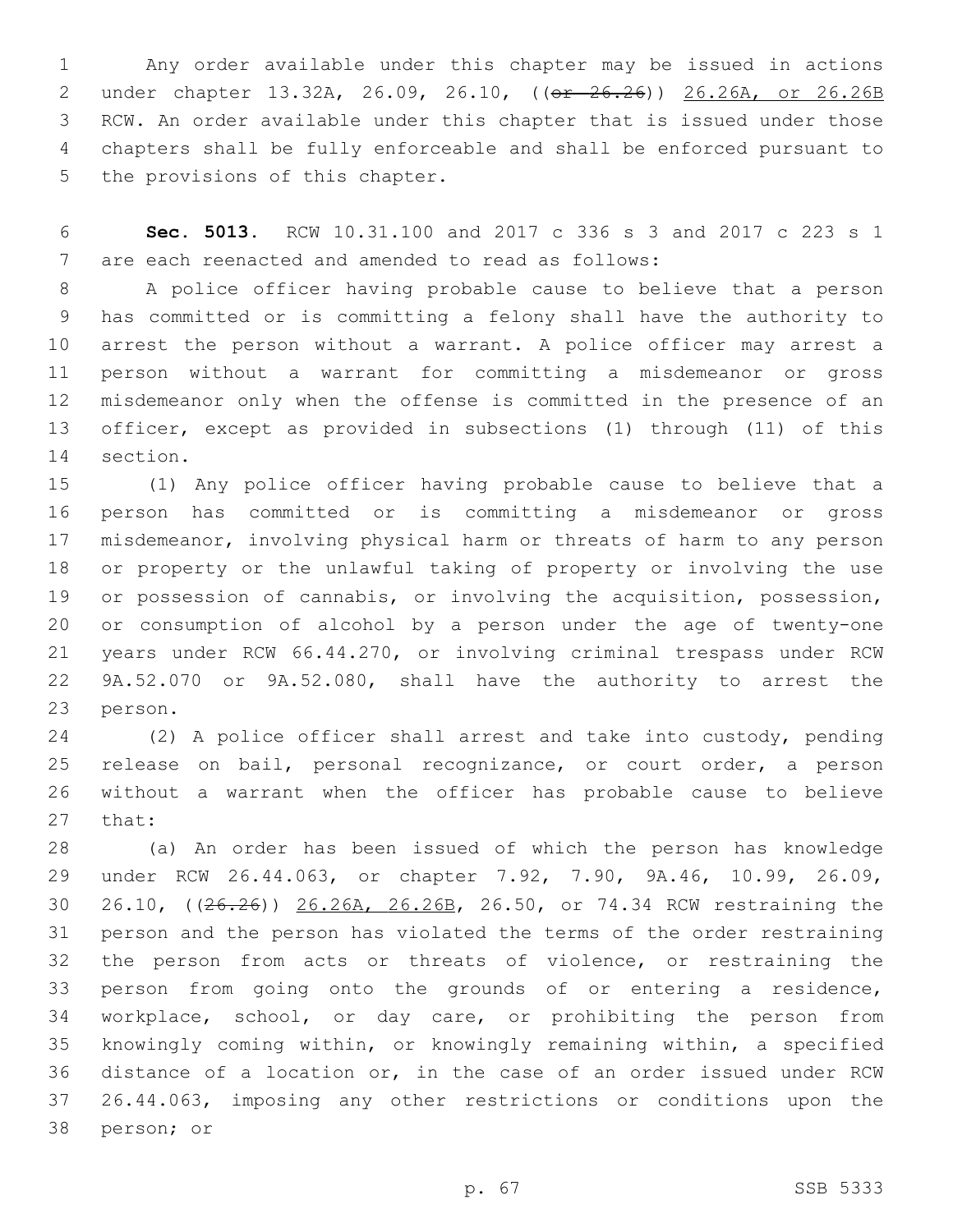(b) A foreign protection order, as defined in RCW 26.52.010, has been issued of which the person under restraint has knowledge and the person under restraint has violated a provision of the foreign protection order prohibiting the person under restraint from contacting or communicating with another person, or excluding the person under restraint from a residence, workplace, school, or day care, or prohibiting the person from knowingly coming within, or knowingly remaining within, a specified distance of a location, or a violation of any provision for which the foreign protection order specifically indicates that a violation will be a crime; or

 (c) The person is eighteen years or older and within the preceding four hours has assaulted a family or household member as defined in RCW 10.99.020 and the officer believes: (i) A felonious assault has occurred; (ii) an assault has occurred which has resulted 15 in bodily injury to the victim, whether the injury is observable by the responding officer or not; or (iii) that any physical action has occurred which was intended to cause another person reasonably to fear imminent serious bodily injury or death. Bodily injury means physical pain, illness, or an impairment of physical condition. When the officer has probable cause to believe that family or household 21 members have assaulted each other, the officer is not required to arrest both persons. The officer shall arrest the person whom the officer believes to be the primary physical aggressor. In making this determination, the officer shall make every reasonable effort to consider: (A) The intent to protect victims of domestic violence under RCW 10.99.010; (B) the comparative extent of injuries inflicted 27 or serious threats creating fear of physical injury; and (C) the history of domestic violence of each person involved, including whether the conduct was part of an ongoing pattern of abuse.

 (3) Any police officer having probable cause to believe that a person has committed or is committing a violation of any of the following traffic laws shall have the authority to arrest the person:

 (a) RCW 46.52.010, relating to duty on striking an unattended car 34 or other property;

 (b) RCW 46.52.020, relating to duty in case of injury to or death 36 of a person or damage to an attended vehicle;

 (c) RCW 46.61.500 or 46.61.530, relating to reckless driving or 38 racing of vehicles;

 (d) RCW 46.61.502 or 46.61.504, relating to persons under the 40 influence of intoxicating liquor or drugs;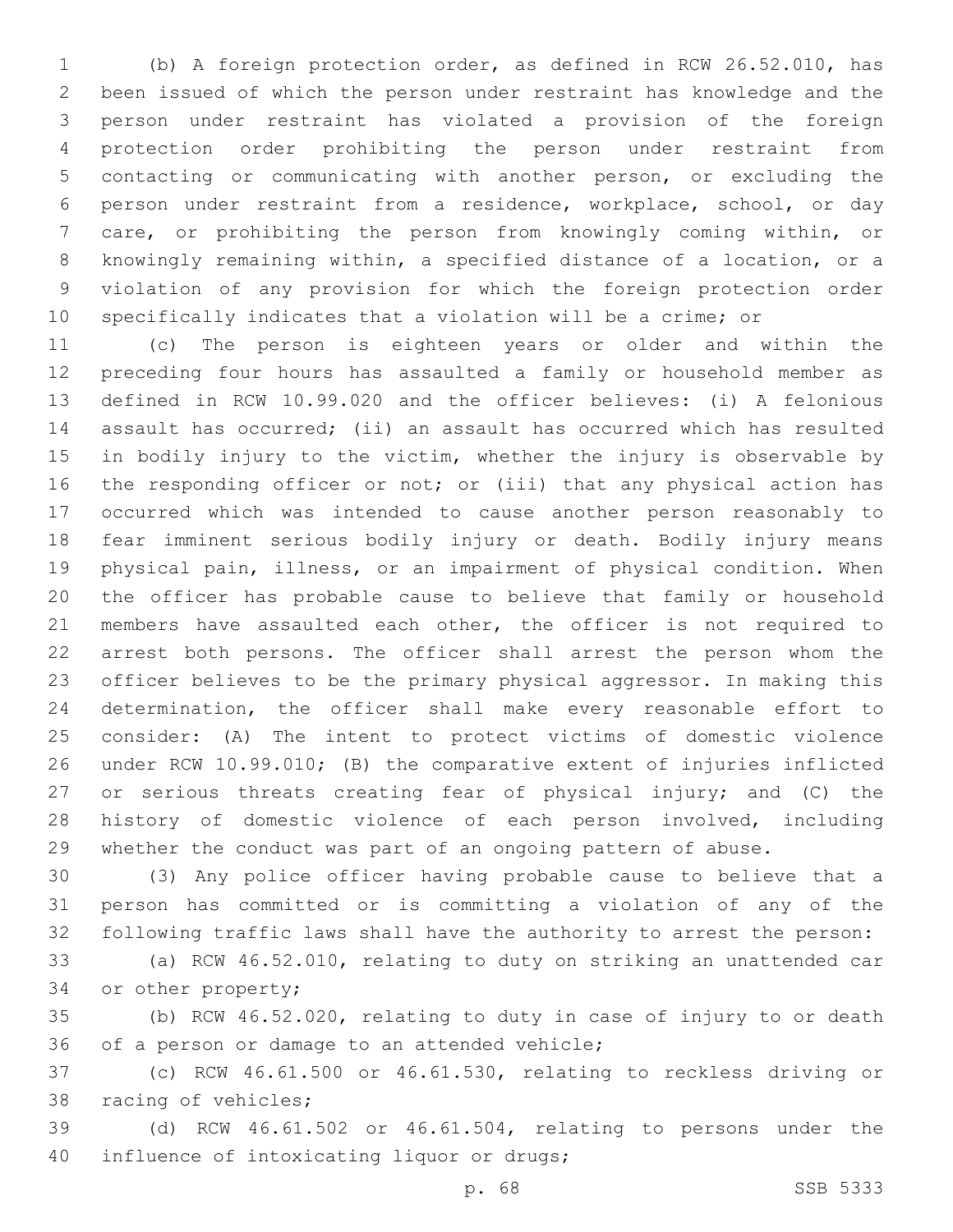(e) RCW 46.61.503 or 46.25.110, relating to persons having 2 alcohol or THC in their system;

 (f) RCW 46.20.342, relating to driving a motor vehicle while 4 operator's license is suspended or revoked;

 (g) RCW 46.61.5249, relating to operating a motor vehicle in a 6 negligent manner.

 (4) A law enforcement officer investigating at the scene of a motor vehicle accident may arrest the driver of a motor vehicle involved in the accident if the officer has probable cause to believe that the driver has committed in connection with the accident a 11 violation of any traffic law or regulation.

 (5)(a) A law enforcement officer investigating at the scene of a motor vessel accident may arrest the operator of a motor vessel involved in the accident if the officer has probable cause to believe that the operator has committed, in connection with the accident, a 16 criminal violation of chapter 79A.60 RCW.

 (b) A law enforcement officer investigating at the scene of a motor vessel accident may issue a citation for an infraction to the operator of a motor vessel involved in the accident if the officer has probable cause to believe that the operator has committed, in connection with the accident, a violation of any boating safety law 22 of chapter 79A.60 RCW.

 (6) Any police officer having probable cause to believe that a person has committed or is committing a violation of RCW 79A.60.040 25 shall have the authority to arrest the person.

 (7) An officer may act upon the request of a law enforcement officer in whose presence a traffic infraction was committed, to stop, detain, arrest, or issue a notice of traffic infraction to the driver who is believed to have committed the infraction. The request by the witnessing officer shall give an officer the authority to take appropriate action under the laws of the state of Washington.

 (8) Any police officer having probable cause to believe that a person has committed or is committing any act of indecent exposure, as defined in RCW 9A.88.010, may arrest the person.

 (9) A police officer may arrest and take into custody, pending release on bail, personal recognizance, or court order, a person without a warrant when the officer has probable cause to believe that an order has been issued of which the person has knowledge under chapter 10.14 RCW and the person has violated the terms of that 40 order.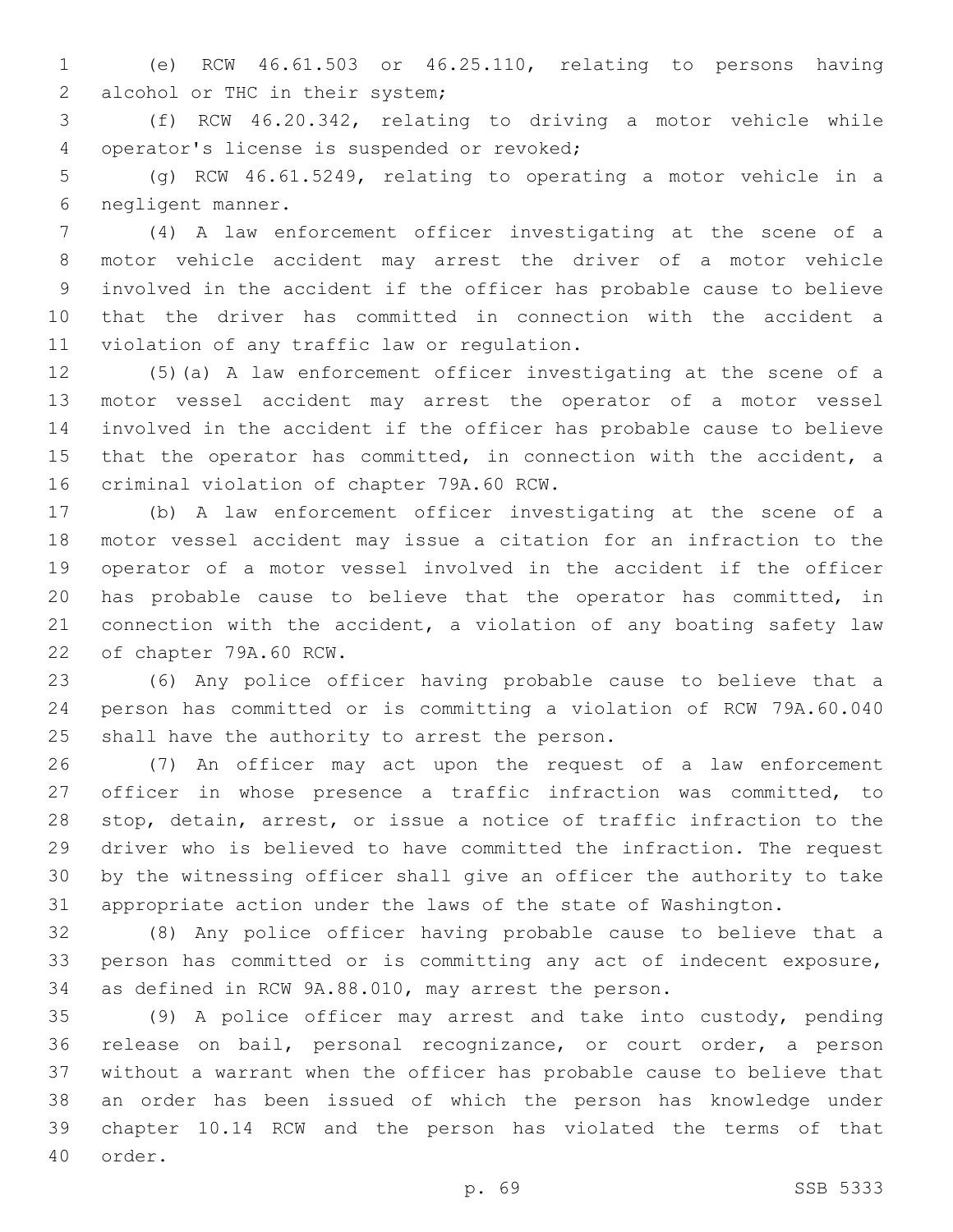(10) Any police officer having probable cause to believe that a person has, within twenty-four hours of the alleged violation, committed a violation of RCW 9A.50.020 may arrest such person.

 (11) A police officer having probable cause to believe that a person illegally possesses or illegally has possessed a firearm or other dangerous weapon on private or public elementary or secondary school premises shall have the authority to arrest the person.

 For purposes of this subsection, the term "firearm" has the meaning defined in RCW 9.41.010 and the term "dangerous weapon" has the meaning defined in RCW 9.41.250 and 9.41.280(1) (c) through (e).

 (12) A law enforcement officer having probable cause to believe 12 that a person has committed a violation under RCW  $77.15.160$  ( $(44)$ )) (5) may issue a citation for an infraction to the person in 14 connection with the violation.

 (13) A law enforcement officer having probable cause to believe that a person has committed a criminal violation under RCW 77.15.809 or 77.15.811 may arrest the person in connection with the violation.

 (14) Except as specifically provided in subsections (2), (3), (4), and (7) of this section, nothing in this section extends or otherwise affects the powers of arrest prescribed in Title 46 RCW.

 (15) No police officer may be held criminally or civilly liable for making an arrest pursuant to subsection (2) or (9) of this section if the police officer acts in good faith and without malice.

 (16)(a) Except as provided in (b) of this subsection, a police officer shall arrest and keep in custody, until release by a judicial 26 officer on bail, personal recognizance, or court order, a person without a warrant when the officer has probable cause to believe that the person has violated RCW 46.61.502 or 46.61.504 or an equivalent local ordinance and the police officer: (i) Has knowledge that the person has a prior offense as defined in RCW 46.61.5055 within ten years; or (ii) has knowledge, based on a review of the information available to the officer at the time of arrest, that the person is charged with or is awaiting arraignment for an offense that would qualify as a prior offense as defined in RCW 46.61.5055 if it were a conviction.35

 (b) A police officer is not required to keep in custody a person under (a) of this subsection if the person requires immediate medical 38 attention and is admitted to a hospital.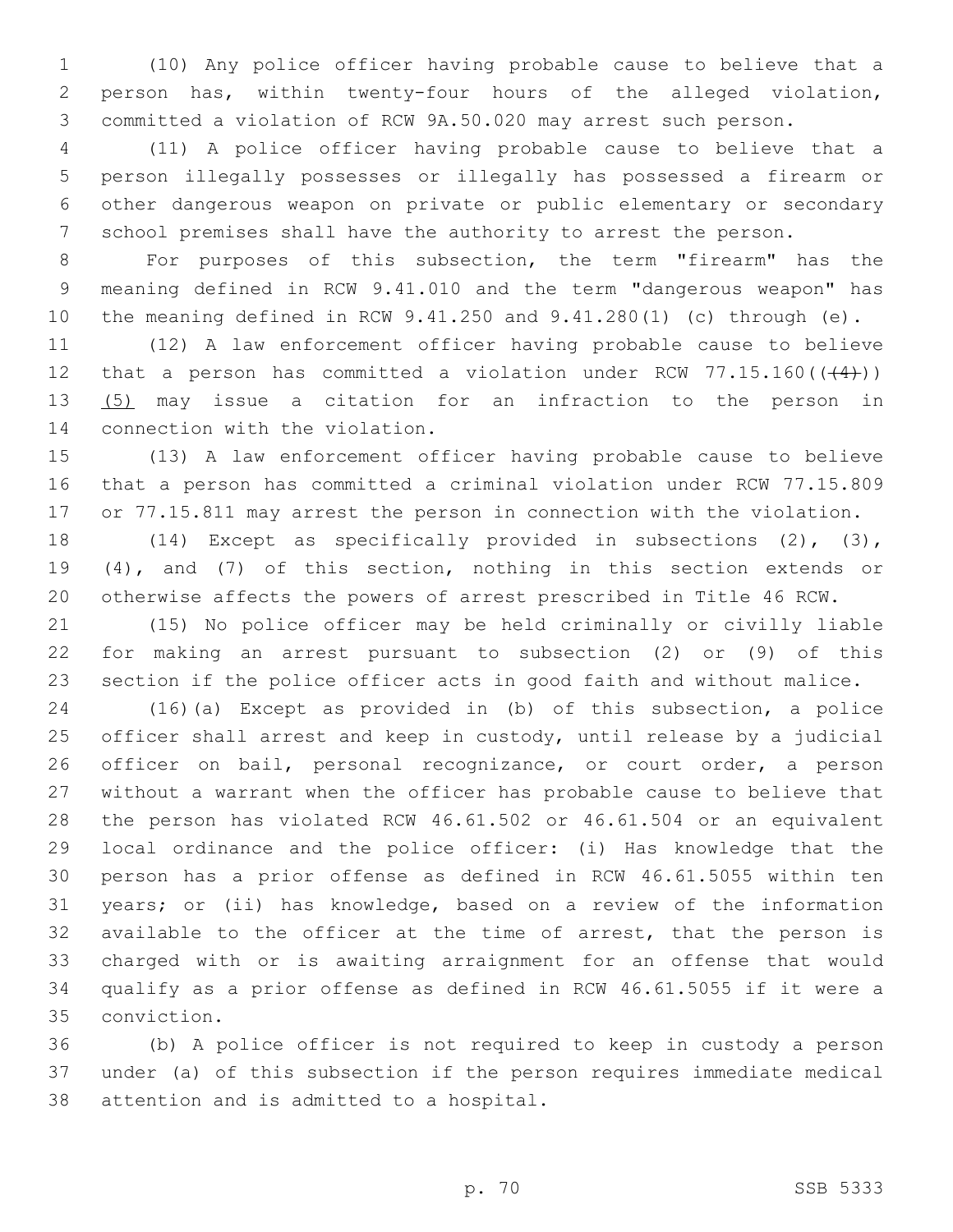**Sec. 5014.** RCW 10.99.020 and 2004 c 18 s 2 are each amended to 2 read as follows:

 Unless the context clearly requires otherwise, the definitions in 4 this section apply throughout this chapter.

 (1) "Agency" means a general authority Washington law enforcement agency as defined in RCW 10.93.020.6

 (2) "Association" means the Washington association of sheriffs 8 and police chiefs.

 (3) "Family or household members" means spouses, former spouses, persons who have a child in common regardless of whether they have been married or have lived together at any time, adult persons related by blood or marriage, adult persons who are presently residing together or who have resided together in the past, persons sixteen years of age or older who are presently residing together or who have resided together in the past and who have or have had a dating relationship, persons sixteen years of age or older with whom a person sixteen years of age or older has or has had a dating relationship, and persons who have a biological or legal parent-child relationship, including stepparents and stepchildren and grandparents 20 and grandchildren.

 (4) "Dating relationship" has the same meaning as in RCW 26.50.010.

 (5) "Domestic violence" includes but is not limited to any of the following crimes when committed by one family or household member 25 against another:

 (a) Assault in the first degree (RCW 9A.36.011); (b) Assault in the second degree (RCW 9A.36.021); (c) Assault in the third degree (RCW 9A.36.031); (d) Assault in the fourth degree (RCW 9A.36.041); 30 (e) Drive-by shooting (RCW 9A.36.045); 31 (f) Reckless endangerment (RCW 9A.36.050); 32 (g) Coercion (RCW 9A.36.070); (h) Burglary in the first degree (RCW 9A.52.020); (i) Burglary in the second degree (RCW 9A.52.030); (j) Criminal trespass in the first degree (RCW 9A.52.070); (k) Criminal trespass in the second degree (RCW 9A.52.080); (l) Malicious mischief in the first degree (RCW 9A.48.070); (m) Malicious mischief in the second degree (RCW 9A.48.080); (n) Malicious mischief in the third degree (RCW 9A.48.090); (o) Kidnapping in the first degree (RCW 9A.40.020);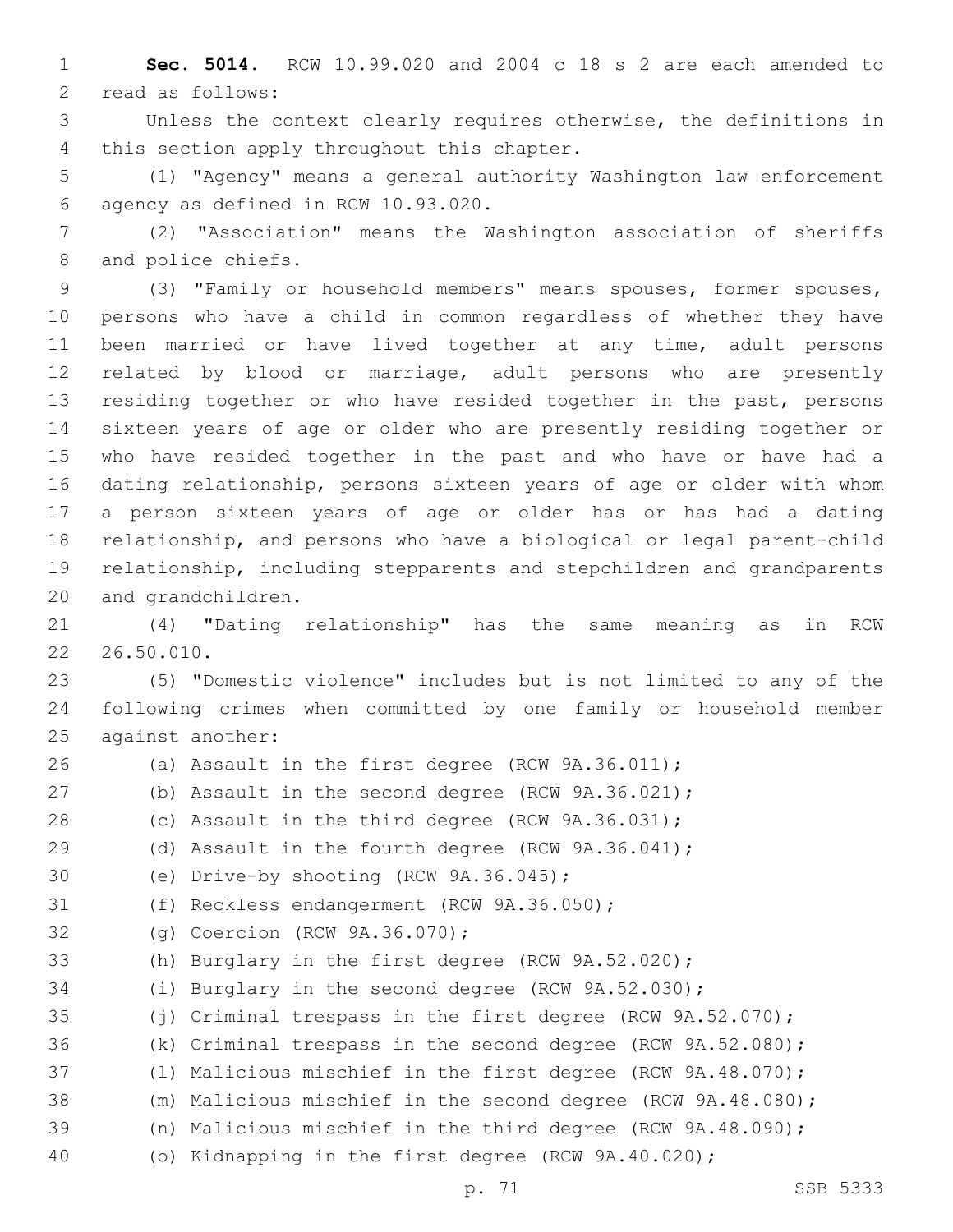(p) Kidnapping in the second degree (RCW 9A.40.030);

(q) Unlawful imprisonment (RCW 9A.40.040);2

 (r) Violation of the provisions of a restraining order, no- contact order, or protection order restraining or enjoining the person or restraining the person from going onto the grounds of or entering a residence, workplace, school, or day care, or prohibiting the person from knowingly coming within, or knowingly remaining within, a specified distance of a location (RCW 10.99.040, 10.99.050, 26.09.300, 26.10.220, ((26.26.138)) 26.26B.050, 26.44.063, 26.44.150, 26.50.060, 26.50.070, 26.50.130, 26.52.070, or 74.34.145);

11 (s) Rape in the first degree (RCW 9A.44.040);

(t) Rape in the second degree (RCW 9A.44.050);

13 (u) Residential burglary (RCW 9A.52.025);

14 (v) Stalking (RCW 9A.46.110); and

 (w) Interference with the reporting of domestic violence (RCW 16 9A.36.150).

 (6) "Employee" means any person currently employed with an 18 agency.

 (7) "Sworn employee" means a general authority Washington peace officer as defined in RCW 10.93.020, any person appointed under RCW 35.21.333, and any person appointed or elected to carry out the 22 duties of the sheriff under chapter 36.28 RCW.

 (8) "Victim" means a family or household member who has been 24 subjected to domestic violence.

 **Sec. 5015.** RCW 13.04.030 and 2018 c 162 s 2 are each amended to 26 read as follows:

 (1) Except as provided in this section, the juvenile courts in this state shall have exclusive original jurisdiction over all 29 proceedings:

 (a) Under the interstate compact on placement of children as 31 provided in chapter 26.34 RCW;

 (b) Relating to children alleged or found to be dependent as provided in chapter 26.44 RCW and in RCW 13.34.030 through 13.34.161;

 (c) Relating to the termination of a parent and child relationship as provided in RCW 13.34.180 through 13.34.210;

 (d) To approve or disapprove out-of-home placement as provided in 37 RCW 13.32A.170;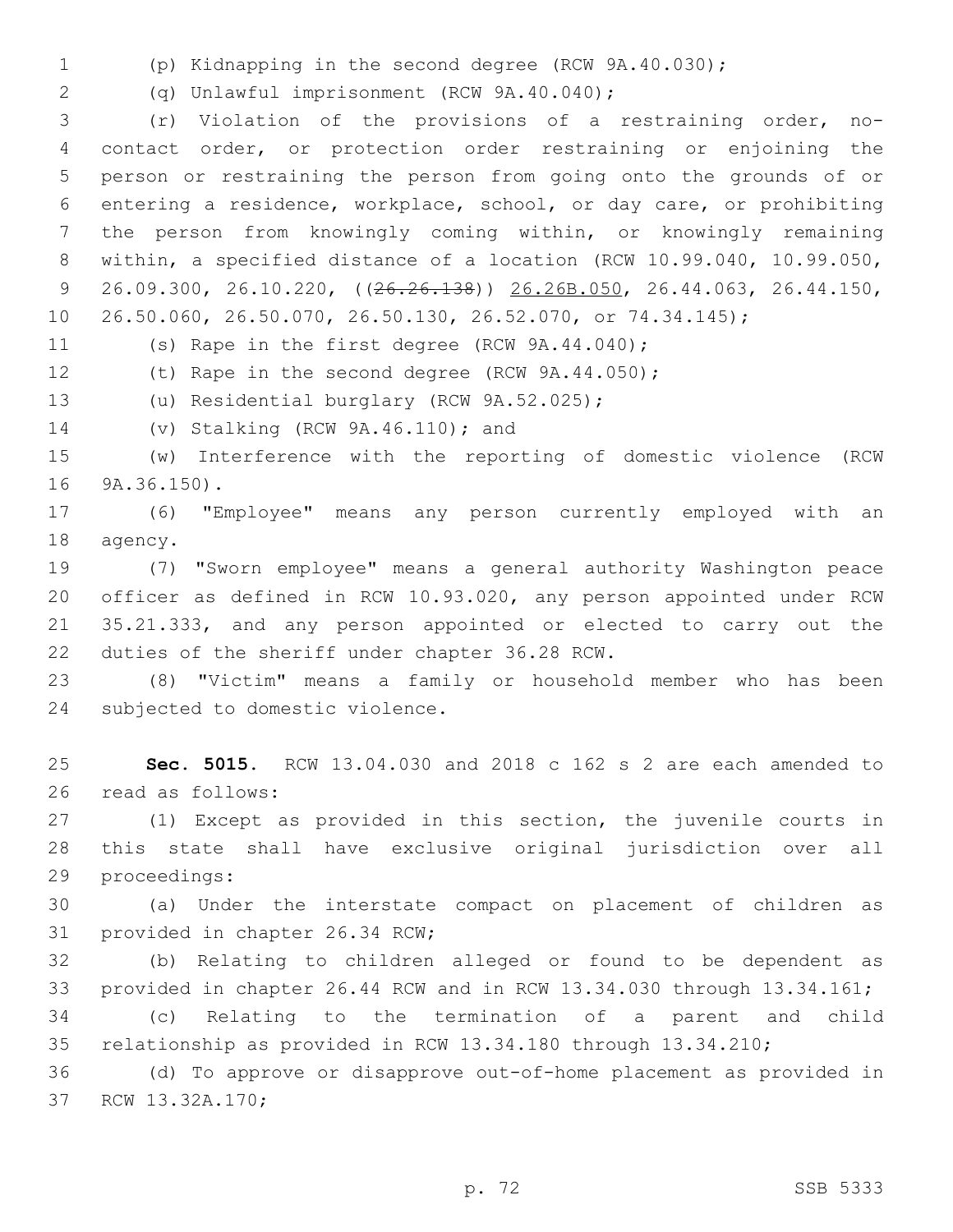(e) Relating to juveniles alleged or found to have committed offenses, traffic or civil infractions, or violations as provided in 8 RCW 13.40.020 through 13.40.230, unless:

 (i) The juvenile court transfers jurisdiction of a particular juvenile to adult criminal court pursuant to RCW 13.40.110;

 (ii) The statute of limitations applicable to adult prosecution for the offense, traffic or civil infraction, or violation has 8 expired;

 (iii) The alleged offense or infraction is a traffic, fish, boating, or game offense, or traffic or civil infraction committed by a juvenile sixteen years of age or older and would, if committed by an adult, be tried or heard in a court of limited jurisdiction, in which instance the appropriate court of limited jurisdiction shall have jurisdiction over the alleged offense or infraction, and no guardian ad litem is required in any such proceeding due to the juvenile's age. If such an alleged offense or infraction and an alleged offense or infraction subject to juvenile court jurisdiction arise out of the same event or incident, the juvenile court may have jurisdiction of both matters. The jurisdiction under this subsection does not constitute "transfer" or a "decline" for purposes of RCW 13.40.110 (1) or (2) or (e)(i) of this subsection. Courts of limited jurisdiction which confine juveniles for an alleged offense or infraction may place juveniles in juvenile detention facilities under an agreement with the officials responsible for the administration of 25 the juvenile detention facility in RCW 13.04.035 and 13.20.060;

 (iv) The alleged offense is a traffic or civil infraction, a violation of compulsory school attendance provisions under chapter 28A.225 RCW, or a misdemeanor, and a court of limited jurisdiction has assumed concurrent jurisdiction over those offenses as provided 30 in RCW 13.04.0301; or

 (v) The juvenile is sixteen or seventeen years old on the date the alleged offense is committed and the alleged offense is:

(A) A serious violent offense as defined in RCW 9.94A.030;

 (B) A violent offense as defined in RCW 9.94A.030 and the juvenile has a criminal history consisting of: One or more prior serious violent offenses; two or more prior violent offenses; or three or more of any combination of the following offenses: Any class A felony, any class B felony, vehicular assault, or manslaughter in the second degree, all of which must have been committed after the juvenile's thirteenth birthday and prosecuted separately; or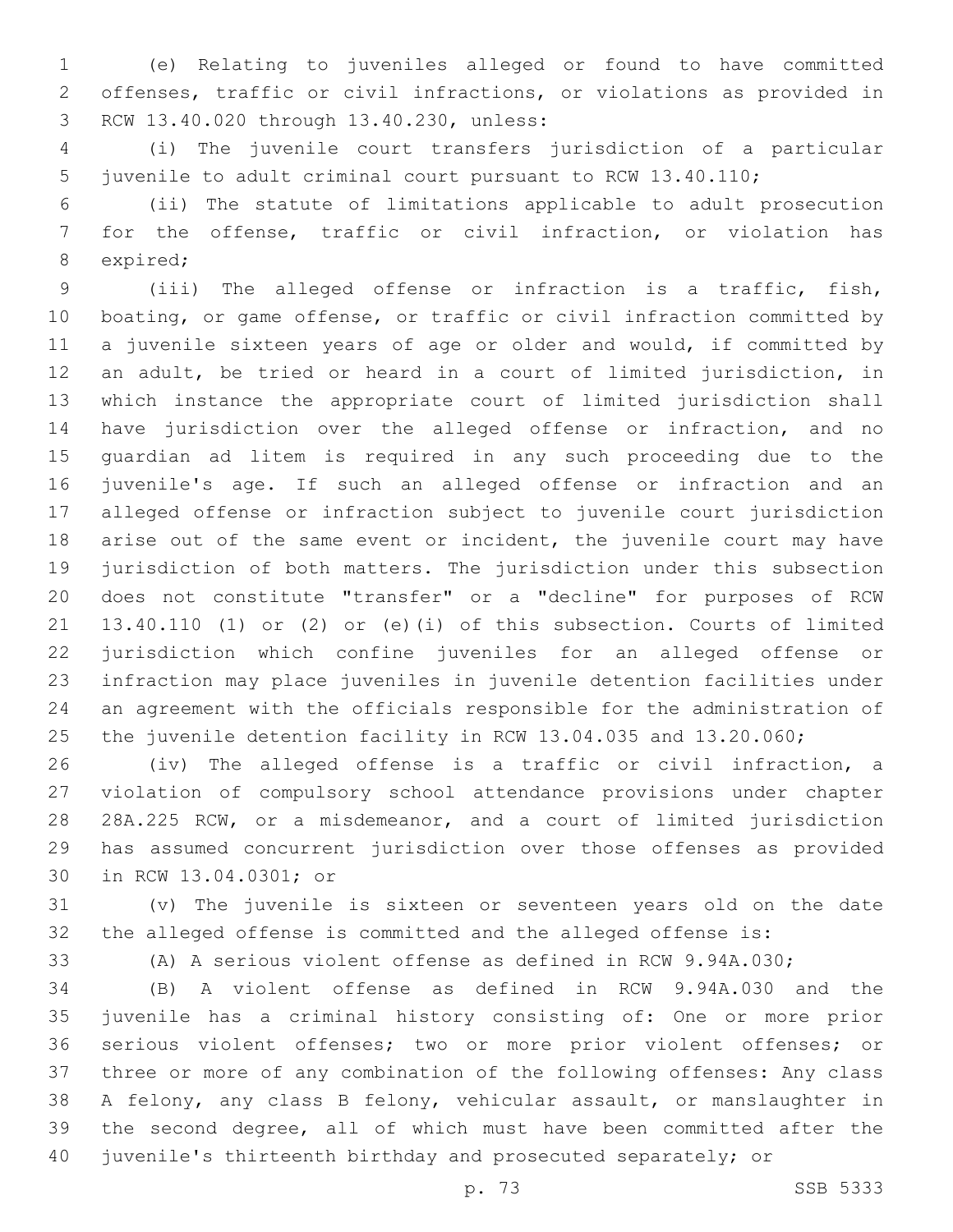1 (C) Rape of a child in the first degree.

 (I) In such a case the adult criminal court shall have exclusive original jurisdiction, except as provided in (e)(v)(C)(II) and (III) 4 of this subsection.

 (II) The juvenile court shall have exclusive jurisdiction over the disposition of any remaining charges in any case in which the juvenile is found not guilty in the adult criminal court of the charge or charges for which he or she was transferred, or is convicted in the adult criminal court of a lesser included offense that is not also an offense listed in (e)(v) of this subsection. The juvenile court shall maintain residual juvenile court jurisdiction up to age twenty-five if the juvenile has turned eighteen years of age during the adult criminal court proceedings but only for the purpose of returning a case to juvenile court for disposition pursuant to RCW 13.40.300(3)(d). However, once the case is returned to juvenile court, the court may hold a decline hearing pursuant to RCW 13.40.110 to determine whether to retain the case in juvenile court for the purpose of disposition or return the case to adult criminal court for 19 sentencing.

 (III) The prosecutor and respondent may agree to juvenile court jurisdiction and waive application of exclusive adult criminal jurisdiction in (e)(v)(A) through (C) of this subsection and remove the proceeding back to juvenile court with the court's approval.

 If the juvenile challenges the state's determination of the juvenile's criminal history under (e)(v) of this subsection, the state may establish the offender's criminal history by a preponderance of the evidence. If the criminal history consists of 28 adjudications entered upon a plea of quilty, the state shall not bear 29 a burden of establishing the knowing and voluntariness of the plea;

 (f) Under the interstate compact on juveniles as provided in 31 chapter 13.24 RCW;

 (g) Relating to termination of a diversion agreement under RCW 13.40.080, including a proceeding in which the divertee has attained 34 eighteen years of age;

 (h) Relating to court validation of a voluntary consent to an out-of-home placement under chapter 13.34 RCW, by the parent or Indian custodian of an Indian child, except if the parent or Indian custodian and child are residents of or domiciled within the boundaries of a federally recognized Indian reservation over which 40 the tribe exercises exclusive jurisdiction;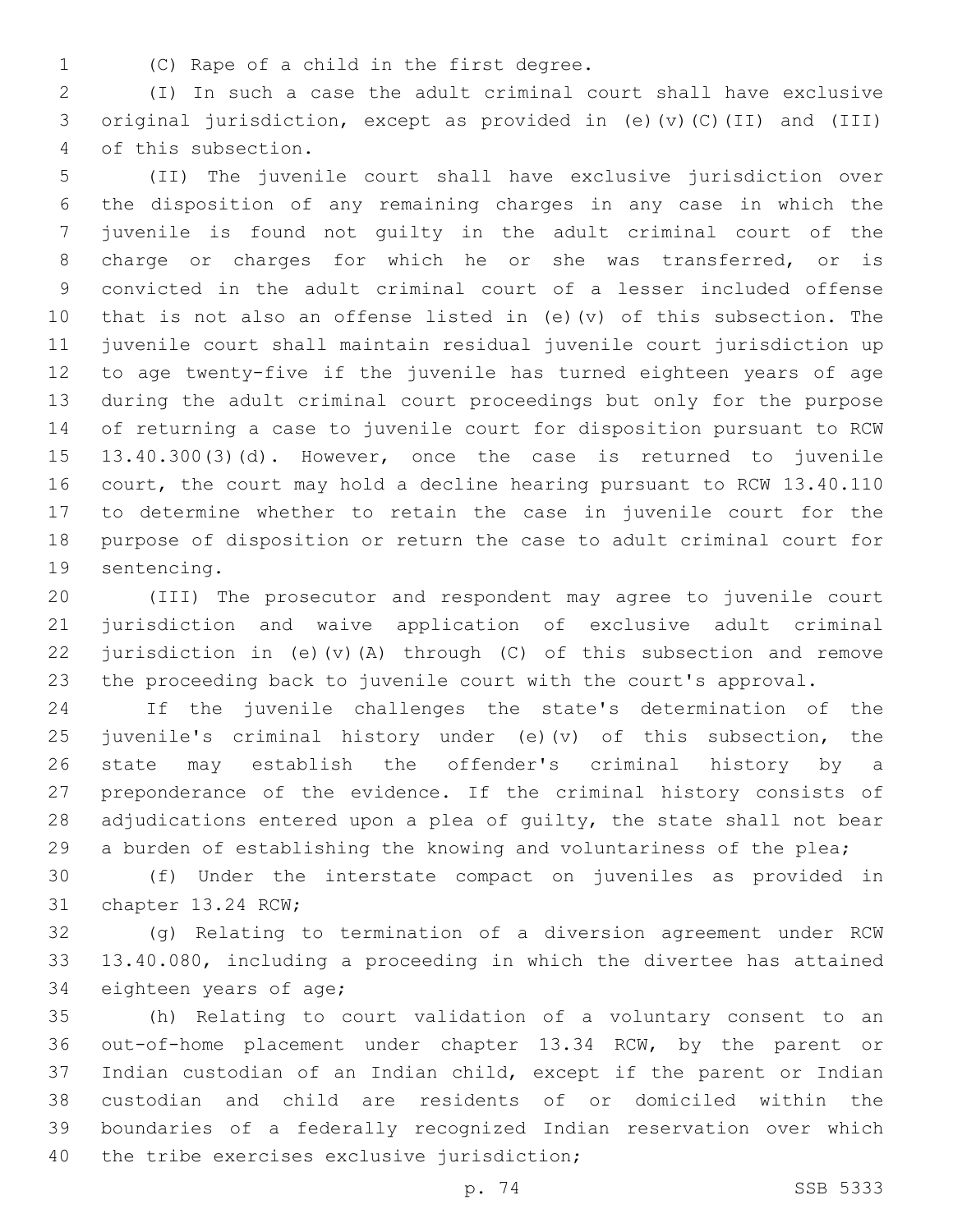(i) Relating to petitions to compel disclosure of information filed by the department of social and health services pursuant to RCW 3 74.13.042; and

 (j) Relating to judicial determinations and permanency planning hearings involving developmentally disabled children who have been placed in out-of-home care pursuant to a voluntary placement agreement between the child's parent, guardian, or legal custodian and the department of social and health services and the department 9 of children, youth, and families.

 (2) The family court shall have concurrent original jurisdiction with the juvenile court over all proceedings under this section if the superior court judges of a county authorize concurrent 13 jurisdiction as provided in RCW 26.12.010.

 (3) The juvenile court shall have concurrent original jurisdiction with the family court over child custody proceedings under chapter 26.10 RCW and parenting plans or residential schedules 17 under chapter((s)) 26.09 ((and 26.26)), 26.26A, or 26.26B RCW as 18 provided for in RCW 13.34.155.

 (4) A juvenile subject to adult superior court jurisdiction under subsection (1)(e)(i) through (v) of this section, who is detained pending trial, may be detained in a detention facility as defined in 22 RCW 13.40.020 pending sentencing or a dismissal.

 **Sec. 5016.** RCW 13.34.030 and 2018 c 284 s 3 and 2018 c 58 s 54 are each reenacted and amended to read as follows:

 The definitions in this section apply throughout this chapter 26 unless the context clearly requires otherwise.

 (1) "Abandoned" means when the child's parent, guardian, or other custodian has expressed, either by statement or conduct, an intent to forego, for an extended period, parental rights or responsibilities despite an ability to exercise such rights and responsibilities. If the court finds that the petitioner has exercised due diligence in attempting to locate the parent, no contact between the child and the child's parent, guardian, or other custodian for a period of three months creates a rebuttable presumption of abandonment, even if there 35 is no expressed intent to abandon.

(2) "Child," "juvenile," and "youth" mean:36

(a) Any individual under the age of eighteen years; or

 (b) Any individual age eighteen to twenty-one years who is eligible to receive and who elects to receive the extended foster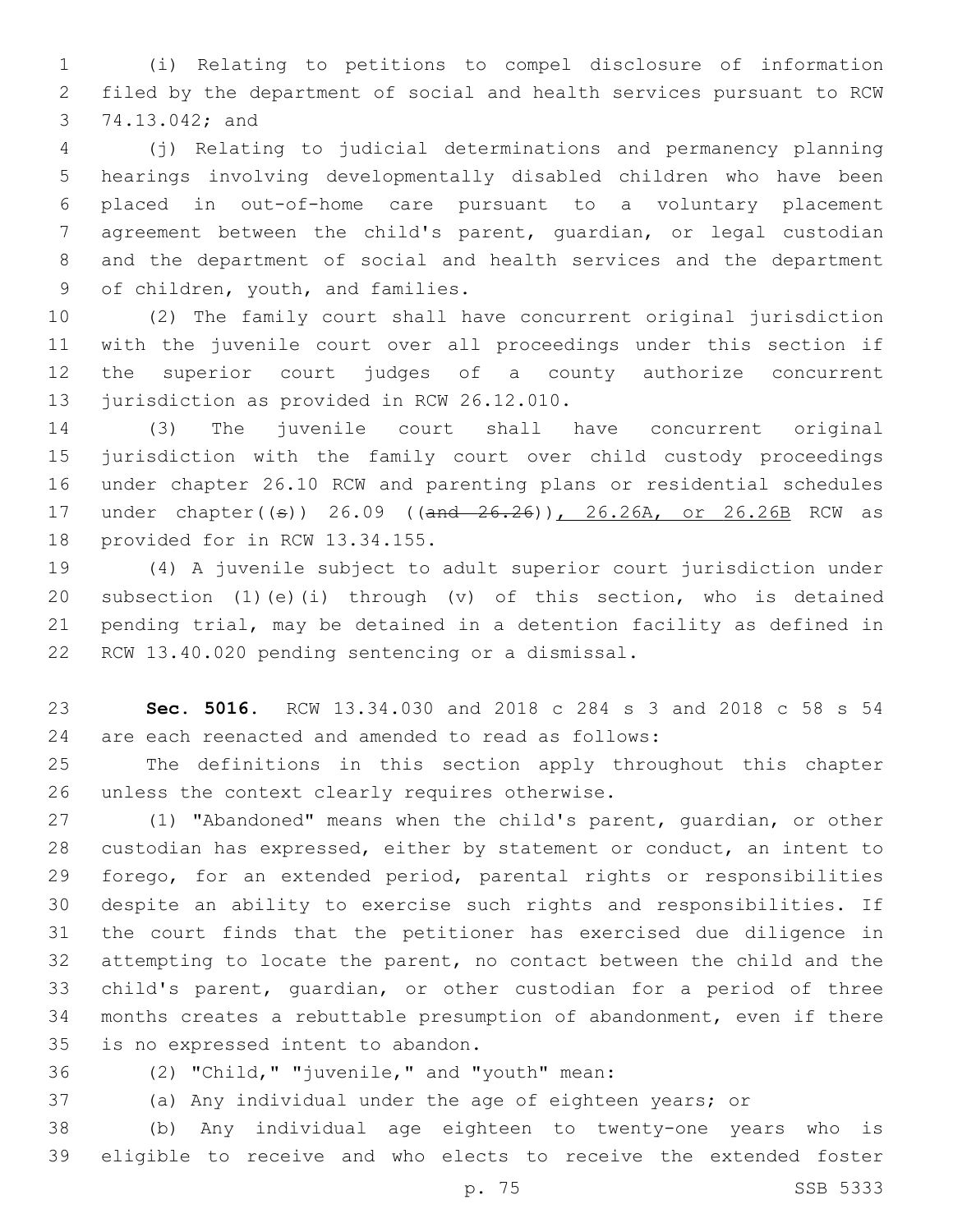care services authorized under RCW 74.13.031. A youth who remains dependent and who receives extended foster care services under RCW 74.13.031 shall not be considered a "child" under any other statute 4 or for any other purpose.

 (3) "Current placement episode" means the period of time that begins with the most recent date that the child was removed from the home of the parent, guardian, or legal custodian for purposes of placement in out-of-home care and continues until: (a) The child returns home; (b) an adoption decree, a permanent custody order, or guardianship order is entered; or (c) the dependency is dismissed, 11 whichever occurs first.

 (4) "Department" means the department of children, youth, and 13 families.

 (5) "Dependency guardian" means the person, nonprofit corporation, or Indian tribe appointed by the court pursuant to this chapter for the limited purpose of assisting the court in the 17 supervision of the dependency.

18 (6) "Dependent child" means any child who:

19 (a) Has been abandoned;

 (b) Is abused or neglected as defined in chapter 26.44 RCW by a person legally responsible for the care of the child;

 (c) Has no parent, guardian, or custodian capable of adequately caring for the child, such that the child is in circumstances which constitute a danger of substantial damage to the child's 25 psychological or physical development; or

 (d) Is receiving extended foster care services, as authorized by 27 RCW 74.13.031.

 (7) "Developmental disability" means a disability attributable to intellectual disability, cerebral palsy, epilepsy, autism, or another neurological or other condition of an individual found by the secretary of the department of social and health services to be closely related to an intellectual disability or to require treatment similar to that required for individuals with intellectual disabilities, which disability originates before the individual attains age eighteen, which has continued or can be expected to continue indefinitely, and which constitutes a substantial limitation 37 to the individual.

 (8) "Educational liaison" means a person who has been appointed by the court to fulfill responsibilities outlined in RCW 13.34.046.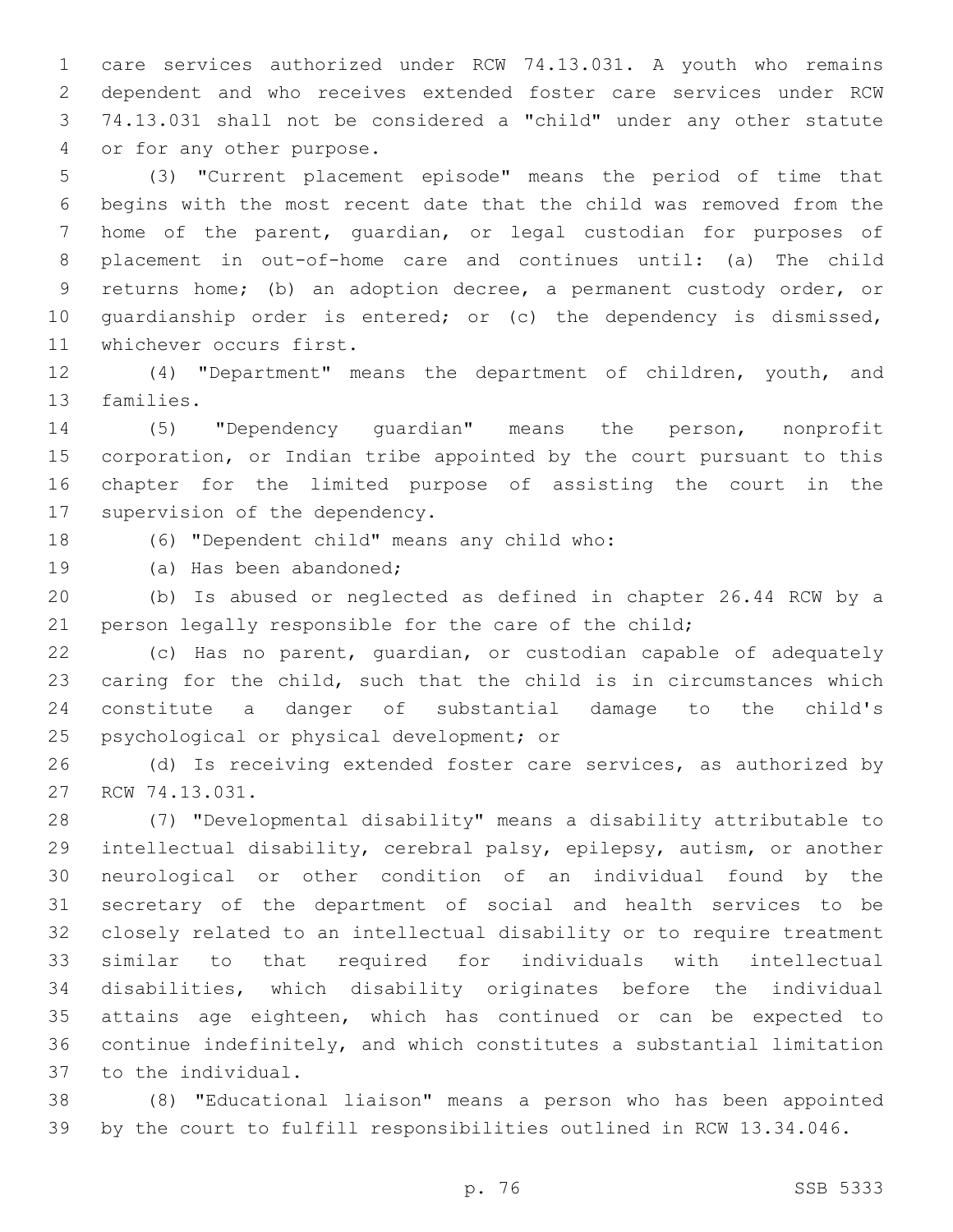(9) "Extended foster care services" means residential and other support services the department is authorized to provide under RCW 74.13.031. These services may include placement in licensed, relative, or otherwise approved care, or supervised independent living settings; assistance in meeting basic needs; independent living services; medical assistance; and counseling or treatment.

 (10) "Guardian" means the person or agency that: (a) Has been appointed as the guardian of a child in a legal proceeding, including a guardian appointed pursuant to chapter 13.36 RCW; and (b) has the legal right to custody of the child pursuant to such appointment. The term "guardian" does not include a "dependency guardian" appointed 12 pursuant to a proceeding under this chapter.

 (11) "Guardian ad litem" means a person, appointed by the court to represent the best interests of a child in a proceeding under this chapter, or in any matter which may be consolidated with a proceeding under this chapter. A "court-appointed special advocate" appointed by the court to be the guardian ad litem for the child, or to perform substantially the same duties and functions as a guardian ad litem, shall be deemed to be guardian ad litem for all purposes and uses of 20 this chapter.

 (12) "Guardian ad litem program" means a court-authorized volunteer program, which is or may be established by the superior court of the county in which such proceeding is filed, to manage all aspects of volunteer guardian ad litem representation for children alleged or found to be dependent. Such management shall include but is not limited to: Recruitment, screening, training, supervision, 27 assignment, and discharge of volunteers.

 (13) "Housing assistance" means appropriate referrals by the 29 department or other agencies to federal, state, local, or private agencies or organizations, assistance with forms, applications, or financial subsidies or other monetary assistance for housing. For purposes of this chapter, "housing assistance" is not a remedial service or time-limited family reunification service as described in 34 RCW 13.34.025(2).

 (14) "Indigent" means a person who, at any stage of a court 36 proceeding, is:

 (a) Receiving one of the following types of public assistance: Temporary assistance for needy families, aged, blind, or disabled assistance benefits, medical care services under RCW 74.09.035, pregnant women assistance benefits, poverty-related veterans'

p. 77 SSB 5333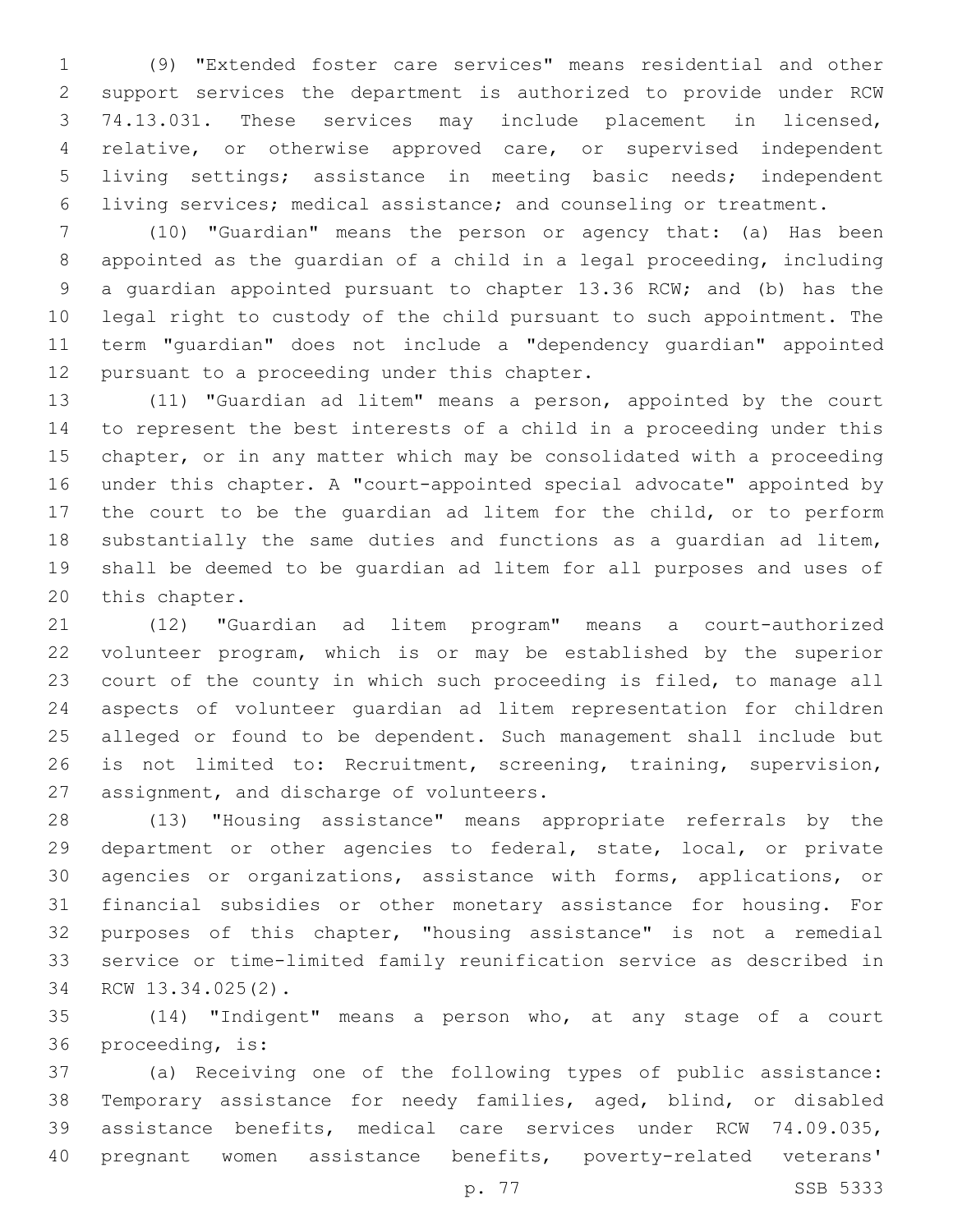benefits, food stamps or food stamp benefits transferred electronically, refugee resettlement benefits, medicaid, or 3 supplemental security income; or

 (b) Involuntarily committed to a public mental health facility; or5

 (c) Receiving an annual income, after taxes, of one hundred twenty-five percent or less of the federally established poverty 8 level; or

 (d) Unable to pay the anticipated cost of counsel for the matter before the court because his or her available funds are insufficient 11 to pay any amount for the retention of counsel.

 (15) "Nonminor dependent" means any individual age eighteen to twenty-one years who is participating in extended foster care 14 services authorized under RCW 74.13.031.

 (16) "Out-of-home care" means placement in a foster family home or group care facility licensed pursuant to chapter 74.15 RCW or placement in a home, other than that of the child's parent, guardian, or legal custodian, not required to be licensed pursuant to chapter 19 74.15 RCW.

 (17) "Parent" means the biological or adoptive parents of a child, or an individual who has established a parent-child 22 relationship under RCW ((26.26.101)) 26.26A.100, unless the legal rights of that person have been terminated by a judicial proceeding pursuant to this chapter, chapter 26.33 RCW, or the equivalent laws of another state or a federally recognized Indian tribe.

 (18) "Preventive services" means preservation services, as defined in chapter 74.14C RCW, and other reasonably available services, including housing assistance, capable of preventing the need for out-of-home placement while protecting the child.

 (19) "Shelter care" means temporary physical care in a facility licensed pursuant to RCW 74.15.030 or in a home not required to be 32 licensed pursuant to RCW 74.15.030.

 (20) "Sibling" means a child's birth brother, birth sister, adoptive brother, adoptive sister, half-brother, or half-sister, or as defined by the law or custom of the Indian child's tribe for an 36 Indian child as defined in RCW 13.38.040.

 (21) "Social study" means a written evaluation of matters relevant to the disposition of the case and shall contain the 39 following information: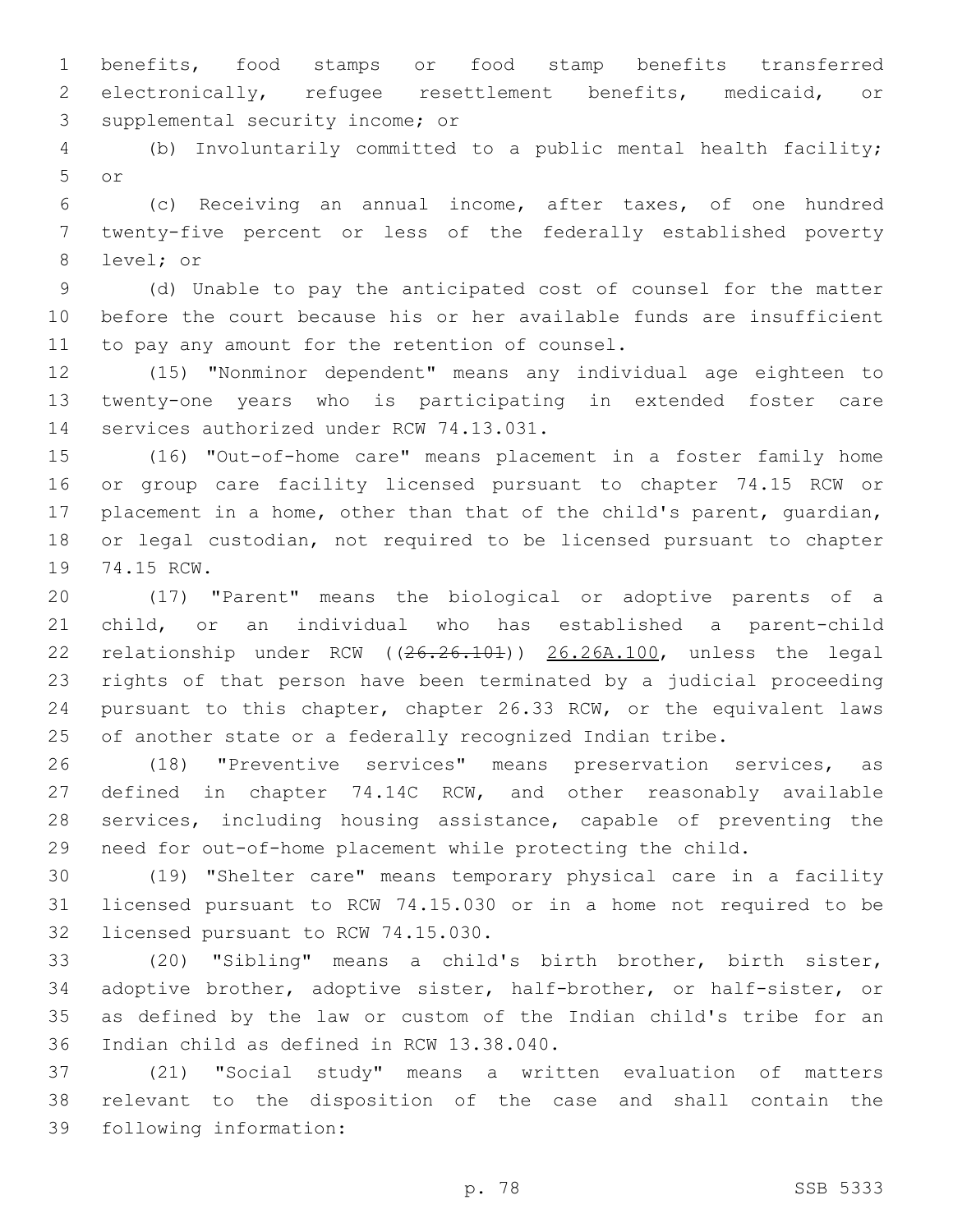(a) A statement of the specific harm or harms to the child that 2 intervention is designed to alleviate;

 (b) A description of the specific services and activities, for both the parents and child, that are needed in order to prevent serious harm to the child; the reasons why such services and activities are likely to be useful; the availability of any proposed services; and the agency's overall plan for ensuring that the services will be delivered. The description shall identify the 9 services chosen and approved by the parent;

 (c) If removal is recommended, a full description of the reasons why the child cannot be protected adequately in the home, including a description of any previous efforts to work with the parents and the 13 child in the home; the in-home treatment programs that have been considered and rejected; the preventive services, including housing assistance, that have been offered or provided and have failed to prevent the need for out-of-home placement, unless the health, safety, and welfare of the child cannot be protected adequately in 18 the home; and the parents' attitude toward placement of the child;

 (d) A statement of the likely harms the child will suffer as a 20 result of removal;

 (e) A description of the steps that will be taken to minimize the harm to the child that may result if separation occurs including an assessment of the child's relationship and emotional bond with any siblings, and the agency's plan to provide ongoing contact between 25 the child and the child's siblings if appropriate; and

 (f) Behavior that will be expected before determination that supervision of the family or placement is no longer necessary.

 (22) "Supervised independent living" includes, but is not limited to, apartment living, room and board arrangements, college or university dormitories, and shared roommate settings. Supervised independent living settings must be approved by the department or the 32 court.

 (23) "Voluntary placement agreement" means, for the purposes of extended foster care services, a written voluntary agreement between a nonminor dependent who agrees to submit to the care and authority of the department for the purposes of participating in the extended 37 foster care program.

 **Sec. 5017.** RCW 13.34.155 and 2018 c 284 s 16 are each amended to 39 read as follows: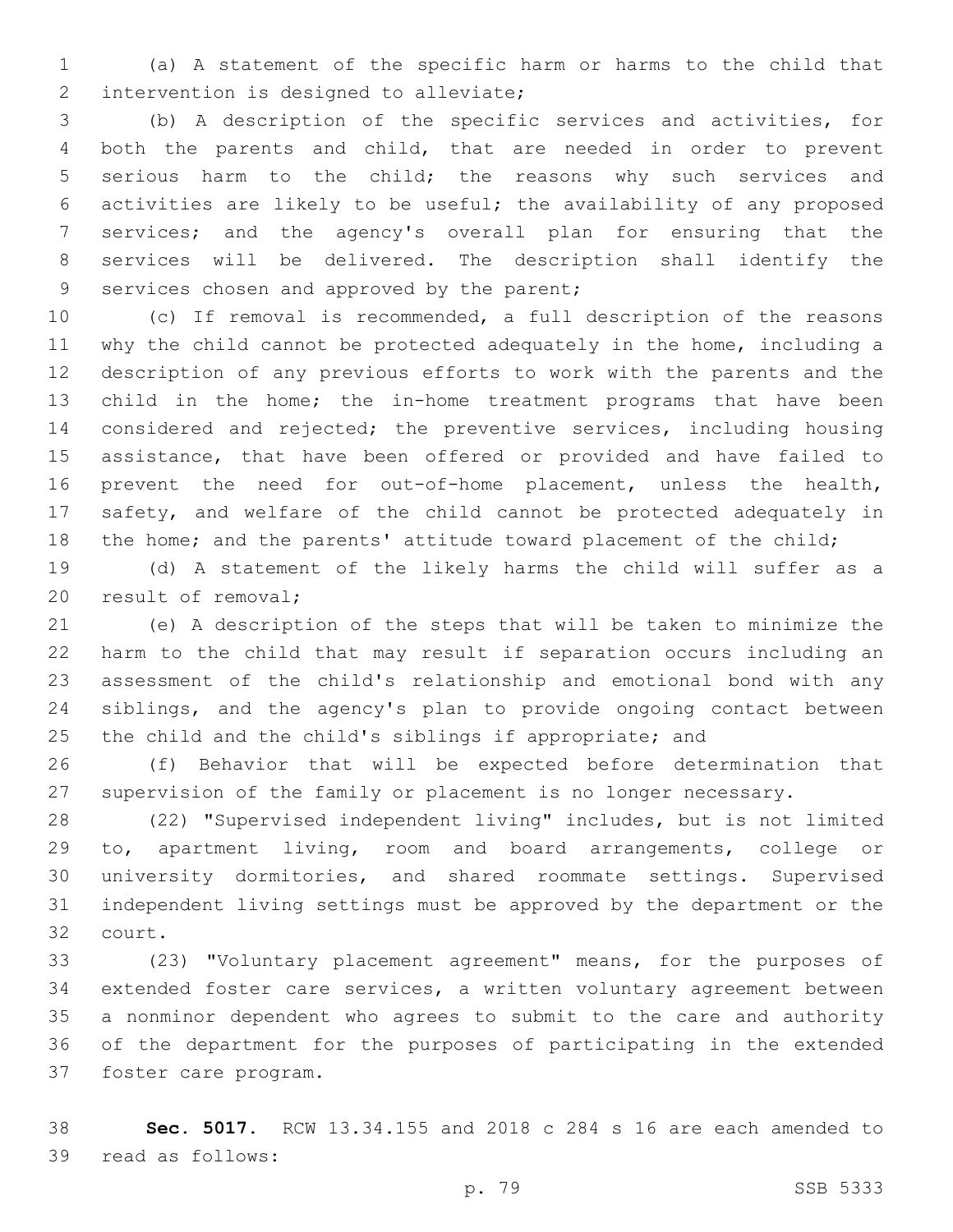(1) The court hearing the dependency petition may hear and determine issues related to chapter 26.10 RCW in a dependency proceeding as necessary to facilitate a permanency plan for the child or children as part of the dependency disposition order or a dependency review order or as otherwise necessary to implement a permanency plan of care for a child. The parents, guardians, or legal custodian of the child must agree, subject to court approval, to establish a permanent custody order. This agreed order may have the concurrence of the other parties to the dependency, the guardian ad litem of the child, and the child if age twelve or older, and must also be in the best interests of the child. If the petitioner for a custody order under chapter 26.10 RCW is not a party to the dependency proceeding, he or she must agree on the record or by the filing of a declaration to the entry of a custody order. Once an 15 order is entered under chapter 26.10 RCW, and the dependency petition dismissed, the department shall not continue to supervise the 17 placement.

 (2)(a) The court hearing the dependency petition may establish or 19 modify a parenting plan under chapter 26.09 ((or 26.26)), 26.26A, or 26.26B RCW as part of a disposition order or at a review hearing when doing so will implement a permanent plan of care for the child and 22 result in dismissal of the dependency.

 (b) The dependency court shall adhere to procedural requirements under chapter 26.09 RCW and must make a written finding that the parenting plan established or modified by the dependency court under 26 this section is in the child's best interests.

 (c) Unless the whereabouts of one of the parents is unknown to 28 either the department or the court, the parents must agree, subject to court approval, to establish the parenting plan or modify an 30 existing parenting plan.

 (d) Whenever the court is asked to establish or modify a parenting plan, the child's residential schedule, the allocation of decision-making authority, and dispute resolution under this section, 34 the dependency court may:

 (i) Appoint a guardian ad litem to represent the interests of the child when the court believes the appointment is necessary to protect 37 the best interests of the child; and

 (ii) Appoint an attorney to represent the interests of the child with respect to provisions for the parenting plan.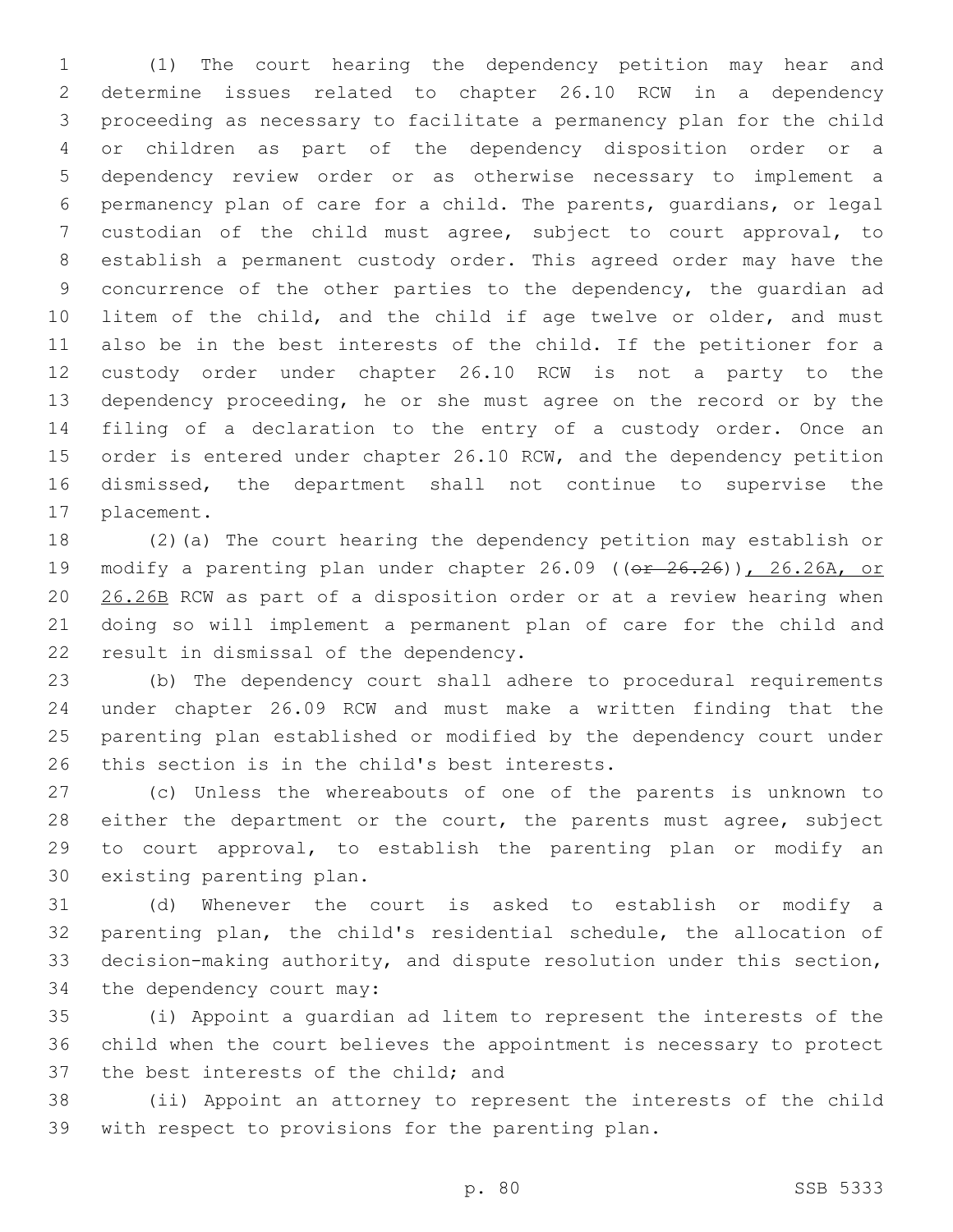(e) The dependency court must make a written finding that the parenting plan established or modified by the dependency court under 3 this section is in the child's best interests.

 (f) The dependency court may interview the child in chambers to ascertain the child's wishes as to the child's residential schedule in a proceeding for the entry or modification of a parenting plan under this section. The court may permit counsel to be present at the interview. The court shall cause a record of the interview to be made and to become part of the court record of the dependency case and the 10 case under chapter((s)) 26.09 ((or 26.26)), 26.26A, or 26.26B RCW.

 (g) In the absence of agreement by a parent, guardian, or legal custodian of the child to allow the juvenile court to hear and determine issues related to the establishment or modification of a 14 parenting plan under chapter((s)) 26.09 ((er 26.26)), 26.26A, or 15 26.26B RCW, a party may move the court to transfer such issues to the family law department of the superior court for further resolution. The court may only grant the motion upon entry of a written finding 18 that it is in the best interests of the child.

 (h) In any parenting plan agreed to by the parents and entered or modified in juvenile court under this section, all issues pertaining to child support and the division of marital property shall be referred to or retained by the family law department of the superior 23 court.

 (3) Any court order determining issues under chapter 26.10 RCW is subject to modification upon the same showing and standards as a 26 court order determining Title 26 RCW issues.

 (4) Any order entered in the dependency court establishing or 28 modifying a permanent legal custody order ((or)), parenting plan, or 29 residential schedule under chapter( $(\pm)$ ) 26.09, 26.10, ( $(\text{and } 26.26)$ )  $26.26A$ , or  $26.26B$  RCW shall also be filed in the chapter(( $\theta$ )) 26.09, 31 26.10, ((and  $26.26$ )) 26.26A, or 26.26B RCW action by the moving or prevailing party. If the petitioning or moving party has been found indigent and appointed counsel at public expense in the dependency proceeding, no filing fees shall be imposed by the clerk. Once filed, any order, parenting plan, or residential schedule establishing or modifying permanent legal custody of a child shall survive dismissal 37 of the dependency proceeding.

 **Sec. 5018.** RCW 13.38.040 and 2017 3rd sp.s. c 6 s 311 are each 39 amended to read as follows: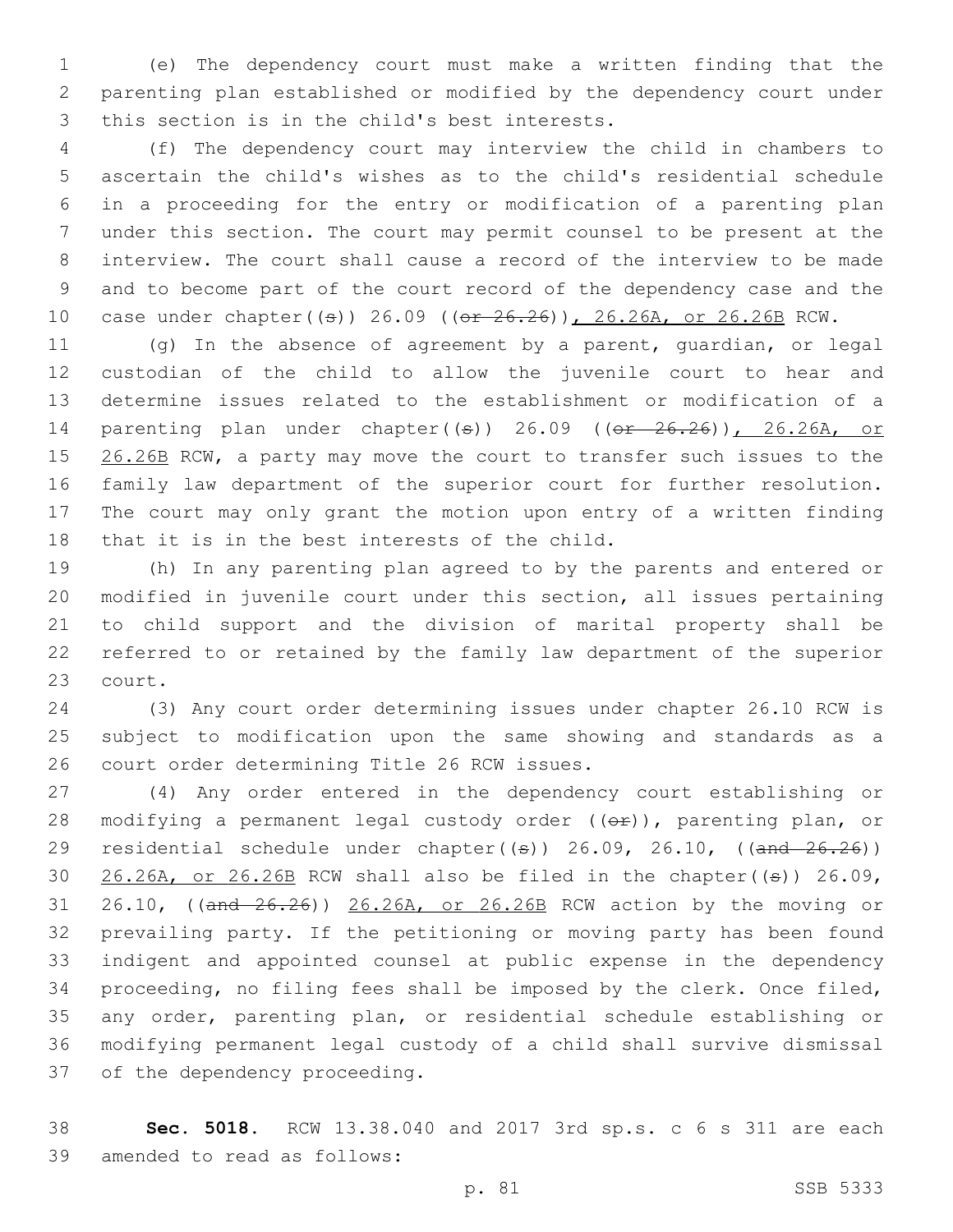The definitions in this section apply throughout this chapter 2 unless the context clearly requires otherwise.

(1) "Active efforts" means the following:3

 (a) In any foster care placement or termination of parental rights proceeding of an Indian child under chapter 13.34 RCW and this chapter where the department or a supervising agency as defined in RCW 74.13.020 has a statutory or contractual duty to provide services 8 to, or procure services for, the parent or parents or Indian custodian, or is providing services to a parent or parents or Indian custodian pursuant to a disposition order entered pursuant to RCW 13.34.130, the department or supervising agency shall make timely and diligent efforts to provide or procure such services, including engaging the parent or parents or Indian custodian in reasonably available and culturally appropriate preventive, remedial, or rehabilitative services. This shall include those services offered by tribes and Indian organizations whenever possible. At a minimum 17 "active efforts" shall include:

 (i) In any dependency proceeding under chapter 13.34 RCW seeking out-of-home placement of an Indian child in which the department or supervising agency provided voluntary services to the parent, parents, or Indian custodian prior to filing the dependency petition, a showing to the court that the department or supervising agency social workers actively worked with the parent, parents, or Indian custodian to engage them in remedial services and rehabilitation programs to prevent the breakup of the family beyond simply providing 26 referrals to such services.

 (ii) In any dependency proceeding under chapter 13.34 RCW, in which the petitioner is seeking the continued out-of-home placement of an Indian child, the department or supervising agency must show to the court that it has actively worked with the parent, parents, or Indian custodian in accordance with existing court orders and the individual service plan to engage them in remedial services and rehabilitative programs to prevent the breakup of the family beyond 34 simply providing referrals to such services.

 (iii) In any termination of parental rights proceeding regarding an Indian child under chapter 13.34 RCW in which the department or supervising agency provided services to the parent, parents, or Indian custodian, a showing to the court that the department or supervising agency social workers actively worked with the parent, parents, or Indian custodian to engage them in remedial services and

p. 82 SSB 5333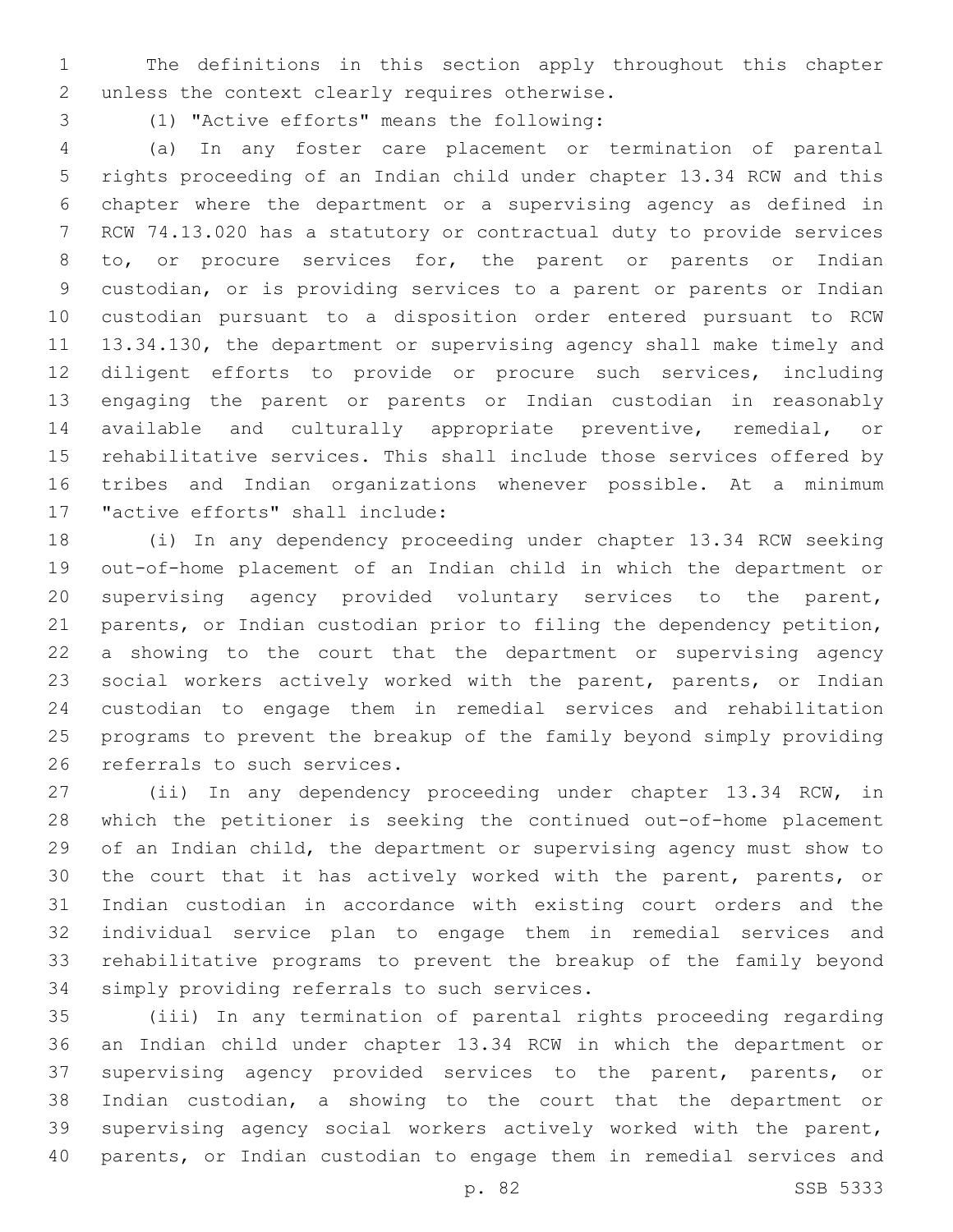rehabilitation programs ordered by the court or identified in the department or supervising agency's individual service and safety plan beyond simply providing referrals to such services.

 (b) In any foster care placement or termination of parental rights proceeding in which the petitioner does not otherwise have a statutory or contractual duty to directly provide services to, or procure services for, the parent or Indian custodian, "active efforts" means a documented, concerted, and good faith effort to facilitate the parent's or Indian custodian's receipt of and engagement in services capable of meeting the criteria set out in (a) 11 of this subsection.

 (2) "Best interests of the Indian child" means the use of practices in accordance with the federal Indian child welfare act, this chapter, and other applicable law, that are designed to accomplish the following: (a) Protect the safety, well-being, development, and stability of the Indian child; (b) prevent the unnecessary out-of-home placement of the Indian child; (c) acknowledge the right of Indian tribes to maintain their existence and integrity which will promote the stability and security of their children and families; (d) recognize the value to the Indian child of establishing, developing, or maintaining a political, cultural, social, and spiritual relationship with the Indian child's tribe and tribal community; and (e) in a proceeding under this chapter where out-of-home placement is necessary, to prioritize placement of the Indian child in accordance with the placement preferences of this 26 chapter.

(3) "Child custody proceeding" includes:27

 (a) "Foster care placement" which means any action removing an Indian child from his or her parent or Indian custodian for temporary placement in a foster home, institution, or with a relative, guardian, conservator, or suitable other person where the parent or Indian custodian cannot have the child returned upon demand, but 33 where parental rights have not been terminated;

 (b) "Termination of parental rights" which means any action resulting in the termination of the parent-child relationship;

 (c) "Preadoptive placement" which means the temporary placement of an Indian child in a foster home or institution after the termination of parental rights but before or in lieu of adoptive 39 placement; and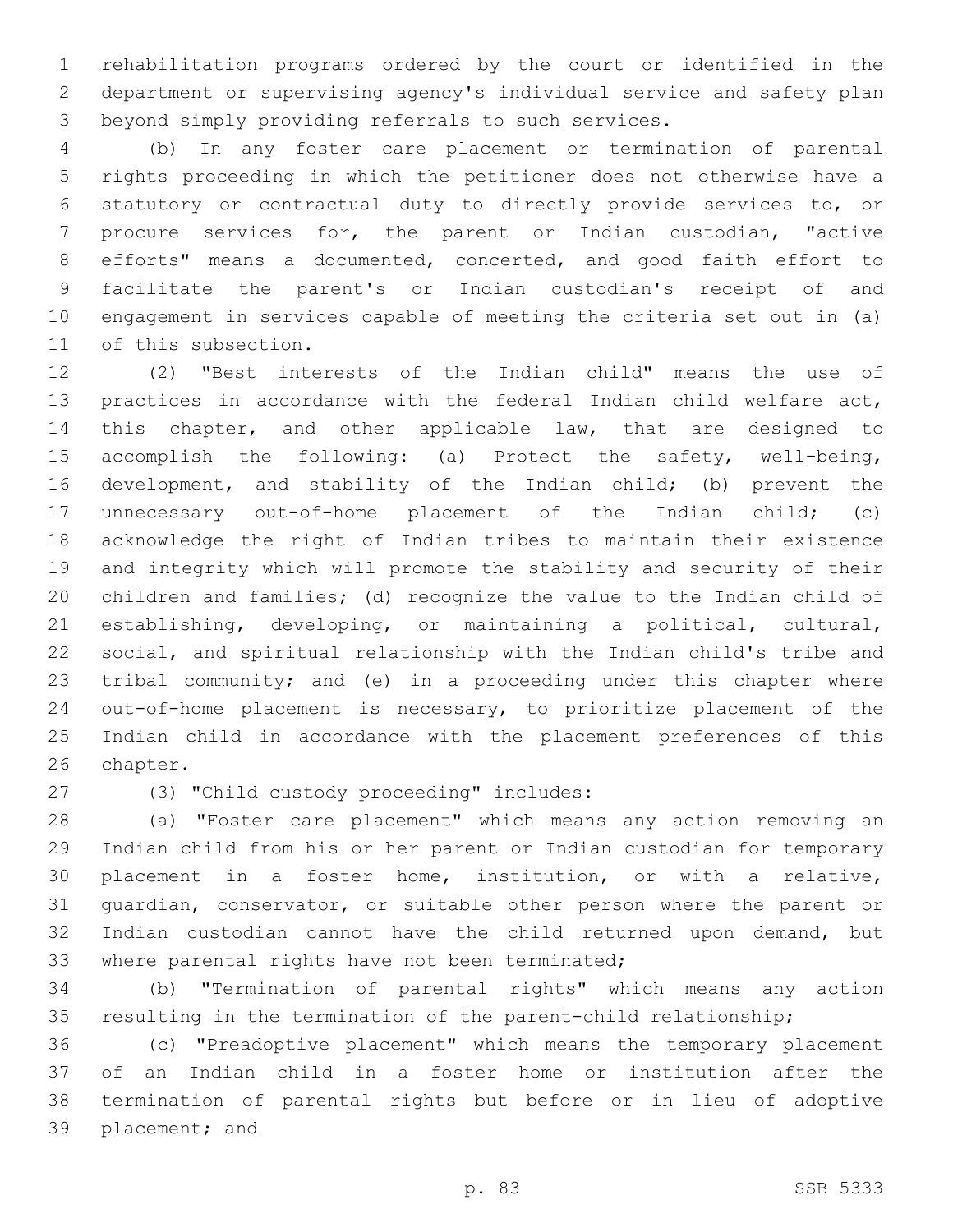(d) "Adoptive placement" which means the permanent placement of an Indian child for adoption, including any action resulting in a 3 final decree of adoption.

 These terms shall not include a placement based upon an act which, if committed by an adult, would be deemed a crime or upon an award, in a dissolution proceeding of custody to one of the parents.

 (4) "Court of competent jurisdiction" means a federal court, or a state court that entered an order in a child custody proceeding involving an Indian child, as long as the state court had proper subject matter jurisdiction in accordance with this chapter and the laws of that state, or a tribal court that had or has exclusive or concurrent jurisdiction pursuant to 25 U.S.C. Sec. 1911.

 (5) "Department" means the department of children, youth, and families and any of its divisions. "Department" also includes supervising agencies as defined in RCW 74.13.020 with which the department entered into a contract to provide services, care, placement, case management, contract monitoring, or supervision to children subject to a petition filed under chapter 13.34 or 26.33 19 RCW.

 (6) "Indian" means a person who is a member of an Indian tribe, or who is an Alaska native and a member of a regional corporation as 22 defined in 43 U.S.C. Sec. 1606.

 (7) "Indian child" means an unmarried and unemancipated Indian person who is under eighteen years of age and is either: (a) A member of an Indian tribe; or (b) eligible for membership in an Indian tribe and is the biological child of a member of an Indian tribe.

 (8) "Indian child's family" or "extended family member" means an individual, defined by the law or custom of the child's tribe, as a relative of the child. If the child's tribe does not identify such individuals by law or custom, the term means an adult who is the Indian child's grandparent, aunt, uncle, brother, sister, brother-in-law, sister-in-law, niece, nephew, first or second cousin, or stepparent, even following termination of the marriage.

 (9) "Indian child's tribe" means a tribe in which an Indian child 35 is a member or eligible for membership.

 (10) "Indian custodian" means an Indian person who under tribal law, tribal custom, or state law has legal or temporary physical custody of an Indian child, or to whom the parent has transferred temporary care, physical custody, and control of an Indian child.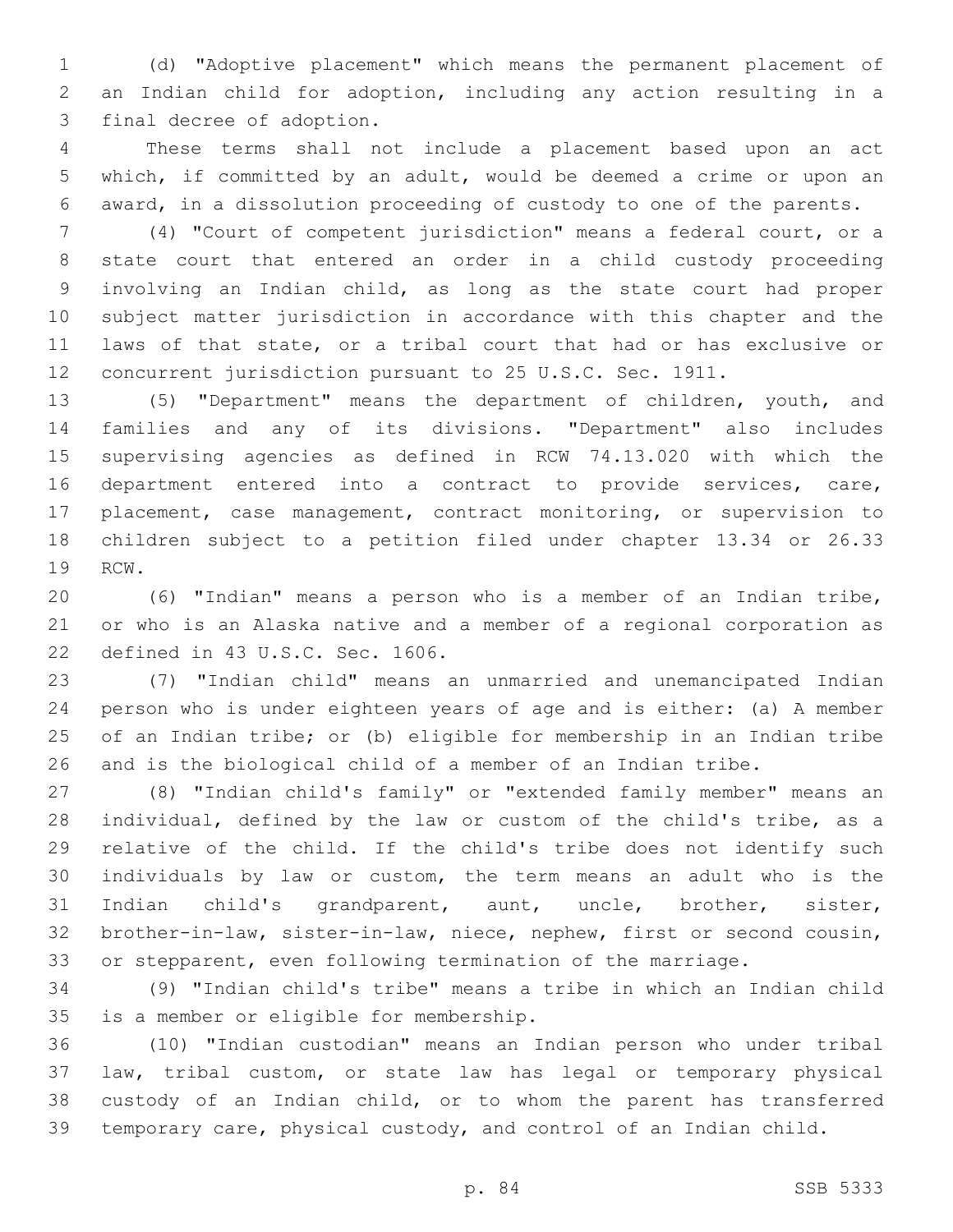(11) "Indian tribe" or "tribe" means any Indian tribe, band, nation, or other organized group or community of Indians recognized as eligible for the services provided to Indians by the secretary of the interior because of their status as Indians, including any Alaska native village as defined in 43 U.S.C. Sec. 1602(c).

 (12) "Member" and "membership" means a determination by an Indian tribe that a person is a member or eligible for membership in that 8 Indian tribe.

 (13) "Parent" means a biological parent or parents of an Indian child or a person who has lawfully adopted an Indian child, including adoptions made under tribal law or custom. "Parent" does not include 12 ((an unwed father)) a person whose ((paternity)) parentage has not 13 been acknowledged or established under chapter ((26.26)) 26.26A RCW 14 or the applicable laws of other states.

 (14) "Secretary of the interior" means the secretary of the 16 United States department of the interior.

 (15) "Tribal court" means a court or body vested by an Indian tribe with jurisdiction over child custody proceedings, including but not limited to a federal court of Indian offenses, a court established and operated under the code or custom of an Indian tribe, or an administrative body of an Indian tribe vested with authority 22 over child custody proceedings.

 (16) "Tribal customary adoption" means adoption or other process through the tribal custom, traditions, or laws of an Indian child's tribe by which the Indian child is permanently placed with a nonparent and through which the nonparent is vested with the rights, privileges, and obligations of a legal parent. Termination of the parent-child relationship between the Indian child and the biological parent is not required to effect or recognize a tribal customary 30 adoption.

 **Sec. 5019.** RCW 26.09.030 and 2008 c 6 s 1006 are each amended to 32 read as follows:

 When a party who (1) is a resident of this state, or (2) is a member of the armed forces and is stationed in this state, or (3) is married or in a domestic partnership to a party who is a resident of this state or who is a member of the armed forces and is stationed in this state, petitions for a dissolution of marriage or dissolution of domestic partnership, and alleges that the marriage or domestic partnership is irretrievably broken and when ninety days have elapsed

p. 85 SSB 5333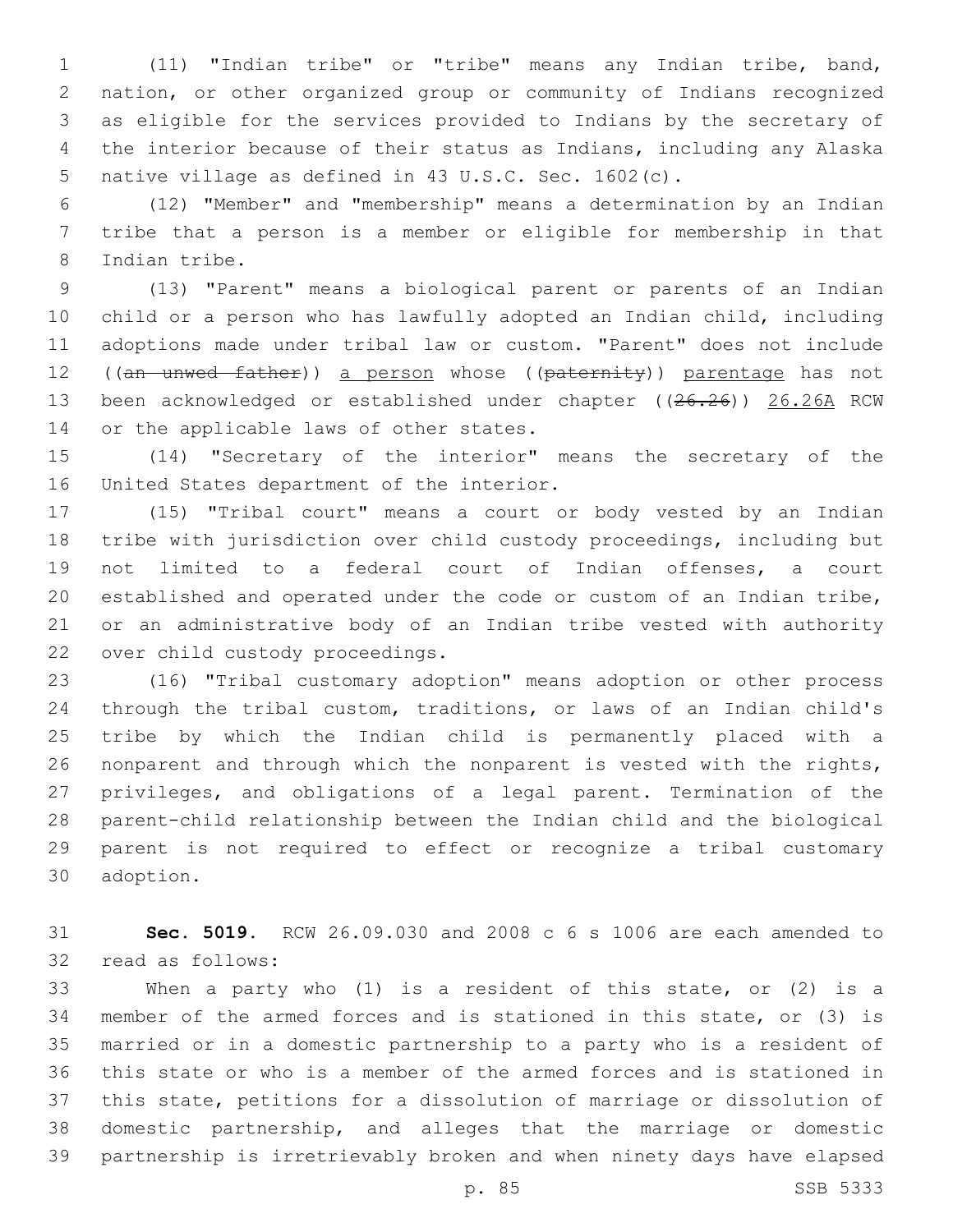since the petition was filed and from the date when service of summons was made upon the respondent or the first publication of summons was made, the court shall proceed as follows:

 (a) If the other party joins in the petition or does not deny that the marriage or domestic partnership is irretrievably broken, 6 the court shall enter a decree of dissolution.

 (b) If the other party alleges that the petitioner was induced to file the petition by fraud, or coercion, the court shall make a finding as to that allegation and, if it so finds shall dismiss the 10 petition.

 (c) If the other party denies that the marriage or domestic partnership is irretrievably broken the court shall consider all relevant factors, including the circumstances that gave rise to the filing of the petition and the prospects for reconciliation and 15 shall:

 (i) Make a finding that the marriage or domestic partnership is irretrievably broken and enter a decree of dissolution of the 18 marriage or domestic partnership; or

 (ii) At the request of either party or on its own motion, transfer the cause to the family court, refer them to another counseling service of their choice, and request a report back from the counseling service within sixty days, or continue the matter for not more than sixty days for hearing. If the cause is returned from the family court or at the adjourned hearing, the court shall:

 (A) Find that the parties have agreed to reconciliation and 26 dismiss the petition; or

 (B) Find that the parties have not been reconciled, and that either party continues to allege that the marriage or domestic partnership is irretrievably broken. When such facts are found, the court shall enter a decree of dissolution of the marriage or domestic 31 partnership.

 (d) If the petitioner requests the court to decree legal separation in lieu of dissolution, the court shall enter the decree in that form unless the other party objects and petitions for a decree of dissolution or declaration of invalidity.

 (e) In considering a petition for dissolution of marriage or domestic partnership, a court shall not use a party's pregnancy as the sole basis for denying or delaying the entry of a decree of dissolution of marriage or domestic partnership. Granting a decree of dissolution of marriage or domestic partnership when a party is

p. 86 SSB 5333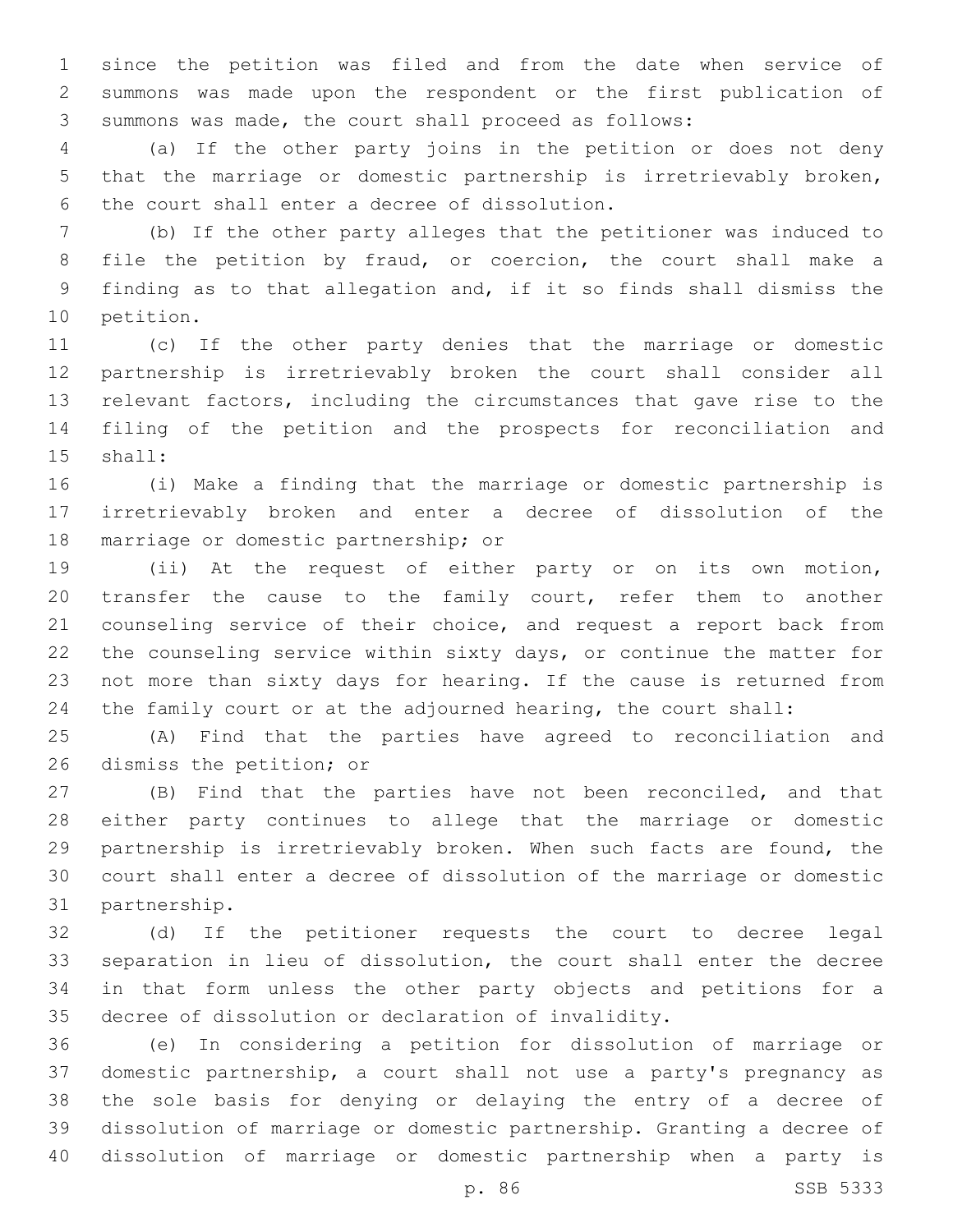1 pregnant does not affect further proceedings under ((the uniform 2 parentage  $act$ , 2 chapter ((26.26)) 26.26A or 26.26B RCW.

 **Sec. 5020.** RCW 26.09.191 and 2017 c 234 s 2 are each amended to 4 read as follows:

 (1) The permanent parenting plan shall not require mutual decision-making or designation of a dispute resolution process other than court action if it is found that a parent has engaged in any of the following conduct: (a) Willful abandonment that continues for an extended period of time or substantial refusal to perform parenting functions; (b) physical, sexual, or a pattern of emotional abuse of a child; or (c) a history of acts of domestic violence as defined in RCW 26.50.010(3) or an assault or sexual assault that causes grievous bodily harm or the fear of such harm or that results in a pregnancy.

 (2)(a) The parent's residential time with the child shall be limited if it is found that the parent has engaged in any of the following conduct: (i) Willful abandonment that continues for an extended period of time or substantial refusal to perform parenting functions; (ii) physical, sexual, or a pattern of emotional abuse of a child; (iii) a history of acts of domestic violence as defined in RCW 26.50.010(3) or an assault or sexual assault that causes grievous bodily harm or the fear of such harm or that results in a pregnancy; or (iv) the parent has been convicted as an adult of a sex offense 23 under:

 (A) RCW 9A.44.076 if, because of the difference in age between the offender and the victim, no rebuttable presumption exists under 26 (d) of this subsection;

 (B) RCW 9A.44.079 if, because of the difference in age between the offender and the victim, no rebuttable presumption exists under 29 (d) of this subsection;

 (C) RCW 9A.44.086 if, because of the difference in age between the offender and the victim, no rebuttable presumption exists under 32 (d) of this subsection;

- 33 (D) RCW 9A.44.089;
- 34 (E) RCW 9A.44.093;
- 35 (F) RCW 9A.44.096;

 (G) RCW 9A.64.020 (1) or (2) if, because of the difference in age between the offender and the victim, no rebuttable presumption exists 38 under (d) of this subsection;

39 (H) Chapter 9.68A RCW;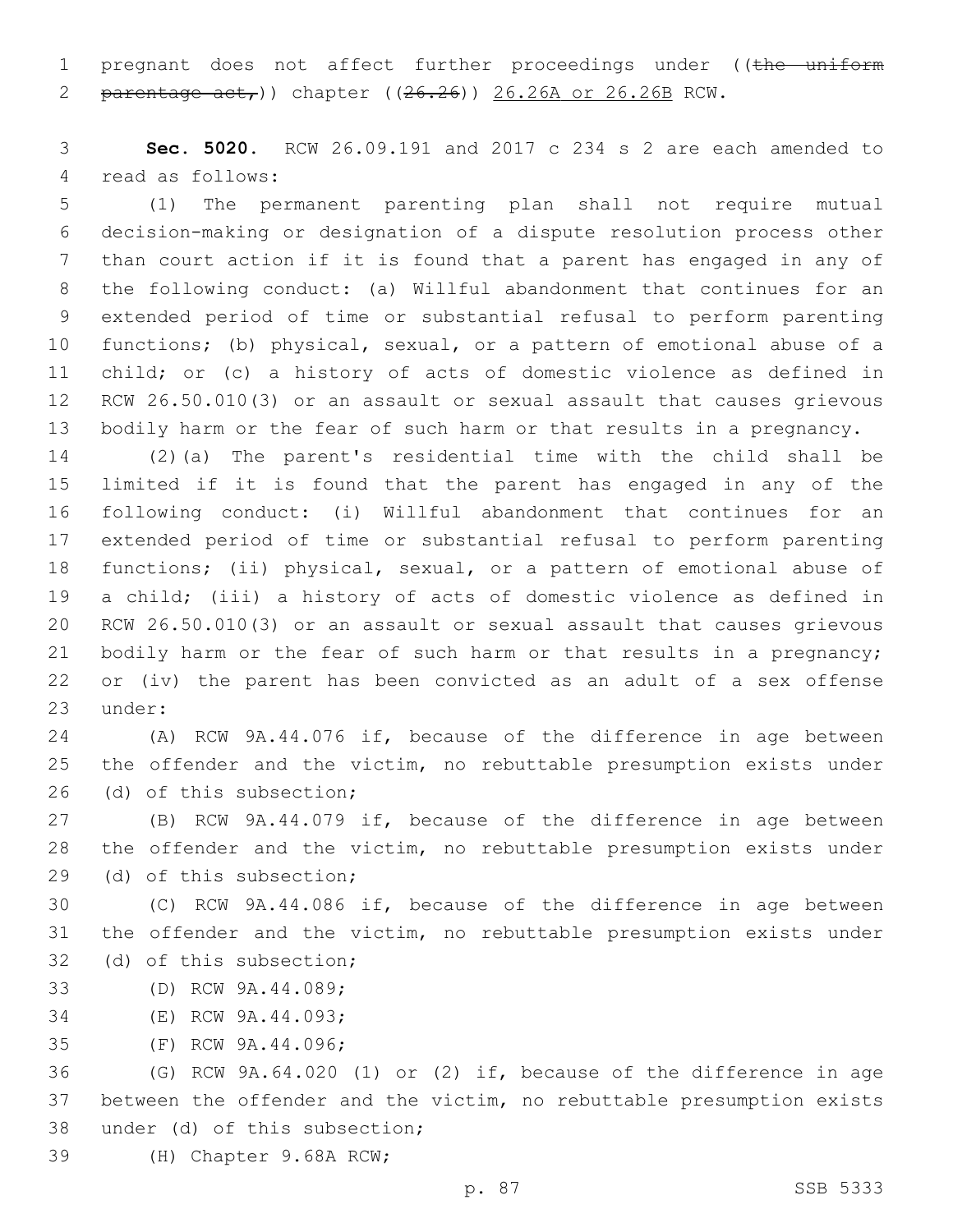1 (I) Any predecessor or antecedent statute for the offenses listed 2 in (a)(iv)(A) through (H) of this subsection;

3 (J) Any statute from any other jurisdiction that describes an 4 offense analogous to the offenses listed in (a)(iv)(A) through (H) of 5 this subsection.

6 This subsection (2)(a) shall not apply when (c) or (d) of this 7 subsection applies.

 (b) The parent's residential time with the child shall be limited if it is found that the parent resides with a person who has engaged in any of the following conduct: (i) Physical, sexual, or a pattern of emotional abuse of a child; (ii) a history of acts of domestic violence as defined in RCW 26.50.010(3) or an assault or sexual assault that causes grievous bodily harm or the fear of such harm or that results in a pregnancy; or (iii) the person has been convicted as an adult or as a juvenile has been adjudicated of a sex offense 16 under:

17 (A) RCW 9A.44.076 if, because of the difference in age between 18 the offender and the victim, no rebuttable presumption exists under 19 (e) of this subsection;

20 (B) RCW 9A.44.079 if, because of the difference in age between 21 the offender and the victim, no rebuttable presumption exists under 22 (e) of this subsection;

23 (C) RCW 9A.44.086 if, because of the difference in age between 24 the offender and the victim, no rebuttable presumption exists under 25 (e) of this subsection;

26 (D) RCW 9A.44.089;

27 (E) RCW 9A.44.093;

28 (F) RCW 9A.44.096;

29 (G) RCW 9A.64.020 (1) or (2) if, because of the difference in age 30 between the offender and the victim, no rebuttable presumption exists 31 under (e) of this subsection;

32 (H) Chapter 9.68A RCW;

33 (I) Any predecessor or antecedent statute for the offenses listed 34 in (b)(iii)(A) through (H) of this subsection;

35 (J) Any statute from any other jurisdiction that describes an 36 offense analogous to the offenses listed in (b)(iii)(A) through (H) 37 of this subsection.

38 This subsection (2)(b) shall not apply when (c) or (e) of this 39 subsection applies.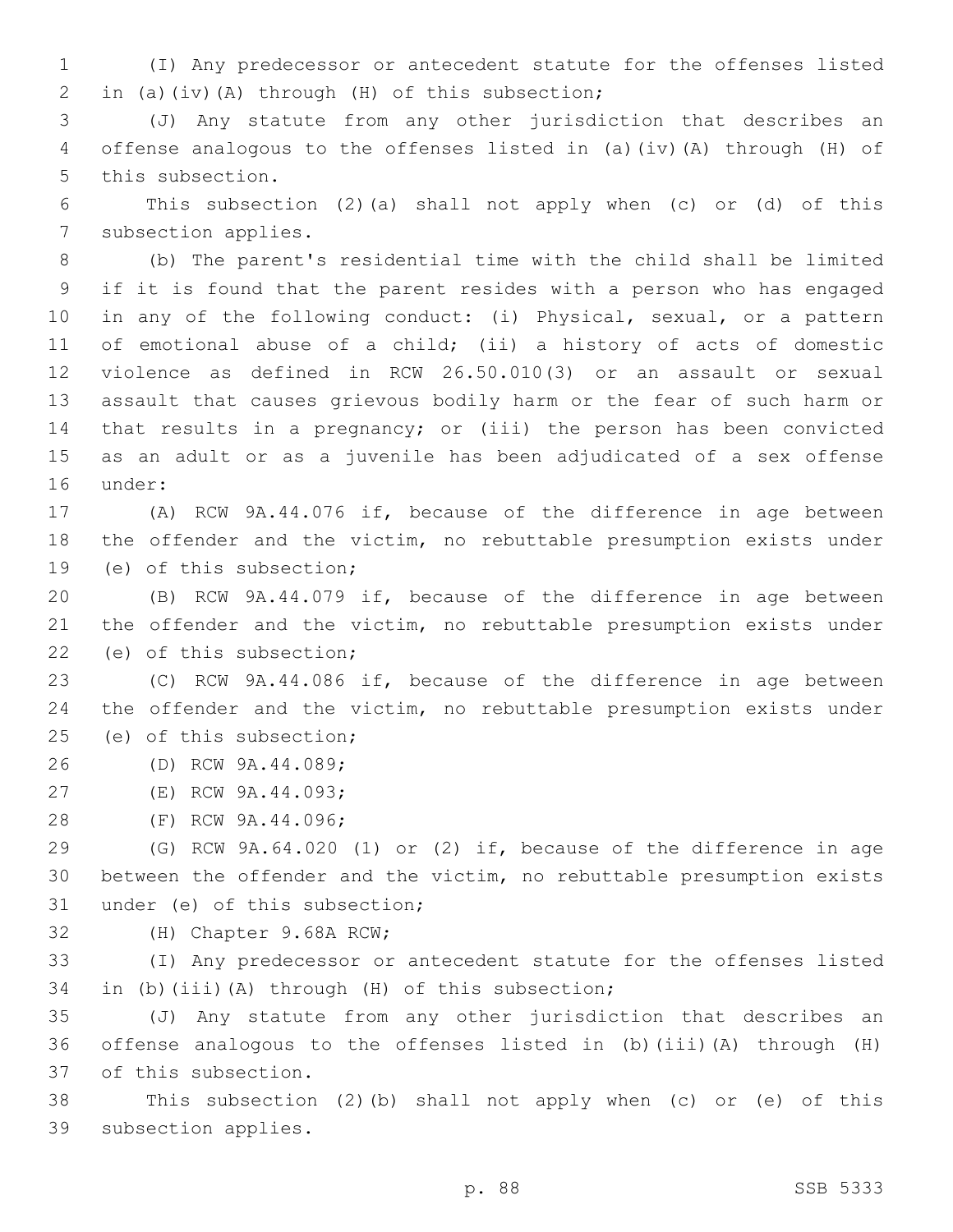(c) If a parent has been found to be a sexual predator under chapter 71.09 RCW or under an analogous statute of any other jurisdiction, the court shall restrain the parent from contact with a child that would otherwise be allowed under this chapter. If a parent resides with an adult or a juvenile who has been found to be a sexual predator under chapter 71.09 RCW or under an analogous statute of any other jurisdiction, the court shall restrain the parent from contact with the parent's child except contact that occurs outside that 9 person's presence.

 (d) There is a rebuttable presumption that a parent who has been convicted as an adult of a sex offense listed in (d)(i) through (ix) of this subsection poses a present danger to a child. Unless the parent rebuts this presumption, the court shall restrain the parent from contact with a child that would otherwise be allowed under this 15 chapter:

 (i) RCW 9A.64.020 (1) or (2), provided that the person convicted was at least five years older than the other person;

18 (ii) RCW 9A.44.073;

 (iii) RCW 9A.44.076, provided that the person convicted was at 20 least eight years older than the victim;

 (iv) RCW 9A.44.079, provided that the person convicted was at 22 least eight years older than the victim;

23 (v) RCW 9A.44.083;

 (vi) RCW 9A.44.086, provided that the person convicted was at 25 least eight years older than the victim;

26 (vii) RCW 9A.44.100;

 (viii) Any predecessor or antecedent statute for the offenses listed in (d)(i) through (vii) of this subsection;

 (ix) Any statute from any other jurisdiction that describes an offense analogous to the offenses listed in (d)(i) through (vii) of 31 this subsection.

 (e) There is a rebuttable presumption that a parent who resides with a person who, as an adult, has been convicted, or as a juvenile has been adjudicated, of the sex offenses listed in (e)(i) through (ix) of this subsection places a child at risk of abuse or harm when that parent exercises residential time in the presence of the convicted or adjudicated person. Unless the parent rebuts the presumption, the court shall restrain the parent from contact with the parent's child except for contact that occurs outside of the 40 convicted or adjudicated person's presence: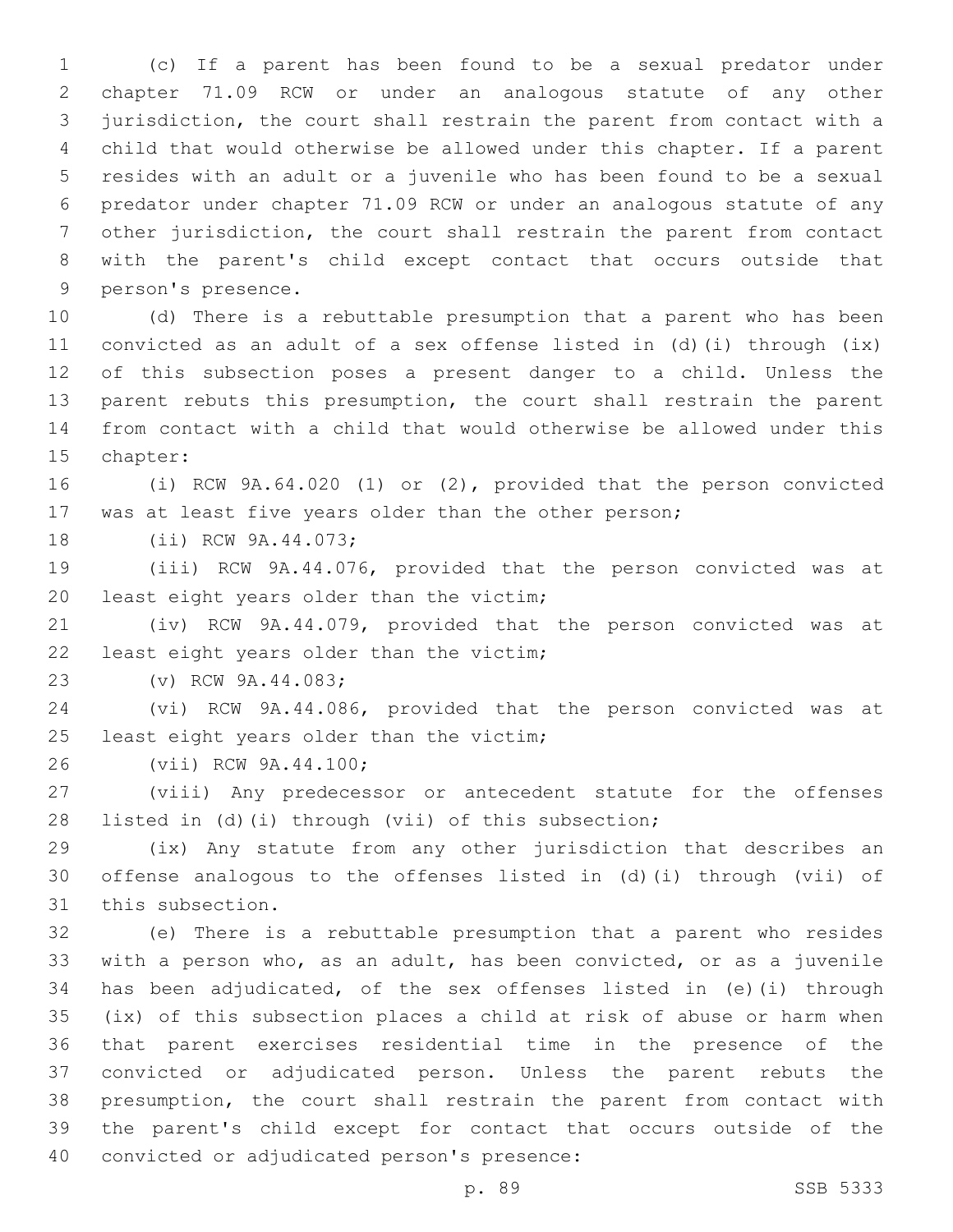(i) RCW 9A.64.020 (1) or (2), provided that the person convicted was at least five years older than the other person;

3 (ii) RCW 9A.44.073;

 (iii) RCW 9A.44.076, provided that the person convicted was at 5 least eight years older than the victim;

 (iv) RCW 9A.44.079, provided that the person convicted was at 7 least eight years older than the victim;

8 (v) RCW 9A.44.083;

 (vi) RCW 9A.44.086, provided that the person convicted was at 10 least eight years older than the victim;

11 (vii) RCW 9A.44.100;

 (viii) Any predecessor or antecedent statute for the offenses listed in (e)(i) through (vii) of this subsection;

 (ix) Any statute from any other jurisdiction that describes an offense analogous to the offenses listed in (e)(i) through (vii) of 16 this subsection.

 (f) The presumption established in (d) of this subsection may be rebutted only after a written finding that the child was not conceived and subsequently born as a result of a sexual assault committed by the parent requesting residential time and that:

 (i) If the child was not the victim of the sex offense committed by the parent requesting residential time, (A) contact between the child and the offending parent is appropriate and poses minimal risk to the child, and (B) the offending parent has successfully engaged in treatment for sex offenders or is engaged in and making progress in such treatment, if any was ordered by a court, and the treatment provider believes such contact is appropriate and poses minimal risk 28 to the child; or

 (ii) If the child was the victim of the sex offense committed by the parent requesting residential time, (A) contact between the child and the offending parent is appropriate and poses minimal risk to the child, (B) if the child is in or has been in therapy for victims of sexual abuse, the child's counselor believes such contact between the child and the offending parent is in the child's best interest, and (C) the offending parent has successfully engaged in treatment for sex offenders or is engaged in and making progress in such treatment, if any was ordered by a court, and the treatment provider believes such contact is appropriate and poses minimal risk to the child.

 (g) The presumption established in (e) of this subsection may be rebutted only after a written finding that the child was not

p. 90 SSB 5333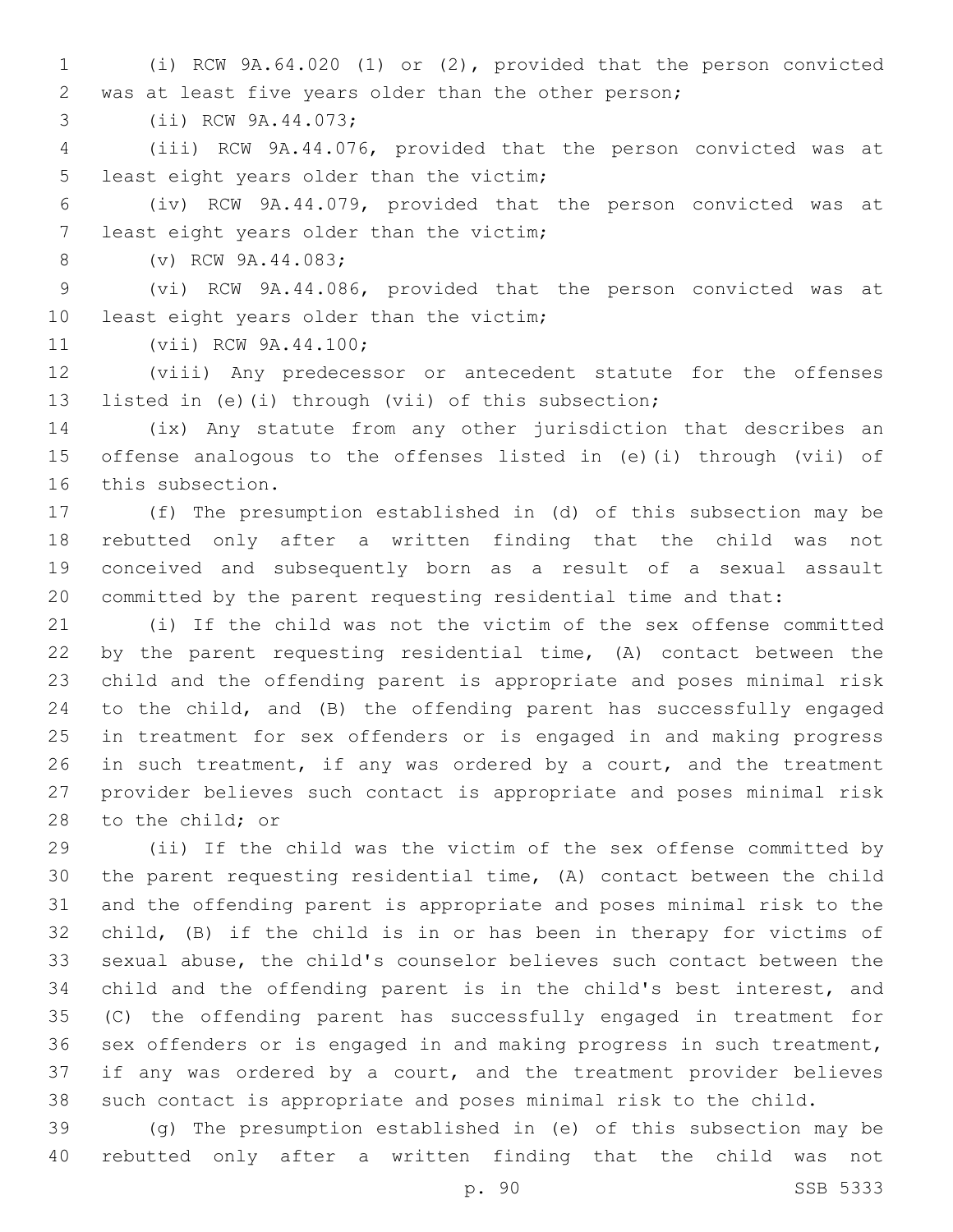conceived and subsequently born as a result of a sexual assault committed by the parent requesting residential time and that:

 (i) If the child was not the victim of the sex offense committed by the person who is residing with the parent requesting residential time, (A) contact between the child and the parent residing with the convicted or adjudicated person is appropriate and that parent is able to protect the child in the presence of the convicted or adjudicated person, and (B) the convicted or adjudicated person has successfully engaged in treatment for sex offenders or is engaged in 10 and making progress in such treatment, if any was ordered by a court, and the treatment provider believes such contact is appropriate and 12 poses minimal risk to the child; or

 (ii) If the child was the victim of the sex offense committed by the person who is residing with the parent requesting residential time, (A) contact between the child and the parent in the presence of the convicted or adjudicated person is appropriate and poses minimal risk to the child, (B) if the child is in or has been in therapy for victims of sexual abuse, the child's counselor believes such contact between the child and the parent residing with the convicted or adjudicated person in the presence of the convicted or adjudicated person is in the child's best interest, and (C) the convicted or adjudicated person has successfully engaged in treatment for sex offenders or is engaged in and making progress in such treatment, if any was ordered by a court, and the treatment provider believes contact between the parent and child in the presence of the convicted or adjudicated person is appropriate and poses minimal risk to the 27 child.

 (h) If the court finds that the parent has met the burden of rebutting the presumption under (f) of this subsection, the court may allow a parent who has been convicted as an adult of a sex offense listed in (d)(i) through (ix) of this subsection to have residential time with the child supervised by a neutral and independent adult and pursuant to an adequate plan for supervision of such residential time. The court shall not approve of a supervisor for contact between the child and the parent unless the court finds, based on the evidence, that the supervisor is willing and capable of protecting the child from harm. The court shall revoke court approval of the supervisor upon finding, based on the evidence, that the supervisor has failed to protect the child or is no longer willing or capable of 40 protecting the child.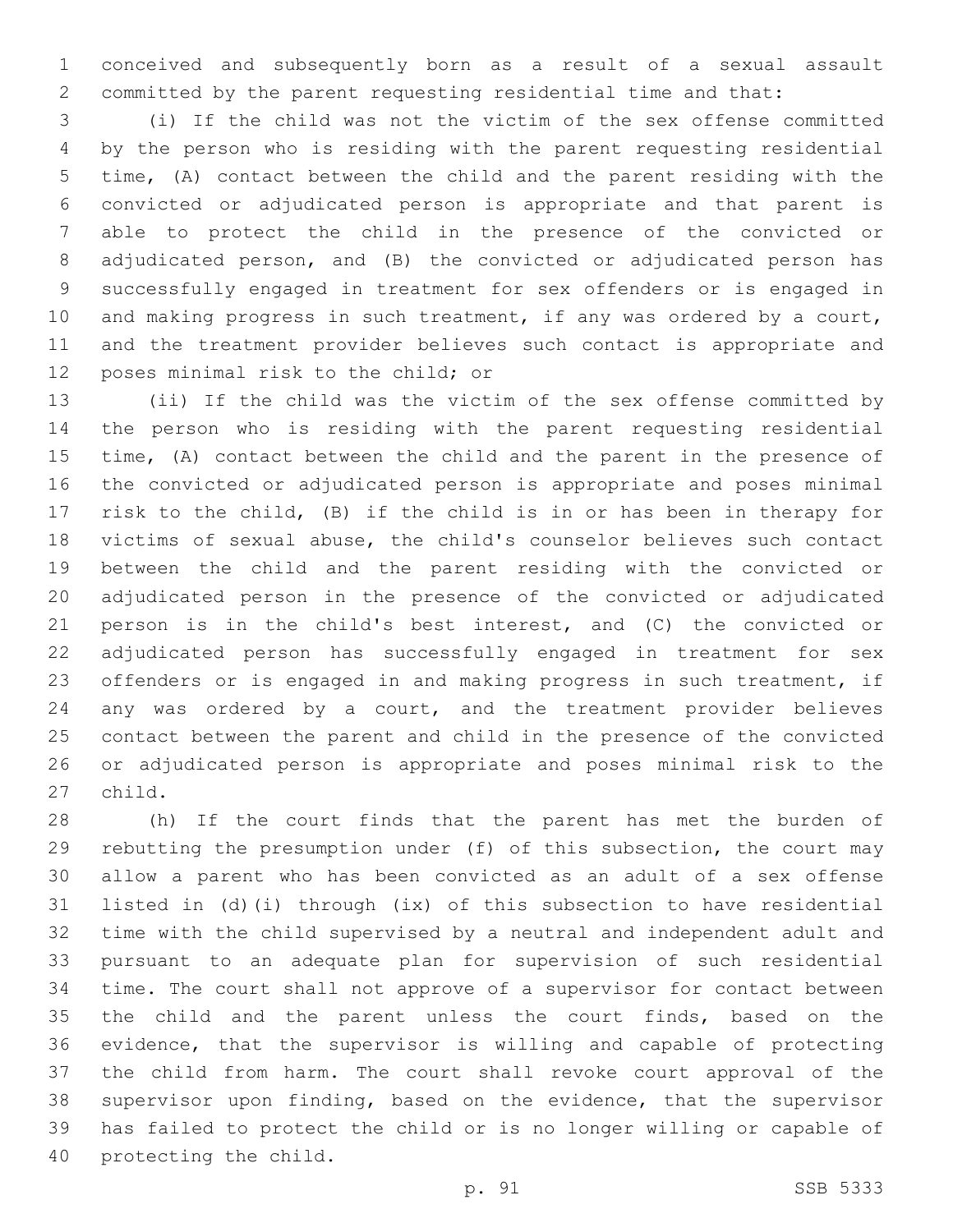(i) If the court finds that the parent has met the burden of rebutting the presumption under (g) of this subsection, the court may allow a parent residing with a person who has been adjudicated as a juvenile of a sex offense listed in (e)(i) through (ix) of this subsection to have residential time with the child in the presence of the person adjudicated as a juvenile, supervised by a neutral and independent adult and pursuant to an adequate plan for supervision of such residential time. The court shall not approve of a supervisor 9 for contact between the child and the parent unless the court finds, based on the evidence, that the supervisor is willing and capable of protecting the child from harm. The court shall revoke court approval 12 of the supervisor upon finding, based on the evidence, that the supervisor has failed to protect the child or is no longer willing or 14 capable of protecting the child.

 (j) If the court finds that the parent has met the burden of rebutting the presumption under (g) of this subsection, the court may allow a parent residing with a person who, as an adult, has been convicted of a sex offense listed in (e)(i) through (ix) of this subsection to have residential time with the child in the presence of the convicted person supervised by a neutral and independent adult and pursuant to an adequate plan for supervision of such residential time. The court shall not approve of a supervisor for contact between the child and the parent unless the court finds, based on the evidence, that the supervisor is willing and capable of protecting the child from harm. The court shall revoke court approval of the supervisor upon finding, based on the evidence, that the supervisor has failed to protect the child or is no longer willing or capable of 28 protecting the child.

 (k) A court shall not order unsupervised contact between the offending parent and a child of the offending parent who was sexually abused by that parent. A court may order unsupervised contact between the offending parent and a child who was not sexually abused by the parent after the presumption under (d) of this subsection has been rebutted and supervised residential time has occurred for at least two years with no further arrests or convictions of sex offenses involving children under chapter 9A.44 RCW, RCW 9A.64.020, or chapter 9.68A RCW and (i) the sex offense of the offending parent was not committed against a child of the offending parent, and (ii) the court finds that unsupervised contact between the child and the offending parent is appropriate and poses minimal risk to the child, after

p. 92 SSB 5333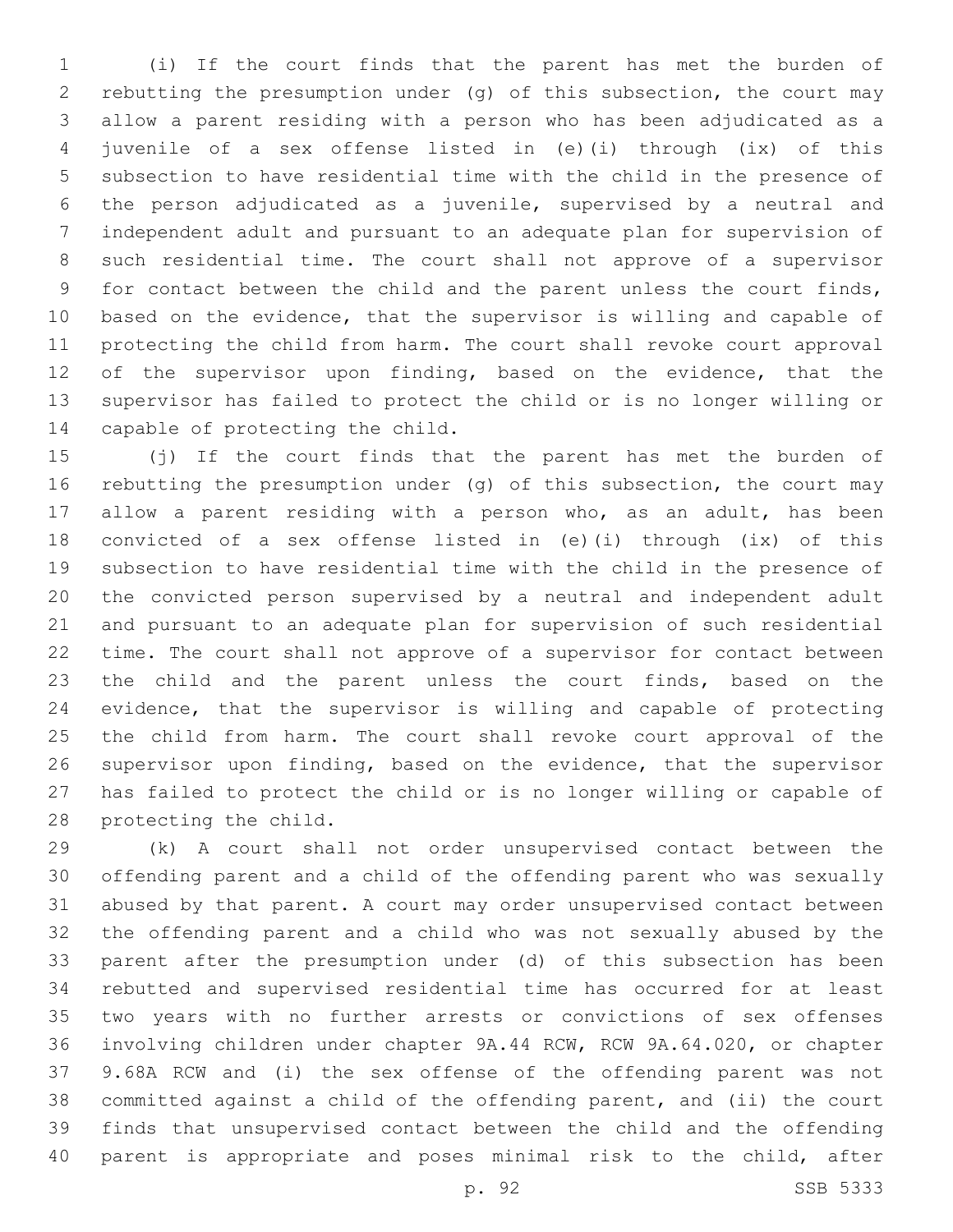consideration of the testimony of a state-certified therapist, mental health counselor, or social worker with expertise in treating child sexual abuse victims who has supervised at least one period of residential time between the parent and the child, and after consideration of evidence of the offending parent's compliance with community supervision requirements, if any. If the offending parent was not ordered by a court to participate in treatment for sex offenders, then the parent shall obtain a psychosexual evaluation conducted by a certified sex offender treatment provider or a certified affiliate sex offender treatment provider indicating that the offender has the lowest likelihood of risk to reoffend before the court grants unsupervised contact between the parent and a child.

 (l) A court may order unsupervised contact between the parent and a child which may occur in the presence of a juvenile adjudicated of a sex offense listed in (e)(i) through (ix) of this subsection who resides with the parent after the presumption under (e) of this subsection has been rebutted and supervised residential time has occurred for at least two years during which time the adjudicated juvenile has had no further arrests, adjudications, or convictions of sex offenses involving children under chapter 9A.44 RCW, RCW 9A.64.020, or chapter 9.68A RCW, and (i) the court finds that unsupervised contact between the child and the parent that may occur in the presence of the adjudicated juvenile is appropriate and poses minimal risk to the child, after consideration of the testimony of a state-certified therapist, mental health counselor, or social worker with expertise in treatment of child sexual abuse victims who has supervised at least one period of residential time between the parent and the child in the presence of the adjudicated juvenile, and after consideration of evidence of the adjudicated juvenile's compliance with community supervision or parole requirements, if any. If the adjudicated juvenile was not ordered by a court to participate in treatment for sex offenders, then the adjudicated juvenile shall obtain a psychosexual evaluation conducted by a certified sex offender treatment provider or a certified affiliate sex offender treatment provider indicating that the adjudicated juvenile has the lowest likelihood of risk to reoffend before the court grants unsupervised contact between the parent and a child which may occur in the presence of the adjudicated juvenile who is residing with the 39 parent.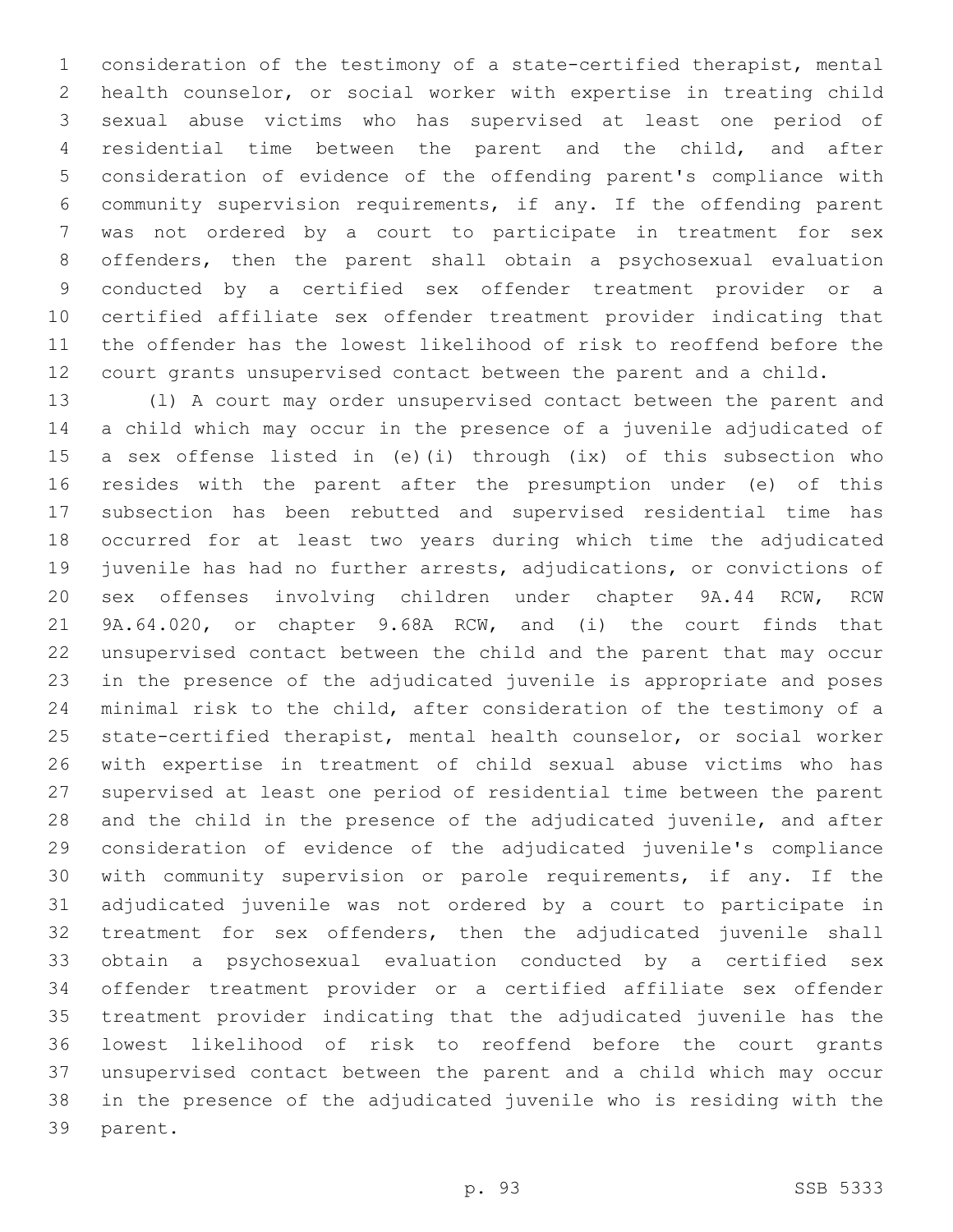(m)(i) The limitations imposed by the court under (a) or (b) of this subsection shall be reasonably calculated to protect the child from the physical, sexual, or emotional abuse or harm that could result if the child has contact with the parent requesting residential time. The limitations shall also be reasonably calculated to provide for the safety of the parent who may be at risk of physical, sexual, or emotional abuse or harm that could result if the parent has contact with the parent requesting residential time. The limitations the court may impose include, but are not limited to: Supervised contact between the child and the parent or completion of relevant counseling or treatment. If the court expressly finds based on the evidence that limitations on the residential time with the child will not adequately protect the child from the harm or abuse that could result if the child has contact with the parent requesting residential time, the court shall restrain the parent requesting 16 residential time from all contact with the child.

 (ii) The court shall not enter an order under (a) of this subsection allowing a parent to have contact with a child if the parent has been found by clear and convincing evidence in a civil action or by a preponderance of the evidence in a dependency action to have sexually abused the child, except upon recommendation by an evaluator or therapist for the child that the child is ready for contact with the parent and will not be harmed by the contact. The court shall not enter an order allowing a parent to have contact with the child in the offender's presence if the parent resides with a person who has been found by clear and convincing evidence in a civil action or by a preponderance of the evidence in a dependency action to have sexually abused a child, unless the court finds that the parent accepts that the person engaged in the harmful conduct and the parent is willing to and capable of protecting the child from harm 31 from the person.

 (iii) The court shall not enter an order under (a) of this subsection allowing a parent to have contact with a child if the parent has been found by clear and convincing evidence pursuant to 35 RCW ((26.26.760)) 26.26A.465 to have committed sexual assault, as defined in RCW ((26.26.760)) 26.26A.465, against the child's parent, and that the child was born within three hundred twenty days of the 38 sexual assault.

 (iv) If the court limits residential time under (a) or (b) of this subsection to require supervised contact between the child and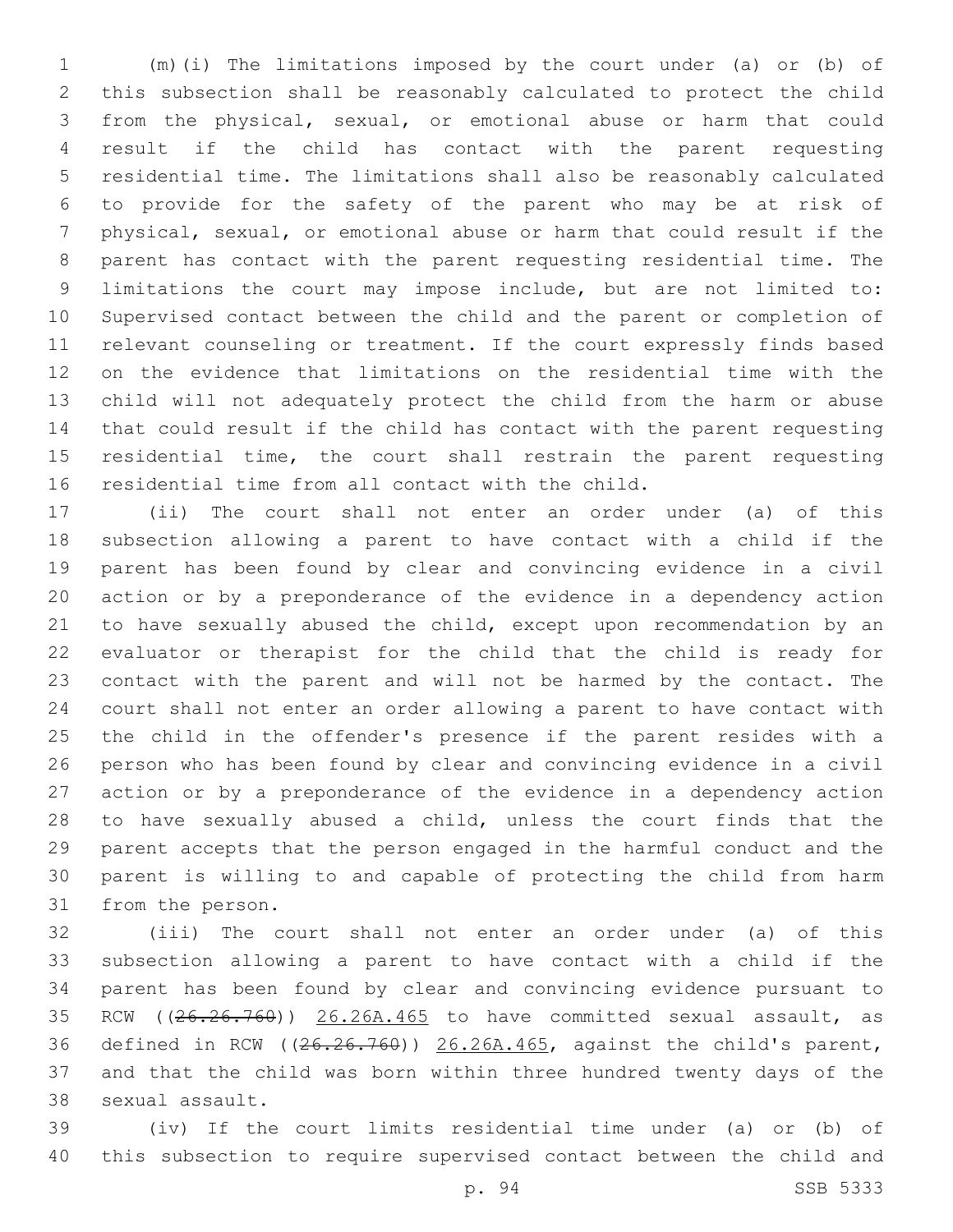the parent, the court shall not approve of a supervisor for contact between a child and a parent who has engaged in physical, sexual, or a pattern of emotional abuse of the child unless the court finds based upon the evidence that the supervisor accepts that the harmful conduct occurred and is willing to and capable of protecting the child from harm. The court shall revoke court approval of the supervisor upon finding, based on the evidence, that the supervisor has failed to protect the child or is no longer willing to or capable 9 of protecting the child.

 (n) If the court expressly finds based on the evidence that contact between the parent and the child will not cause physical, sexual, or emotional abuse or harm to the child and that the probability that the parent's or other person's harmful or abusive conduct will recur is so remote that it would not be in the child's 15 best interests to apply the limitations of  $(a)$ ,  $(b)$ , and  $(m)$  (i) and (iv) of this subsection, or if the court expressly finds that the parent's conduct did not have an impact on the child, then the court 18 need not apply the limitations of (a), (b), and (m)(i) and (iv) of this subsection. The weight given to the existence of a protection order issued under chapter 26.50 RCW as to domestic violence is within the discretion of the court. This subsection shall not apply 22 when (c), (d), (e), (f), (q), (h), (i), (j), (k), (l), and (m)(ii) of 23 this subsection apply.

 (3) A parent's involvement or conduct may have an adverse effect 25 on the child's best interests, and the court may preclude or limit any provisions of the parenting plan, if any of the following factors 27 exist:

 (a) A parent's neglect or substantial nonperformance of parenting 29 functions;

 (b) A long-term emotional or physical impairment which interferes with the parent's performance of parenting functions as defined in 32 RCW 26.09.004;

 (c) A long-term impairment resulting from drug, alcohol, or other substance abuse that interferes with the performance of parenting 35 functions;

 (d) The absence or substantial impairment of emotional ties 37 between the parent and the child;

 (e) The abusive use of conflict by the parent which creates the danger of serious damage to the child's psychological development;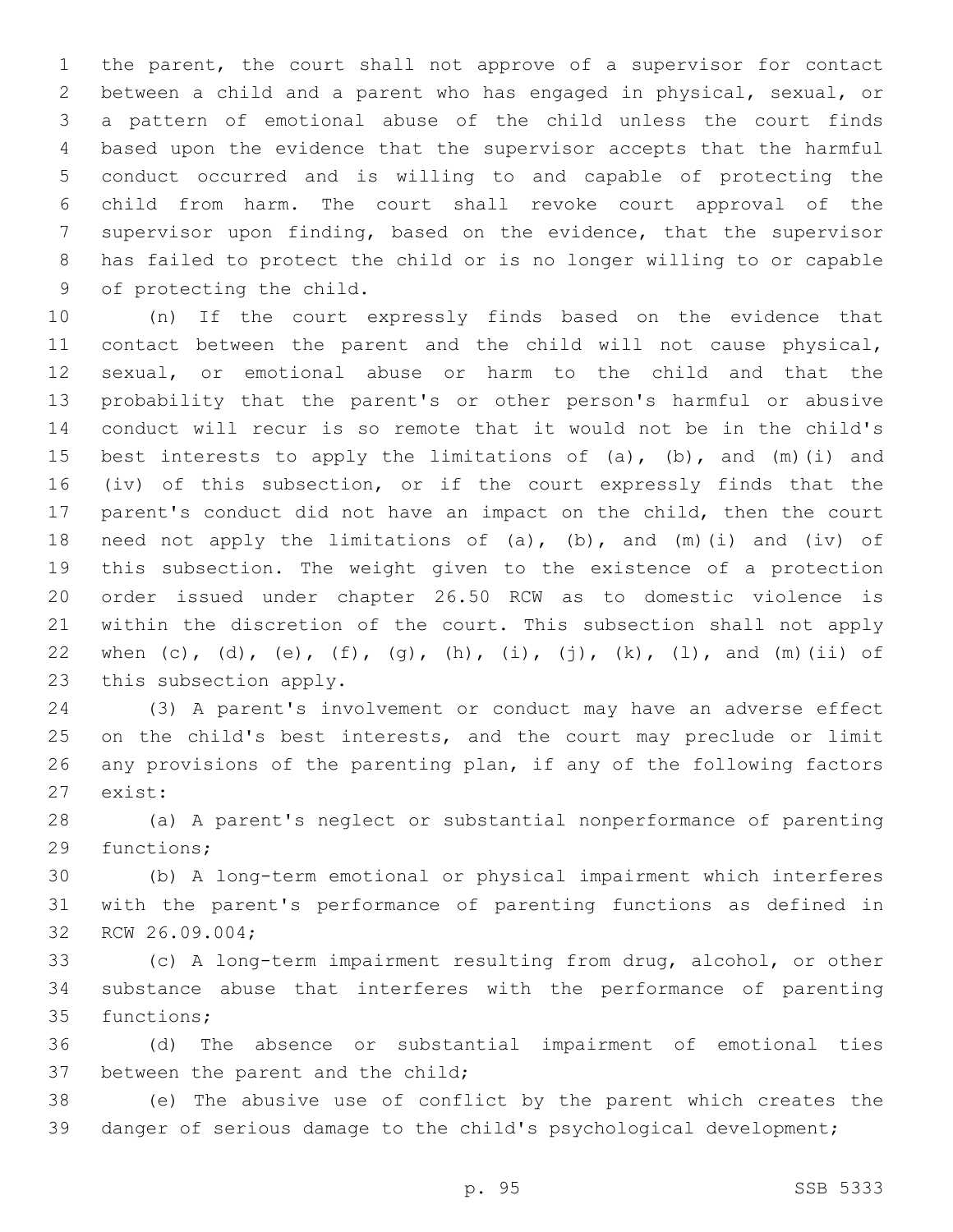(f) A parent has withheld from the other parent access to the child for a protracted period without good cause; or

 (g) Such other factors or conduct as the court expressly finds 4 adverse to the best interests of the child.

 (4) In cases involving allegations of limiting factors under subsection (2)(a)(ii) and (iii) of this section, both parties shall be screened to determine the appropriateness of a comprehensive assessment regarding the impact of the limiting factor on the child 9 and the parties.

 (5) In entering a permanent parenting plan, the court shall not draw any presumptions from the provisions of the temporary parenting 12 plan.

 (6) In determining whether any of the conduct described in this section has occurred, the court shall apply the civil rules of 15 evidence, proof, and procedure.

16 (7) For the purposes of this section:

 (a) "A parent's child" means that parent's natural child, adopted 18 child, or stepchild; and

 (b) "Social worker" means a person with a master's or further advanced degree from a social work educational program accredited and 21 approved as provided in RCW 18.320.010.

 **Sec. 5021.** RCW 26.09.405 and 2008 c 259 s 2 are each amended to 23 read as follows:

 (1) The provisions of RCW 26.09.405 through 26.09.560 and the chapter 21, Laws of 2000 amendments to RCW 26.09.260, 26.10.190, and ((26.26.160)) 26.26B.090 apply to a court order regarding residential 27 time or visitation with a child issued:

28 (a) After June 8, 2000; and

 (b) Before June 8, 2000, if the existing court order does not 30 expressly govern relocation of the child.

 (2) To the extent that a provision of RCW 26.09.405 through 26.09.560 and the chapter 21, Laws of 2000 amendments to RCW 26.09.260, 26.10.190, and ((26.26.160)) 26.26B.090 conflicts with the express terms of a court order existing prior to June 8, 2000, then RCW 26.09.405 through 26.09.560 and the chapter 21, Laws of 2000 amendments to RCW 26.09.260, 26.10.190, and ((26.26.160)) 26.26B.090 do not apply to those terms of that order governing relocation of the 38 child.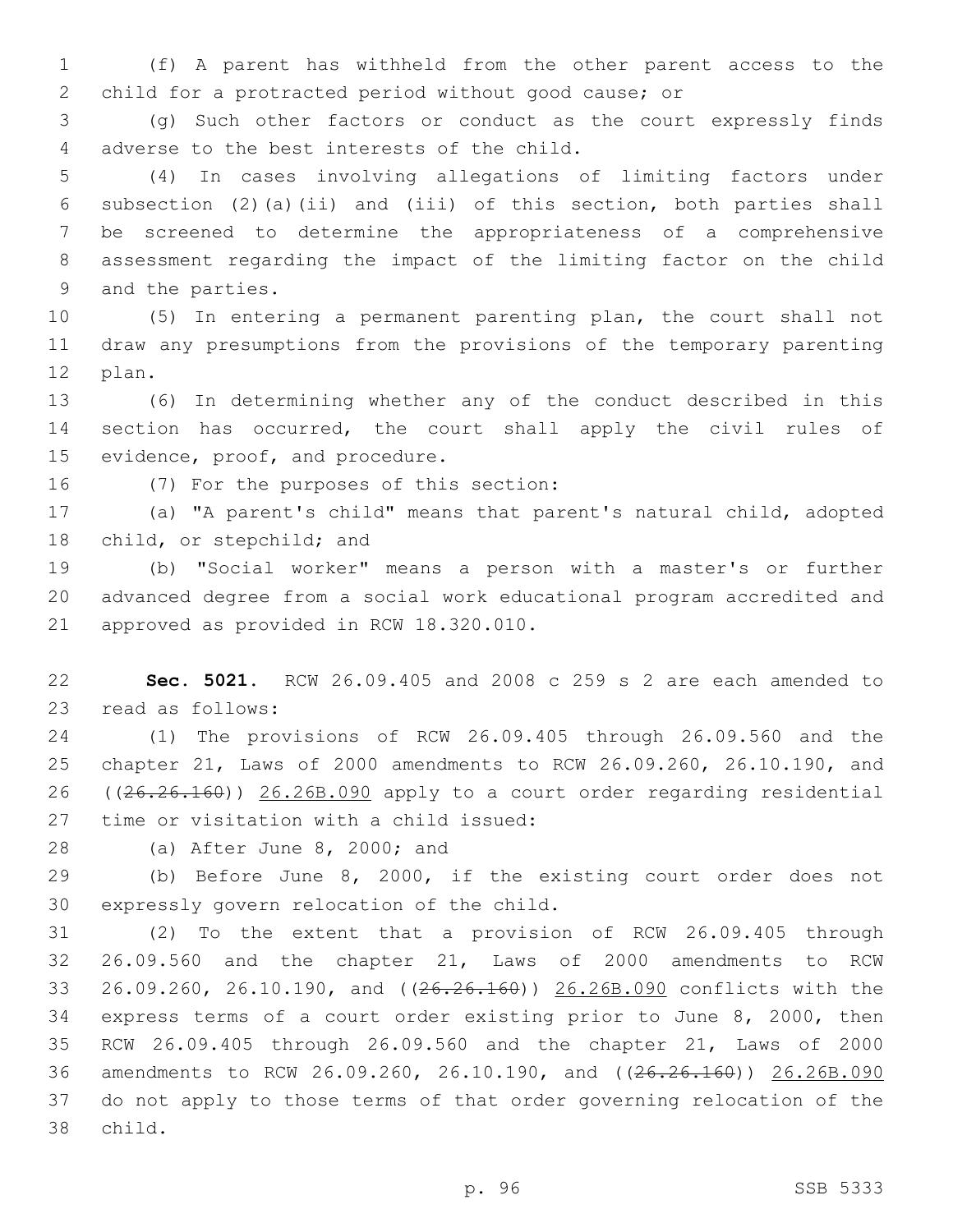(3) The provisions of RCW 26.09.405 through 26.09.560 do not apply to visitation orders entered in dependency proceedings as 3 provided in RCW 13.34.385.

 **Sec. 5022.** RCW 26.09.510 and 2000 c 21 s 13 are each amended to 5 read as follows:

 (1) The court may grant a temporary order restraining relocation of the child, or ordering return of the child if the child's 8 relocation has occurred, if the court finds:

 (a) The required notice of an intended relocation of the child was not provided in a timely manner and the nonrelocating party was 11 substantially prejudiced;

 (b) The relocation of the child has occurred without agreement of the parties, court order, or the notice required by RCW 26.09.405 through 26.09.560 and the chapter 21, Laws of 2000 amendments to RCW 26.09.260, 26.10.190, and ((26.26.160)) 26.26B.090; or

 (c) After examining evidence presented at a hearing for temporary orders in which the parties had adequate opportunity to prepare and be heard, there is a likelihood that on final hearing the court will not approve the intended relocation of the child or no circumstances exist sufficient to warrant a relocation of the child prior to a 21 final determination at trial.

 (2) The court may grant a temporary order authorizing the intended relocation of the child pending final hearing if the court 24 finds:

 (a) The required notice of an intended relocation of the child was provided in a timely manner or that the circumstances otherwise warrant issuance of a temporary order in the absence of compliance with the notice requirements and issues an order for a revised 29 schedule for residential time with the child; and

 (b) After examining the evidence presented at a hearing for temporary orders in which the parties had adequate opportunity to prepare and be heard, there is a likelihood that on final hearing the court will approve the intended relocation of the child.

 **Sec. 5023.** RCW 26.12.802 and 2005 c 282 s 31 are each amended to read as follows:35

 The administrative office of the courts shall conduct a unified 37 family court pilot program.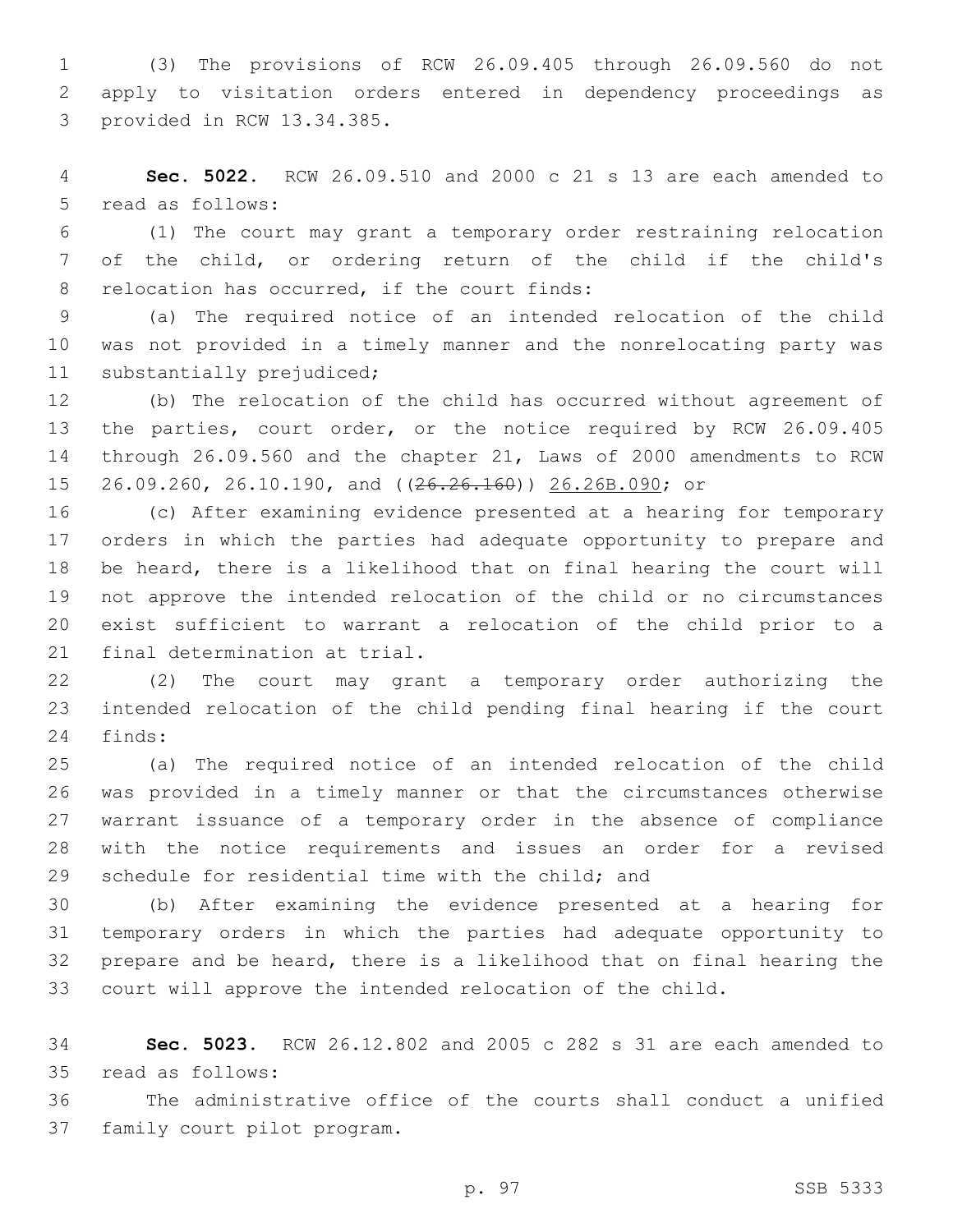(1) Pilot program sites shall be selected through a request for proposal process, and shall be established in no more than three 3 superior court judicial districts.

 (2) To be eligible for consideration as a pilot project site, judicial districts must have a statutorily authorized judicial complement of at least five judges.6

 (3) The administrative office of the courts shall develop criteria for the unified family court pilot program. The pilot 9 program shall include:

 (a) All case types under Title 13 RCW, chapters 26.09, 26.10, 26.12, 26.18, 26.19, 26.20, ((26.26)) 26.26A, 26.26B, 26.50, 26.27, 12 and 28A.225 RCW;

 (b) Unified family court judicial officers, who volunteer for the program, and meet training requirements established by local court 15 rule;

 (c) Case management practices that provide a flexible response to the diverse court-related needs of families involved in multiple areas of the justice system. Case management practices should result in a reduction in process redundancies and an efficient use of time and resources, and create a system enabling multiple case type resolution by one judicial officer or judicial team;

 (d) A court facilitator to provide assistance to parties with 23 matters before the unified family court; and

 (e) An emphasis on providing nonadversarial methods of dispute resolution such as a settlement conference, evaluative mediation by attorney mediators, and facilitative mediation by nonattorney 27 mediators.

 (4) The administrative office of the courts shall publish and disseminate a state-approved listing of definitions of nonadversarial methods of dispute resolution so that court officials, practitioners, and users can choose the most appropriate process for the matter at 32 hand.

 (5) The administrative office of the courts shall provide to the judicial districts selected for the pilot program the computer resources needed by each judicial district to implement the unified 36 family court pilot program.

 (6) The administrative office of the courts shall conduct a study of the pilot program measuring improvements in the judicial system's response to family involvement in the judicial system. The administrator for the courts shall report preliminary findings and

p. 98 SSB 5333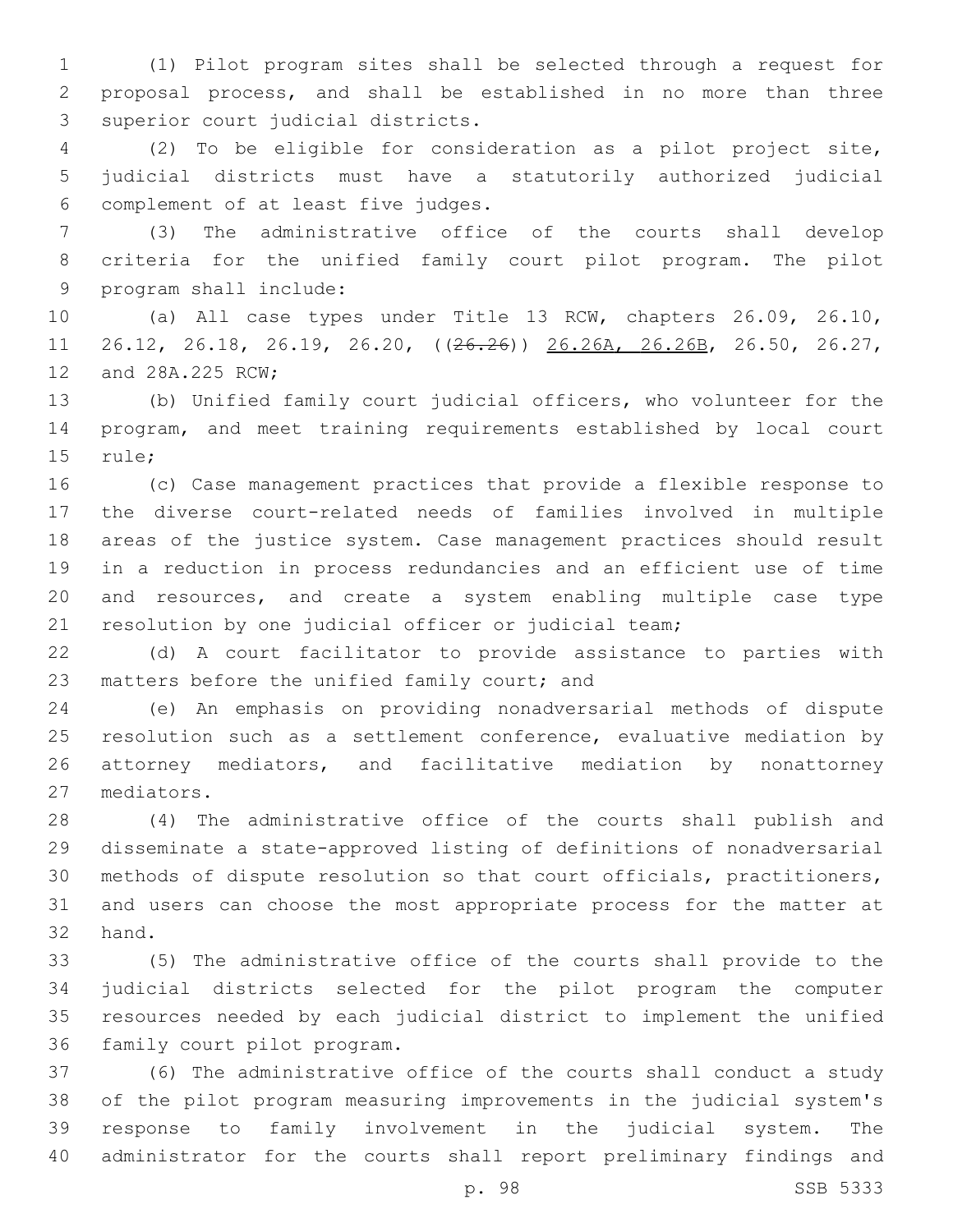final results of the study to the governor, the chief justice of the supreme court, and the legislature on a biennial basis. The initial report is due by July 1, 2000, and the final report is due by 4 December 1, 2004.

 **Sec. 5024.** RCW 26.18.010 and 2008 c 6 s 1026 are each amended to read as follows:6

 The legislature finds that there is an urgent need for vigorous enforcement of child support and maintenance obligations, and that stronger and more efficient statutory remedies need to be established to supplement and complement the remedies provided in chapters 26.09, 26.21A, ((26.26)) 26.26A, 26.26B, 74.20, and 74.20A RCW.

 **Sec. 5025.** RCW 26.18.220 and 2005 c 282 s 34 are each amended to 13 read as follows:

 (1) The administrative office of the courts shall develop not later than July 1, 1991, standard court forms and format rules for mandatory use by litigants in all actions commenced under chapters 17 26.09, 26.10, ((and 26.26)) 26.26A, and 26.26B RCW effective January 1, 1992. The administrator for the courts shall develop mandatory forms for financial affidavits for integration into the worksheets. The forms shall be developed and approved not later than September 1, 1992. The parties shall use the mandatory form for financial affidavits for actions commenced on or after September 1, 1992. The administrative office of the courts has continuing responsibility to develop and revise mandatory forms and format rules as appropriate.

 (2) A party may delete unnecessary portions of the forms according to the rules established by the administrative office of the courts. A party may supplement the mandatory forms with 28 additional material.

 (3) A party's failure to use the mandatory forms or follow the format rules shall not be a reason to dismiss a case, refuse a filing, or strike a pleading. However, the court may require the party to submit a corrected pleading and may impose terms payable to the opposing party or payable to the court, or both.

 (4) The administrative office of the courts shall distribute a master copy of the forms to all county court clerks. The administrative office of the courts and county clerks shall distribute the mandatory forms to the public upon request and may charge for the cost of production and distribution of the forms.

p. 99 SSB 5333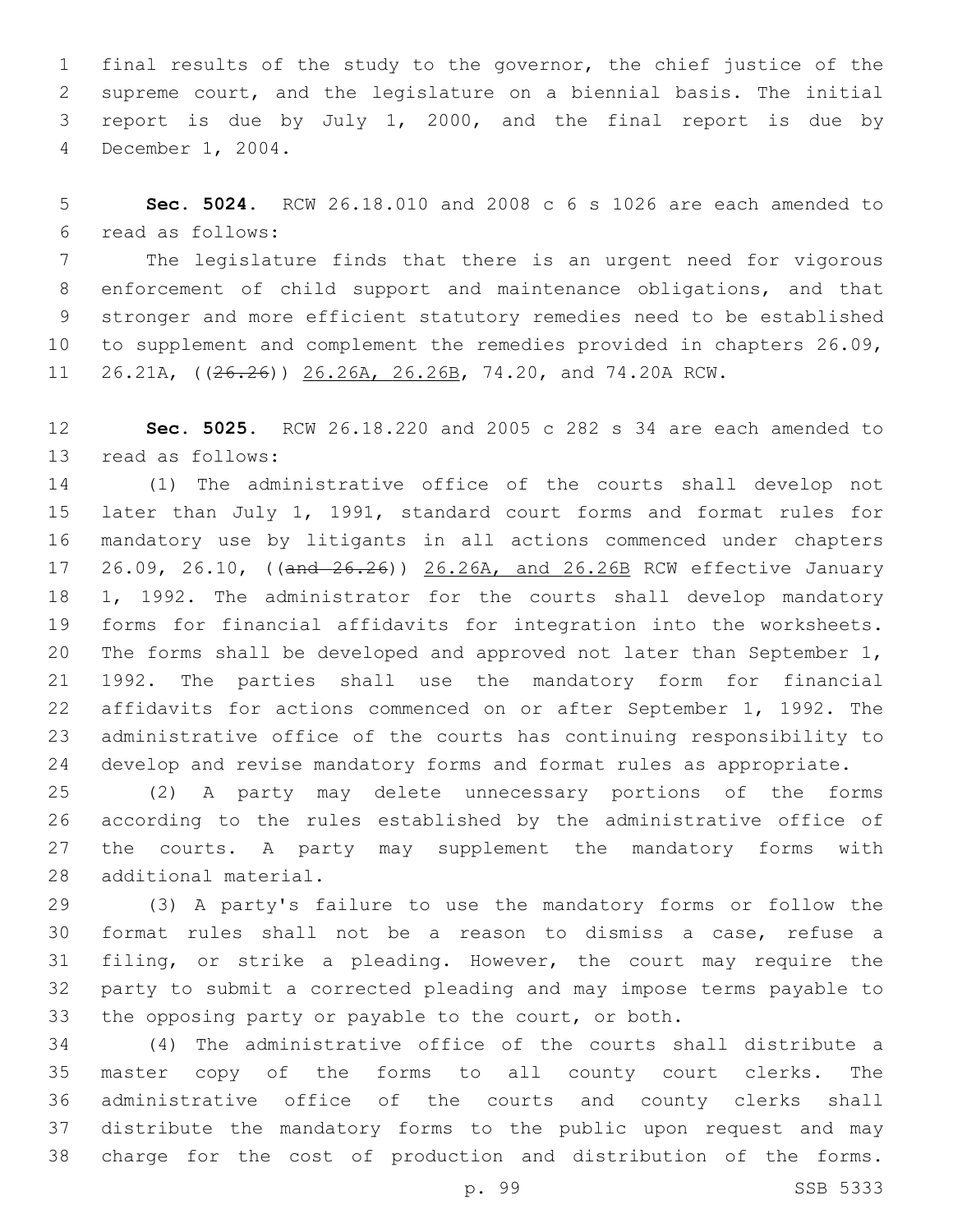Private vendors may distribute the mandatory forms. Distribution may 2 be in printed or electronic form.

 **Sec. 5026.** RCW 26.23.050 and 2018 c 150 s 104 are each amended 4 to read as follows:

 (1) If the division of child support is providing support enforcement services under RCW 26.23.045, or if a party is applying for support enforcement services by signing the application form on the bottom of the support order, the superior court shall include in all court orders that establish or modify a support obligation:

 (a) A provision that orders and directs the responsible parent to make all support payments to the Washington state support registry;

 (b) A statement that withholding action may be taken against wages, earnings, assets, or benefits, and liens enforced against real and personal property under the child support statutes of this or any other state, without further notice to the responsible parent at any 16 time after entry of the court order, unless:

 (i) One of the parties demonstrates, and the court finds, that there is good cause not to require immediate income withholding and that withholding should be delayed until a payment is past due; or

 (ii) The parties reach a written agreement that is approved by 21 the court that provides for an alternate arrangement;

 (c) A statement that the receiving parent might be required to submit an accounting of how the support, including any cash medical 24 support, is being spent to benefit the child;

 (d) A statement that any parent required to provide health care coverage for the child or children covered by the order must notify the division of child support and the other parent when the coverage 28 terminates; and

 (e) A statement that the responsible parent's privileges to obtain and maintain a license, as defined in RCW 74.20A.320, may not be renewed, or may be suspended if the parent is not in compliance with a support order as provided in RCW 74.20A.320.

 As used in this subsection and subsection (3) of this section, "good cause not to require immediate income withholding" means a written determination of why implementing immediate wage withholding would not be in the child's best interests and, in modification cases, proof of timely payment of previously ordered support.

 (2) In all other cases not under subsection (1) of this section, the court may order the responsible parent to make payments directly

p. 100 SSB 5333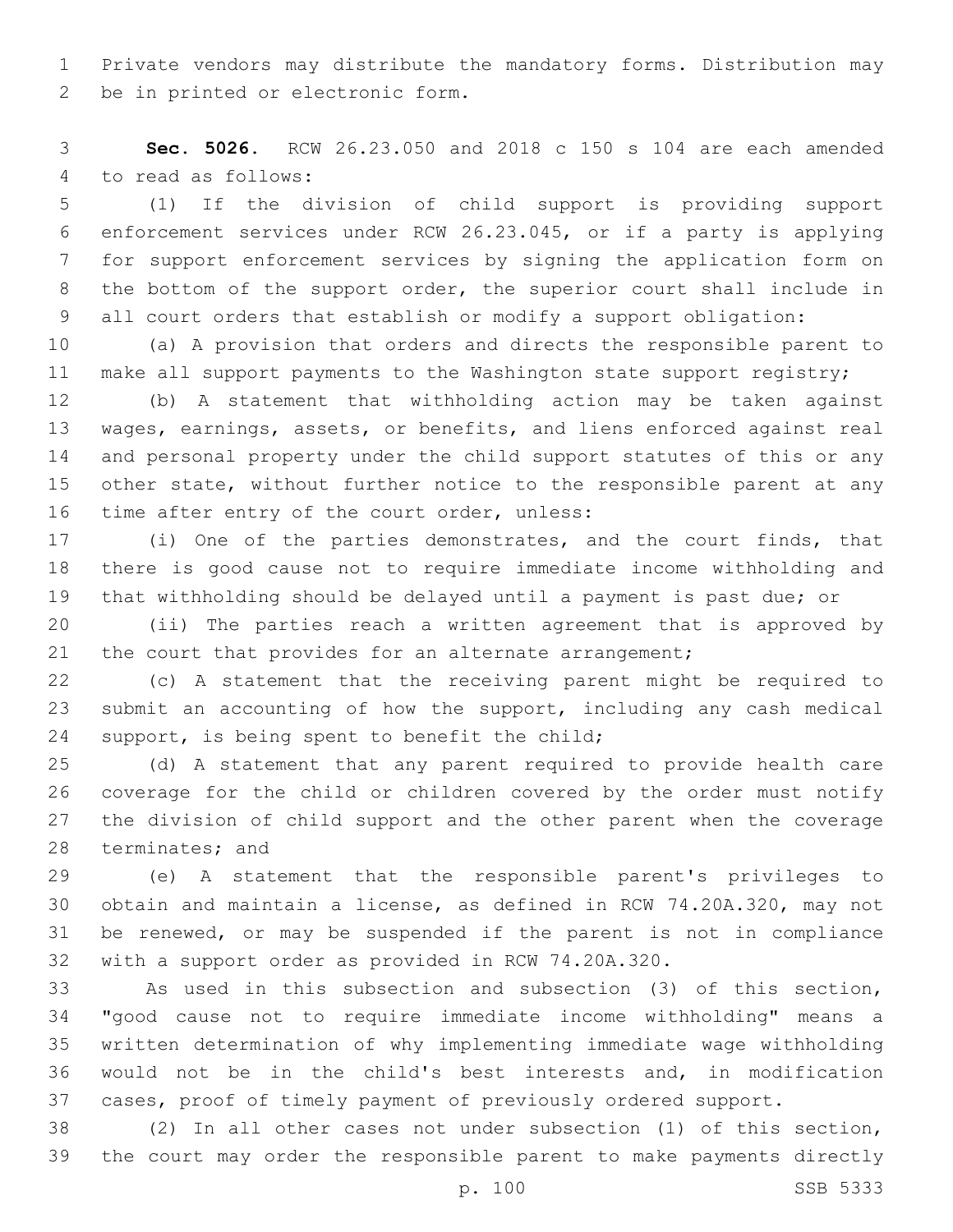to the person entitled to receive the payments, to the Washington state support registry, or may order that payments be made in accordance with an alternate arrangement agreed upon by the parties.

 (a) The superior court shall include in all orders under this subsection that establish or modify a support obligation:

 (i) A statement that withholding action may be taken against wages, earnings, assets, or benefits, and liens enforced against real and personal property under the child support statutes of this or any other state, without further notice to the responsible parent at any 10 time after entry of the court order, unless:

 (A) One of the parties demonstrates, and the court finds, that there is good cause not to require immediate income withholding and that withholding should be delayed until a payment is past due; or

 (B) The parties reach a written agreement that is approved by the 15 court that provides for an alternate arrangement;

 (ii) A statement that the receiving parent may be required to submit an accounting of how the support is being spent to benefit the 18 child;

 (iii) A statement that any parent required to provide health care coverage for the child or children covered by the order must notify the division of child support and the other parent when the coverage 22 terminates; and

 (iv) A statement that a parent seeking to enforce the obligation 24 to provide health care coverage may:

(A) File a motion in the underlying superior court action; or

 (B) If there is not already an underlying superior court action, 27 initiate an action in the superior court.

 As used in this subsection, "good cause not to require immediate income withholding" is any reason that the court finds appropriate.

 (b) The superior court may order immediate or delayed income 31 withholding as follows:

 (i) Immediate income withholding may be ordered if the responsible parent has earnings. If immediate income withholding is ordered under this subsection, all support payments shall be paid to the Washington state support registry. The superior court shall issue a mandatory wage assignment order as set forth in chapter 26.18 RCW when the support order is signed by the court. The parent entitled to receive the transfer payment is responsible for serving the employer with the order and for its enforcement as set forth in chapter 26.18 40 RCW.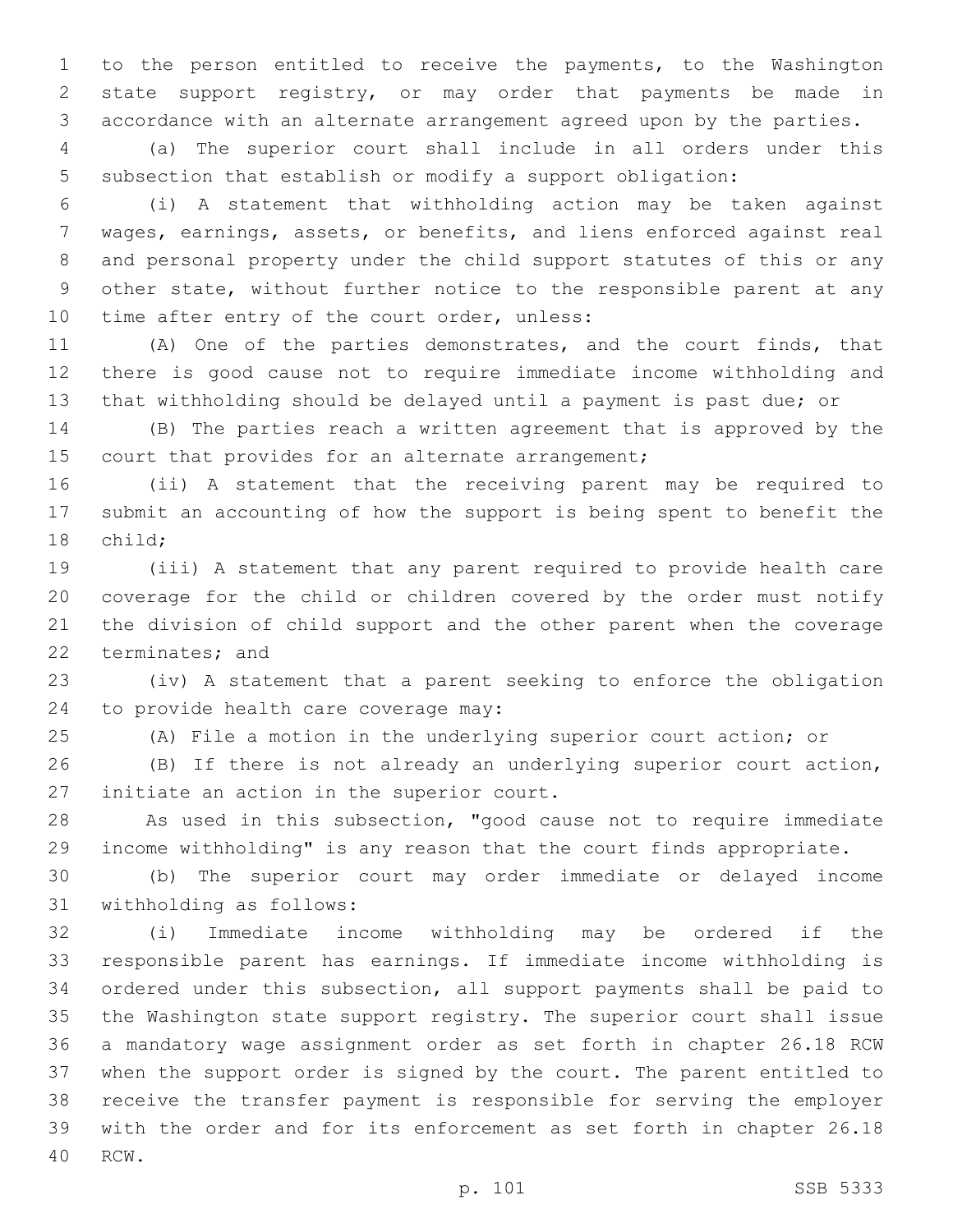(ii) If immediate income withholding is not ordered, the court shall require that income withholding be delayed until a payment is past due. The support order shall contain a statement that withholding action may be taken against wages, earnings, assets, or benefits, and liens enforced against real and personal property under the child support statutes of this or any other state, without further notice to the responsible parent, after a payment is past 8 due.

 (c) If a mandatory wage withholding order under chapter 26.18 RCW is issued under this subsection and the division of child support provides support enforcement services under RCW 26.23.045, the existing wage withholding assignment is prospectively superseded upon the division of child support's subsequent service of an income 14 withholding notice.

 (3) The office of administrative hearings and the department of social and health services shall require that all support obligations established as administrative orders include a provision which orders and directs that the responsible parent shall make all support payments to the Washington state support registry. All administrative orders shall also state that the responsible parent's privileges to obtain and maintain a license, as defined in RCW 74.20A.320, may not be renewed, or may be suspended if the parent is not in compliance with a support order as provided in RCW 74.20A.320. All administrative orders shall also state that withholding action may be 25 taken against wages, earnings, assets, or benefits, and liens enforced against real and personal property under the child support statutes of this or any other state without further notice to the 28 responsible parent at any time after entry of the order, unless:

 (a) One of the parties demonstrates, and the presiding officer finds, that there is good cause not to require immediate income 31 withholding; or

 (b) The parties reach a written agreement that is approved by the presiding officer that provides for an alternate agreement.

 (4) If the support order does not include the provision ordering and directing that all payments be made to the Washington state support registry and a statement that withholding action may be taken against wages, earnings, assets, or benefits if a support payment is 38 past due or at any time after the entry of the order, or that a parent's licensing privileges may not be renewed, or may be suspended, the division of child support may serve a notice on the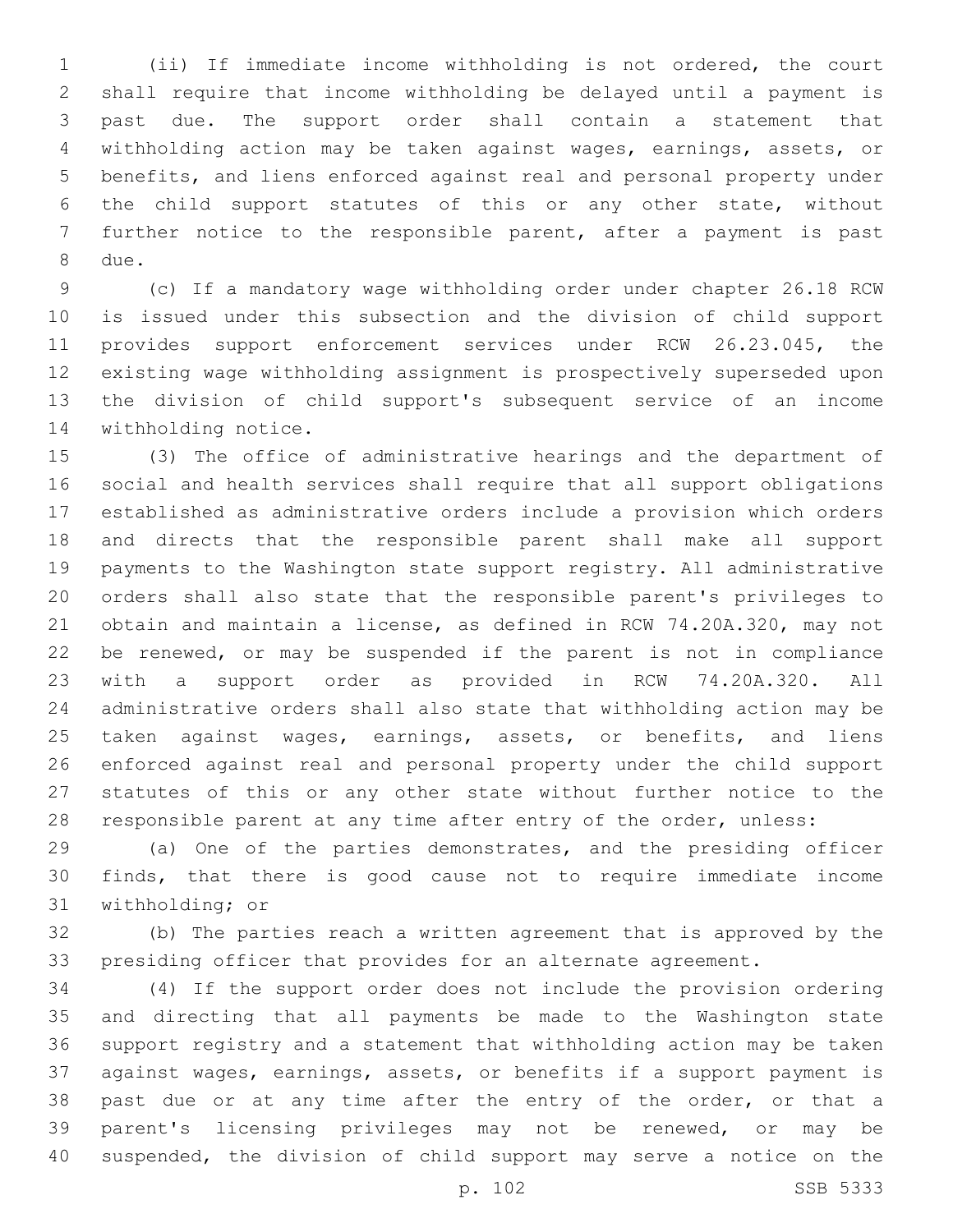responsible parent stating such requirements and authorizations. Service may be by personal service or any form of mail requiring a 3 return receipt.

(5) Every support order shall state:4

(a) The address where the support payment is to be sent;

 (b) That withholding action may be taken against wages, earnings, assets, or benefits, and liens enforced against real and personal property under the child support statutes of this or any other state, without further notice to the responsible parent at any time after 10 entry of a support order, unless:

 (i) One of the parties demonstrates, and the court finds, that there is good cause not to require immediate income withholding; or

 (ii) The parties reach a written agreement that is approved by 14 the court that provides for an alternate arrangement;

 (c) The income of the parties, if known, or that their income is 16 unknown and the income upon which the support award is based;

(d) The support award as a sum certain amount;

(e) The specific day or date on which the support payment is due;

(f) The names and ages of the dependent children;

 (g) A provision requiring both the responsible parent and the custodial parent to keep the Washington state support registry informed of whether he or she has access to health care coverage at reasonable cost and, if so, the health care coverage information;

 (h) That either or both the responsible parent and the custodial parent shall be obligated to provide medical support for his or her 26 child through health care coverage if:

 (i) The obligated parent provides accessible coverage for the child through private or public health care coverage; or

 (ii) Coverage that can be extended to cover the child is or becomes available to the parent through employment or is union-31 related; or

 (iii) In the absence of such coverage, through an additional sum certain amount, as that parent's monthly payment toward the premium 34 as provided under RCW 26.09.105;

 (i) That a parent providing health care coverage must notify both the division of child support and the other parent when coverage 37 terminates;

 (j) That if proof of health care coverage or proof that the coverage is unavailable is not provided within twenty days, the parent seeking enforcement or the department may seek direct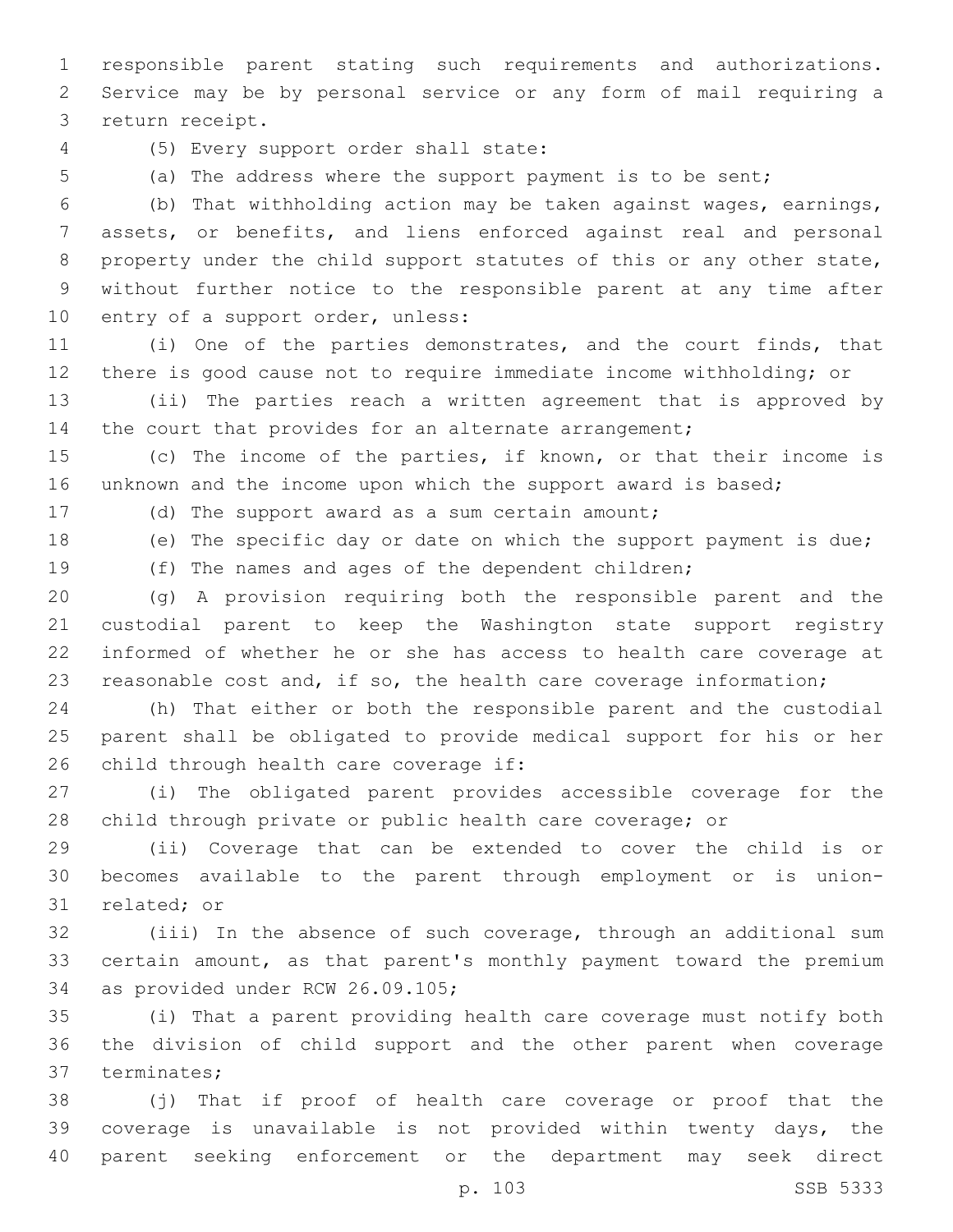enforcement of the coverage through the employer or union of the parent required to provide medical support without further notice to 3 the parent as provided under chapter 26.18 RCW;

 (k) The reasons for not ordering health care coverage if the 5 order fails to require such coverage;

 (l) That the responsible parent's privileges to obtain and maintain a license, as defined in RCW 74.20A.320, may not be renewed, or may be suspended if the parent is not in compliance with a support 9 order as provided in RCW 74.20A.320;

10 (m) That each parent must:

 (i) Promptly file with the court and update as necessary the confidential information form required by subsection (7) of this 13 section; and

 (ii) Provide the state case registry and update as necessary the information required by subsection (7) of this section; and

 (n) That parties to administrative support orders shall provide to the state case registry and update as necessary their residential addresses and the address of the responsible parent's employer. The division of child support may adopt rules that govern the collection of parties' current residence and mailing addresses, telephone numbers, dates of birth, social security numbers, the names of the children, social security numbers of the children, dates of birth of the children, driver's license numbers, and the names, addresses, and telephone numbers of the parties' employers to enforce an administrative support order. The division of child support shall not release this information if the division of child support determines that there is reason to believe that release of the information may result in physical or emotional harm to the party or to the child, or a restraining order or protective order is in effect to protect one 30 party from the other party.

 (6) After the responsible parent has been ordered or notified to make payments to the Washington state support registry under this section, the responsible parent shall be fully responsible for making all payments to the Washington state support registry and shall be subject to payroll deduction or other income-withholding action. The responsible parent shall not be entitled to credit against a support obligation for any payments made to a person or agency other than to the Washington state support registry except as provided under RCW 74.20.101. A civil action may be brought by the payor to recover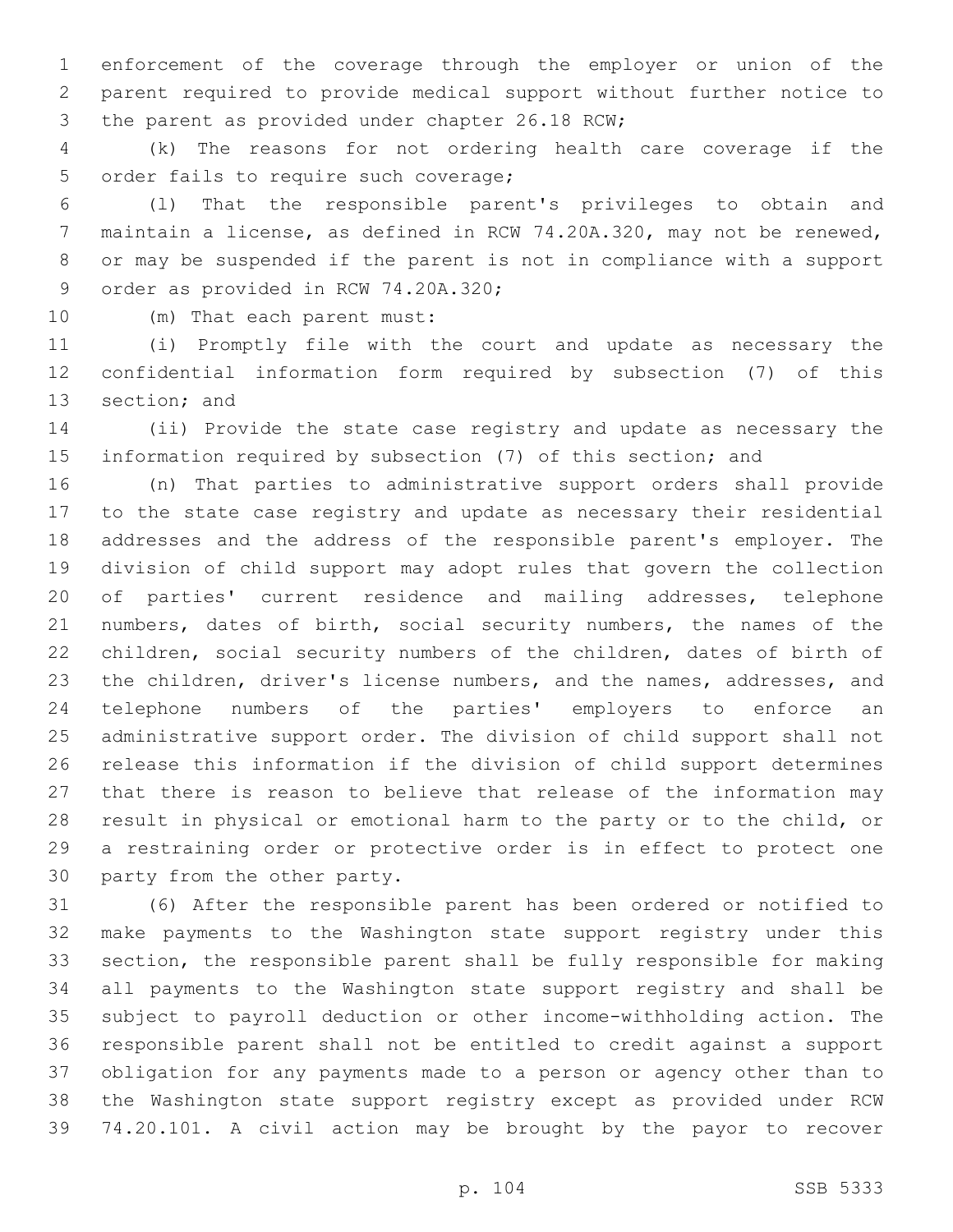payments made to persons or agencies who have received and retained support moneys paid contrary to the provisions of this section.

 (7) All petitioners and parties to all court actions under chapters 26.09, 26.10, 26.12, 26.18, 26.21A, 26.23, ((26.26)) 26.26A, 26.26B, and 26.27 RCW shall complete to the best of their knowledge a verified and signed confidential information form or equivalent that provides the parties' current residence and mailing addresses, telephone numbers, dates of birth, social security numbers, driver's license numbers, and the names, addresses, and telephone numbers of the parties' employers. The clerk of the court shall not accept petitions, except in parentage actions initiated by the state, orders 12 of child support, decrees of dissolution, or ((paternity)) parentage orders for filing in such actions unless accompanied by the confidential information form or equivalent, or unless the confidential information form or equivalent is already on file with the court clerk. In lieu of or in addition to requiring the parties to complete a separate confidential information form, the clerk may collect the information in electronic form. The clerk of the court shall transmit the confidential information form or its data to the division of child support with a copy of the order of child support 21 or ((paternity)) parentage order, and may provide copies of the confidential information form or its data and any related findings, decrees, parenting plans, orders, or other documents to the state administrative agency that administers Title IV-A, IV-D, IV-E, or XIX 25 of the federal social security act. In state initiated ((paternity)) parentage actions, the parties adjudicated the parents of the child or children shall complete the confidential information form or equivalent or the state's attorney of record may complete that form 29 to the best of the attorney's knowledge.

 (8) The department has rule-making authority to enact rules consistent with 42 U.S.C. Sec. 652(f) and 42 U.S.C. Sec. 666(a)(19) as amended by section 7307 of the deficit reduction act of 2005. Additionally, the department has rule-making authority to implement regulations required under 45 C.F.R. Parts 302, 303, 304, 305, and 308.

 **Sec. 5027.** RCW 26.26B.010 and 2005 c 282 s 38 are each amended 37 to read as follows:

 (1) Effective January 1, 1992, a party shall not file any pleading with the clerk of the court in an action commenced under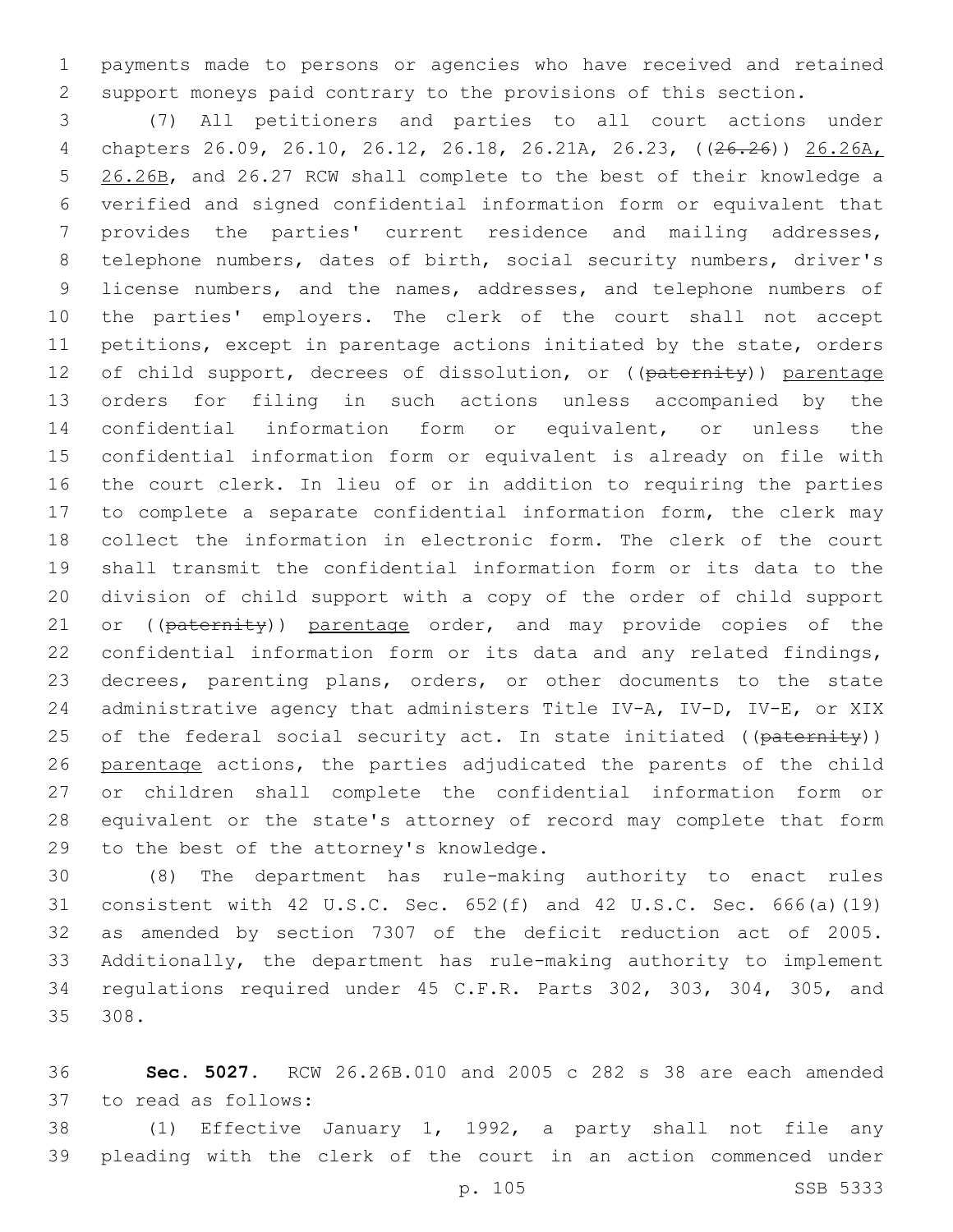1 this chapter or chapter 26.26A RCW unless on forms approved by the 2 administrative office of the courts.

 (2) The parties shall comply with requirements for submission to 4 the court of forms as provided in RCW 26.18.220.

 **Sec. 5028.** RCW 26.26B.020 and 2011 c 283 s 9 are each amended to read as follows:6

 (1) The judgment and order of the court determining the existence or nonexistence of the parent and child relationship shall be 9 determinative for all purposes.

 (2) If the judgment and order of the court is at variance with the child's birth certificate, the court shall order that an amended 12 birth certificate be issued.

 (3) The judgment and order shall contain other appropriate provisions directed to the appropriate parties to the proceeding, 15 concerning the duty of current and future support, the extent of any liability for past support furnished to the child if that issue is 17 before the court, the furnishing of bond or other security for the payment of the judgment, or any other matter in the best interest of the child. The judgment and order may direct one parent to pay the reasonable expenses of the mother's pregnancy and childbirth. The judgment and order may include a continuing restraining order or injunction. In issuing the order, the court shall consider the 23 provisions of RCW 9.41.800.

 (4) The judgment and order shall contain a provision that each party must file with the court and the Washington state child support registry and update as necessary the information required in the confidential information form required by RCW 26.23.050.

 (5) Support judgment and orders shall be for periodic payments which may vary in amount. The court may limit the parent's liability for the past support to the child to the proportion of the expenses already incurred as the court deems just. The court shall not limit or affect in any manner the right of nonparties including the state of Washington to seek reimbursement for support and other services 34 previously furnished to the child.

 (6) After considering all relevant factors, the court shall order either or both parents to pay an amount determined pursuant to the schedule and standards contained in chapter 26.19 RCW.

 (7) On the same basis as provided in chapter 26.09 RCW, the court shall make residential provisions with regard to minor children of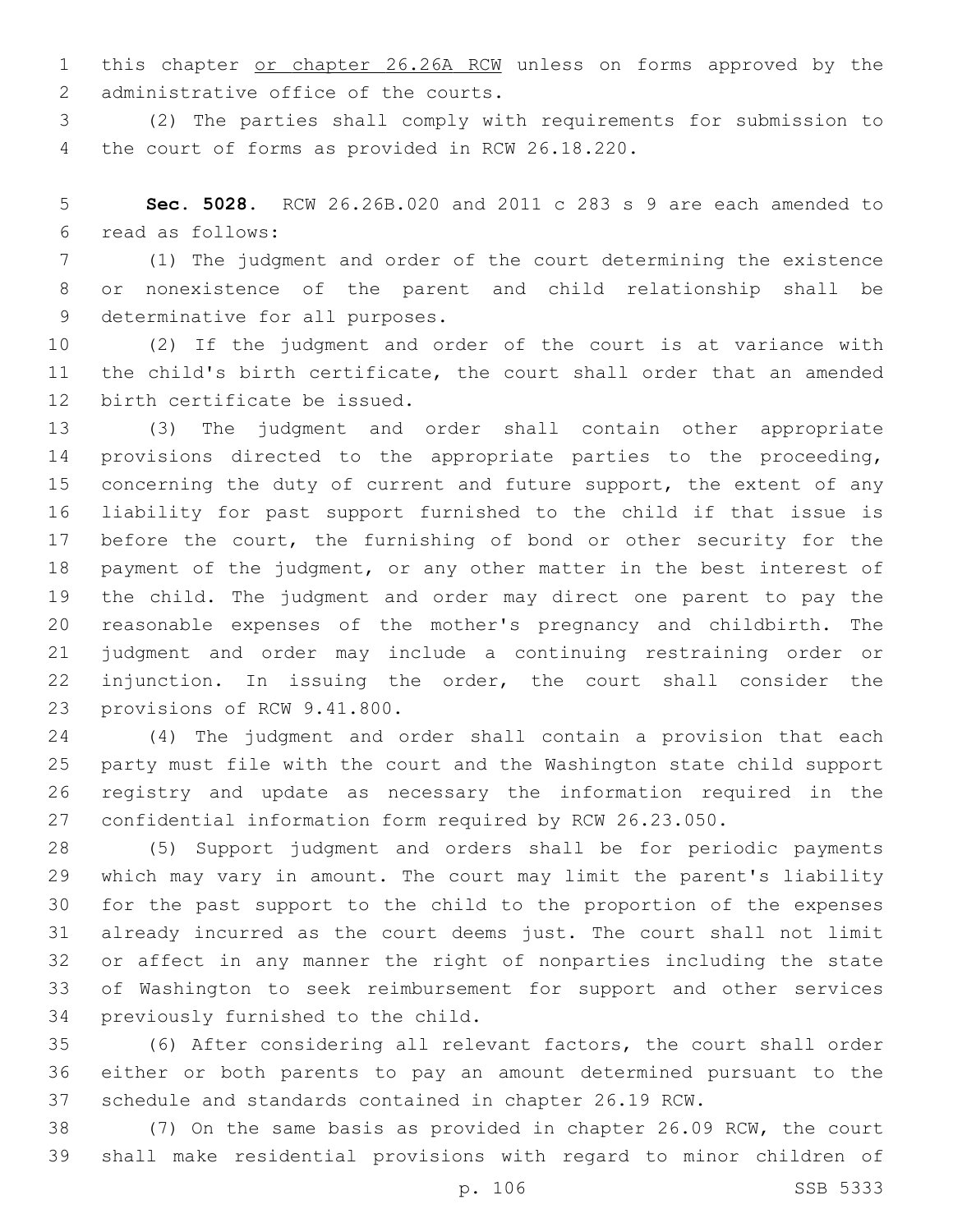the parties, except that a parenting plan shall not be required unless requested by a party. If a parenting plan or residential schedule was not entered at the time the order establishing parentage was entered, a parent may move the court for entry of a parenting 5 plan or residential schedule:

 (a) By filing a motion and proposed parenting plan or residential schedule and providing notice to the other parent and other persons who have residential time with the child pursuant to a court order: PROVIDED, That at the time of filing the motion less than twenty-four months have passed since entry of the order establishing parentage and that the proposed parenting plan or residential schedule does not change the designation of the parent with whom the child spends the 13 majority of time; or

 (b) By filing a petition for modification under RCW 26.09.260 or petition to establish a parenting plan, residential schedule, or 16 residential provisions.

 (8) In any dispute between the persons claiming parentage of a child and a person or persons who have (a) commenced adoption proceedings or who have been granted an order of adoption, and (b) pursuant to a court order, or placement by the department of social and health services or by a licensed agency, have had actual custody of the child for a period of one year or more before court action is commenced by the persons claiming parentage, the court shall consider the best welfare and interests of the child, including the child's need for situation stability, in determining the matter of custody, and the parent or person who is more fit shall have the superior 27 right to custody.

28 (9) In entering an order under this chapter or chapter 26.26A 29 RCW, the court may issue any necessary continuing restraining orders, including the restraint provisions of domestic violence protection orders under chapter 26.50 RCW or antiharassment protection orders 32 under chapter 10.14 RCW.

 (10) Restraining orders issued under this section restraining or enjoining the person from molesting or disturbing another party, from going onto the grounds of or entering the home, workplace, or school of the other party or the day care or school of any child, or prohibiting the person from knowingly coming within, or knowingly remaining within, a specified distance of a location, shall prominently bear on the front page of the order the legend: VIOLATION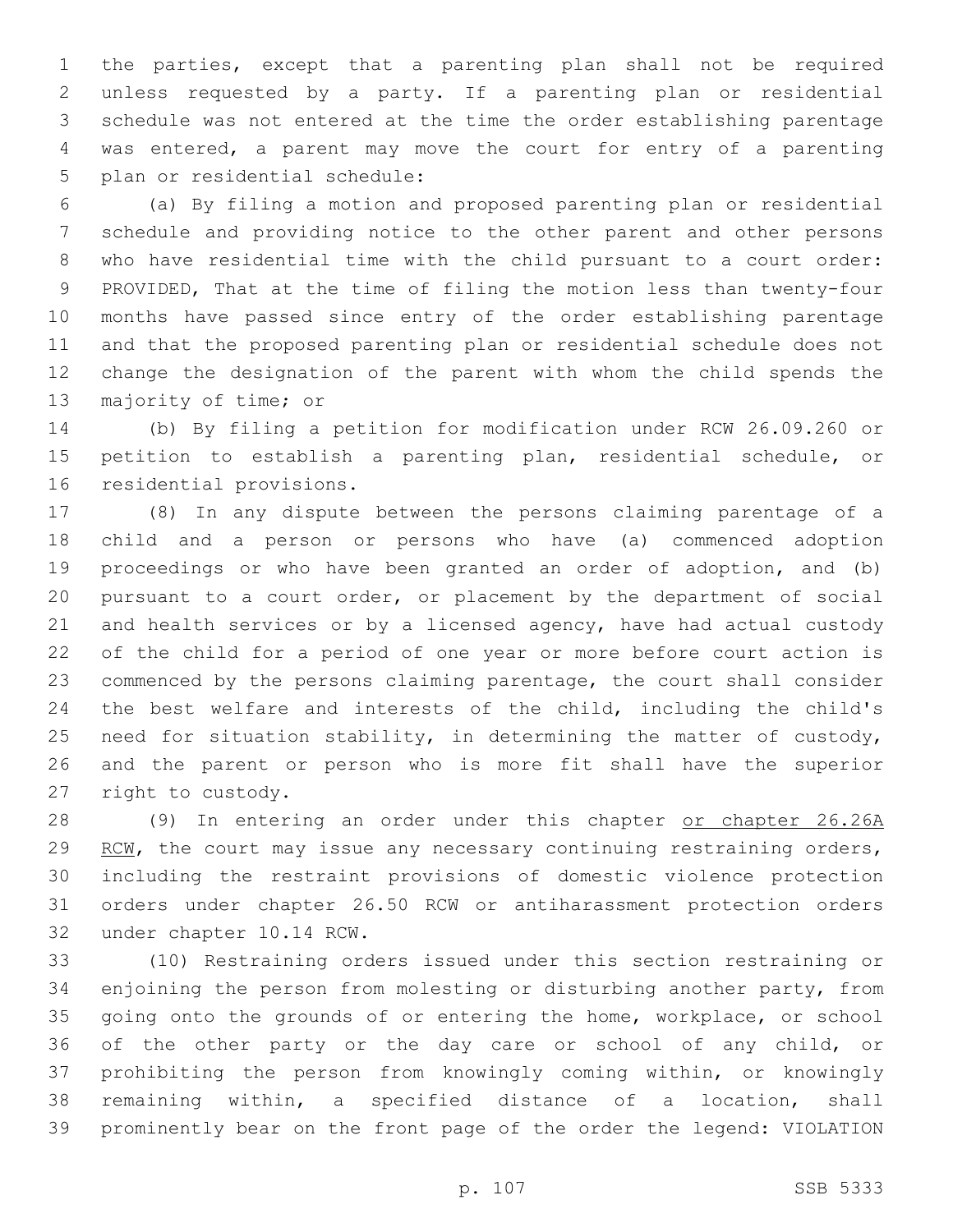OF THIS ORDER WITH ACTUAL NOTICE OF ITS TERMS IS A CRIMINAL OFFENSE UNDER CHAPTER 26.50 RCW AND WILL SUBJECT A VIOLATOR TO ARREST.

 (11) The court shall order that any restraining order bearing a criminal offense legend, any domestic violence protection order, or any antiharassment protection order granted under this section be forwarded by the clerk of the court on or before the next judicial day to the appropriate law enforcement agency specified in the order. Upon receipt of the order, the law enforcement agency shall forthwith enter the order into any computer-based criminal intelligence information system available in this state used by law enforcement agencies to list outstanding warrants. The order is fully enforceable 12 in any county in the state.

 (12) If a restraining order issued pursuant to this section is modified or terminated, the clerk of the court shall notify the law enforcement agency specified in the order on or before the next judicial day. Upon receipt of notice that an order has been terminated, the law enforcement agency shall remove the order from 18 any computer-based criminal intelligence system.

 **Sec. 5029.** RCW 26.26B.040 and 2011 c 336 s 693 are each amended 20 to read as follows:

 A court may not order payment for support provided or expenses incurred more than five years prior to the commencement of the action. Any period of time in which the responsible party has concealed himself or herself or avoided the jurisdiction of the court 25 under this chapter or chapter 26.26A RCW shall not be included within 26 the five-year period.

 **Sec. 5030.** RCW 26.26B.050 and 2000 c 119 s 23 are each amended 28 to read as follows:

29 (1) Whenever a restraining order is issued under this chapter or chapter 26.26A RCW, and the person to be restrained knows of the order, a violation of the provisions restricting the person from acts or threats of violence or of a provision restraining the person from going onto the grounds of or entering the residence, workplace, school, or day care of another, or prohibiting the person from knowingly coming within, or knowingly remaining within, a specified distance of a location, is punishable under RCW 26.50.110.

(2) A person is deemed to have notice of a restraining order if: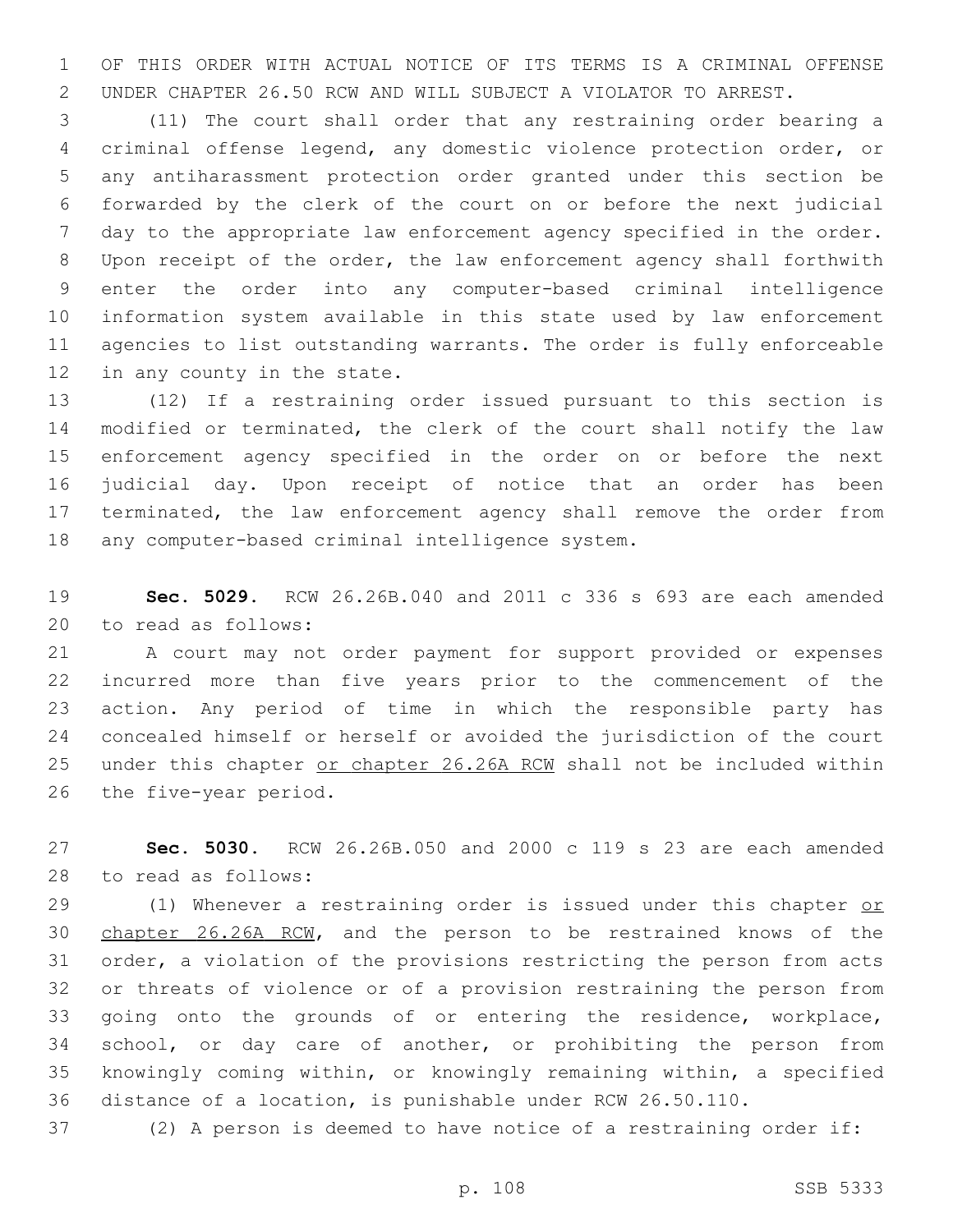(a) The person to be restrained or the person's attorney signed 2 the order;

 (b) The order recites that the person to be restrained or the person's attorney appeared in person before the court;

(c) The order was served upon the person to be restrained; or

 (d) The peace officer gives the person oral or written evidence of the order by reading from it or handing to the person a certified copy of the original order, certified to be an accurate copy of the original by a notary public or by the clerk of the court.

 (3) A peace officer shall verify the existence of a restraining 11 order by:

 (a) Obtaining information confirming the existence and terms of 13 the order from a law enforcement agency; or

 (b) Obtaining a certified copy of the order, certified to be an accurate copy of the original by a notary public or by the clerk of 16 the court.

 (4) A peace officer shall arrest and take into custody, pending release on bail, personal recognizance, or court order, a person without a warrant when the officer has probable cause to believe 20 that:

21 (a) A restraining order has been issued under this chapter or 22 chapter 26.26A RCW;

 (b) The respondent or person to be restrained knows of the order; 24 and

 (c) The person to be arrested has violated the terms of the order restraining the person from acts or threats of violence or restraining the person from going onto the grounds of or entering the residence, workplace, school, or day care of another, or prohibiting the person from knowingly coming within, or knowingly remaining 30 within, a specified distance of a location.

 (5) It is a defense to prosecution under subsection (1) of this section that the court order was issued contrary to law or court 33 rule.

 (6) No peace officer may be held criminally or civilly liable for making an arrest under subsection (4) of this section if the officer 36 acts in good faith and without malice.

 **Sec. 5031.** RCW 26.26B.070 and 1997 c 58 s 939 are each amended to read as follows:38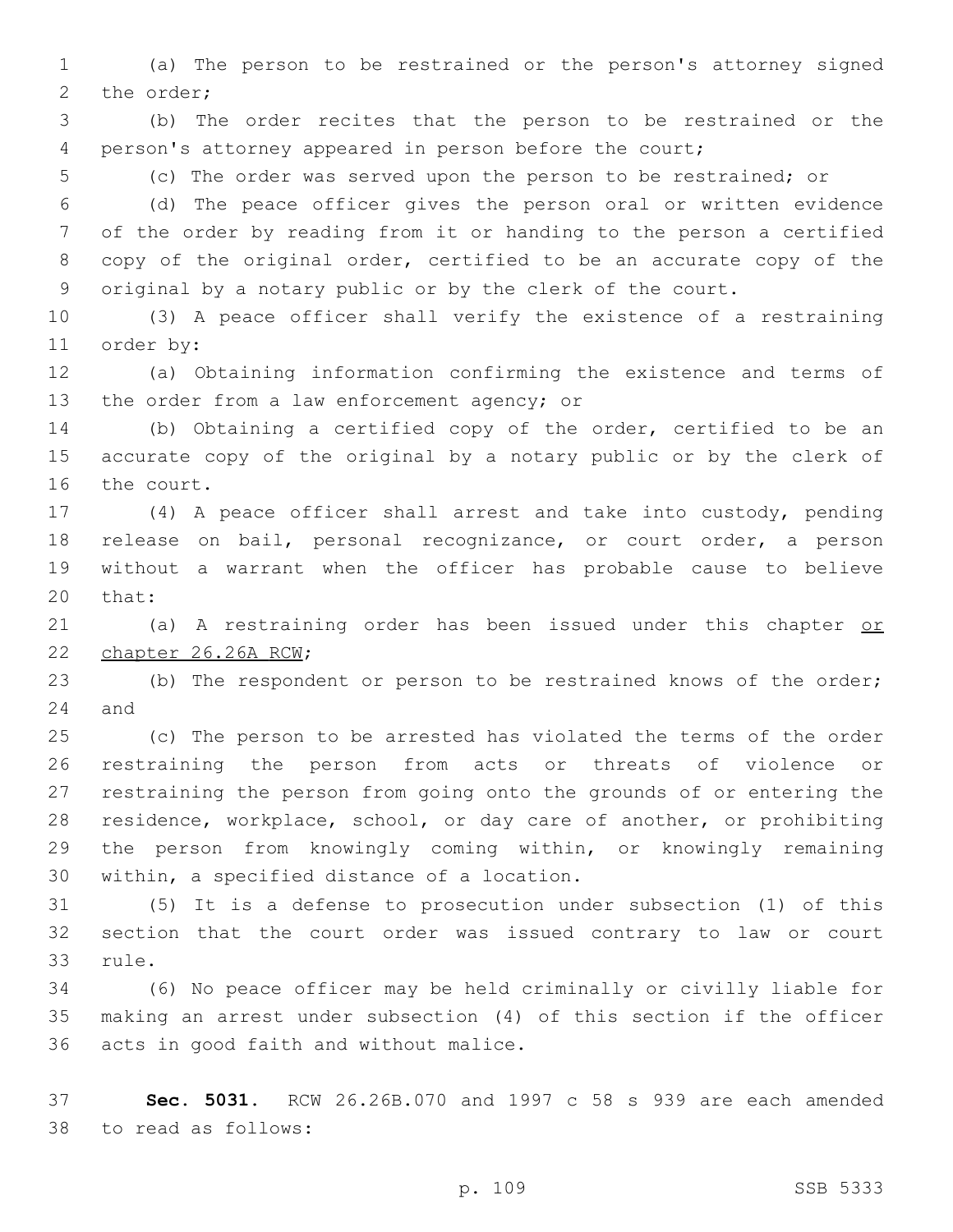1 In all actions brought under this chapter or chapter 26.26A RCW, 2 bills for pregnancy, childbirth, and genetic testing shall:

3 (1) Be admissible as evidence without requiring third-party 4 foundation testimony; and

5 (2) Constitute prima facie evidence of amounts incurred for such 6 services or for testing on behalf of the child.

7 **Sec. 5032.** RCW 26.26B.080 and 2011 c 283 s 10 are each amended 8 to read as follows:

9 (1) If existence of the parent and child relationship is 10 declared, or ((paternity)) parentage or a duty of support has been 11 acknowledged or adjudicated under this chapter or chapter 26.26A RCW 12 or under prior law, the obligation of the parent may be enforced in 13 the same or other proceedings by the other parent, the child, the 14 state of Washington, the public authority that has furnished or may 15 furnish the reasonable expenses of pregnancy, childbirth, education, 16 support, or funeral, or by any other person, including a private 17 agency, to the extent he or she has furnished or is furnishing these 18 expenses.

 (2) The court shall order support payments to be made to the Washington state support registry, or the person entitled to receive the payments under an alternate arrangement approved by the court as provided in RCW 26.23.050(2).22

23 (3) All remedies for the enforcement of judgments apply.

24 **Sec. 5033.** RCW 26.26B.100 and 2018 c 150 s 105 are each amended 25 to read as follows:

 (1) In entering or modifying a support order under this chapter or chapter 26.26A RCW, the court shall require either or both parents to maintain or provide health care coverage for any dependent child 29 as provided under RCW 26.09.105.

 (2) This section shall not be construed to limit the authority of the court to enter or modify support orders containing provisions for payment of uninsured health expenses, health costs, or insurance premiums which are in addition to and not inconsistent with this 34 section.

35 (3) A parent ordered to provide health care coverage shall 36 provide proof of such coverage or proof that such coverage is 37 unavailable within twenty days of the entry of the order to:

38 (a) The physical custodian; or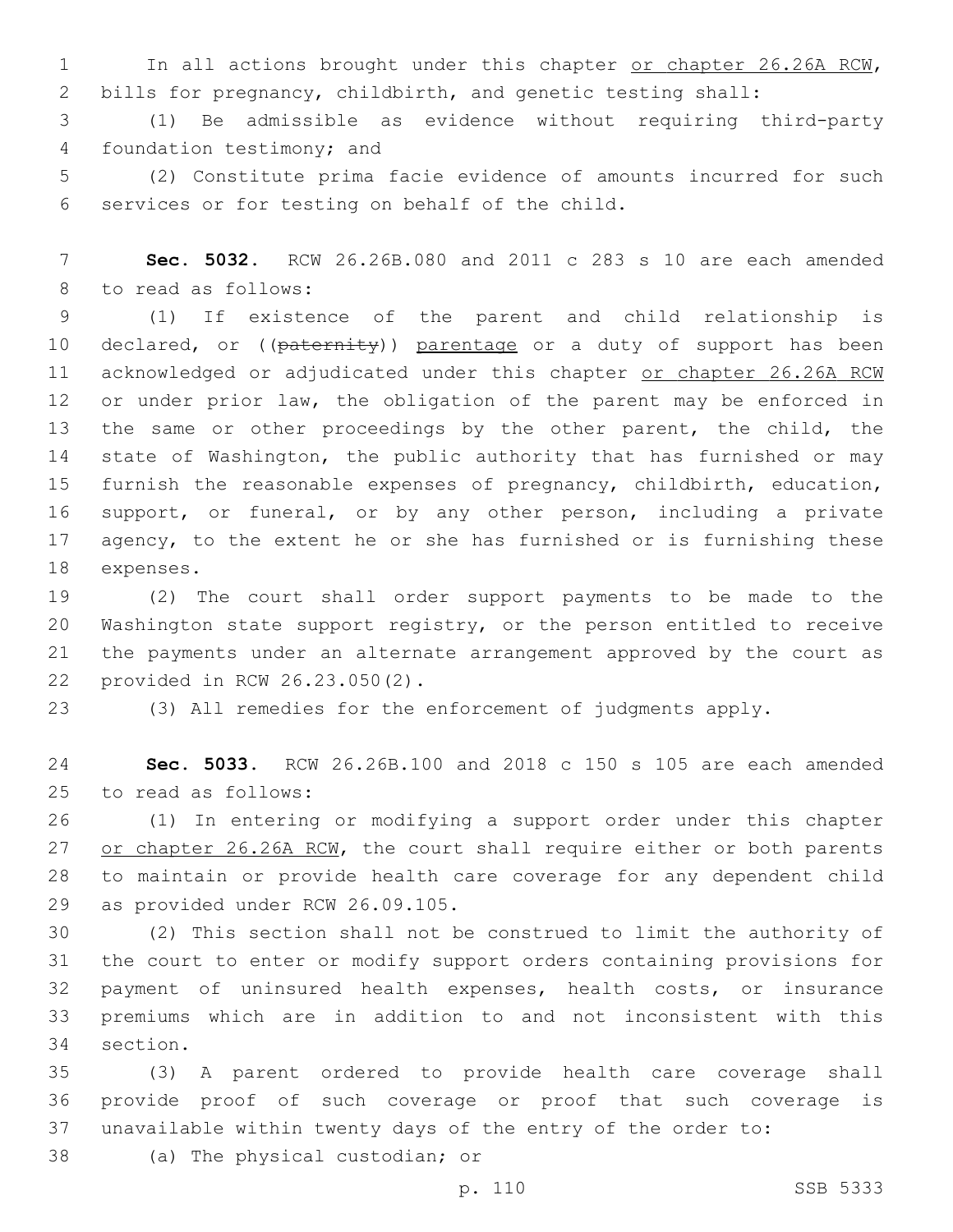1 (b) The department of social and health services if the parent 2 has been notified or ordered to make support payments to the 3 Washington state support registry.

4 (4) Every order requiring a parent to provide health care 5 coverage shall be entered in compliance with RCW 26.23.050 and be 6 subject to direct enforcement as provided under chapter 26.18 RCW.

7 **Sec. 5034.** RCW 26.33.020 and 2017 3rd sp.s. c 6 s 319 are each 8 reenacted and amended to read as follows:

9 Unless the context clearly requires otherwise, the definitions in 10 this section apply throughout this chapter.

11 (1) "Adoptee" means a person who is to be adopted or who has been 12 adopted.

13 (2) "Adoptive parent" means the person or persons who seek to 14 adopt or have adopted an adoptee.

 (3) "Agency" means any public or private association, corporation, or individual licensed or certified by the department as a child-placing agency under chapter 74.15 RCW or as an adoption 18 agency.

19 (4) "Alleged ((father)) genetic parent" ((means a person whose 20 parent-child relationship has not been terminated, who is not a 21 presumed father under chapter 26.26 RCW, and who alleges himself or 22 whom a party alleges to be the father of the child. It includes a 23 person whose marriage to the mother was terminated more than three 24 hundred days before the birth of the child or who was separated from 25 the mother more than three hundred days before the birth of the 26 ehild)) has the same meaning as defined in RCW 26.26A.010.

27 (5) "Birth parent" means the ((biological mother or biological)) 28 woman who gave birth to the child or alleged ( $(father of a)$ ) genetic 29 parent of the child, including a presumed ((father)) parent under 30 chapter ((26.26)) 26.26A RCW, whether or not any such person's 31 parent-child relationship has been terminated by a court of competent 32 jurisdiction. "Birth parent" does not include a ((biological mother 33 or biological)) woman who gave birth to the child or alleged 34 ((father)) genetic parent of the child, including a presumed 35 ((father)) parent under chapter ((26.26)) 26.26A RCW, if the parent-36 child relationship was terminated because of an act for which the 37 person was found guilty under chapter 9A.42 or 9A.44 RCW.

38 (6) "Child" means a person under eighteen years of age.

39 (7) "Court" means the superior court.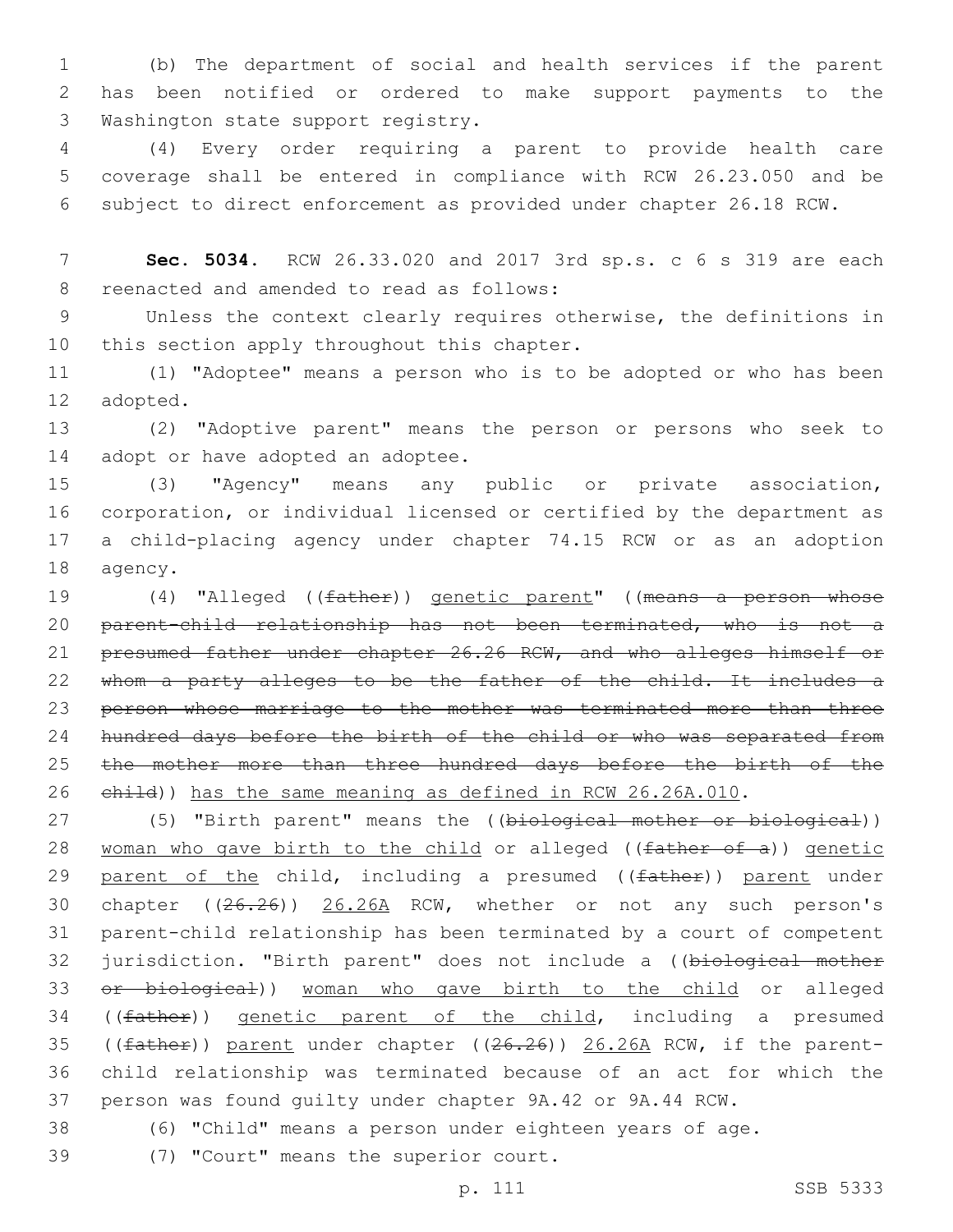(8) "Department" means the department of children, youth, and 2 families.

 (9) "Guardian ad litem" means a person, not related to a party to the action, appointed by the court to represent the best interests of 5 a party who is under a legal disability.

 (10) "Individual approved by the court" or "qualified salaried court employee" means a person who has a master's degree in social work or a related field and one year of experience in social work, or a bachelor's degree and two years of experience in social work, and includes a person not having such qualifications only if the court makes specific findings of fact that are entered of record establishing that the person has reasonably equivalent experience.

 (11) "Legal guardian" means the department, an agency, or a person, other than a parent or stepparent, appointed by the court to promote the child's general welfare, with the authority and duty to 16 make decisions affecting the child's development.

 (12) "Nonidentifying information" includes, but is not limited to, the following information about the birth parents, adoptive 19 parents, and adoptee:

20 (a) Age in years at the time of adoption;

(b) Heritage, including nationality, ethnic background, and race;

 (c) Education, including number of years of school completed at the time of adoption, but not name or location of school;

 (d) General physical appearance, including height, weight, color 25 of hair, eyes, and skin, or other information of a similar nature; (e) Religion;26

(f) Occupation, but not specific titles or places of employment;

28 (g) Talents, hobbies, and special interests;

(h) Circumstances leading to the adoption;29

(i) Medical and genetic history of birth parents;

31 (i) First names;

 (k) Other children of birth parents by age, sex, and medical 33 history;

 (l) Extended family of birth parents by age, sex, and medical 35 history;

(m) The fact of the death, and age and cause, if known;

(n) Photographs;37

(o) Name of agency or individual that facilitated the adoption.

39 (13) "Parent" ((means the natural or adoptive mother or father of

a child, including a presumed father under chapter 26.26 RCW. It does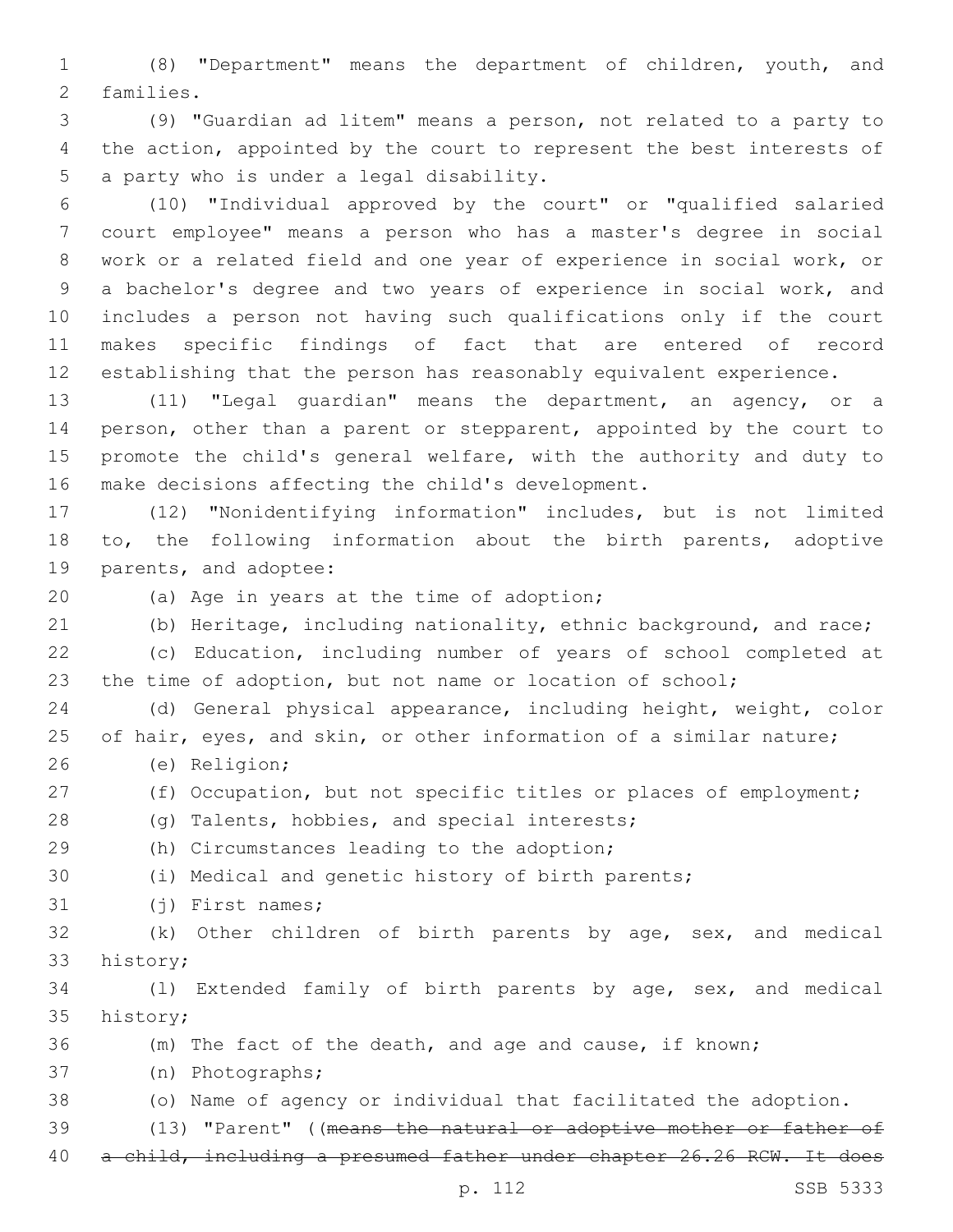not include any person whose parent-child relationship has been terminated by a court of competent jurisdiction)) has the same 3 meaning as defined in RCW 26.26A.010.

 (14) "Relinquish or relinquishment" means the voluntary surrender of custody of a child to the department, an agency, or prospective adoptive parents.6

 **Sec. 5035.** RCW 26.33.110 and 1995 c 270 s 5 are each amended to 8 read as follows:

 (1) The court shall set a time and place for a hearing on the petition for termination of the parent-child relationship, which shall not be held sooner than forty-eight hours after the child's birth. However, if the child is an Indian child, the hearing shall not be held sooner than ten days after the child's birth and the time of the hearing shall be extended up to twenty additional days from 15 the date of the scheduled hearing upon the motion of the parent, 16 Indian custodian, or the child's tribe.

 (2) Notice of the hearing shall be served on the petitioner, the 18 nonconsenting parent or alleged ((father)) genetic parent, the legal guardian of a party, and the guardian ad litem of a party, in the manner prescribed by RCW 26.33.310. If the child is an Indian child, notice of the hearing shall also be served on the child's tribe in 22 the manner prescribed by 25 U.S.C. Sec. 1912(a).

 (3) Except as otherwise provided in this section, the notice of 24 the petition shall:

 (a) State the date and place of birth. If the petition is filed prior to birth, the notice shall state the approximate date and location of conception of the child and the expected date of birth, 28 and shall identify the mother;

29 (b) Inform the nonconsenting parent or alleged ((father)) genetic parent that: (i) He or she has a right to be represented by counsel and that counsel will be appointed for an indigent person who requests counsel; and (ii) failure to respond to the termination action within twenty days of service if served within the state or thirty days if served outside of this state, will result in the termination of his or her parent-child relationship with respect to 36 the child:

37 (c) Inform an alleged ((<del>father</del>)) genetic parent that failure to 38 file a claim of ((paternity)) parentage under chapter ((26.26)) 26.26A or 26.26B RCW or to respond to the petition, within twenty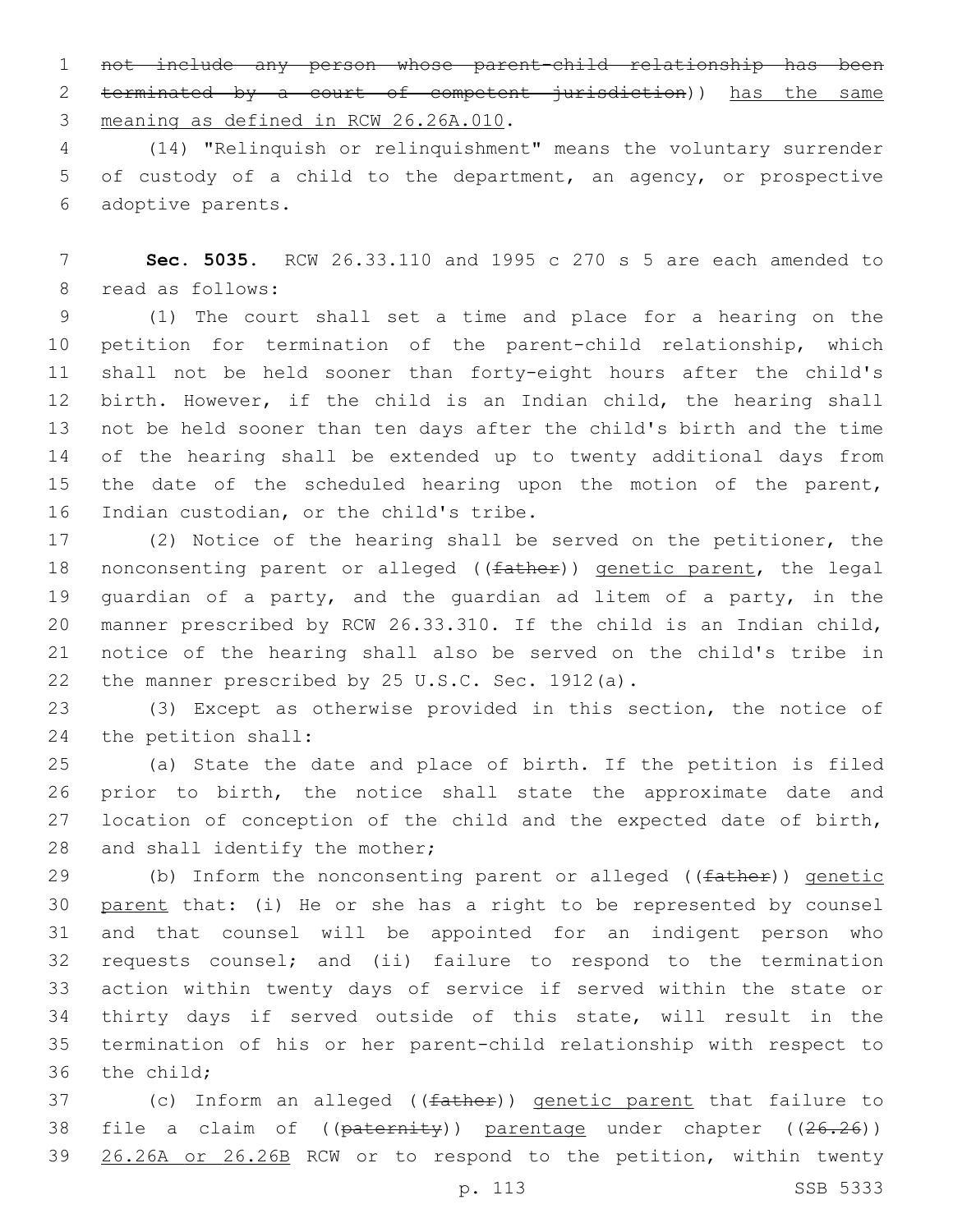days of the date of service of the petition is grounds to terminate 2 his or her parent-child relationship with respect to the child;

 (d) Inform an alleged ((father)) genetic parent of an Indian 4 child that if he or she acknowledges ((paternity)) parentage of the 5 child or if his or her ((paternity)) parentage of the child is established prior to the termination of the parent-child 7 relationship, that his or her parental rights may not be terminated 8 unless he or she: (i) Gives valid consent to termination, or (ii) his 9 or her parent-child relationship is terminated involuntarily pursuant 10 to chapter 26.33 or 13.34 RCW.

 **Sec. 5036.** RCW 26.50.025 and 1995 c 246 s 2 are each amended to 12 read as follows:

 (1) Any order available under this chapter may be issued in actions under chapter 26.09, 26.10, ((or 26.26)) 26.26A, or 26.26B RCW. If an order for protection is issued in an action under chapter 26.09, 26.10, ((or 26.26)) 26.26A, or 26.26B RCW, the order shall be issued on the forms mandated by RCW 26.50.035(1). An order issued in accordance with this subsection is fully enforceable and shall be 19 enforced under the provisions of this chapter.

20 (2) If a party files an action under chapter 26.09, 26.10, ((or 26.26)) 26.26A, or 26.26B RCW, an order issued previously under this chapter between the same parties may be consolidated by the court under that action and cause number. Any order issued under this chapter after consolidation shall contain the original cause number 25 and the cause number of the action under chapter 26.09, 26.10, ( $\Theta$ f 26.26)) 26.26A, or 26.26B RCW. Relief under this chapter shall not be denied or delayed on the grounds that the relief is available in 28 another action.

 **Sec. 5037.** RCW 26.50.035 and 2005 c 282 s 40 are each amended to 30 read as follows:

 (1) The administrative office of the courts shall develop and prepare instructions and informational brochures required under RCW 26.50.030(4), standard petition and order for protection forms, and a court staff handbook on domestic violence and the protection order process. The standard petition and order for protection forms must be used after September 1, 1994, for all petitions filed and orders 37 issued under this chapter. The instructions, brochures, forms, and handbook shall be prepared in consultation with interested persons,

p. 114 SSB 5333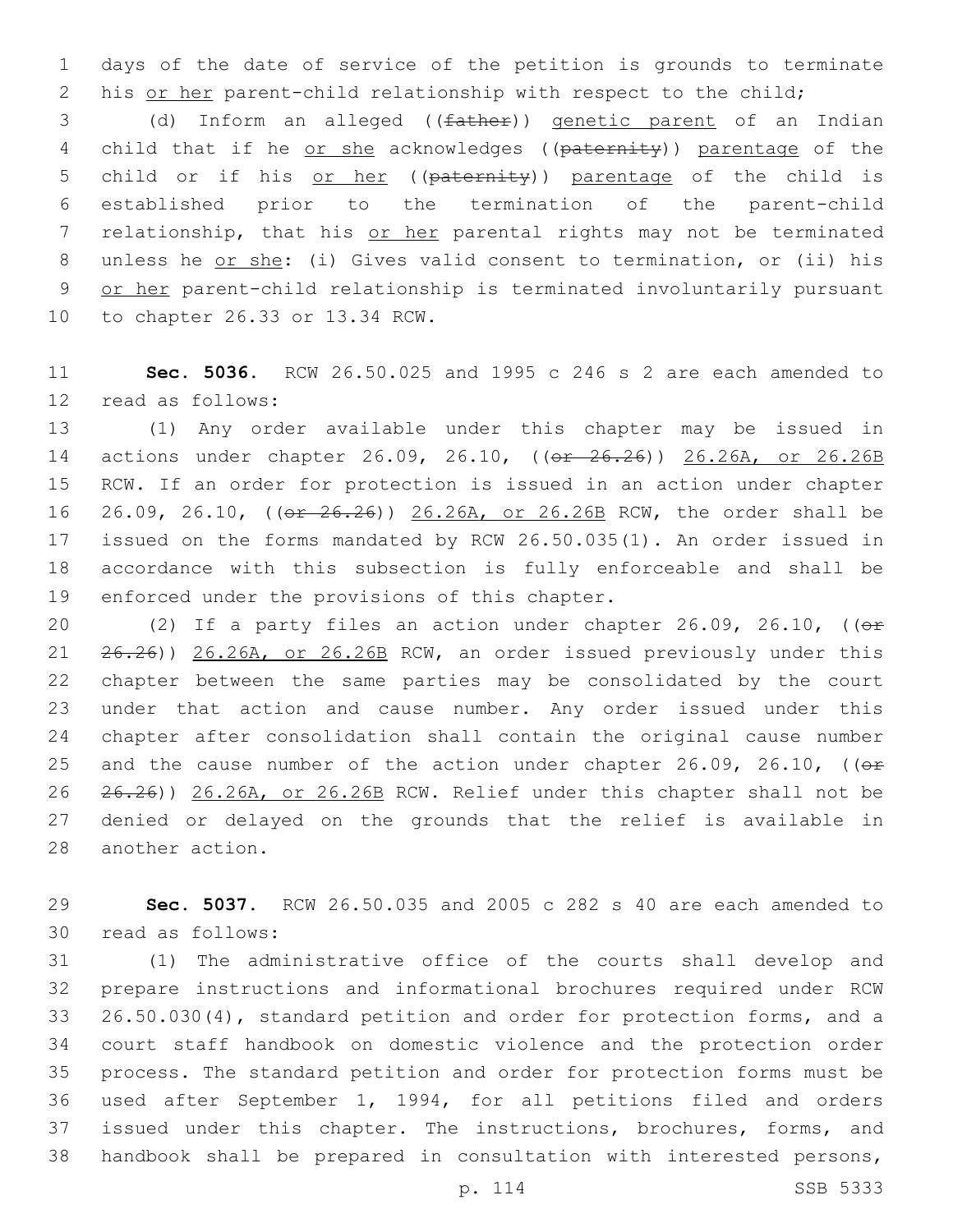including a representative of the state domestic violence coalition, 2 judges, and law enforcement personnel.

 (a) The instructions shall be designed to assist petitioners in completing the petition, and shall include a sample of standard 5 petition and order for protection forms.

 (b) The informational brochure shall describe the use of and the process for obtaining, modifying, and terminating a domestic violence protection order as provided under this chapter, an antiharassment no-contact order as provided under chapter 9A.46 RCW, a domestic violence no-contact order as provided under chapter 10.99 RCW, a 11 restraining order as provided under chapters 26.09, 26.10, ((26.26)) 12 26.26A, 26.26B, and 26.44 RCW, an antiharassment protection order as provided by chapter 10.14 RCW, and a foreign protection order as 14 defined in chapter 26.52 RCW.

 (c) The order for protection form shall include, in a conspicuous location, notice of criminal penalties resulting from violation of the order, and the following statement: "You can be arrested even if the person or persons who obtained the order invite or allow you to violate the order's prohibitions. The respondent has the sole responsibility to avoid or refrain from violating the order's provisions. Only the court can change the order upon written 22 application."

 (d) The court staff handbook shall allow for the addition of a 24 community resource list by the court clerk.

 (2) All court clerks shall obtain a community resource list from a domestic violence program, defined in RCW 70.123.020, serving the county in which the court is located. The community resource list shall include the names and telephone numbers of domestic violence programs serving the community in which the court is located, including law enforcement agencies, domestic violence agencies, sexual assault agencies, legal assistance programs, interpreters, multicultural programs, and batterers' treatment programs. The court shall make the community resource list available as part of or in addition to the informational brochures described in subsection (1) 35 of this section.

 (3) The administrative office of the courts shall distribute a master copy of the petition and order forms, instructions, and informational brochures to all court clerks and shall distribute a master copy of the petition and order forms to all superior, 40 district, and municipal courts.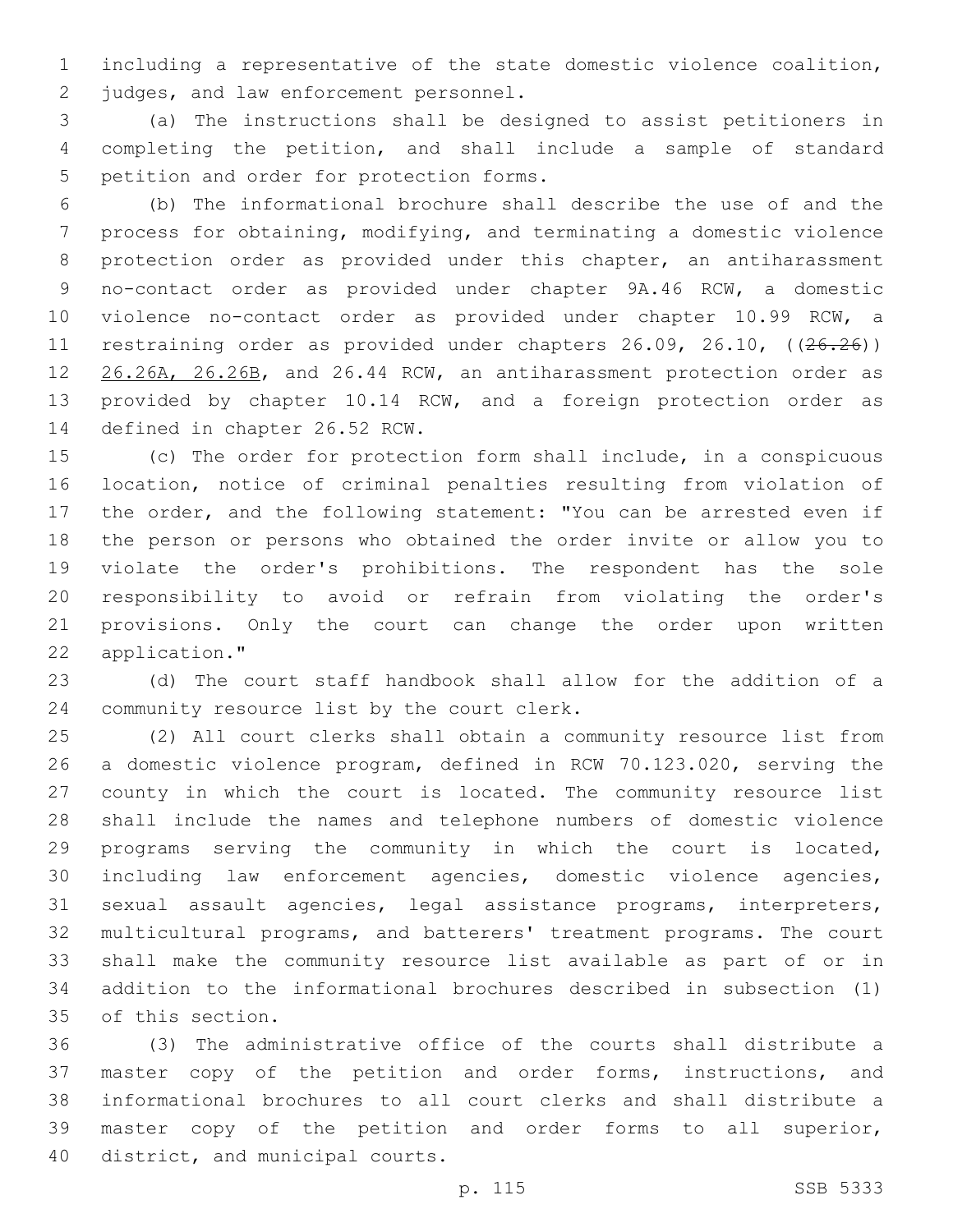(4) For purposes of this section, "court clerks" means court administrators in courts of limited jurisdiction and elected court 3 clerks.

 (5) The administrative office of the courts shall determine the significant non-English-speaking or limited English-speaking populations in the state. The administrator shall then arrange for translation of the instructions and informational brochures required by this section, which shall contain a sample of the standard petition and order for protection forms, into the languages spoken by those significant non-English-speaking populations and shall distribute a master copy of the translated instructions and informational brochures to all court clerks by January 1, 1997.

 (6) The administrative office of the courts shall update the instructions, brochures, standard petition and order for protection forms, and court staff handbook when changes in the law make an 16 update necessary.

 **Sec. 5038.** RCW 26.50.060 and 2018 c 84 s 1 are each amended to 18 read as follows:

 (1) Upon notice and after hearing, the court may provide relief 20 as follows:

 (a) Restrain the respondent from committing acts of domestic 22 violence;

 (b) Exclude the respondent from the dwelling that the parties share, from the residence, workplace, or school of the petitioner, or 25 from the day care or school of a child;

 (c) Prohibit the respondent from knowingly coming within, or knowingly remaining within, a specified distance from a specified 28 location;

 (d) On the same basis as is provided in chapter 26.09 RCW, the court shall make residential provision with regard to minor children of the parties. However, parenting plans as specified in chapter 26.09 RCW shall not be required under this chapter;

 (e) Order the respondent to participate in a domestic violence perpetrator treatment program approved under RCW 26.50.150;

 (f) Order other relief as it deems necessary for the protection of the petitioner and other family or household members sought to be protected, including orders or directives to a peace officer, as 38 allowed under this chapter;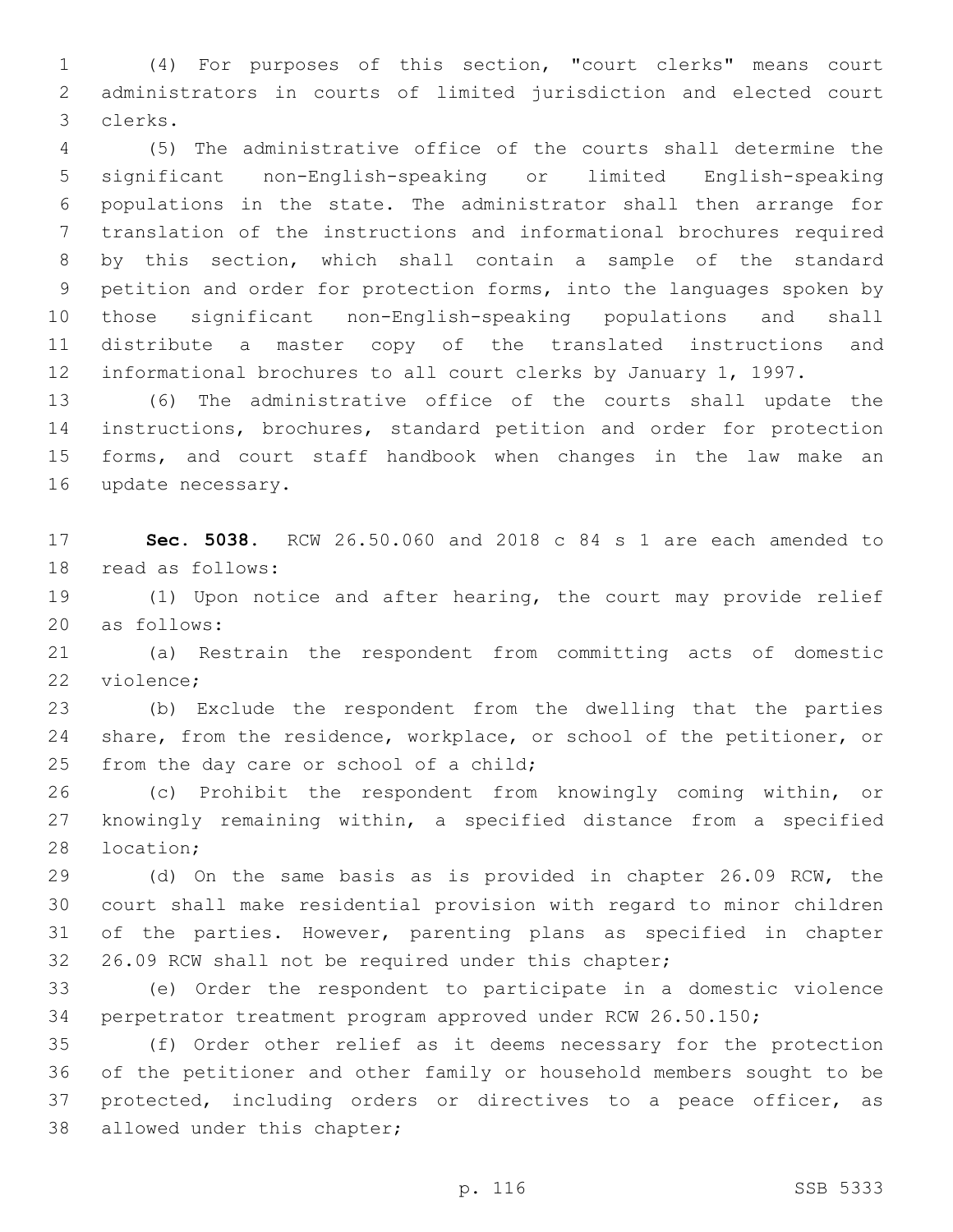(g) Require the respondent to pay the administrative court costs and service fees, as established by the county or municipality incurring the expense and to reimburse the petitioner for costs incurred in bringing the action, including reasonable attorneys' fees or limited license legal technician fees when such fees are incurred by a person licensed and practicing in accordance with the state supreme court's admission to practice rule 28, the limited practice 8 rule for limited license legal technicians;

 (h) Restrain the respondent from having any contact with the victim of domestic violence or the victim's children or members of 11 the victim's household;

 (i) Restrain the respondent from harassing, following, keeping under physical or electronic surveillance, cyberstalking as defined in RCW 9.61.260, and using telephonic, audiovisual, or other electronic means to monitor the actions, location, or communication of a victim of domestic violence, the victim's children, or members of the victim's household. For the purposes of this subsection, "communication" includes both "wire communication" and "electronic 19 communication" as defined in RCW 9.73.260;

 (j) Require the respondent to submit to electronic monitoring. The order shall specify who shall provide the electronic monitoring services and the terms under which the monitoring must be performed. The order also may include a requirement that the respondent pay the costs of the monitoring. The court shall consider the ability of the 25 respondent to pay for electronic monitoring;

26 (k) Consider the provisions of RCW 9.41.800;

 (l) Order possession and use of essential personal effects. The court shall list the essential personal effects with sufficient specificity to make it clear which property is included. Personal effects may include pets. The court may order that a petitioner be granted the exclusive custody or control of any pet owned, possessed, leased, kept, or held by the petitioner, respondent, or minor child residing with either the petitioner or respondent and may prohibit the respondent from interfering with the petitioner's efforts to remove the pet. The court may also prohibit the respondent from knowingly coming within, or knowingly remaining within, a specified distance of specified locations where the pet is regularly found; and

38 (m) Order use of a vehicle.

 (2) If a protection order restrains the respondent from contacting the respondent's minor children the restraint shall be for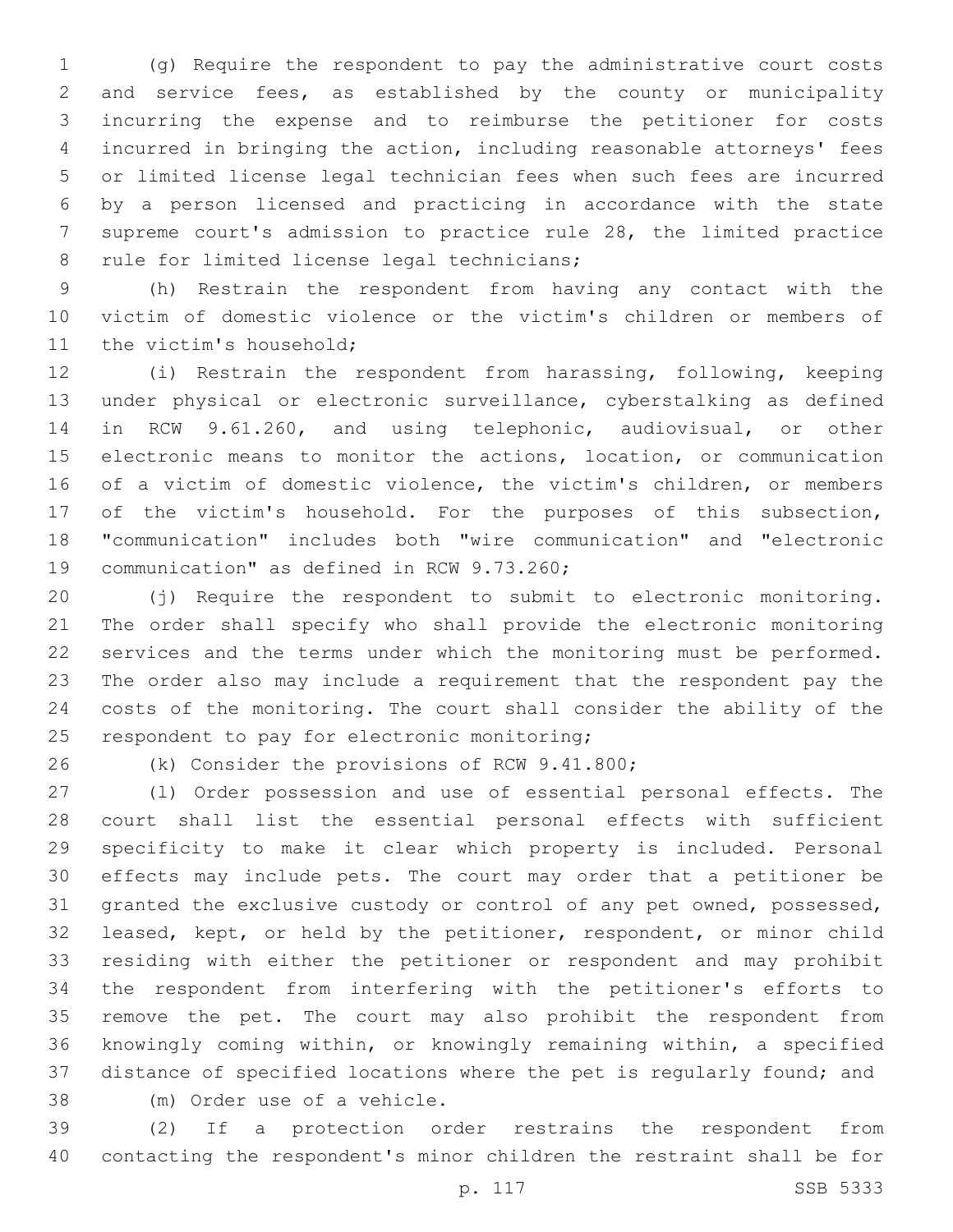a fixed period not to exceed one year. This limitation is not applicable to orders for protection issued under chapter 26.09, 26.10, ((or 26.26)) 26.26A, or 26.26B RCW. With regard to other relief, if the petitioner has petitioned for relief on his or her own behalf or on behalf of the petitioner's family or household members or minor children, and the court finds that the respondent is likely to resume acts of domestic violence against the petitioner or the petitioner's family or household members or minor children when the order expires, the court may either grant relief for a fixed period 10 or enter a permanent order of protection.

 If the petitioner has petitioned for relief on behalf of the respondent's minor children, the court shall advise the petitioner that if the petitioner wants to continue protection for a period beyond one year the petitioner may either petition for renewal pursuant to the provisions of this chapter or may seek relief 16 pursuant to the provisions of chapter 26.09 ((or 26.26)), 26.26A, or 17 26.26B RCW.

 (3) If the court grants an order for a fixed time period, the petitioner may apply for renewal of the order by filing a petition for renewal at any time within the three months before the order expires. The petition for renewal shall state the reasons why the petitioner seeks to renew the protection order. Upon receipt of the petition for renewal the court shall order a hearing which shall be not later than fourteen days from the date of the order. Except as provided in RCW 26.50.085, personal service shall be made on the respondent not less than five days before the hearing. If timely service cannot be made the court shall set a new hearing date and shall either require additional attempts at obtaining personal service or permit service by publication as provided in RCW 26.50.085 or by mail as provided in RCW 26.50.123. If the court permits service by publication or mail, the court shall set the new hearing date not later than twenty-four days from the date of the order. If the order expires because timely service cannot be made the court shall grant an ex parte order of protection as provided in RCW 26.50.070. The court shall grant the petition for renewal unless the respondent proves by a preponderance of the evidence that the respondent will not resume acts of domestic violence against the petitioner or the petitioner's children or family or household members when the order expires. The court may renew the protection order for another fixed time period or may enter a permanent order as provided in this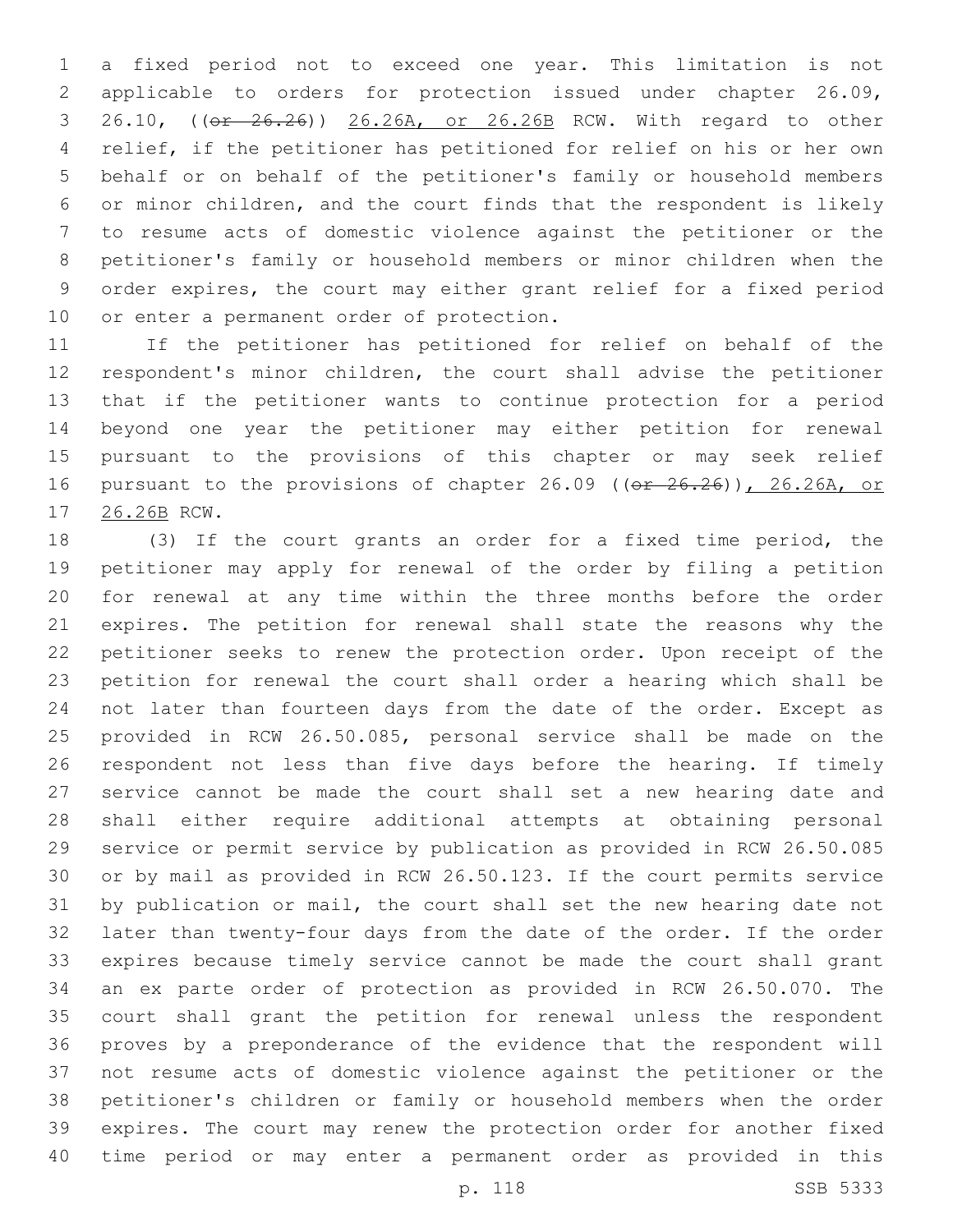section. The court may award court costs, service fees, and reasonable attorneys' fees as provided in subsection (1)(g) of this 3 section.

 (4) In providing relief under this chapter, the court may realign the designation of the parties as "petitioner" and "respondent" where the court finds that the original petitioner is the abuser and the original respondent is the victim of domestic violence and may issue an ex parte temporary order for protection in accordance with RCW 26.50.070 on behalf of the victim until the victim is able to prepare a petition for an order for protection in accordance with RCW 11 26.50.030.

 (5) Except as provided in subsection (4) of this section, no order for protection shall grant relief to any party except upon notice to the respondent and hearing pursuant to a petition or counter-petition filed and served by the party seeking relief in 16 accordance with RCW 26.50.050.

 (6) The court order shall specify the date the order expires if any. The court order shall also state whether the court issued the protection order following personal service, service by publication, or service by mail and whether the court has approved service by publication or mail of an order issued under this section.

 (7) If the court declines to issue an order for protection or declines to renew an order for protection, the court shall state in writing on the order the particular reasons for the court's denial.

 **Sec. 5039.** RCW 26.50.110 and 2017 c 230 s 9 are each amended to 26 read as follows:

 (1)(a) Whenever an order is granted under this chapter, chapter 7.92, 7.90, 9A.40, 9A.46, 9A.88, 9.94A, 10.99, 26.09, 26.10, 29 ((26.26)) 26.26A, 26.26B, or 74.34 RCW, any temporary order for protection granted under chapter 7.40 RCW pursuant to chapter 74.34 RCW, or there is a valid foreign protection order as defined in RCW 26.52.020, and the respondent or person to be restrained knows of the order, a violation of any of the following provisions of the order is a gross misdemeanor, except as provided in subsections (4) and (5) of 35 this section:

 (i) The restraint provisions prohibiting acts or threats of 37 violence against, or stalking of, a protected party, or restraint provisions prohibiting contact with a protected party;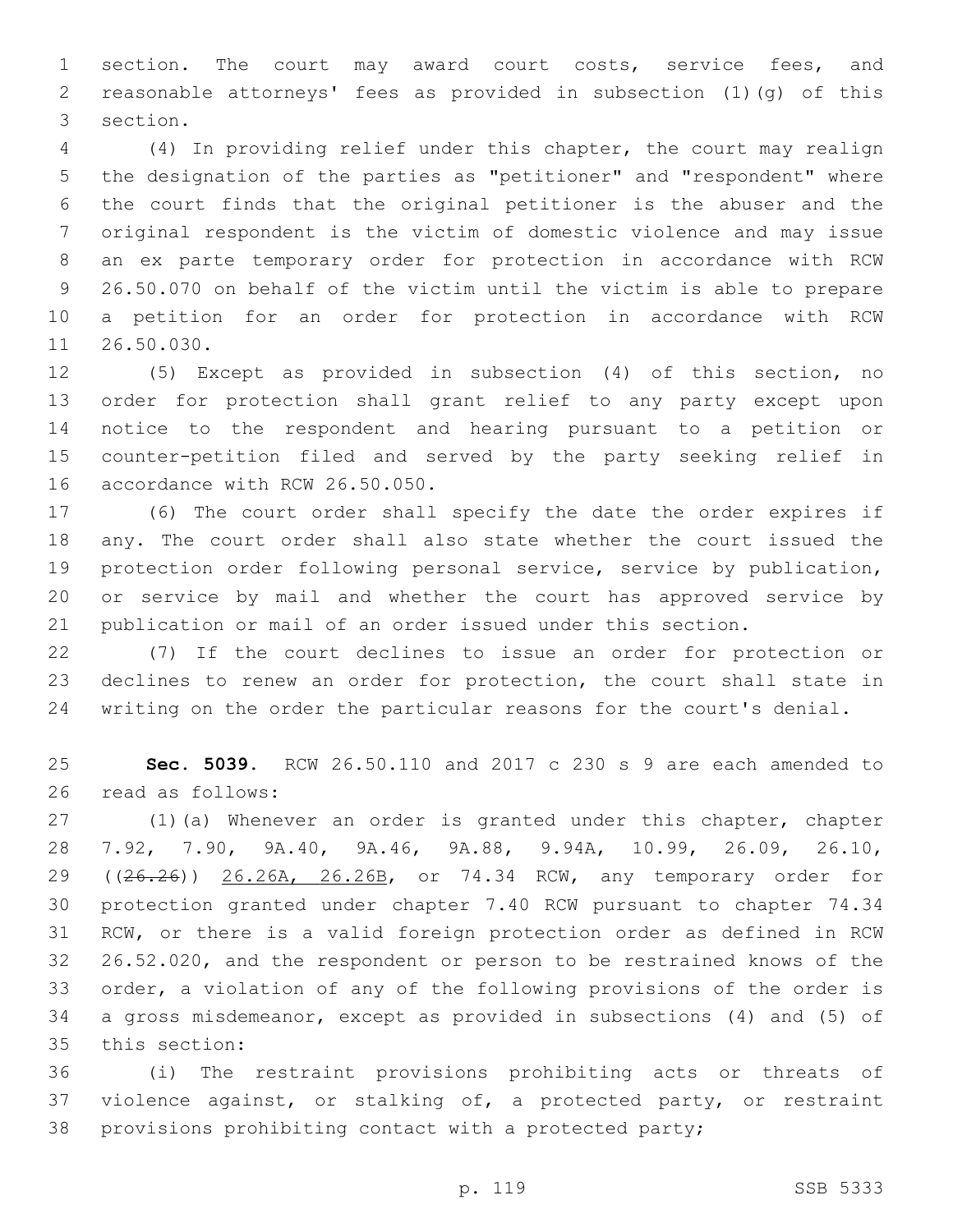(ii) A provision excluding the person from a residence, 2 workplace, school, or day care;

 (iii) A provision prohibiting a person from knowingly coming within, or knowingly remaining within, a specified distance of a 5 location;

 (iv) A provision prohibiting interfering with the protected party's efforts to remove a pet owned, possessed, leased, kept, or held by the petitioner, respondent, or a minor child residing with 9 either the petitioner or the respondent; or

 (v) A provision of a foreign protection order specifically 11 indicating that a violation will be a crime.

 (b) Upon conviction, and in addition to any other penalties 13 provided by law, the court:

 (i) May require that the respondent submit to electronic monitoring. The court shall specify who shall provide the electronic monitoring services, and the terms under which the monitoring shall be performed. The order also may include a requirement that the respondent pay the costs of the monitoring. The court shall consider the ability of the convicted person to pay for electronic monitoring.

 (ii) Shall impose a fine of fifteen dollars, in addition to any penalty or fine imposed, for a violation of a domestic violence protection order issued under this chapter. Revenue from the fifteen dollar fine must be remitted monthly to the state treasury for deposit in the domestic violence prevention account.

 (2) A peace officer shall arrest without a warrant and take into custody a person whom the peace officer has probable cause to believe has violated an order issued under this chapter, chapter 7.92, 7.90, 9A.40, 9A.46, 9A.88, 9.94A, 10.99, 26.09, 26.10, ((26.26)) 26.26A, 26.26B, or 74.34 RCW, any temporary order for protection granted under chapter 7.40 RCW pursuant to chapter 74.34 RCW, or a valid foreign protection order as defined in RCW 26.52.020, that restrains the person or excludes the person from a residence, workplace, school, or day care, or prohibits the person from knowingly coming within, or knowingly remaining within, a specified distance of a location, if the person restrained knows of the order. Presence of the order in the law enforcement computer-based criminal intelligence information system is not the only means of establishing knowledge of 38 the order.

 (3) A violation of an order issued under this chapter, chapter 7.92, 7.90, 9A.40, 9A.46, 9A.88, 9.94A, 10.99, 26.09, 26.10,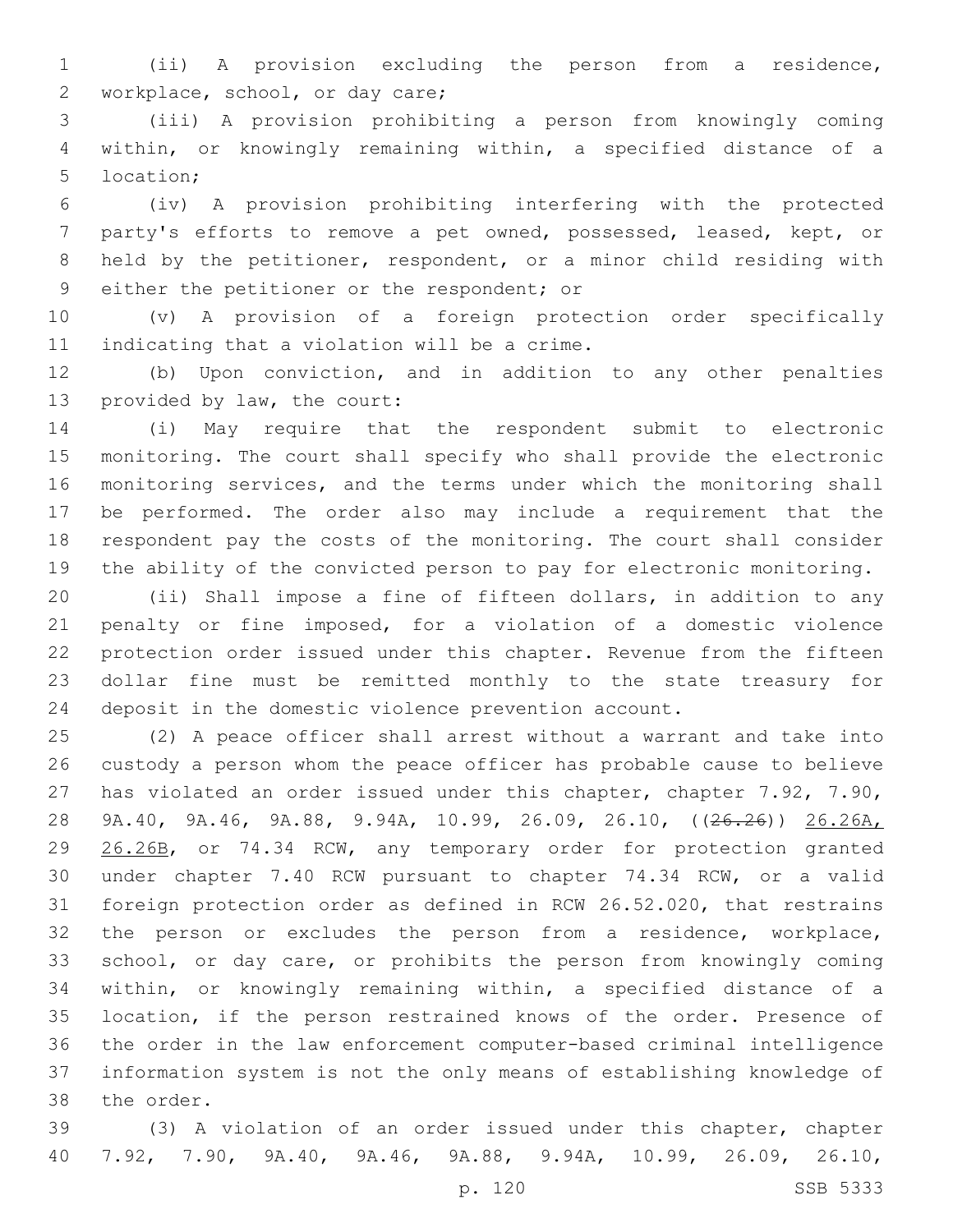((26.26)) 26.26A, 26.26B, or 74.34 RCW, or of a valid foreign protection order as defined in RCW 26.52.020, shall also constitute contempt of court, and is subject to the penalties prescribed by law.

 (4) Any assault that is a violation of an order issued under this chapter, chapter 7.92, 7.90, 9A.40, 9A.46, 9A.88, 9.94A, 10.99, 26.09, 26.10, ((26.26)) 26.26A, 26.26B, or 74.34 RCW, or of a valid foreign protection order as defined in RCW 26.52.020, and that does not amount to assault in the first or second degree under RCW 9A.36.011 or 9A.36.021 is a class C felony, and any conduct in violation of such an order that is reckless and creates a substantial risk of death or serious physical injury to another person is a class 12 C felony.

 (5) A violation of a court order issued under this chapter, chapter 7.92, 7.90, 9A.40, 9A.46, 9A.88, 9.94A, 10.99, 26.09, 26.10, 15 ((26.26)) 26.26A, 26.26B, or 74.34 RCW, or of a valid foreign protection order as defined in RCW 26.52.020, is a class C felony if the offender has at least two previous convictions for violating the provisions of an order issued under this chapter, chapter 7.90, 9A.40, 9A.46, 9A.88, 9.94A, 10.99, 26.09, 26.10, ((26.26)) 26.26A, 26.26B, or 74.34 RCW, or a valid foreign protection order as defined in RCW 26.52.020. The previous convictions may involve the same victim or other victims specifically protected by the orders the 23 offender violated.

 (6) Upon the filing of an affidavit by the petitioner or any peace officer alleging that the respondent has violated an order granted under this chapter, chapter 7.92, 7.90, 9A.40, 9A.46, 9A.88, 9.94A, 10.99, 26.09, 26.10, ((26.26)) 26.26A, 26.26B, or 74.34 RCW, or a valid foreign protection order as defined in RCW 26.52.020, the court may issue an order to the respondent, requiring the respondent to appear and show cause within fourteen days why the respondent should not be found in contempt of court and punished accordingly. The hearing may be held in the court of any county or municipality in which the petitioner or respondent temporarily or permanently resides 34 at the time of the alleged violation.

 **Sec. 5040.** RCW 26.50.160 and 2017 3rd sp.s. c 6 s 335 are each 36 amended to read as follows:

 To prevent the issuance of competing protection orders in different courts and to give courts needed information for issuance of orders, the judicial information system shall be available in each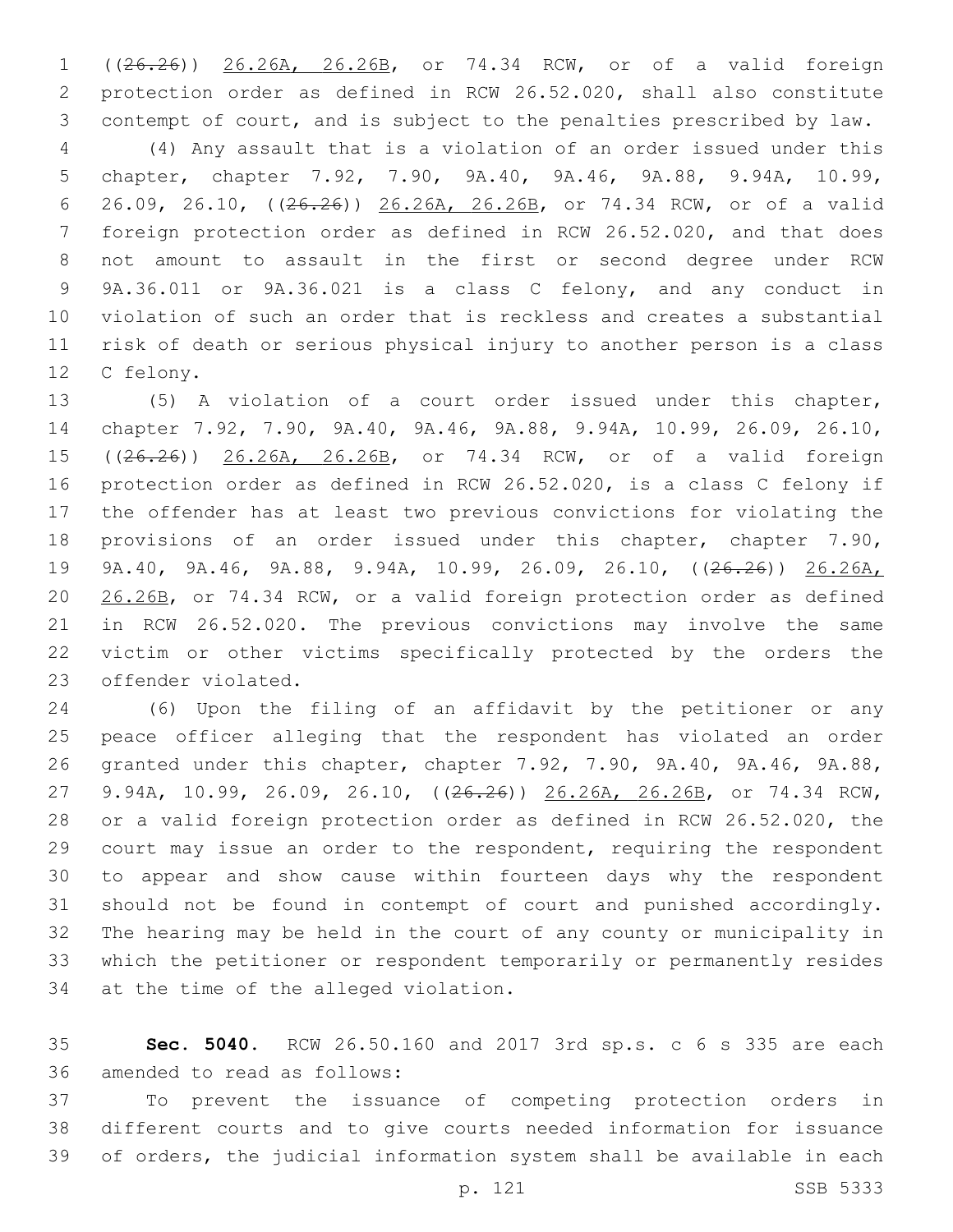district, municipal, and superior court by July 1, 1997, and shall include a database containing the following information:

 (1) The names of the parties and the cause number for every order of protection issued under this title, every sexual assault protection order issued under chapter 7.90 RCW, every criminal no- contact order issued under chapters 9A.46 and 10.99 RCW, every antiharassment order issued under chapter 10.14 RCW, every dissolution action under chapter 26.09 RCW, every third-party custody action under chapter 26.10 RCW, every parentage action under chapter 10 ((26.26)) 26.26A or 26.26B RCW, every restraining order issued on behalf of an abused child or adult dependent person under chapter 26.44 RCW, every foreign protection order filed under chapter 26.52 RCW, and every order for protection of a vulnerable adult under chapter 74.34 RCW. When a guardian or the department of social and 15 health services or department of children, youth, and families has petitioned for relief on behalf of an abused child, adult dependent 17 person, or vulnerable adult, the name of the person on whose behalf relief was sought shall be included in the database as a party rather 19 than the quardian or appropriate department;

20 (2) A criminal history of the parties; and

 (3) Other relevant information necessary to assist courts in issuing orders under this chapter as determined by the judicial 23 information system committee.

 **Sec. 5041.** RCW 36.28A.410 and 2017 c 261 s 5 are each amended to 25 read as follows:

 (1)(a) Subject to the availability of amounts appropriated for 27 this specific purpose, the Washington association of sheriffs and police chiefs shall create and operate a statewide automated protected person notification system to automatically notify a registered person via the registered person's choice of telephone or email when a respondent subject to a court order specified in (b) of this subsection has attempted to purchase or acquire a firearm and been denied based on a background check or completed and submitted firearm purchase or transfer application that indicates the respondent is ineligible to possess a firearm under state or federal law. The system must permit a person to register for notification, or a registered person to update the person's registration information, for the statewide automated protected person notification system by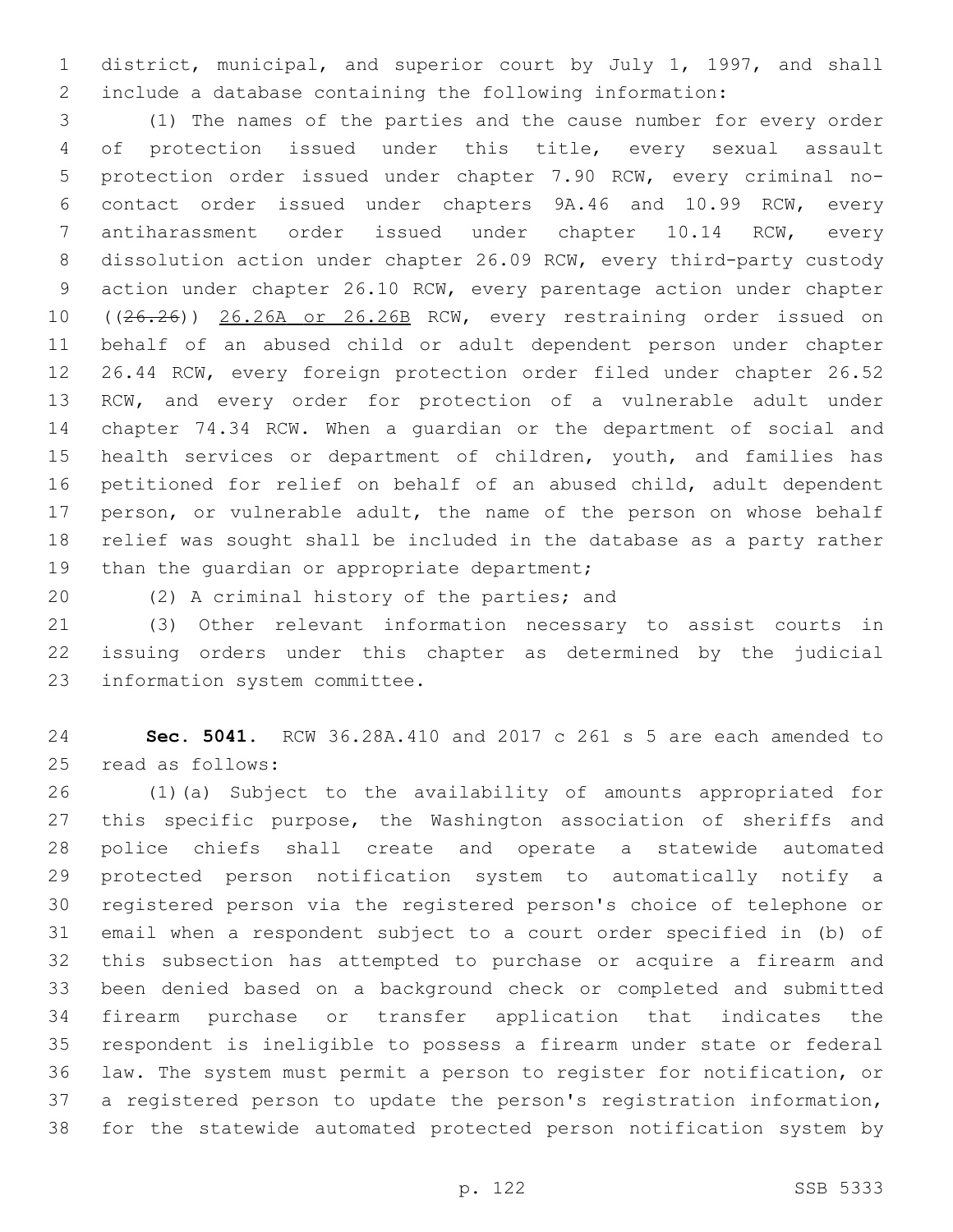calling a toll-free telephone number or by accessing a public web 2 site.

 (b) The notification requirements of this section apply to any court order issued under chapter 7.92 RCW and RCW 7.90.090, 9A.46.080, 10.14.080, 10.99.040, 10.99.045, 26.09.050, 26.09.060, 6 26.10.040, 26.10.115,  $((26.26.130, -26.26.590))$  26.26A.470, 26.26B.020, 26.50.060, or 26.50.070, and any foreign protection order filed with a Washington court pursuant to chapter 26.52 RCW, where the order prohibits the respondent from possessing firearms or where by operation of law the respondent is ineligible to possess firearms during the term of the order. The notification requirements of this section apply even if the respondent has notified the Washington state patrol that he or she has appealed a background check denial 14 under RCW 43.43.823.

 (2) An appointed or elected official, public employee, or public agency as defined in RCW 4.24.470, or combination of units of government and its employees, as provided in RCW 36.28A.010, are immune from civil liability for damages for any release of information or the failure to release information related to the statewide automated protected person notification system in this section, so long as the release or failure to release was without gross negligence. The immunity provided under this subsection applies to the release of relevant and necessary information to other public officials, public employees, or public agencies, and to the general 25 public.

 (3) Information and records prepared, owned, used, or retained by the Washington association of sheriffs and police chiefs pursuant to chapter 261, Laws of 2017, including information a person submits to register and participate in the statewide automated protected person notification system, are exempt from public inspection and copying 31 under chapter 42.56 RCW.

 **Sec. 5042.** RCW 59.18.575 and 2009 c 395 s 2 are each amended to 33 read as follows:

 (1)(a) If a tenant notifies the landlord in writing that he or she or a household member was a victim of an act that constitutes a crime of domestic violence, sexual assault, unlawful harassment, or stalking, and either (a)(i) or (ii) of this subsection applies, then 38 subsection (2) of this section applies: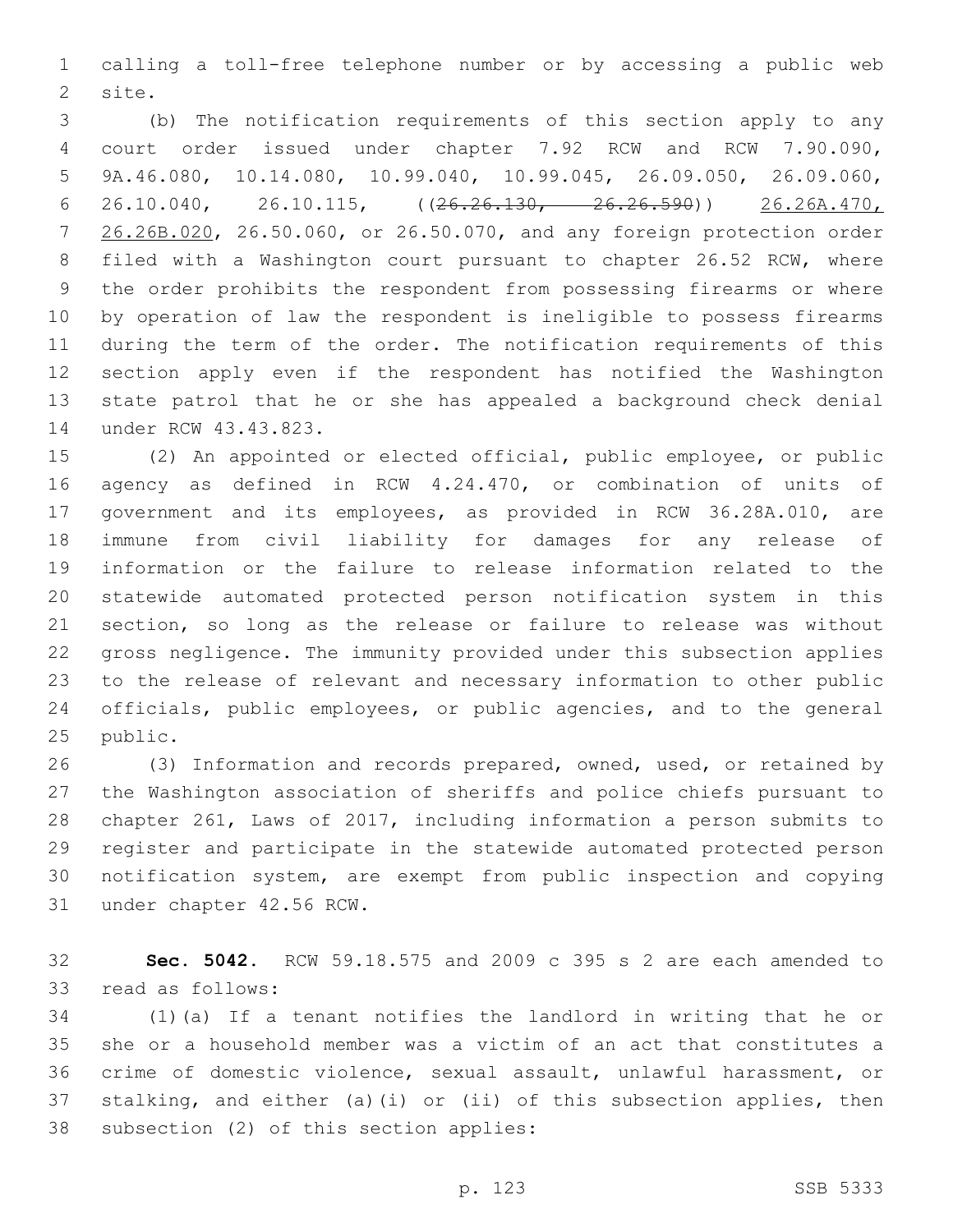(i) The tenant or the household member has a valid order for protection under one or more of the following: Chapter 7.90, 26.50, ((or 26.26)) 26.26A, or 26.26B RCW or RCW 9A.46.040, 9A.46.050, 10.14.080, 10.99.040 (2) or (3), or 26.09.050; or4

 (ii) The tenant or the household member has reported the domestic violence, sexual assault, unlawful harassment, or stalking to a qualified third party acting in his or her official capacity and the qualified third party has provided the tenant or the household member a written record of the report signed by the qualified third party.

 (b) When a copy of a valid order for protection or a written record of a report signed by a qualified third party, as required under (a) of this subsection, is made available to the landlord, the tenant may terminate the rental agreement and quit the premises 14 without further obligation under the rental agreement or under this 15 chapter ((59.18 RCW)). However, the request to terminate the rental 16 agreement must occur within ninety days of the reported act, event, or circumstance that gave rise to the protective order or report to a qualified third party. A record of the report to a qualified third party that is provided to the tenant or household member shall consist of a document signed and dated by the qualified third party stating: (i) That the tenant or the household member notified him or her that he or she was a victim of an act or acts that constitute a crime of domestic violence, sexual assault, unlawful harassment, or stalking; (ii) the time and date the act or acts occurred; (iii) the location where the act or acts occurred; (iv) a brief description of the act or acts of domestic violence, sexual assault, unlawful harassment, or stalking; and (v) that the tenant or household member informed him or her of the name of the alleged perpetrator of the act or acts. The record of the report provided to the tenant or household member shall not include the name of the alleged perpetrator of the act or acts of domestic violence, sexual assault, unlawful harassment, or stalking. The qualified third party shall keep a copy of the record of the report and shall note on the retained copy the name of the alleged perpetrator of the act or acts of domestic violence, sexual assault, unlawful harassment, or stalking. The record of the report to a qualified third party may be accomplished by completion of a form provided by the qualified third party, in 38 substantially the following form: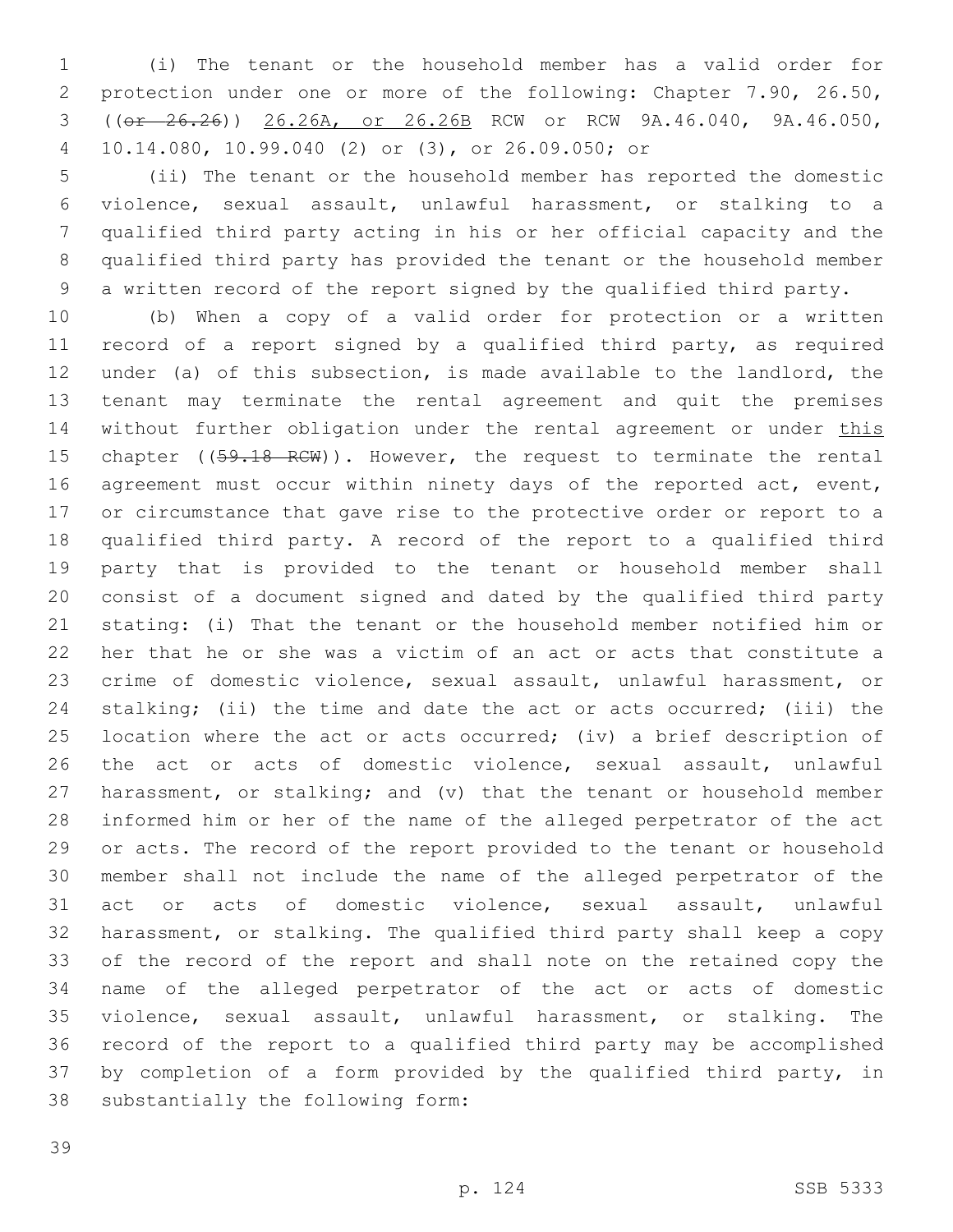| $\mathbf 1$ |                                                               |
|-------------|---------------------------------------------------------------|
| 2           | [Name of organization, agency, clinic, professional service   |
| 3           | provider]                                                     |
| 4           | I and/or my  (household member) am/is a victim                |
| 5           | of                                                            |
| 6           | domestic violence as defined by RCW                           |
| 7           | 26.50.010.                                                    |
| 8           | sexual assault as defined by RCW                              |
| 9           | 70.125.030.                                                   |
| 10          | stalking as defined by RCW 9A.46.110.                         |
| 11          | unlawful harassment as defined by RCW                         |
| 12          | 59.18.570.                                                    |
| 13          | Briefly describe the incident of domestic violence,           |
| 14          | sexual assault, unlawful harassment, or stalking:             |
| 15          |                                                               |
| 16          | The incident(s) that I rely on in support of this             |
| 17          | declaration occurred on the following date(s) and time(s)     |
| 18          |                                                               |
| 19          | The incident(s) that I rely on in support of this             |
| 20          | declaration were committed by the following person(s):        |
| 21          |                                                               |
| 22          | I state under penalty of perjury under the laws of the        |
| 23          | state of Washington that the foregoing is true and correct.   |
| 24          | Dated at (city) $\ldots$ , Washington, this day               |
| 25          | of, $((20))$ (year)                                           |
| 26          |                                                               |
| 27          | Signature of Tenant or                                        |
| 28          | Household Member                                              |
| 29          | I verify that I have provided to the person whose             |
| 30          | signature appears above the statutes cited in RCW             |
| 31          | 59.18.575 and that the individual was a victim of an act that |
| 32          | constitutes a crime of domestic violence, sexual assault,     |
| 33          | unlawful harassment, or stalking, and that the individual     |
| 34          | informed me of the name of the alleged perpetrator of the     |
| 35          | act.                                                          |
| 36          | Dated this day of , $((20))$ (year)                           |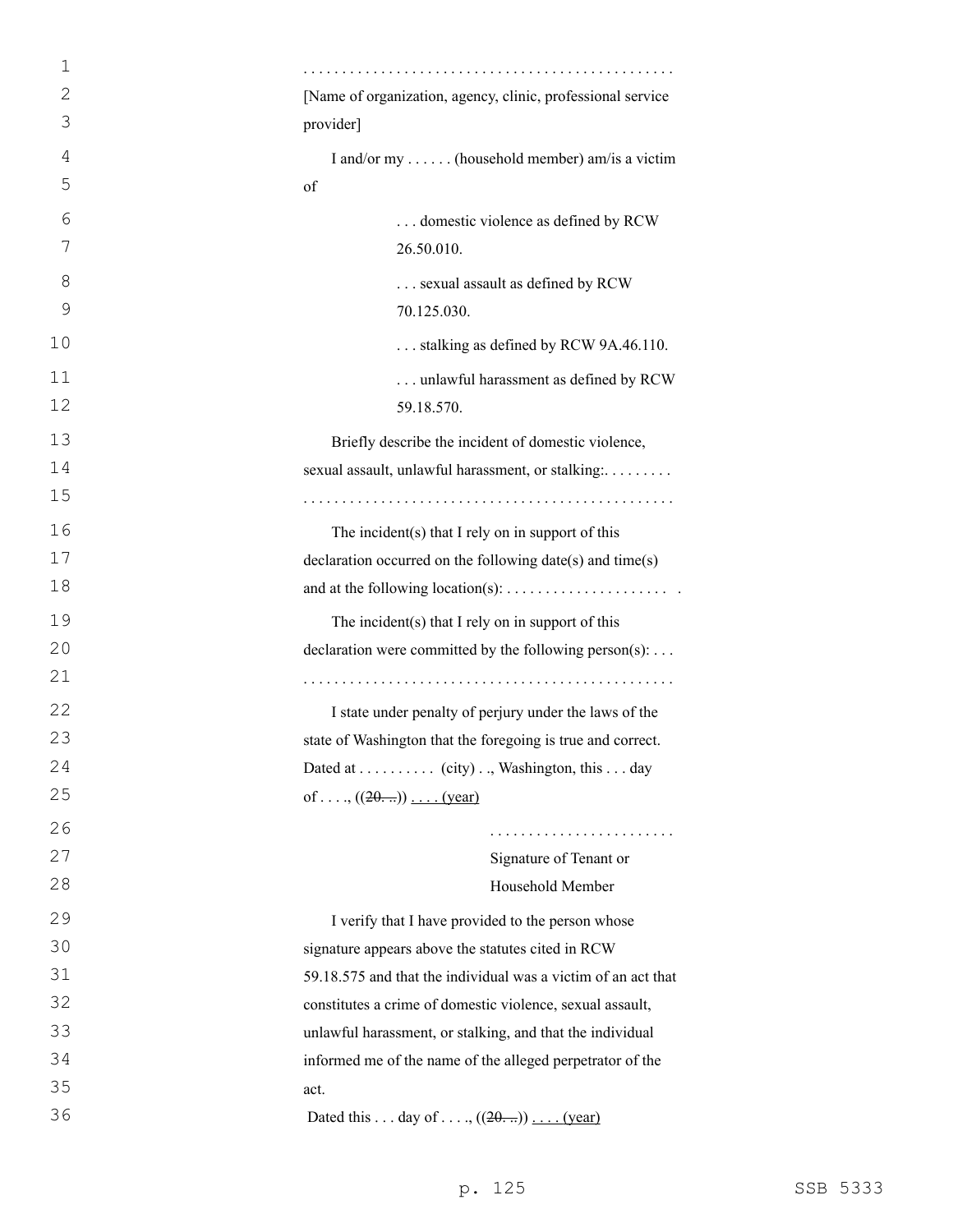| .                              |
|--------------------------------|
| Signature of authorized        |
| officer/employee of            |
| (Organization, agency, clinic, |
| professional service provider) |

 (2) A tenant who terminates a rental agreement under this section is discharged from the payment of rent for any period following the last day of the month of the quitting date. The tenant shall remain liable for the rent for the month in which he or she terminated the rental agreement unless the termination is in accordance with RCW 59.18.200(1). Notwithstanding lease provisions that allow for forfeiture of a deposit for early termination, a tenant who terminates under this section is entitled to the return of the full deposit, subject to RCW 59.18.020 and 59.18.280. Other tenants who are parties to the rental agreement, except household members who are the victims of sexual assault, stalking, unlawful harassment, or domestic violence, are not released from their obligations under the rental agreement or other obligations under this chapter.

 (3)(a) Notwithstanding any other provision under this section, if a tenant or a household member is a victim of sexual assault, stalking, or unlawful harassment by a landlord, the tenant may terminate the rental agreement and quit the premises without further obligation under the rental agreement or under this chapter prior to making a copy of a valid order for protection or a written record of a report signed by a qualified third party available to the landlord, 26 provided that:

 (i) The tenant must deliver a copy of a valid order for protection or written record of a report signed by a qualified third party to the landlord by mail, fax, or personal delivery by a third party within seven days of quitting the tenant's dwelling unit; and

 (ii) A written record of a report signed by the qualified third party must be substantially in the form specified under subsection (1)(b) of this section. The record of the report provided to the landlord must not include the name of the alleged perpetrator of the 35 act. On written request by the landlord, the qualified third party shall, within seven days, provide the name of the alleged perpetrator of the act to the landlord only if the alleged perpetrator was a person meeting the definition of the term "landlord" under RCW 59.18.570.39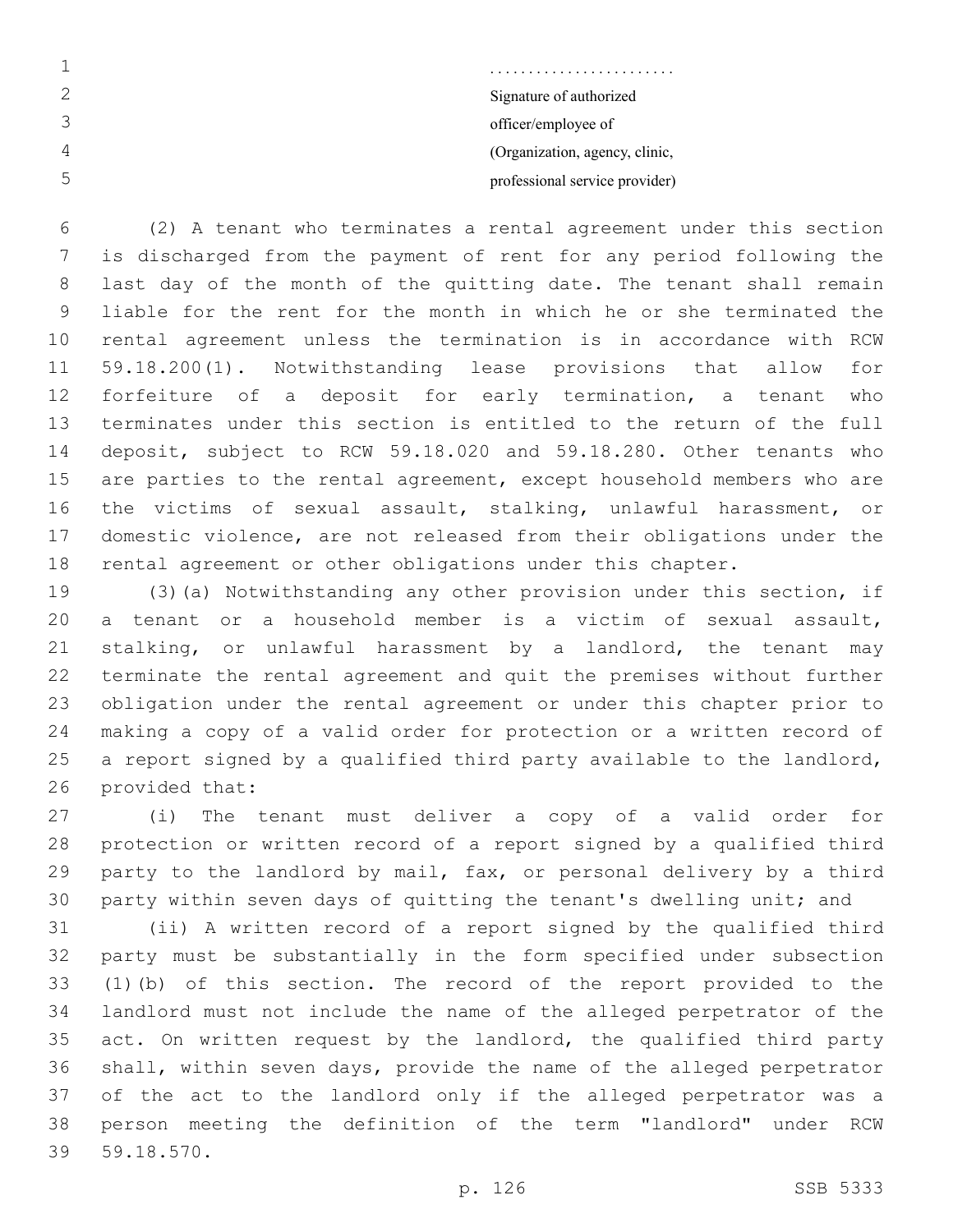(b) A tenant who terminates his or her rental agreement under this subsection is discharged from the payment of rent for any period following the latter of: (i) The date the tenant vacates the unit; or (ii) the date the record of the report of the qualified third party and the written notice that the tenant has vacated are delivered to the landlord by mail, fax, or personal delivery by a third party. The tenant is entitled to a pro rata refund of any prepaid rent and must receive a full and specific statement of the basis for retaining any of the deposit together with any refund due in accordance with RCW 10 59.18.280.

 (4) If a tenant or a household member is a victim of sexual assault, stalking, or unlawful harassment by a landlord, the tenant may change or add locks to the tenant's dwelling unit at the tenant's expense. If a tenant exercises his or her rights to change or add 15 locks, the following rules apply:

 (a) Within seven days of changing or adding locks, the tenant must deliver to the landlord by mail, fax, or personal delivery by a third party: (i) Written notice that the tenant has changed or added locks; and (ii) a copy of a valid order for protection or a written record of a report signed by a qualified third party. A written record of a report signed by a qualified third party must be substantially in the form specified under subsection (1)(b) of this section. The record of the report provided to the landlord must not include the name of the alleged perpetrator of the act. On written 25 request by the landlord, the qualified third party shall, within seven days, provide the name of the alleged perpetrator to the landlord only if the alleged perpetrator was a person meeting the definition of the term "landlord" under RCW 59.18.570.

 (b) After the tenant provides notice to the landlord that the tenant has changed or added locks, the tenant's rental agreement shall terminate on the ninetieth day after providing such notice, 32 unless:

 (i) Within sixty days of providing notice that the tenant has changed or added locks, the tenant notifies the landlord in writing that the tenant does not wish to terminate his or her rental agreement. If the perpetrator has been identified by the qualified third party and is no longer an employee or agent of the landlord or owner and does not reside at the property, the tenant shall provide the owner or owner's designated agent with a copy of the key to the new locks at the same time as providing notice that the tenant does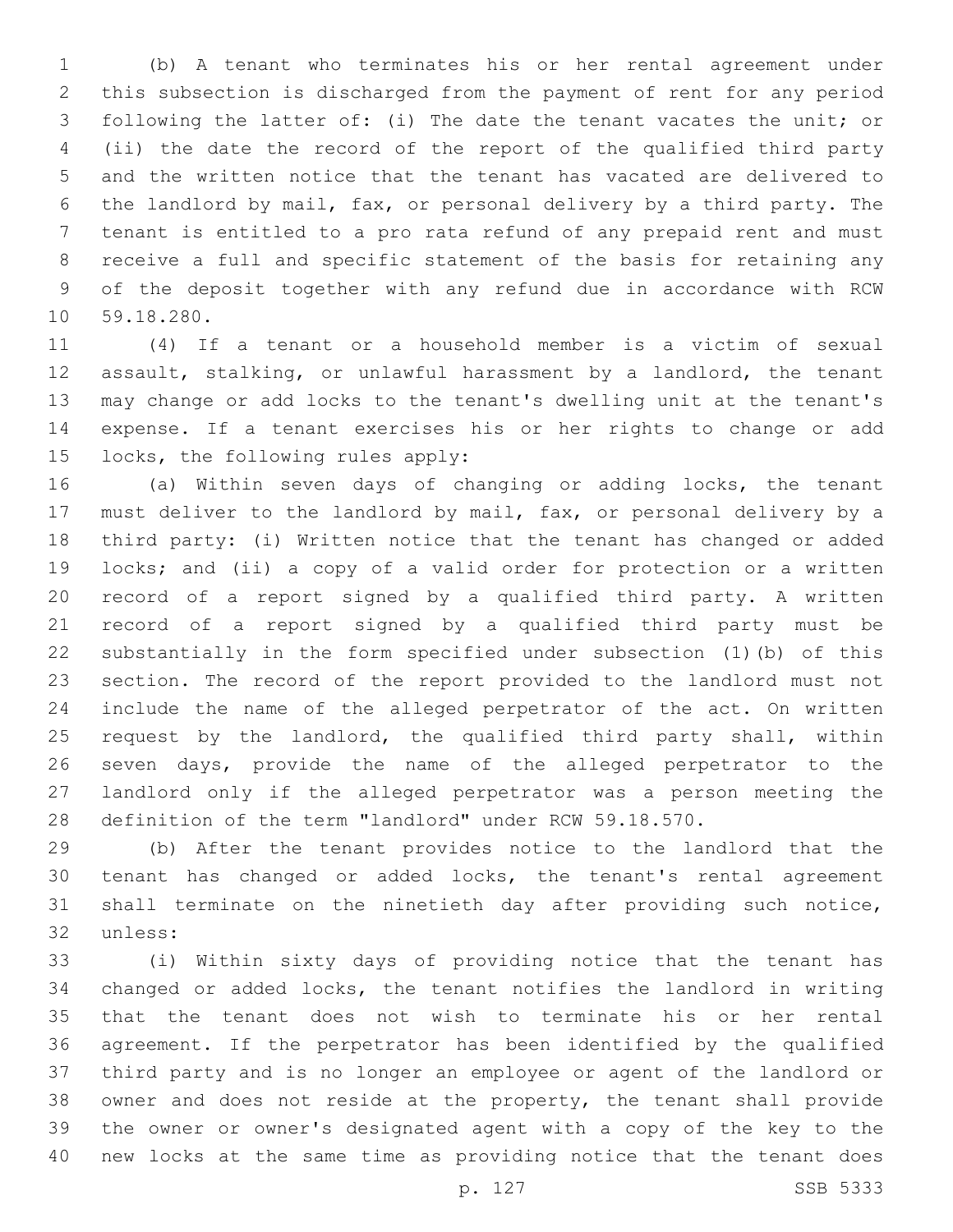not wish to terminate his or her rental agreement. A tenant who has a valid protection, antiharassment, or other protective order against the owner of the premises or against an employee or agent of the landlord or owner is not required to provide a key to the new locks until the protective order expires or the tenant vacates; or

 (ii) The tenant exercises his or her rights to terminate the rental agreement under subsection (3) of this section within sixty days of providing notice that the tenant has changed or added locks.

 (c) After a landlord receives notice that a tenant has changed or added locks to his or her dwelling unit under (a) of this subsection, the landlord may not enter the tenant's dwelling unit except as follows:12

 (i) In the case of an emergency, the landlord may enter the unit if accompanied by a law enforcement or fire official acting in his or her official capacity. If the landlord reasonably concludes that the circumstances require immediate entry into the unit, the landlord may, after notifying emergency services, use such force as necessary to enter the unit if the tenant is not present; or

 (ii) The landlord complies with the requirements of RCW 59.18.150 and clearly specifies in writing the time and date that the landlord intends to enter the unit and the purpose for entering the unit. The tenant must make arrangements to permit access by the landlord.

 (d) The exercise of rights to change or add locks under this subsection does not discharge the tenant from the payment of rent until the rental agreement is terminated and the tenant vacates the 26 unit.

 (e) The tenant may not change any locks to common areas and must make keys for new locks available to other household members.

 (f) Upon vacating the dwelling unit, the tenant must deliver the key and all copies of the key to the landlord by mail or personal 31 delivery by a third party.

 (5) A tenant's remedies under this section do not preempt any 33 other legal remedy available to the tenant.

 (6) The provision of verification of a report under subsection (1)(b) of this section does not waive the confidential or privileged nature of the communication between a victim of domestic violence, sexual assault, or stalking with a qualified third party pursuant to RCW 5.60.060, 70.123.075, or 70.125.065. No record or evidence obtained from such disclosure may be used in any civil, administrative, or criminal proceeding against the victim unless a

p. 128 SSB 5333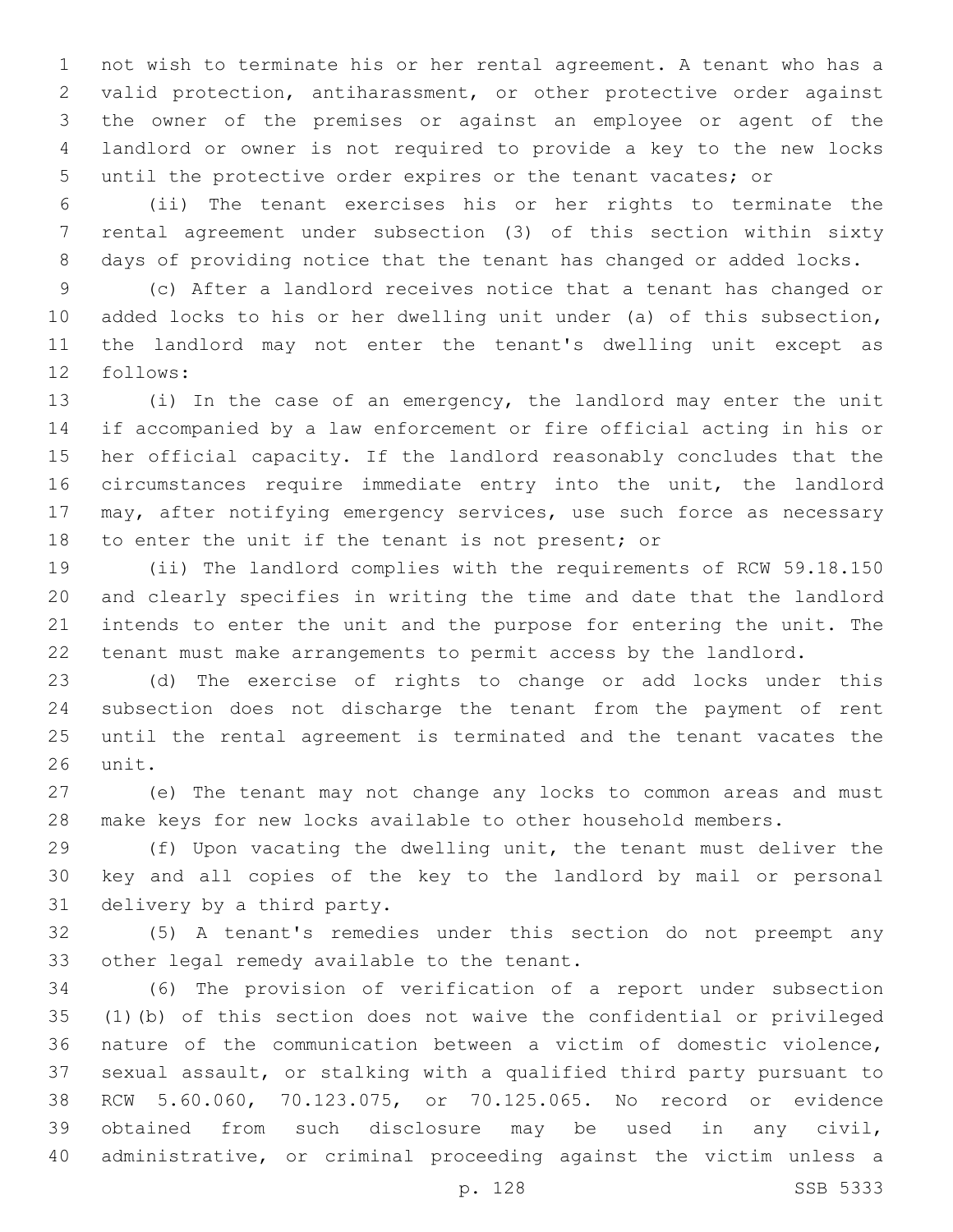written waiver of applicable evidentiary privilege is obtained, except that the verification itself, and no other privileged information, under subsection (1)(b) of this section may be used in civil proceedings brought under this section.4

 **Sec. 5043.** RCW 72.09.712 and 2009 c 521 s 166 and 2009 c 400 s 1 are each reenacted and amended to read as follows:6

 (1) At the earliest possible date, and in no event later than thirty days before release except in the event of escape or emergency furloughs as defined in RCW 72.66.010, the department of corrections shall send written notice of parole, release, community custody, work release placement, furlough, or escape about a specific inmate convicted of a violent offense, a sex offense as defined by RCW 9.94A.030, a domestic violence court order violation pursuant to RCW 10.99.040, 10.99.050, 26.09.300, 26.10.220, ((26.26.138)) 26.26B.050, 26.50.110, 26.52.070, or 74.34.145, or a felony harassment offense as defined by RCW 9A.46.060 or 9A.46.110, to the following:

 (a) The chief of police of the city, if any, in which the inmate will reside or in which placement will be made in a work release 19 program; and

 (b) The sheriff of the county in which the inmate will reside or in which placement will be made in a work release program.

 The sheriff of the county where the offender was convicted shall be notified if the department does not know where the offender will reside. The department shall notify the state patrol of the release of all sex offenders, and that information shall be placed in the Washington crime information center for dissemination to all law 27 enforcement.

 (2) The same notice as required by subsection (1) of this section shall be sent to the following if such notice has been requested in writing about a specific inmate convicted of a violent offense, a sex offense as defined by RCW 9.94A.030, a domestic violence court order violation pursuant to RCW 10.99.040, 10.99.050, 26.09.300, 26.10.220, ((26.26.138)) 26.26B.050, 26.50.110, 26.52.070, or 74.34.145, or a felony harassment offense as defined by RCW 9A.46.060 or 9A.46.110:

 (a) The victim of the crime for which the inmate was convicted or the victim's next of kin if the crime was a homicide;

 (b) Any witnesses who testified against the inmate in any court 38 proceedings involving the violent offense;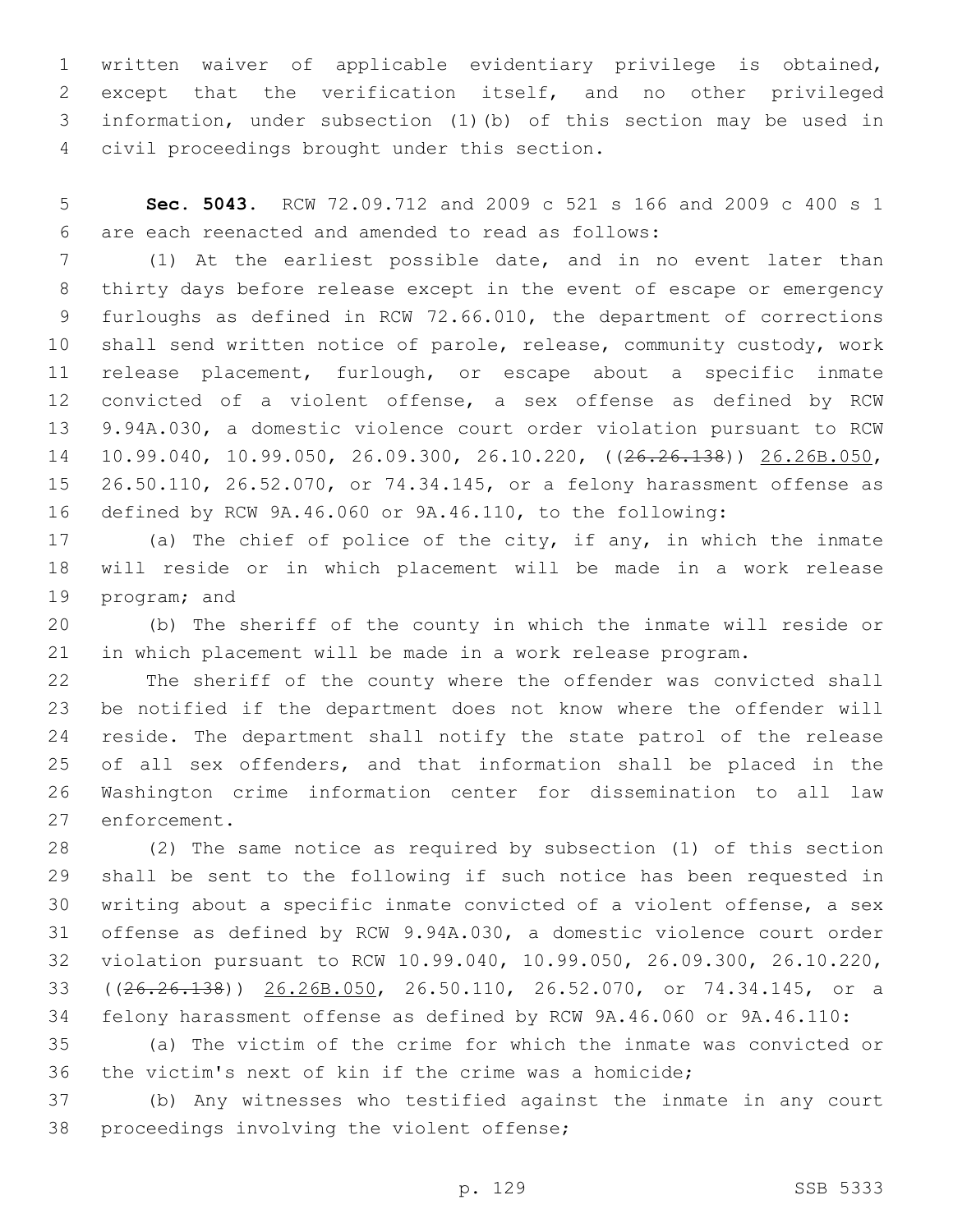(c) Any person specified in writing by the prosecuting attorney; 2 and

 (d) Any person who requests such notice about a specific inmate convicted of a sex offense as defined by RCW 9.94A.030 from the department of corrections at least sixty days prior to the expected 6 release date of the offender.

 Information regarding victims, next of kin, or witnesses requesting the notice, information regarding any other person specified in writing by the prosecuting attorney to receive the notice, and the notice are confidential and shall not be available to the inmate. Whenever the department of corrections mails notice pursuant to this subsection and the notice is returned as undeliverable, the department shall attempt alternative methods of notification, including a telephone call to the person's last known 15 telephone number.

 (3) The existence of the notice requirements contained in subsections (1) and (2) of this section shall not require an extension of the release date in the event that the release plan 19 changes after notification.

 (4) If an inmate convicted of a violent offense, a sex offense as defined by RCW 9.94A.030, a domestic violence court order violation pursuant to RCW 10.99.040, 10.99.050, 26.09.300, 26.10.220, 23 ((26.26.138)) 26.26B.050, 26.50.110, 26.52.070, or 74.34.145, or a felony harassment offense as defined by RCW 9A.46.060 or 9A.46.110, escapes from a correctional facility, the department of corrections shall immediately notify, by the most reasonable and expedient means available, the chief of police of the city and the sheriff of the county in which the inmate resided immediately before the inmate's arrest and conviction. If previously requested, the department shall also notify the witnesses and the victim of the crime for which the inmate was convicted or the victim's next of kin if the crime was a homicide. If the inmate is recaptured, the department shall send notice to the persons designated in this subsection as soon as possible but in no event later than two working days after the 35 department learns of such recapture.

 (5) If the victim, the victim's next of kin, or any witness is under the age of sixteen, the notice required by this section shall be sent to the parents or legal guardian of the child.

 (6) The department of corrections shall send the notices required by this chapter to the last address provided to the department by the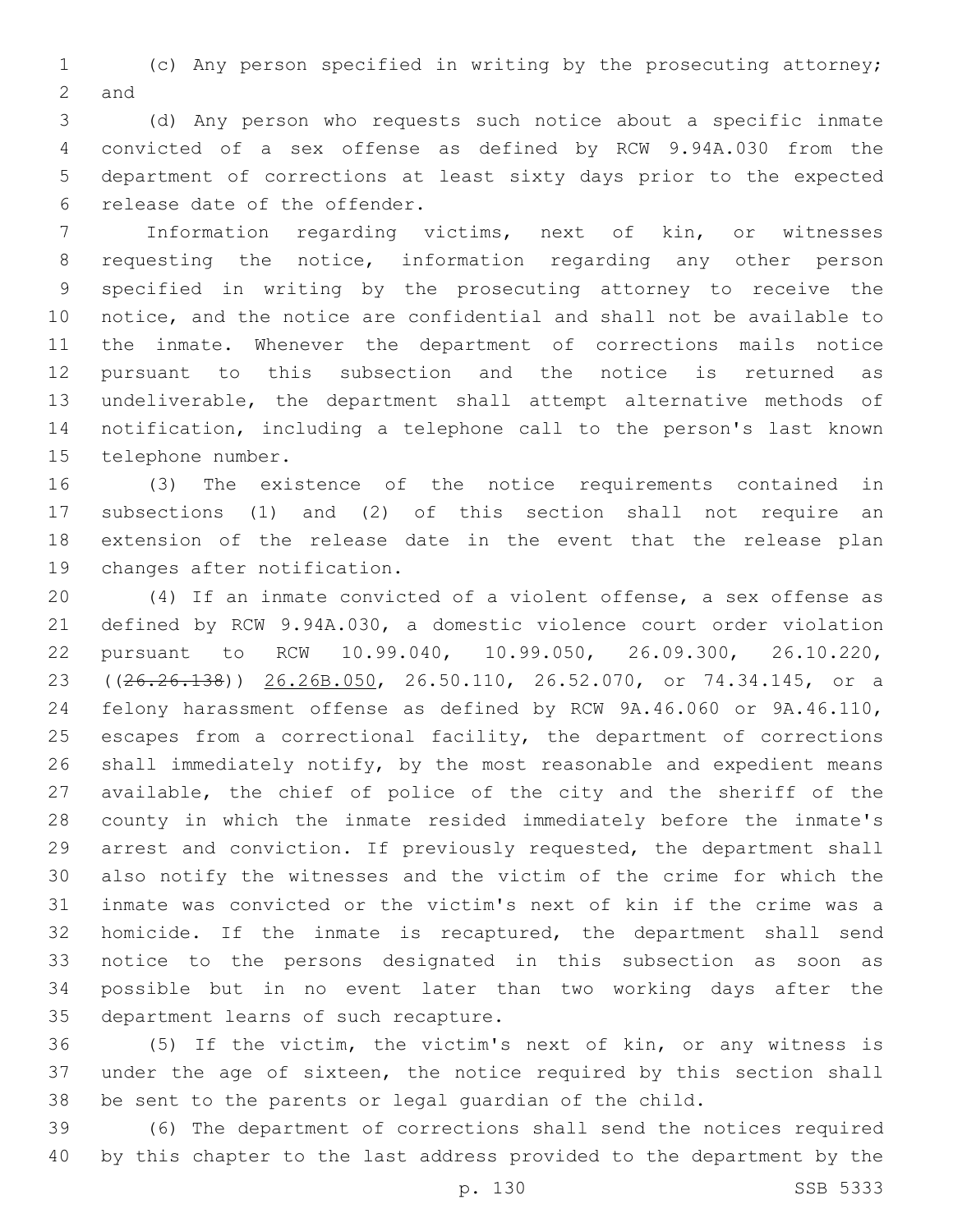requesting party. The requesting party shall furnish the department 2 with a current address.

 (7) The department of corrections shall keep, for a minimum of two years following the release of an inmate, the following:

 (a) A document signed by an individual as proof that that person is registered in the victim or witness notification program; and

 (b) A receipt showing that an individual registered in the victim or witness notification program was mailed a notice, at the individual's last known address, upon the release or movement of an 10 inmate.

 (8) For purposes of this section the following terms have the 12 following meanings:

 (a) "Violent offense" means a violent offense under RCW 14 9.94A.030;

 (b) "Next of kin" means a person's spouse, state registered 16 domestic partner, parents, siblings and children.

 (9) Nothing in this section shall impose any liability upon a chief of police of a city or sheriff of a county for failing to request in writing a notice as provided in subsection (1) of this 20 section.

 **Sec. 5044.** RCW 72.09.714 and 2009 c 400 s 2 and 2009 c 28 s 37 are each reenacted and amended to read as follows:

 The department of corrections shall provide the victims, witnesses, and next of kin in the case of a homicide and victims and witnesses involved in violent offense cases, sex offenses as defined by RCW 9.94A.030, a domestic violence court order violation pursuant 27 to RCW 10.99.040, 10.99.050, 26.09.300, 26.10.220, ((<del>26.26.138</del>)) 26.26B.050, 26.50.110, 26.52.070, or 74.34.145, or a felony harassment pursuant to RCW 9A.46.060 or 9A.46.110, a statement of the rights of victims and witnesses to request and receive notification 31 under RCW 72.09.712 and 72.09.716.

 **Sec. 5045.** RCW 74.13.031 and 2018 c 284 s 37, 2018 c 80 s 1, and 2018 c 34 s 5 are each reenacted and amended to read as follows:

 (1) The department shall develop, administer, supervise, and monitor a coordinated and comprehensive plan that establishes, aids, and strengthens services for the protection and care of runaway, 37 dependent, or neglected children.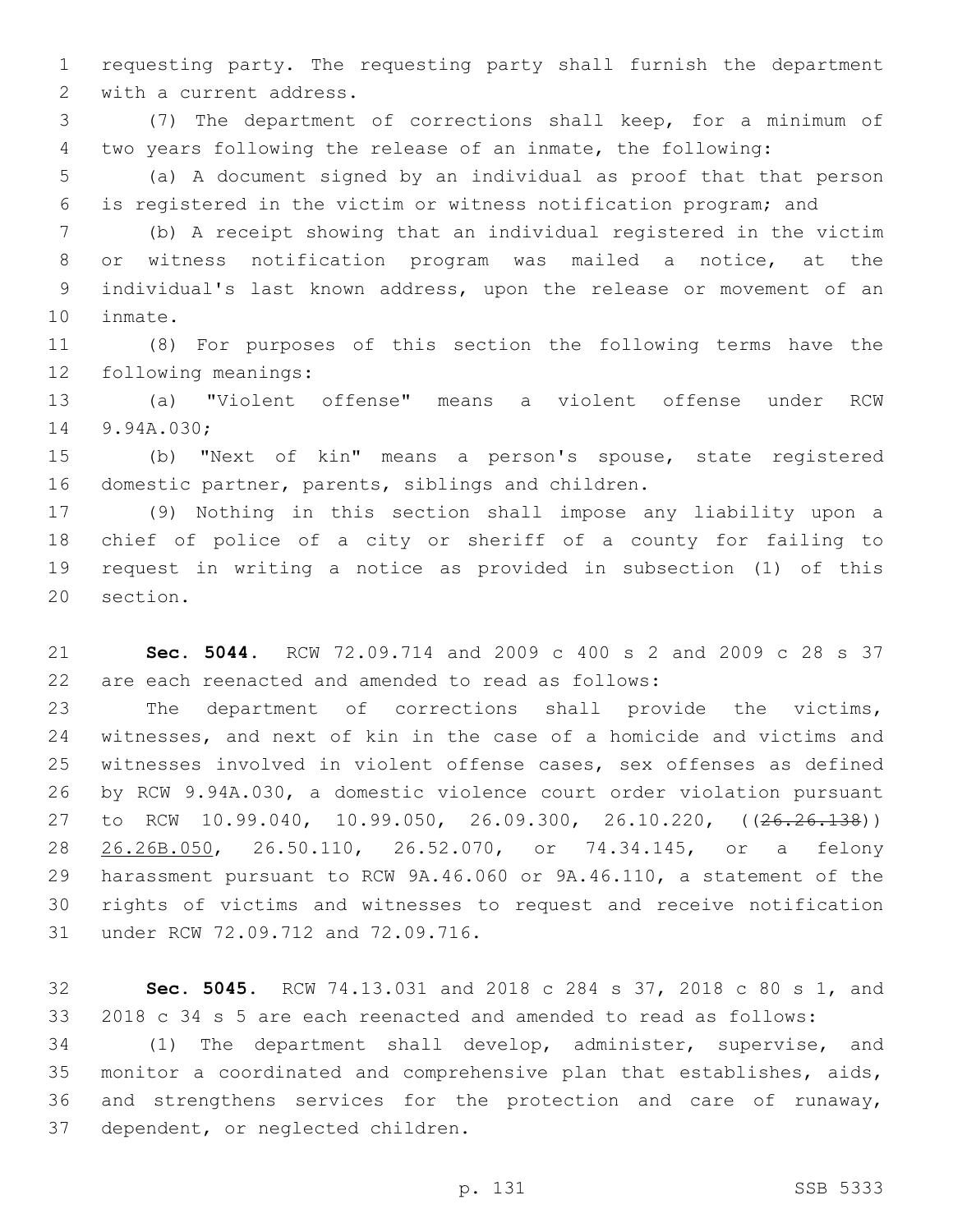(2) Within available resources, the department shall recruit an adequate number of prospective adoptive and foster homes, both regular and specialized, i.e. homes for children of ethnic minority, including Indian homes for Indian children, sibling groups, handicapped and emotionally disturbed, teens, pregnant and parenting teens, and the department shall annually report to the governor and the legislature concerning the department's success in: (a) Meeting the need for adoptive and foster home placements; (b) reducing the foster parent turnover rate; (c) completing home studies for legally free children; and (d) implementing and operating the passport program required by RCW 74.13.285. The report shall include a section entitled "Foster Home Turn-Over, Causes and Recommendations."

 (3) The department shall investigate complaints of any recent act or failure to act on the part of a parent or caretaker that results in death, serious physical or emotional harm, or sexual abuse or exploitation, or that presents an imminent risk of serious harm, and on the basis of the findings of such investigation, offer child welfare services in relation to the problem to such parents, legal custodians, or persons serving in loco parentis, and/or bring the situation to the attention of an appropriate court, or another community agency. An investigation is not required of nonaccidental injuries which are clearly not the result of a lack of care or supervision by the child's parents, legal custodians, or persons serving in loco parentis. If the investigation reveals that a crime against a child may have been committed, the department shall notify 26 the appropriate law enforcement agency.

 (4) As provided in RCW 26.44.030(11), the department may respond to a report of child abuse or neglect by using the family assessment 29 response.

 (5) The department shall offer, on a voluntary basis, family reconciliation services to families who are in conflict.

 (6) The department shall monitor placements of children in out- of-home care and in-home dependencies to assure the safety, well- being, and quality of care being provided is within the scope of the intent of the legislature as defined in RCW 74.13.010 and 74.15.010. Under this section children in out-of-home care and in-home dependencies and their caregivers shall receive a private and individual face-to-face visit each month. The department shall randomly select no less than ten percent of the caregivers currently providing care to receive one unannounced face-to-face visit in the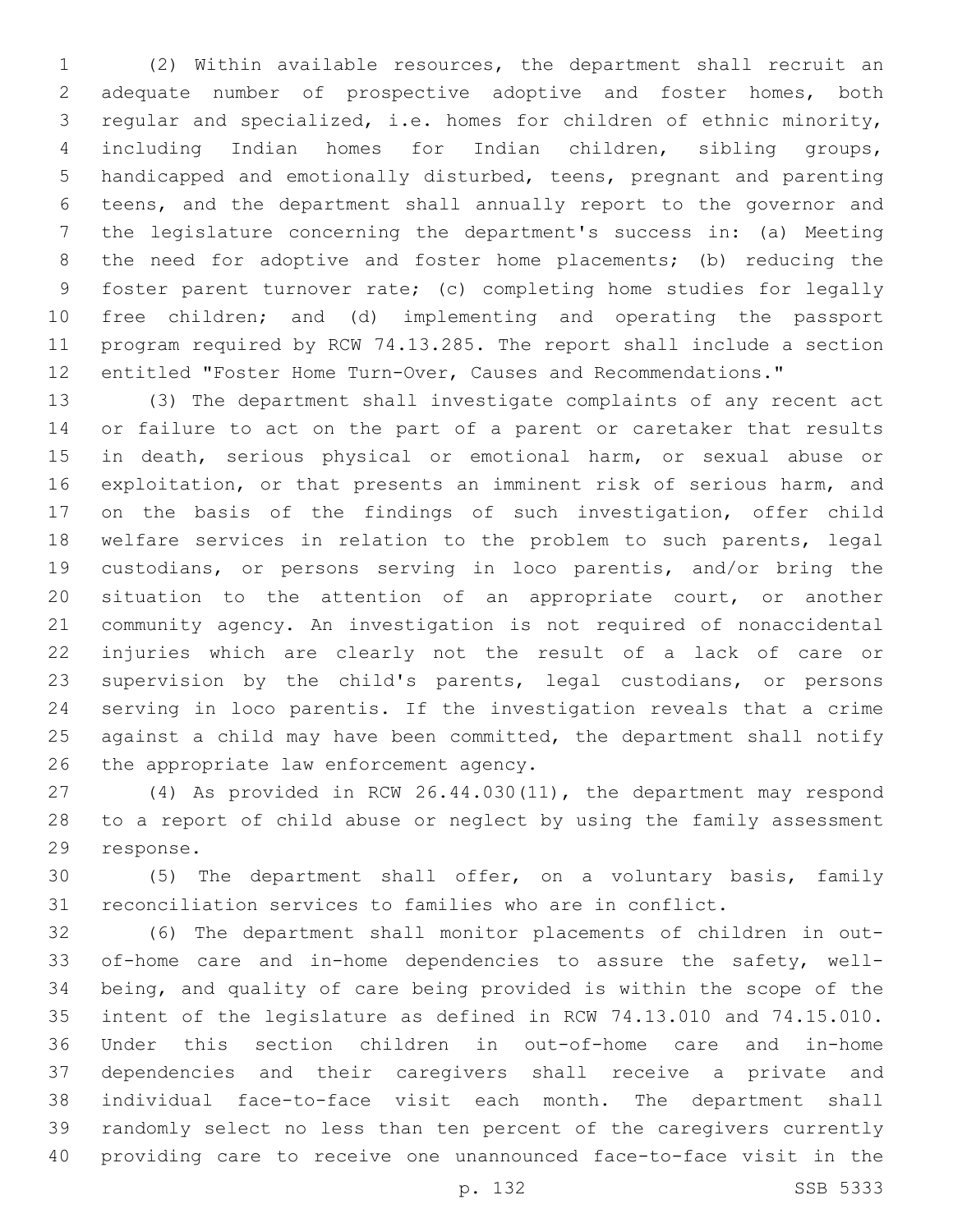caregiver's home per year. No caregiver will receive an unannounced visit through the random selection process for two consecutive years. If the caseworker makes a good faith effort to conduct the unannounced visit to a caregiver and is unable to do so, that month's visit to that caregiver need not be unannounced. The department is encouraged to group monthly visits to caregivers by geographic area so that in the event an unannounced visit cannot be completed, the caseworker may complete other required monthly visits. The department shall use a method of random selection that does not cause a fiscal 10 impact to the department.

 The department shall conduct the monthly visits with children and caregivers to whom it is providing child welfare services.

 (7) The department shall have authority to accept custody of children from parents and to accept custody of children from juvenile courts, where authorized to do so under law, to provide child welfare services including placement for adoption, to provide for the routine 17 and necessary medical, dental, and mental health care, or necessary emergency care of the children, and to provide for the physical care of such children and make payment of maintenance costs if needed. Except where required by Public Law 95-608 (25 U.S.C. Sec. 1915), no private adoption agency which receives children for adoption from the department shall discriminate on the basis of race, creed, or color when considering applications in their placement for adoption.

 (8) The department shall have authority to provide temporary shelter to children who have run away from home and who are admitted 26 to crisis residential centers.

 (9) The department shall have authority to purchase care for 28 children.

 (10) The department shall establish a children's services advisory committee which shall assist the secretary in the development of a partnership plan for utilizing resources of the public and private sectors, and advise on all matters pertaining to child welfare, licensing of child care agencies, adoption, and services related thereto. At least one member shall represent the 35 adoption community.

 (11)(a) The department shall provide continued extended foster 37 care services to nonminor dependents who are:

 (i) Enrolled in a secondary education program or a secondary 39 education equivalency program;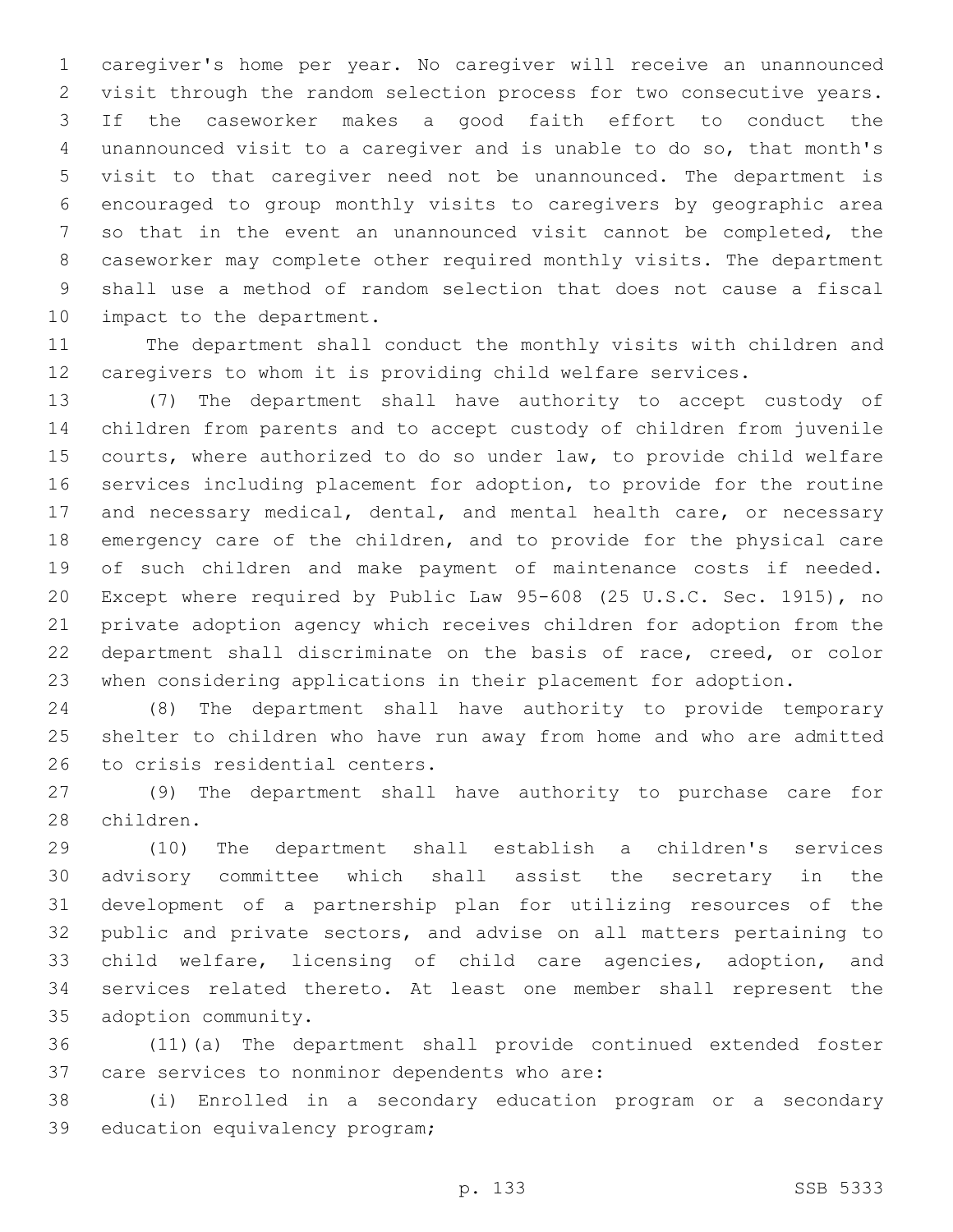(ii) Enrolled and participating in a postsecondary academic or 2 postsecondary vocational education program;

 (iii) Participating in a program or activity designed to promote 4 employment or remove barriers to employment;

(iv) Engaged in employment for eighty hours or more per month; or

 (v) Not able to engage in any of the activities described in (a)(i) through (iv) of this subsection due to a documented medical 8 condition.

 (b) To be eligible for extended foster care services, the nonminor dependent must have been dependent at the time that he or she reached age eighteen years. If the dependency case of the nonminor dependent was dismissed pursuant to RCW 13.34.267, he or she may receive extended foster care services pursuant to a voluntary placement agreement under RCW 74.13.336 or pursuant to an order of dependency issued by the court under RCW 13.34.268. A nonminor dependent whose dependency case was dismissed by the court may request extended foster care services before reaching age twenty-one years. Eligible nonminor dependents may unenroll and reenroll in extended foster care through a voluntary placement agreement an unlimited number of times between ages eighteen and twenty-one.

 (c) The department shall develop and implement rules regarding 22 youth eligibility requirements.

 (d) The department shall make efforts to ensure that extended foster care services maximize medicaid reimbursements. This must include the department ensuring that health and mental health extended foster care providers participate in medicaid, unless the condition of the extended foster care youth requires specialty care that is not available among participating medicaid providers or there are no participating medicaid providers in the area. The department shall coordinate other services to maximize federal resources and the most cost-efficient delivery of services to extended foster care 32 youth.

 (e) The department shall allow a youth who has received extended foster care services, but lost his or her eligibility, to reenter the extended foster care program an unlimited number of times through a voluntary placement agreement when he or she meets the eligibility criteria again.37

 (12) The department shall have authority to provide adoption support benefits, or relative guardianship subsidies on behalf of youth ages eighteen to twenty-one years who achieved permanency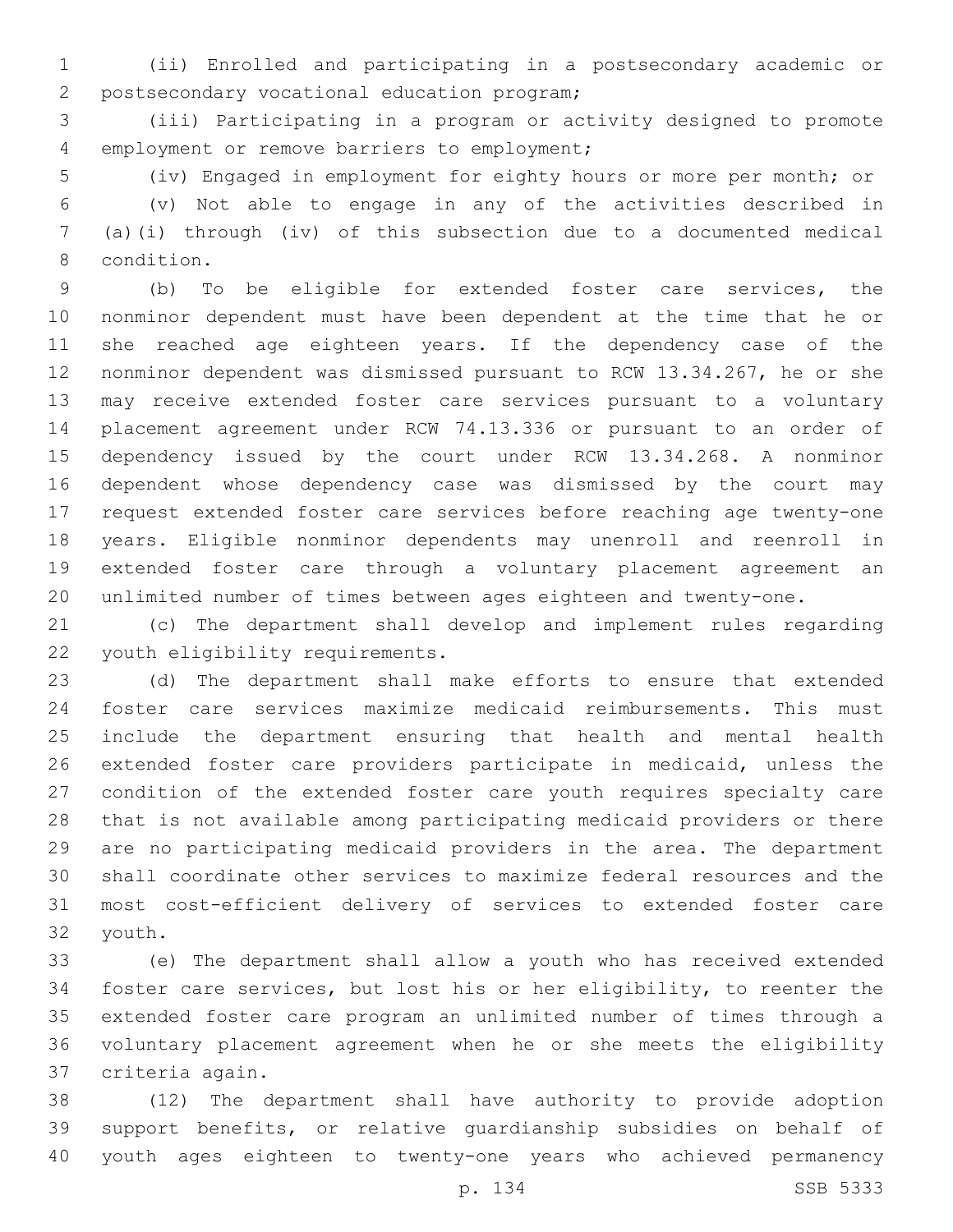through adoption or a relative guardianship at age sixteen or older and who meet the criteria described in subsection (11) of this 3 section.

 (13) The department shall refer cases to the division of child support whenever state or federal funds are expended for the care and maintenance of a child, including a child with a developmental disability who is placed as a result of an action under chapter 13.34 RCW, unless the department finds that there is good cause not to pursue collection of child support against the parent or parents of the child. Cases involving individuals age eighteen through twenty shall not be referred to the division of child support unless 12 required by federal law.

 (14) The department shall have authority within funds appropriated for foster care services to purchase care for Indian children who are in the custody of a federally recognized Indian tribe or tribally licensed child-placing agency pursuant to parental consent, tribal court order, or state juvenile court order. The purchase of such care is exempt from the requirements of chapter 74.13B RCW and may be purchased from the federally recognized Indian tribe or tribally licensed child-placing agency, and shall be subject to the same eligibility standards and rates of support applicable to other children for whom the department purchases care.

 Notwithstanding any other provision of RCW 13.32A.170 through 13.32A.200, 43.185C.295, 74.13.035, and 74.13.036, or of this section 25 all services to be provided by the department under subsections  $(4)$ , (7), and (8) of this section, subject to the limitations of these subsections, may be provided by any program offering such services funded pursuant to Titles II and III of the federal juvenile justice 29 and delinquency prevention act of 1974.

 (15) Within amounts appropriated for this specific purpose, the department shall provide preventive services to families with children that prevent or shorten the duration of an out-of-home 33 placement.

 (16) The department shall have authority to provide independent living services to youths, including individuals who have attained eighteen years of age, and have not attained twenty-one years of age 37 who are or have been in foster care.

 (17) The department shall consult at least quarterly with foster parents, including members of the foster parent association of Washington state, for the purpose of receiving information and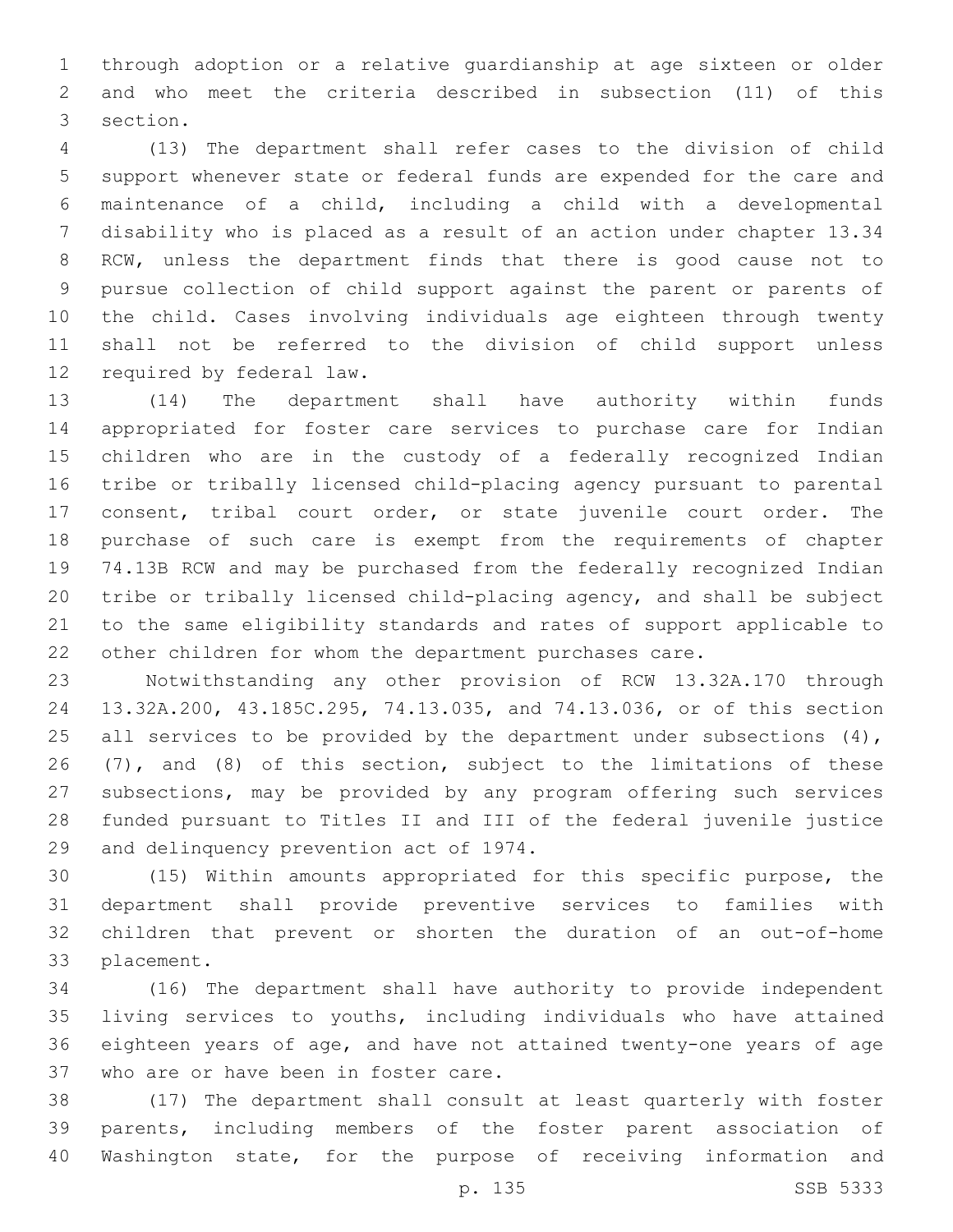comment regarding how the department is performing the duties and meeting the obligations specified in this section and RCW 74.13.250 regarding the recruitment of foster homes, reducing foster parent turnover rates, providing effective training for foster parents, and administering a coordinated and comprehensive plan that strengthens services for the protection of children. Consultation shall occur at 7 the regional and statewide levels.

 (18)(a) The department shall, within current funding levels, place on its public web site a document listing the duties and responsibilities the department has to a child subject to a dependency petition including, but not limited to, the following:

 (i) Reasonable efforts, including the provision of services, toward reunification of the child with his or her family;

 (ii) Sibling visits subject to the restrictions in RCW 15  $13.34.136(2)(b)(ii);$ 

16 (iii) Parent-child visits;

 (iv) Statutory preference for placement with a relative or other 18 suitable person, if appropriate; and

 (v) Statutory preference for an out-of-home placement that allows the child to remain in the same school or school district, if 21 practical and in the child's best interests.

 (b) The document must be prepared in conjunction with a community-based organization and must be updated as needed.

 (19)(a) The department shall have the authority to purchase legal 25 representation for parents or kinship caregivers, or both, of children who are at risk of being dependent, or who are dependent, to establish or modify a parenting plan under RCW 13.34.155 or chapter 28 26.09 ((or 26.26)), 26.26A, or 26.26B RCW or secure orders establishing other relevant civil legal relationships authorized by law, when it is necessary for the child's safety, permanence, or well-being. The department's purchase of legal representation for kinship caregivers must be within the department's appropriations. This subsection does not create an entitlement to legal representation purchased by the department and does not create judicial authority to order the department to purchase legal representation for a parent or kinship caregiver. Such determinations are solely within the department's discretion. The term "kinship caregiver" as used in this section means a caregiver who meets the definition of "kin" in RCW 74.13.600(1), unless the child is an Indian child as defined in RCW 13.38.040 and 25 U.S.C. Sec. 1903. For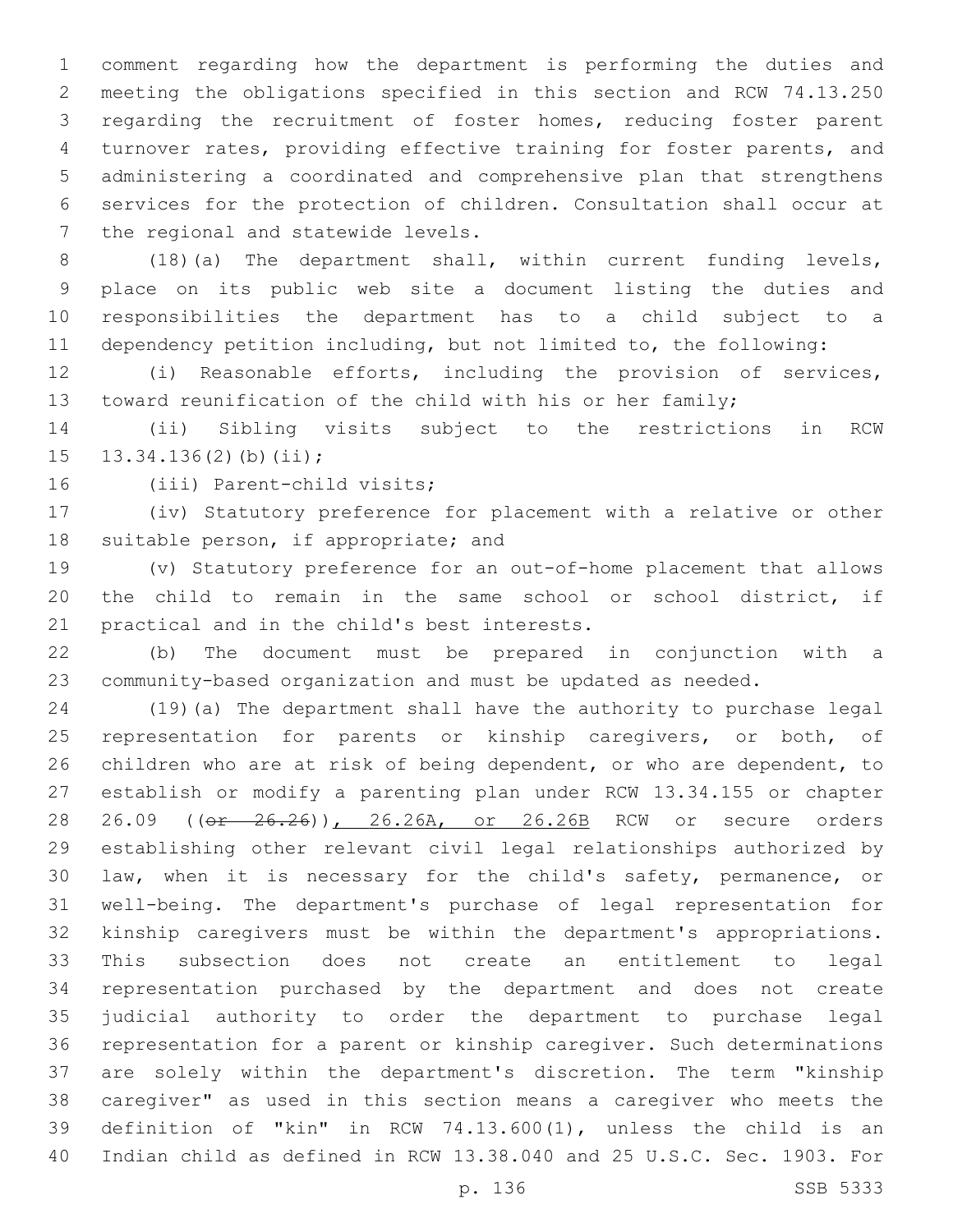an Indian child as defined in RCW 13.38.040 and 25 U.S.C. Sec. 1903, the term "kinship caregiver" as used in this section means a caregiver who is an "extended family member" as defined in RCW 13.38.040(8).4

 (b) The department is encouraged to work with the office of public defense parent representation program and the office of civil legal aid to develop a cost-effective system for providing effective civil legal representation for parents and kinship caregivers if it 9 exercises its authority under this subsection.

 **Sec. 5046.** RCW 74.20.040 and 2012 1st sp.s. c 4 s 1 are each 11 amended to read as follows:

 (1) Whenever the department receives an application for public assistance on behalf of a child, the department shall take 14 appropriate action under the provisions of this chapter, chapter 74.20A RCW, or other appropriate statutes of this state to establish or enforce support obligations against the parent or other persons 17 owing a duty to pay support moneys.

 (2) The secretary may accept a request for support enforcement services on behalf of persons who are not recipients of public assistance and may take appropriate action to establish or enforce support obligations against the parent or other persons owing a duty to pay moneys. Requests accepted under this subsection may be conditioned upon the payment of a fee as required by subsection (6) 24 of this section or through regulation issued by the secretary. The secretary may establish by regulation, reasonable standards and qualifications for support enforcement services under this 27 subsection.

 (3) The secretary may accept requests for support enforcement services from child support enforcement agencies in other states operating child support programs under Title IV-D of the social security act or from foreign countries, and may take appropriate action to establish and enforce support obligations, or to enforce subpoenas, information requests, orders for genetic testing, and collection actions issued by the other agency against the parent or other person owing a duty to pay support moneys, the parent or other person's employer, or any other person or entity properly subject to child support collection or information-gathering processes. The request shall contain and be accompanied by such information and documentation as the secretary may by rule require, and be signed by

p. 137 SSB 5333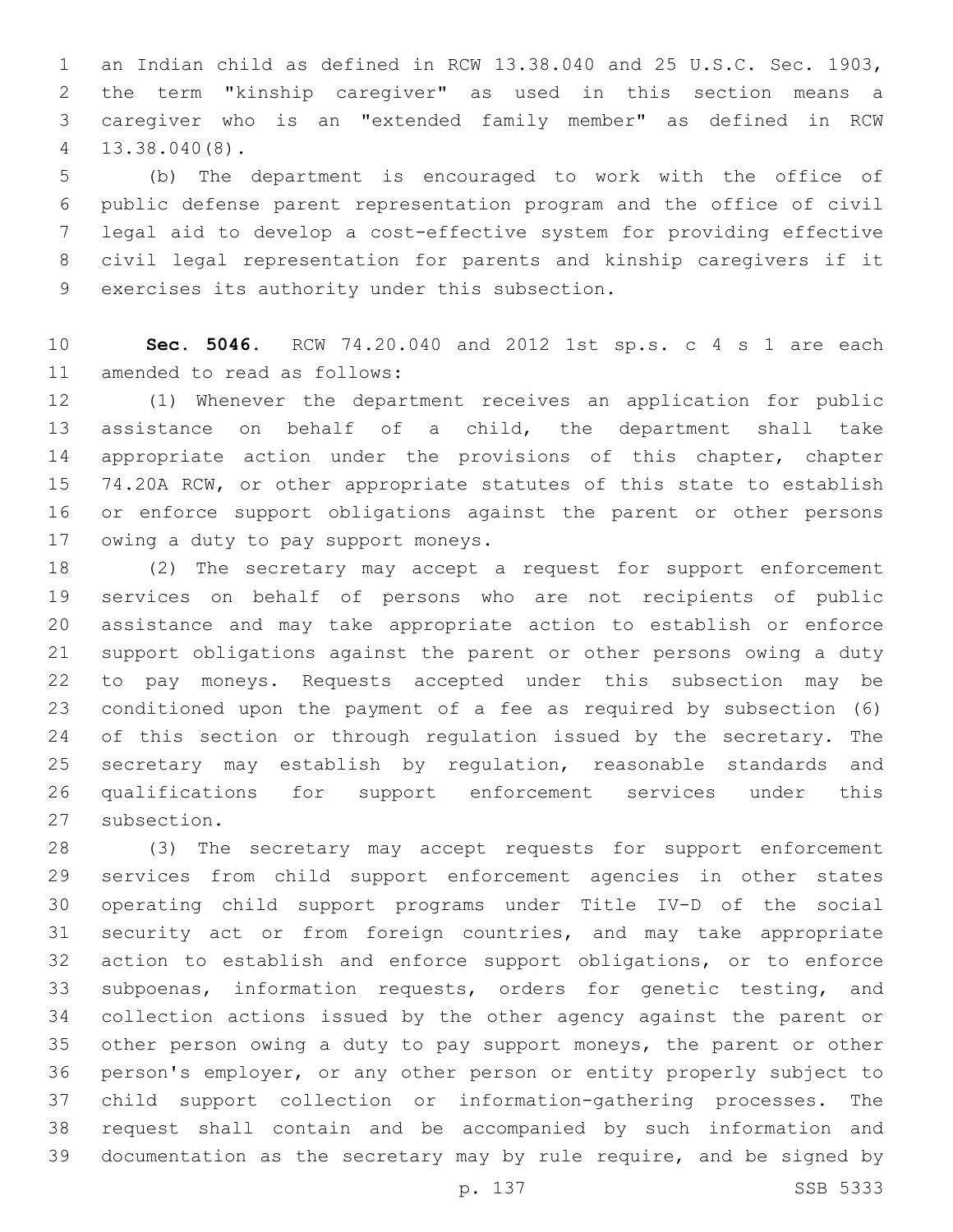an authorized representative of the agency. The secretary may adopt rules setting forth the duration and nature of services provided 3 under this subsection.

 (4) The department may take action to establish, enforce, and collect a support obligation, including performing related services, under this chapter and chapter 74.20A RCW, or through the attorney general or prosecuting attorney for action under chapter 26.09, 26.18, 26.20, 26.21A, ((or 26.26)) 26.26A, or 26.26B RCW or other appropriate statutes or the common law of this state.

 (5) Whenever a support order is filed with the Washington state support registry under chapter 26.23 RCW, the department may take appropriate action under the provisions of this chapter, chapter 26.23 or 74.20A RCW, or other appropriate law of this state to establish or enforce the support obligations contained in that order against the responsible parent or other persons owing a duty to pay 16 support moneys.

 (6) The secretary, in the case of an individual who has never received assistance under a state program funded under part A and for whom the state has collected at least five hundred dollars of support, shall impose an annual fee of twenty-five dollars for each case in which services are furnished, which shall be retained by the state from support collected on behalf of the individual, but not from the first five hundred dollars of support. The secretary may, on showing of necessity, waive or defer any such fee or cost.

 (7) Fees, due and owing, may be retained from support payments directly or collected as delinquent support moneys utilizing any of 27 the remedies in this chapter ((74.20 RCW)), chapter 74.20A RCW, chapter 26.21A RCW, or any other remedy at law or equity available to the department or any agencies with whom it has a cooperative or contractual arrangement to establish, enforce, or collect support 31 moneys or support obligations.

 (8) The secretary may waive the fee, or any portion thereof, as a part of a compromise of disputed claims or may grant partial or total charge off of said fee if the secretary finds there are no available, practical, or lawful means by which said fee may be collected or to facilitate payment of the amount of delinquent support moneys or fees 37 owed.

 (9) The secretary shall adopt rules conforming to federal laws, including but not limited to complying with section 7310 of the federal deficit reduction act of 2005, 42 U.S.C. Sec. 654, and rules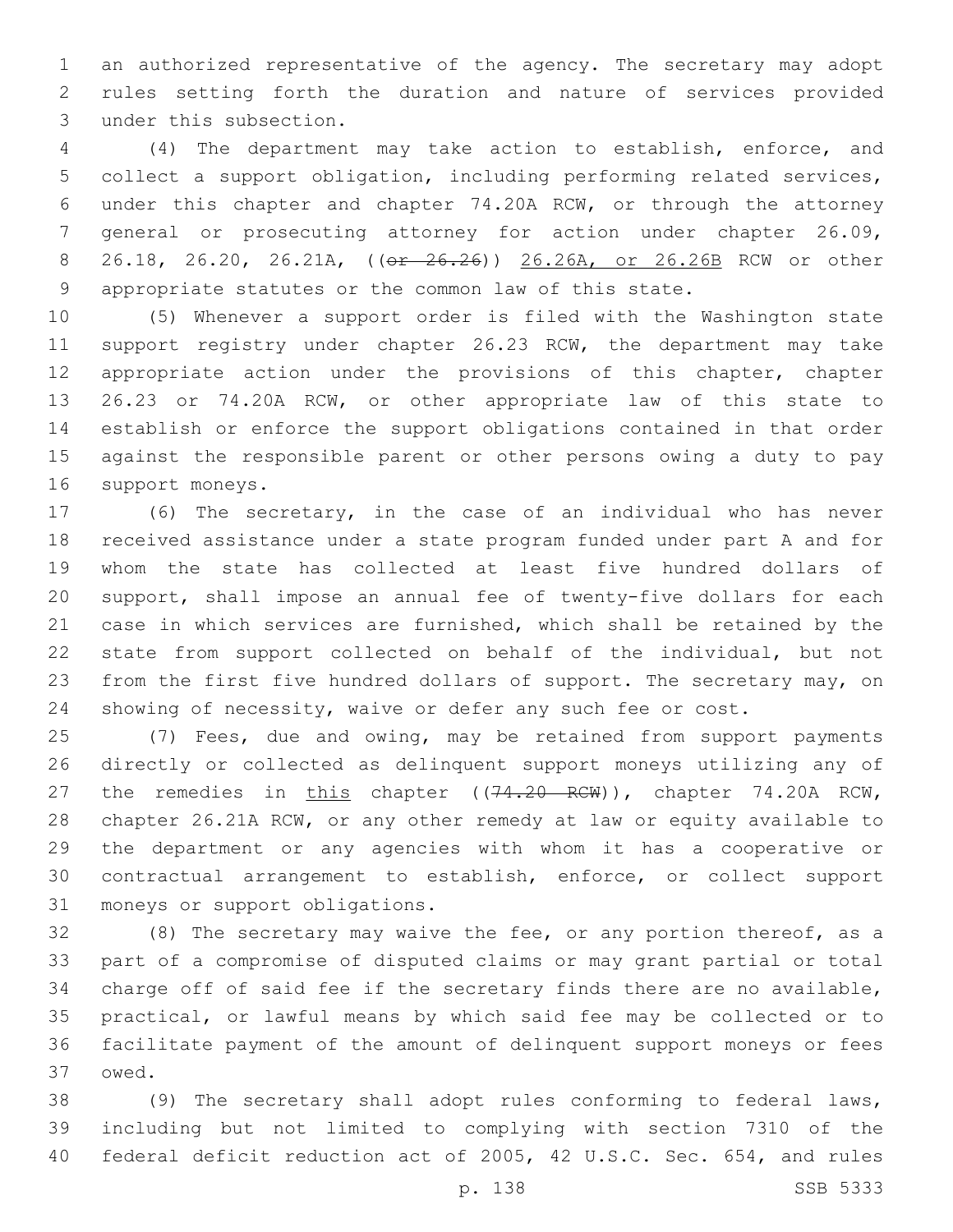and regulations required to be observed in maintaining the state child support enforcement program required under Title IV-D of the federal social security act. The adoption of these rules shall be calculated to promote the cost-effective use of the agency's resources and not otherwise cause the agency to divert its resources 6 from its essential functions.

 **Sec. 5047.** RCW 74.20.225 and 1997 c 58 s 898 are each amended to 8 read as follows:

9 In carrying out the provisions of this chapter or chapters 26.18, 10 26.23, ((26.26)) 26.26A, 26.26B, and 74.20A RCW, the secretary and other duly authorized officers of the department may subpoena witnesses, take testimony, and compel the production of such papers, books, records, and documents as they may deem relevant to the performance of their duties. The division of child support may enforce subpoenas issued under this power according to RCW 16 74.20A.350.

 **Sec. 5048.** RCW 74.20.310 and 2002 c 302 s 705 are each amended 18 to read as follows:

19 (1) The provisions of RCW ((26.26.555)) 26.26A.485 requiring appointment of a guardian ad litem to represent the child in an action brought to determine the parent and child relationship do not 22 apply to actions brought under chapter ((26.26)) 26.26A or 26.26B RCW 23 if:

 (a) The action is brought by the attorney general on behalf of the department of social and health services and the child; or

 (b) The action is brought by any prosecuting attorney on behalf of the state and the child when referral has been made to the prosecuting attorney by the department of social and health services 29 requesting such action.

 (2) On the issue of parentage, the attorney general or prosecuting attorney functions as the child's guardian ad litem provided the interests of the state and the child are not in 33 conflict.

 (3) The court, on its own motion or on motion of a party, may 35 appoint a guardian ad litem when necessary.

 (4) The summons shall contain a notice to the parents that 37 pursuant to RCW ( $(26.26.555)$ )  $26.26A.485$  the parents have a right to move the court for a guardian ad litem for the child other than the

p. 139 SSB 5333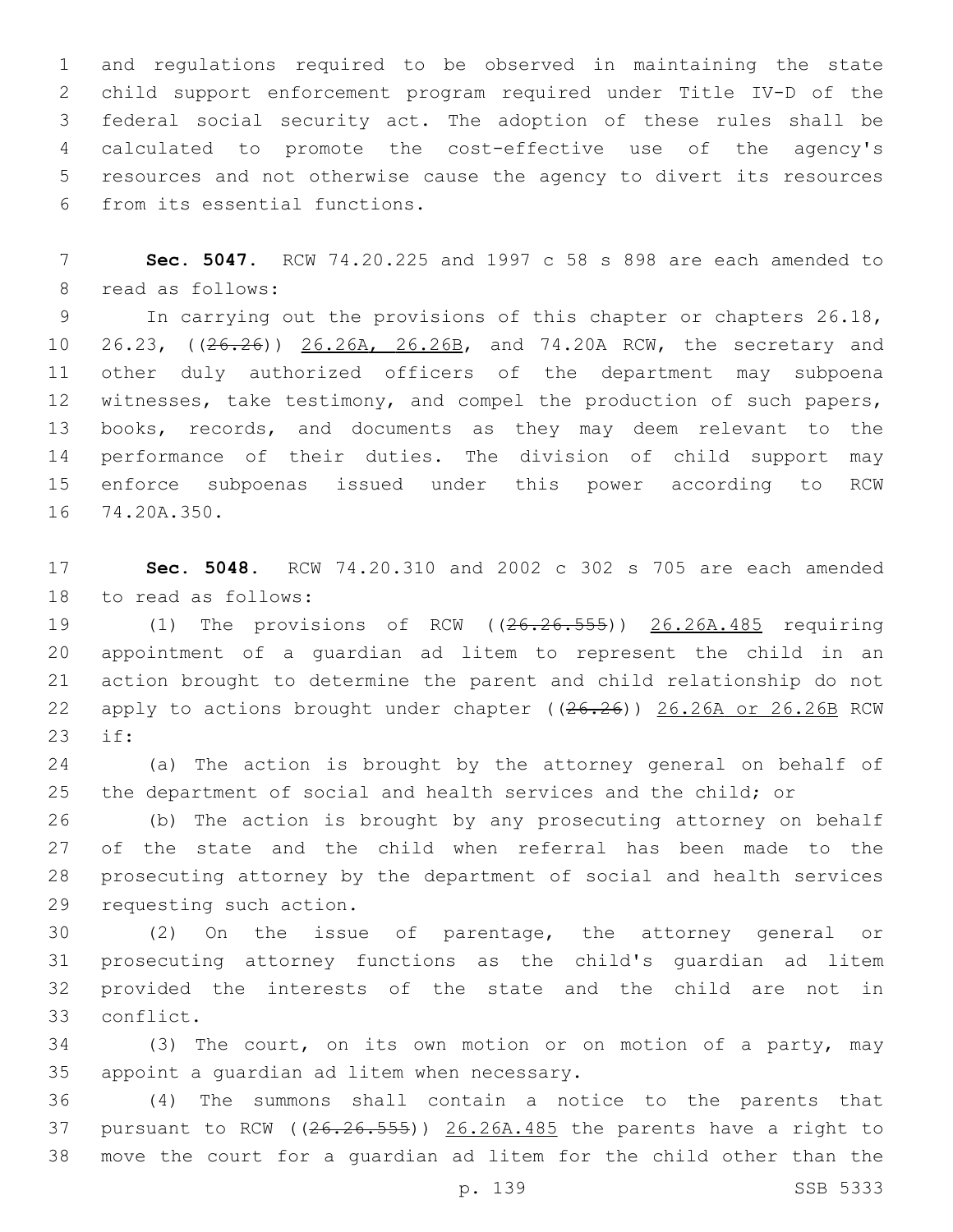prosecuting attorney or the attorney general subject to subsection (2) of this section.2

 **Sec. 5049.** RCW 74.20.350 and 1979 ex.s. c 171 s 19 are each 4 amended to read as follows:

 In order to facilitate and ensure compliance with Title IV-D of the federal social security act, now existing or hereafter amended, 7 wherein the state is required to undertake to establish ((paternity)) 8 parentage of such children as are born out of wedlock, the secretary of social and health services may pay the reasonable and proper fees 10 of attorneys admitted to practice before the courts of this state, who are engaged in private practice for the purpose of maintaining actions under chapter ((26.26)) 26.26A or 26.26B RCW on behalf of such children, to the end that parent and child relationships be determined and financial support obligations be established by superior court order. The secretary or the secretary's designee shall make the determination in each case as to which cases shall be referred for representation by such private attorneys. The secretary may advance, pay, or reimburse for payment of, such reasonable costs 19 as may be attendant to an action under chapter ((26.26)) 26.26A or 20 26.26B RCW. The representation by a private attorney shall be only on behalf of the subject child, the custodial natural parent, and the child's personal representative or guardian ad litem, and shall not 23 in any manner be, or be construed to be, in representation of the department of social and health services or the state of Washington, such representation being restricted to that provided pursuant to 26 chapters 43.10 and 36.27 RCW.

 **Sec. 5050.** RCW 74.20.360 and 2002 c 302 s 706 are each amended 28 to read as follows:

 (1) The division of child support may issue an order for genetic testing when providing services under this chapter and Title IV-D of the federal social security act if genetic testing:

 (a) Is appropriate in an action under chapter ((26.26)) 26.26A 33 RCW, the uniform parentage act;

 (b) Is appropriate in an action to establish support under RCW 35 74.20A.056; or

 (c) Would assist the parties or the division of child support in determining whether it is appropriate to proceed with an action to 38 establish or disestablish ((paternity)) parentage.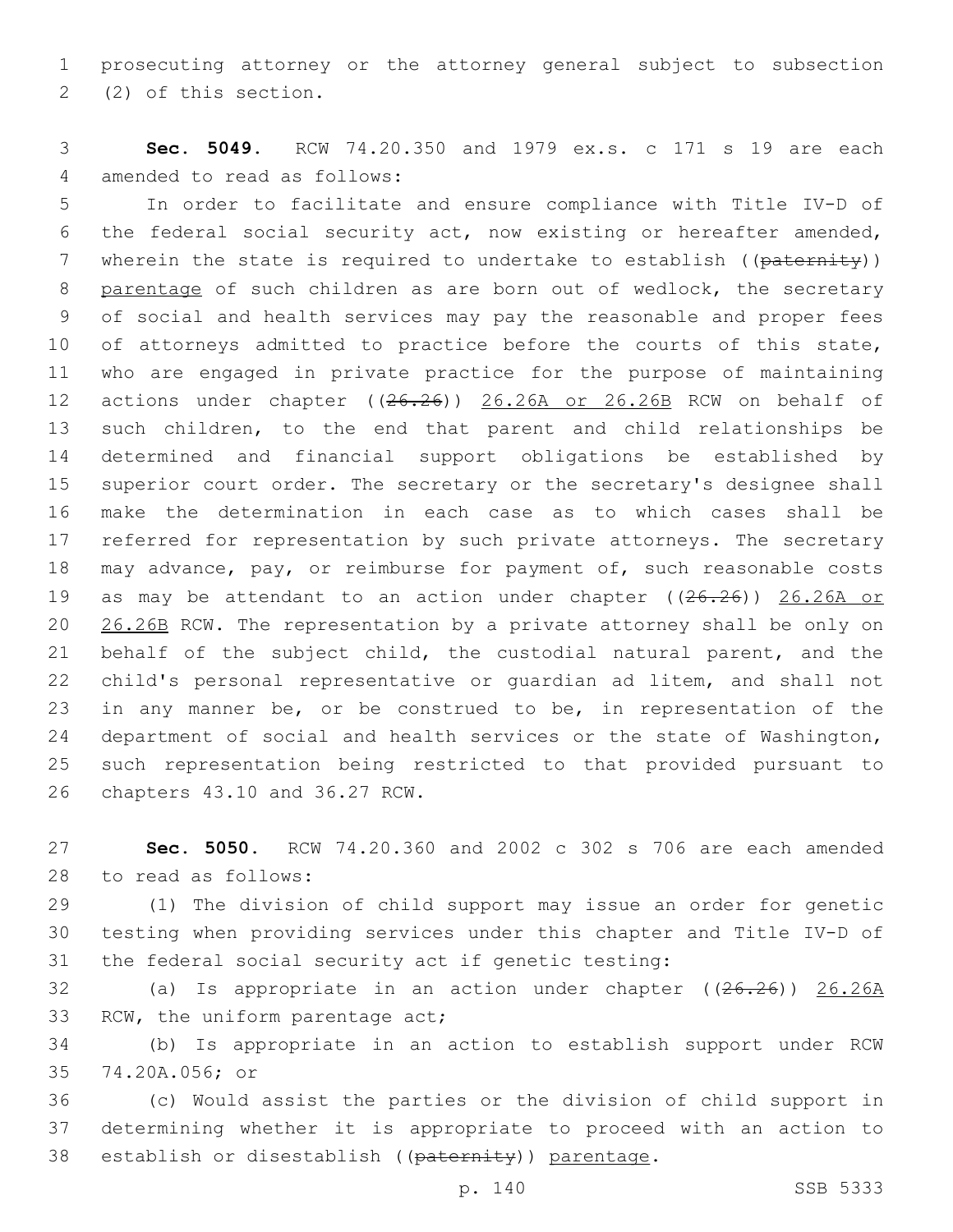(2) The order for genetic testing shall be served on the alleged genetic parent or parents and the legal parent by personal service or 3 by any form of mail requiring a return receipt.

 (3) Within twenty days of the date of service of an order for genetic testing, any party required to appear for genetic testing, the child, or a guardian on the child's behalf, may petition in 7 superior court under chapter ((26.26)) 26.26A RCW to bar or postpone 8 genetic testing.

(4) The order for genetic testing shall contain:

 (a) An explanation of the right to proceed in superior court 11 under subsection (3) of this section;

 (b) Notice that if no one proceeds under subsection (3) of this section, the agency issuing the order will schedule genetic testing and will notify the parties of the time and place of testing by 15 regular mail;

 (c) Notice that the parties must keep the agency issuing the order for genetic testing informed of their residence address and that mailing a notice of time and place for genetic testing to the last known address of the parties by regular mail constitutes valid 20 service of the notice of time and place;

 (d) Notice that the order for genetic testing may be enforced 22 through:

 (i) Public assistance grant reduction for noncooperation, pursuant to agency rule, if the child and custodian are receiving 25 public assistance;

 (ii) Termination of support enforcement services under Title IV-D of the federal social security act if the child and custodian are not 28 receiving public assistance;

 (iii) A referral to superior court for an appropriate action 30 under chapter ((26.26)) 26.26A RCW; or

 (iv) A referral to superior court for remedial sanctions under 32 RCW 7.21.060.

 (5) The department may advance the costs of genetic testing under 34 this section.

 (6) If an action is pending under chapter ((26.26)) 26.26A RCW, a judgment for reimbursement of the cost of genetic testing may be 37 awarded under RCW ((26.26.570)) 26.26A.330.

 (7) If no action is pending in superior court, the department may impose an obligation to reimburse costs of genetic testing according to rules adopted by the department to implement RCW 74.20A.056.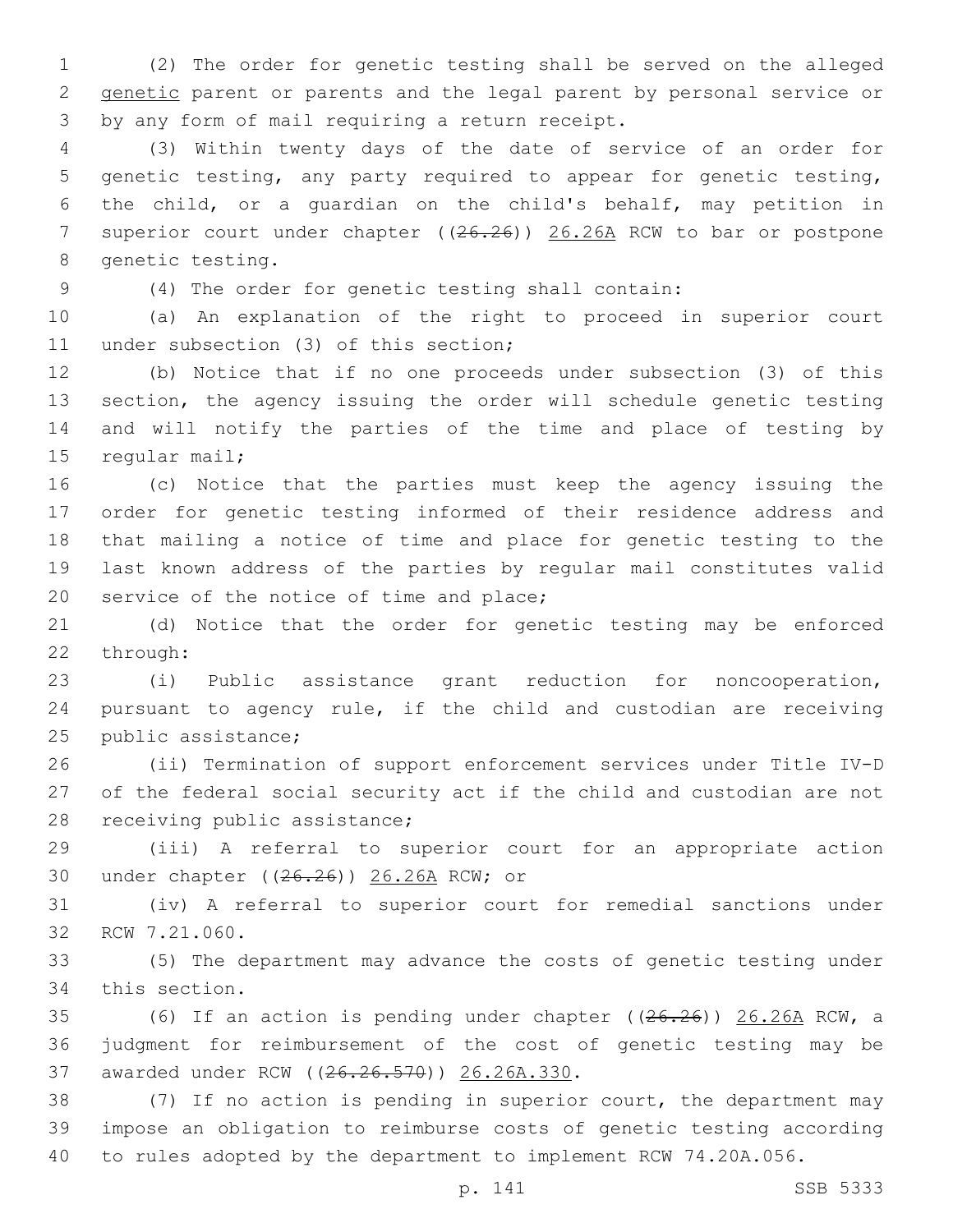**Sec. 5051.** RCW 74.20A.030 and 2007 c 143 s 7 are each amended to 2 read as follows:

 (1) The department shall be subrogated to the right of any dependent child or children or person having the care, custody, and control of said child or children, if public assistance money is paid to or for the benefit of the child, or for the care and maintenance of a child, including a child with a developmental disability if the child has been placed into care as a result of an action under chapter 13.34 RCW, under a state-funded program, or a program funded under Title IV-A or IV-E of the federal social security act as amended by the personal responsibility and work opportunity reconciliation act of 1996, and the federal deficit reduction act of 2005, to prosecute or maintain any support action or execute any administrative remedy existing under the laws of the state of Washington to obtain reimbursement of moneys expended, based on the support obligation of the responsible parent established by a child support order. Distribution of any support moneys shall be made in 18 accordance with RCW 26.23.035.

 (2) The department may initiate, continue, maintain, or execute an action to establish, enforce, and collect a support obligation, 21 including establishing ((paternity)) parentage and performing related services, under this chapter and chapter 74.20 RCW, or through the attorney general or prosecuting attorney under chapter 26.09, 26.18, 24 26.20, 26.21A, 26.23, (( $\sigma$ r 26.26)) 26.26A, or 26.26B RCW or other 25 appropriate statutes or the common law of this state, for so long as and under such conditions as the department may establish by 27 regulation.

 (3) Public assistance moneys shall be exempt from collection action under this chapter except as provided in RCW 74.20A.270.

 (4) No collection action shall be taken against parents of children eligible for admission to, or children who have been discharged from, a residential habilitation center as defined by RCW 33 71A.10.020( $(48)$ )) unless the child with a developmental disability is placed as a result of an action under chapter 13.34 RCW. The child support obligation shall be calculated pursuant to chapter 26.19 RCW.

 **Sec. 5052.** RCW 74.20A.055 and 2018 c 150 s 107 are each amended 37 to read as follows:

 (1) The secretary may, if there is no order that establishes the responsible parent's support obligation or specifically relieves the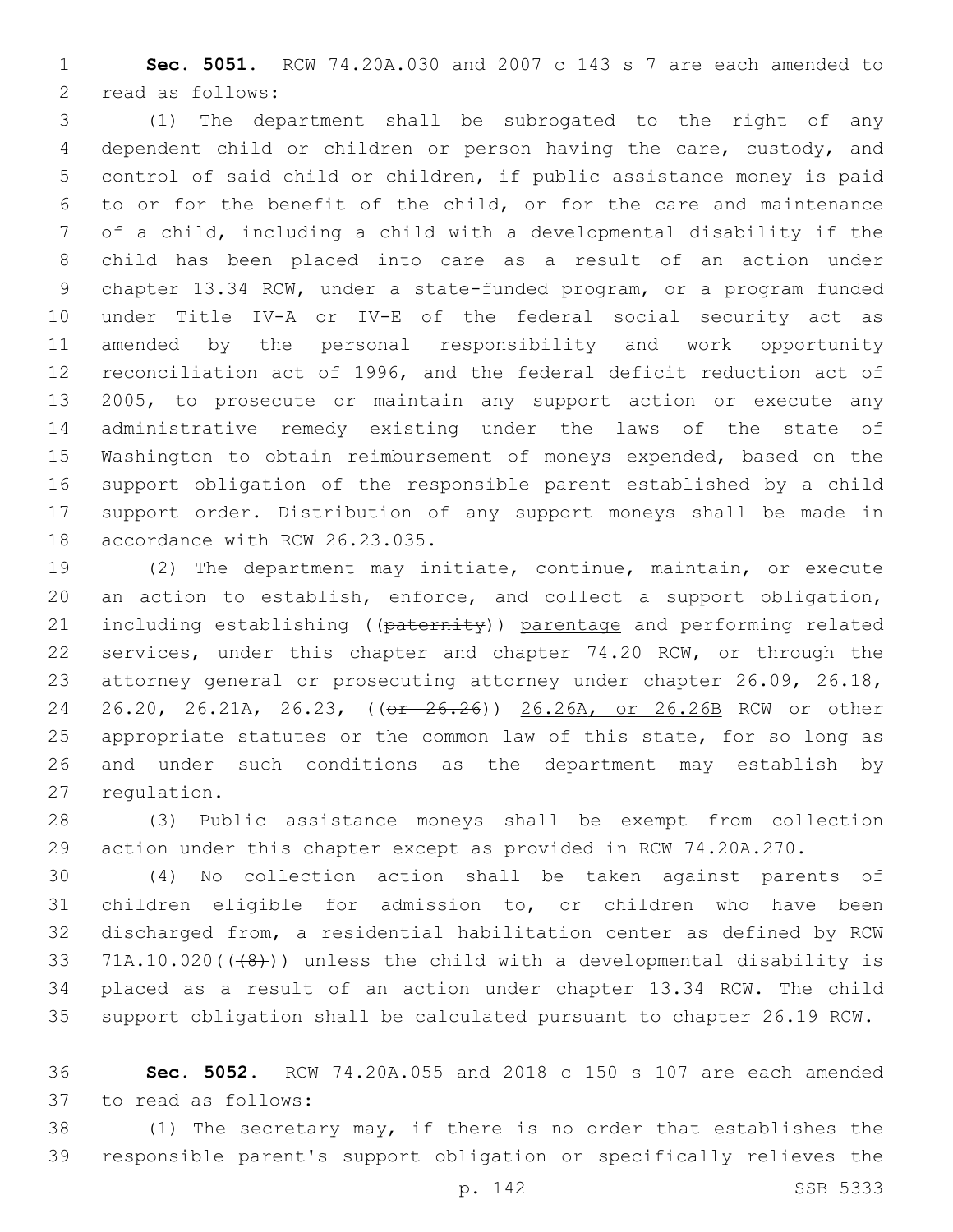responsible parent of a support obligation or pursuant to an 2 establishment of ((paternity)) parentage under chapter ((26.26)) 26.26A or 26.26B RCW, serve on the responsible parent or parents and custodial parent a notice and finding of financial responsibility requiring the parents to appear and show cause in an adjudicative proceeding why the finding of responsibility and/or the amount thereof is incorrect, should not be finally ordered, but should be rescinded or modified. This notice and finding shall relate to the support debt accrued and/or accruing under this chapter and/or RCW 26.16.205, including periodic payments to be made in the future. The hearing shall be held pursuant to this section, chapter 34.05 RCW, the Administrative Procedure Act, and the rules of the department. A custodian who has physical custody of a child has the same rights 14 that a custodial parent has under this section.

 (2) The notice and finding of financial responsibility shall be served in the same manner prescribed for the service of a summons in a civil action or may be served on the responsible parent by certified mail, return receipt requested. The receipt shall be prima facie evidence of service. The notice shall be served upon the debtor within sixty days from the date the state assumes responsibility for the support of the dependent child or children on whose behalf support is sought. If the notice is not served within sixty days from such date, the department shall lose the right to reimbursement of payments made after the sixty-day period and before the date of notification: PROVIDED, That if the department exercises reasonable efforts to locate the debtor and is unable to do so the entire sixty- day period is tolled until such time as the debtor can be located. The notice may be served upon the custodial parent who is the nonassistance applicant or public assistance recipient by first-class mail to the last known address. If the custodial parent is not the nonassistance applicant or public assistance recipient, service shall be in the same manner as for the responsible parent.

 (3) The notice and finding of financial responsibility shall set forth the amount the department has determined the responsible parent owes, the support debt accrued and/or accruing, and periodic payments to be made in the future. The notice and finding shall also include:

 (a) A statement of the name of the custodial parent and the name of the child or children for whom support is sought;

 (b) A statement of the amount of periodic future support payments 40 as to which financial responsibility is alleged;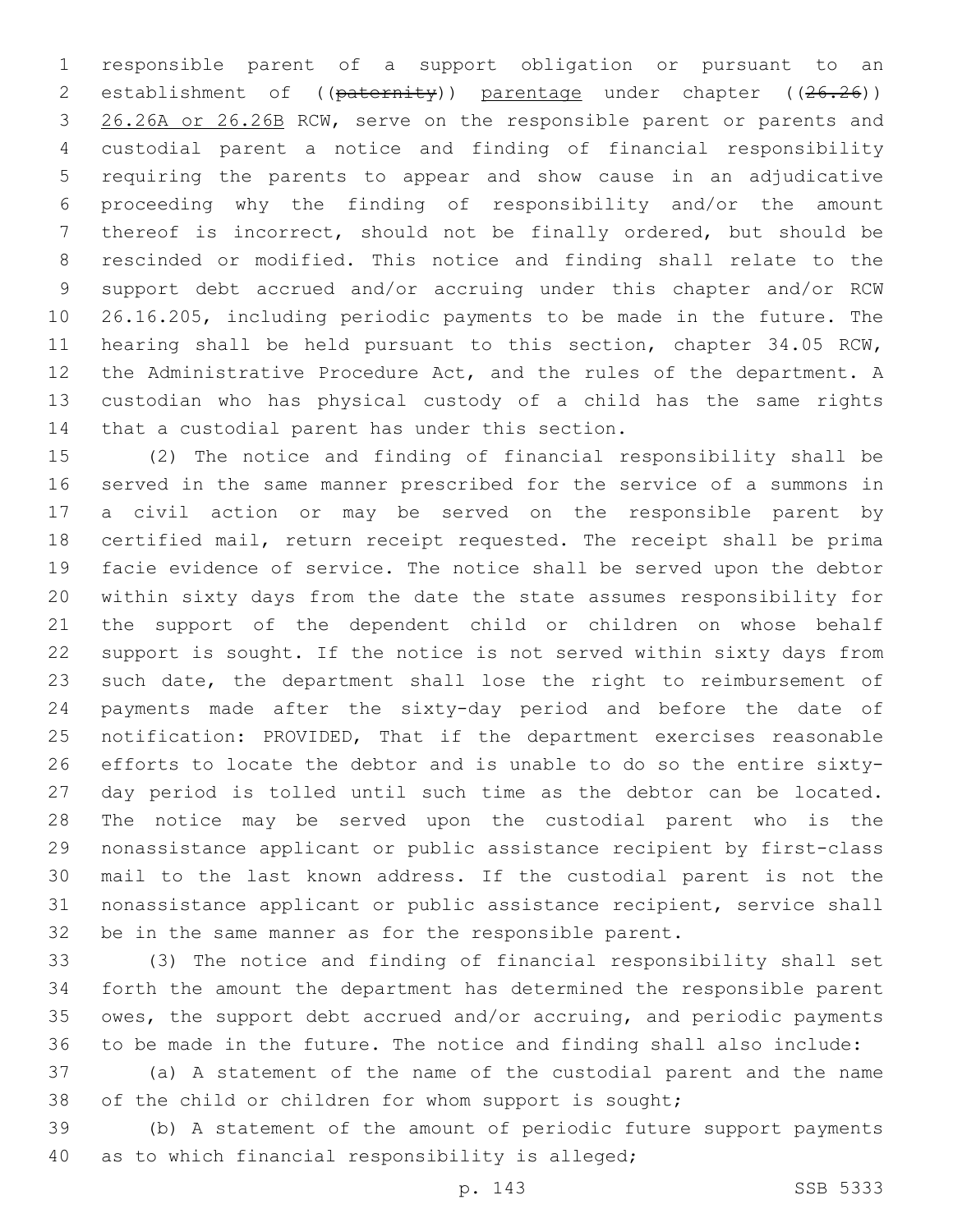(c) A statement that the responsible parent or custodial parent may object to all or any part of the notice and finding, and file an application for an adjudicative proceeding to show cause why the terms set forth in the notice should not be ordered;

 (d) A statement that, if neither the responsible parent nor the custodial parent files in a timely fashion an application for an adjudicative proceeding, the support debt and payments stated in the notice and finding, including periodic support payments in the future, shall be assessed and determined and ordered by the department and that this debt and amounts due under the notice shall 11 be subject to collection action;

 (e) A statement that the property of the debtor, without further advance notice or hearing, will be subject to lien and foreclosure, distraint, seizure and sale, order to withhold and deliver, notice of payroll deduction or other collection action to satisfy the debt and enforce the support obligation established under the notice;

 (f) A statement that one or both parents are responsible for 18 either:

 (i) Providing health care coverage for the child if accessible 20 coverage that can cover the child:

 (A) Is available through health insurance or public health care 22 coverage; or

 (B) Is or becomes available to the parent through that parent's 24 employment or union; or

 (ii) Paying a monthly payment toward the premium if no such coverage is available, as provided under RCW 26.09.105.

 (4) A responsible parent or custodial parent who objects to the notice and finding of financial responsibility may file an application for an adjudicative proceeding within twenty days of the date of service of the notice or thereafter as provided under this 31 subsection.

 (a) If the responsible parent or custodial parent files the application within twenty days, the office of administrative hearings shall schedule an adjudicative proceeding to hear the parent's or parents' objection and determine the support obligation for the entire period covered by the notice and finding of financial responsibility. The filing of the application stays collection action pending the entry of a final administrative order;

 (b) If both the responsible parent and the custodial parent fail to file an application within twenty days, the notice and finding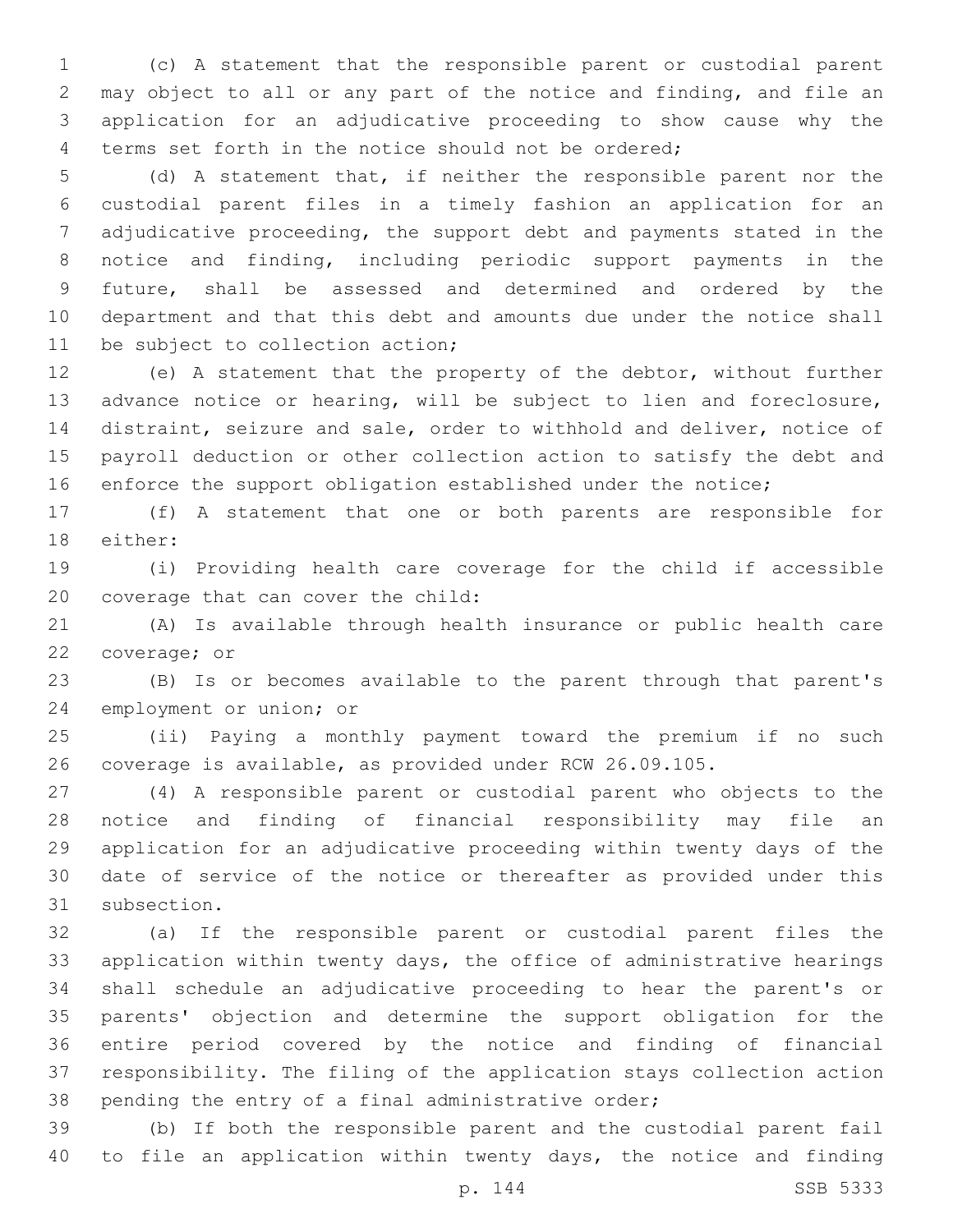shall become a final administrative order. The amounts for current and future support and the support debt stated in the notice are final and subject to collection, except as provided under (c) and (d) 4 of this subsection;

 (c) If the responsible parent or custodial parent files the application more than twenty days after, but within one year of the date of service, the office of administrative hearings shall schedule an adjudicative proceeding to hear the parent's or parents' objection and determine the support obligation for the entire period covered by the notice and finding of financial responsibility. The filing of the application does not stay further collection action, pending the entry of a final administrative order, and does not affect any prior 13 collection action;

 (d) If the responsible parent or custodial parent files the 15 application more than one year after the date of service, the office of administrative hearings shall schedule an adjudicative proceeding at which the parent who requested the late hearing must show good cause for failure to file a timely application. The filing of the application does not stay future collection action and does not 20 affect prior collection action:

 (i) If the presiding officer finds that good cause exists, the presiding officer shall proceed to hear the parent's objection to the 23 notice and determine the support obligation;

 (ii) If the presiding officer finds that good cause does not exist, the presiding officer shall treat the application as a petition for prospective modification of the amount for current and future support established under the notice and finding. In the modification proceeding, the presiding officer shall set current and future support under chapter 26.19 RCW. The petitioning parent need show neither good cause nor a substantial change of circumstances to justify modification of current and future support;

 (e) If the responsible parent's support obligation was based upon imputed median net income, the grant standard, or the family need standard, the division of child support may file an application for adjudicative proceeding more than twenty days after the date of service of the notice. The office of administrative hearings shall schedule an adjudicative proceeding and provide notice of the hearing to the responsible parent and the custodial parent. The presiding officer shall determine the support obligation for the entire period covered by the notice, based upon credible evidence presented by the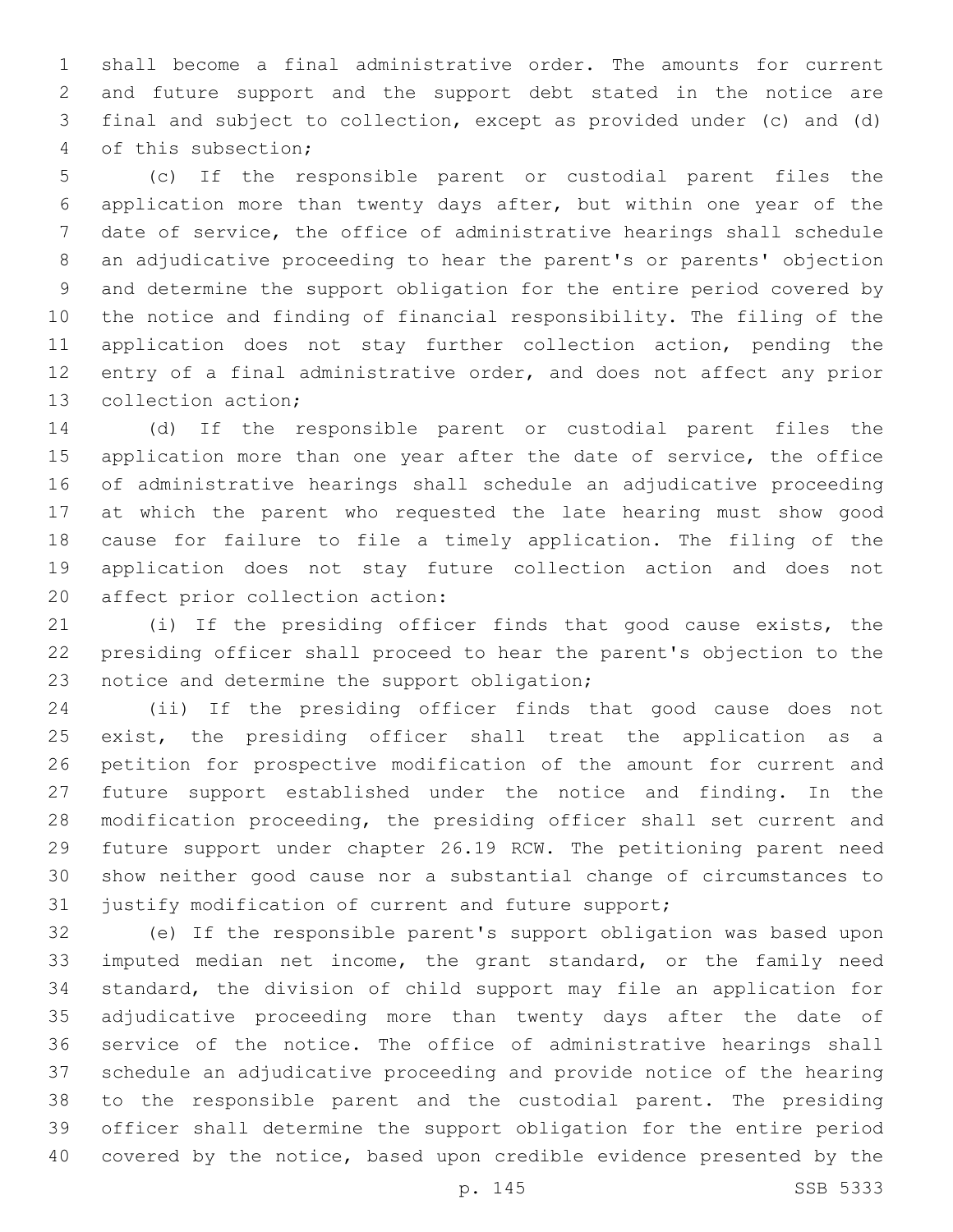division of child support, the responsible parent, or the custodial parent, or may determine that the support obligation set forth in the notice is correct. The division of child support demonstrates good cause by showing that the responsible parent's support obligation was based upon imputed median net income, the grant standard, or the family need standard. The filing of the application by the division of child support does not stay further collection action, pending the entry of a final administrative order, and does not affect any prior 9 collection action.

 (f) The department shall retain and/or shall not refund support money collected more than twenty days after the date of service of the notice. Money withheld as the result of collection action shall be delivered to the department. The department shall distribute such 14 money, as provided in published rules.

 (5) If an application for an adjudicative proceeding is filed, the presiding or reviewing officer shall determine the past liability and responsibility, if any, of the alleged responsible parent and shall also determine the amount of periodic payments to be made in the future, which amount is not limited by the amount of any public assistance payment made to or for the benefit of the child. If deviating from the child support schedule in making these determinations, the presiding or reviewing officer shall apply the standards contained in the child support schedule and enter written 24 findings of fact supporting the deviation.

 (6) If either the responsible parent or the custodial parent fails to attend or participate in the hearing or other stage of an adjudicative proceeding, upon a showing of valid service, the presiding officer shall enter an order of default against each party who did not appear and may enter an administrative order declaring the support debt and payment provisions stated in the notice and finding of financial responsibility to be assessed and determined and subject to collection action. The parties who appear may enter an 33 agreed settlement or consent order, which may be different than the terms of the department's notice. Any party who appears may choose to proceed to the hearing, after the conclusion of which the presiding officer or reviewing officer may enter an order that is different than the terms stated in the notice, if the obligation is supported by credible evidence presented by any party at the hearing.

 (7) The final administrative order establishing liability and/or future periodic support payments shall be superseded upon entry of a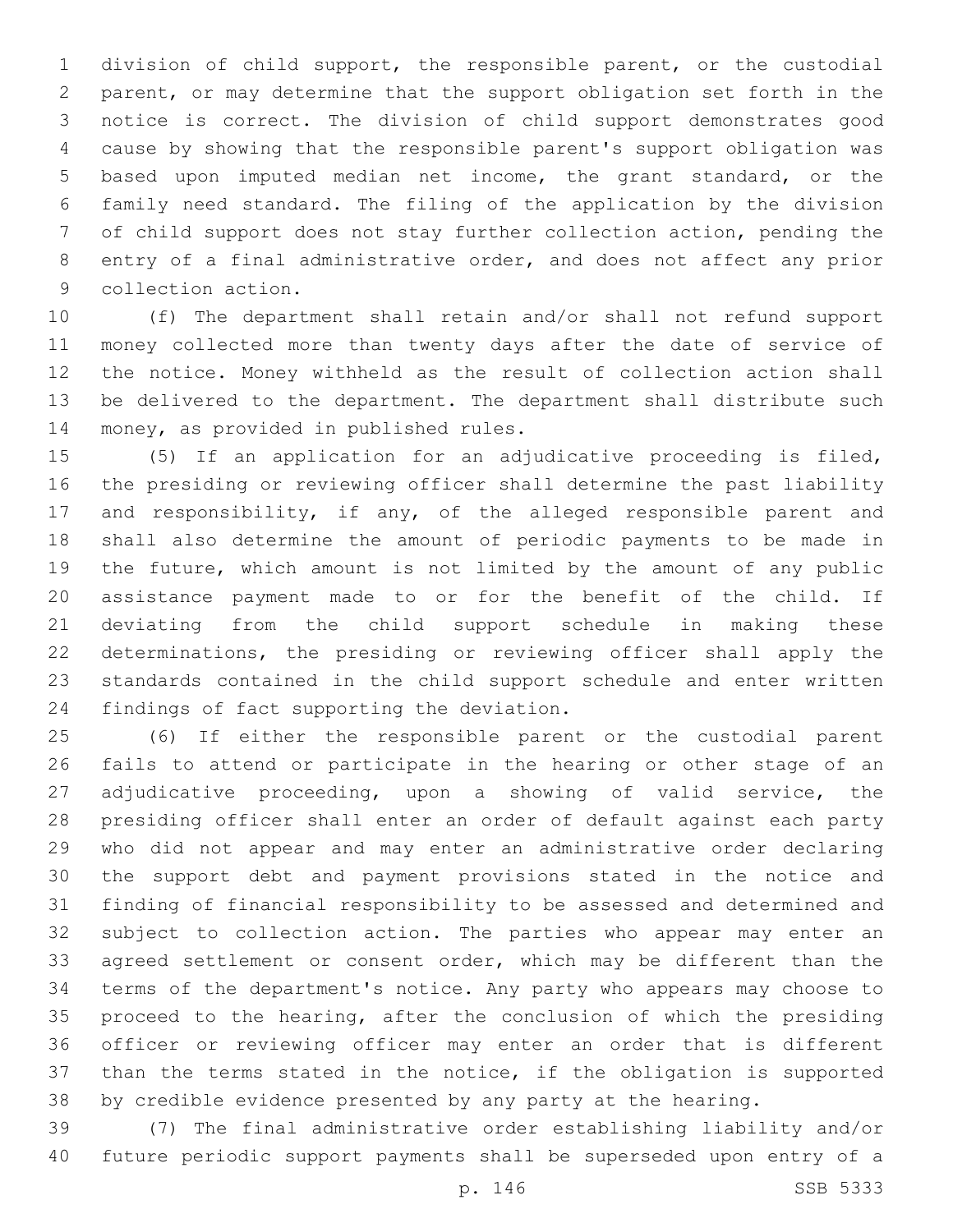superior court order for support to the extent the superior court order is inconsistent with the administrative order.

 (8) Debts determined pursuant to this section, accrued and not paid, are subject to collection action under this chapter without further necessity of action by a presiding or reviewing officer.

 (9) The department has rule-making authority to enact rules consistent with 42 U.S.C. Sec. 652(f) and 42 U.S.C. Sec. 666(a)(19) as amended by section 7307 of the deficit reduction act of 2005. Additionally, the department has rule-making authority to implement regulations required under 45 C.F.R. Parts 302, 303, 304, 305, and 308.11

 **Sec. 5053.** RCW 74.20A.056 and 2018 c 150 s 108 are each amended 13 to read as follows:

 (1) ((If an alleged father has signed an affidavit acknowledging 15 paternity which has been filed with the state registrar of vital 16 statistics before July 1, 1997, the division of child support may serve a notice and finding of parental responsibility on him and the custodial parent. Procedures for and responsibility resulting from 19 acknowledgments filed after July 1, 1997, are in subsections (8) and 20 (9) of this section. Service of the notice shall be in the same manner as a summons in a civil action or by certified mail, return 22 receipt requested, on the alleged father. The custodial parent shall 23 be served by first-class mail to the last known address. If the custodial parent is not the nonassistance applicant or public assistance recipient, service shall be in the same manner as for the responsible parent. The notice shall have attached to it a copy of the affidavit or certification of birth record information advising 28 of the existence of a filed affidavit, provided by the state 29 registrar of vital statistics, and shall state that:

 (a) Either or both parents are responsible for providing health care coverage for their child either through health insurance or 32 public health care coverage, which is accessible to the child, or through coverage that if coverage that can be extended to cover the child is or becomes available to the parent through employment or is union-related, or for paying a monthly payment toward the premium if no such coverage is available, as provided under RCW 26.09.105;

 (b) The alleged father or custodial parent may file an application for an adjudicative proceeding at which they both will be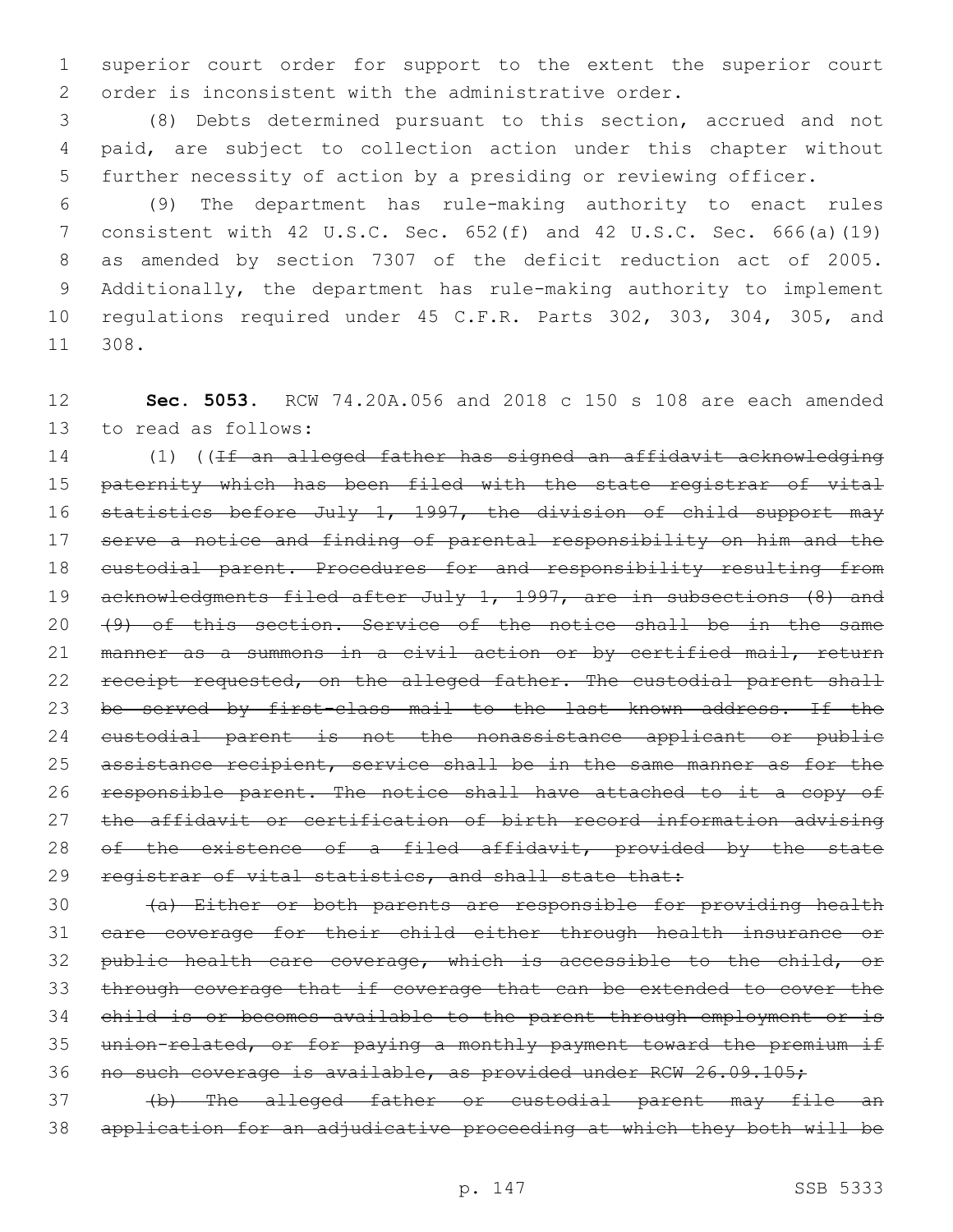1 required to appear and show cause why the amount stated in the notice 2 as to support is incorrect and should not be ordered;

 (c) An alleged father or mother, if she is also the custodial 4 parent, may request that a blood or genetic test be administered to determine whether such test would exclude him from being a natural parent and, if not excluded, may subsequently request that the division of child support initiate an action in superior court to 8 determine the existence of the parent-child relationship; and

9 (d) If neither the alleged father nor the custodial parent 10 requests that a blood or genetic test be administered or files an 11 application for an adjudicative proceeding, the amount of support 12 stated in the notice and finding of parental responsibility shall 13 become final, subject only to a subsequent determination under RCW 14 26.26.500 through 26.26.630 that the parent-child relationship does 15 <del>not exist.</del>

16 (2) An alleged father or custodial parent who objects to the 17 amount of support requested in the notice may file an application for 18 an adjudicative proceeding up to twenty days after the date the 19 notice was served. An application for an adjudicative proceeding may 20 be filed within one year of service of the notice and finding of 21 parental responsibility without the necessity for a showing of good 22 cause or upon a showing of good cause thereafter. An adjudicative 23 proceeding under this section shall be pursuant to RCW 74.20A.055. 24 The only issues shall be the amount of the accrued debt, the amount 25 of the current and future support obligation, and the reimbursement 26 of the costs of blood or genetic tests if advanced by the department. 27 A custodian who is not the parent of a child and who has physical 28 eustody of a child has the same notice and hearing rights that a 29 eustodial parent has under this section.

30 (3) If the application for an adjudicative proceeding is filed 31 within twenty days of service of the notice, collection action shall 32 be stayed pending a final decision by the department. If no 33 application is filed within twenty days:

34 (a) The amounts in the notice shall become final and the debt 35 ereated therein shall be subject to collection action; and

36 (b) Any amounts so collected shall neither be refunded nor 37 returned if the alleged father is later found not to be a responsible 38 parent.

39 (4) An alleged father or the mother, if she is also the custodial 40 parent, may request that a blood or genetic test be administered at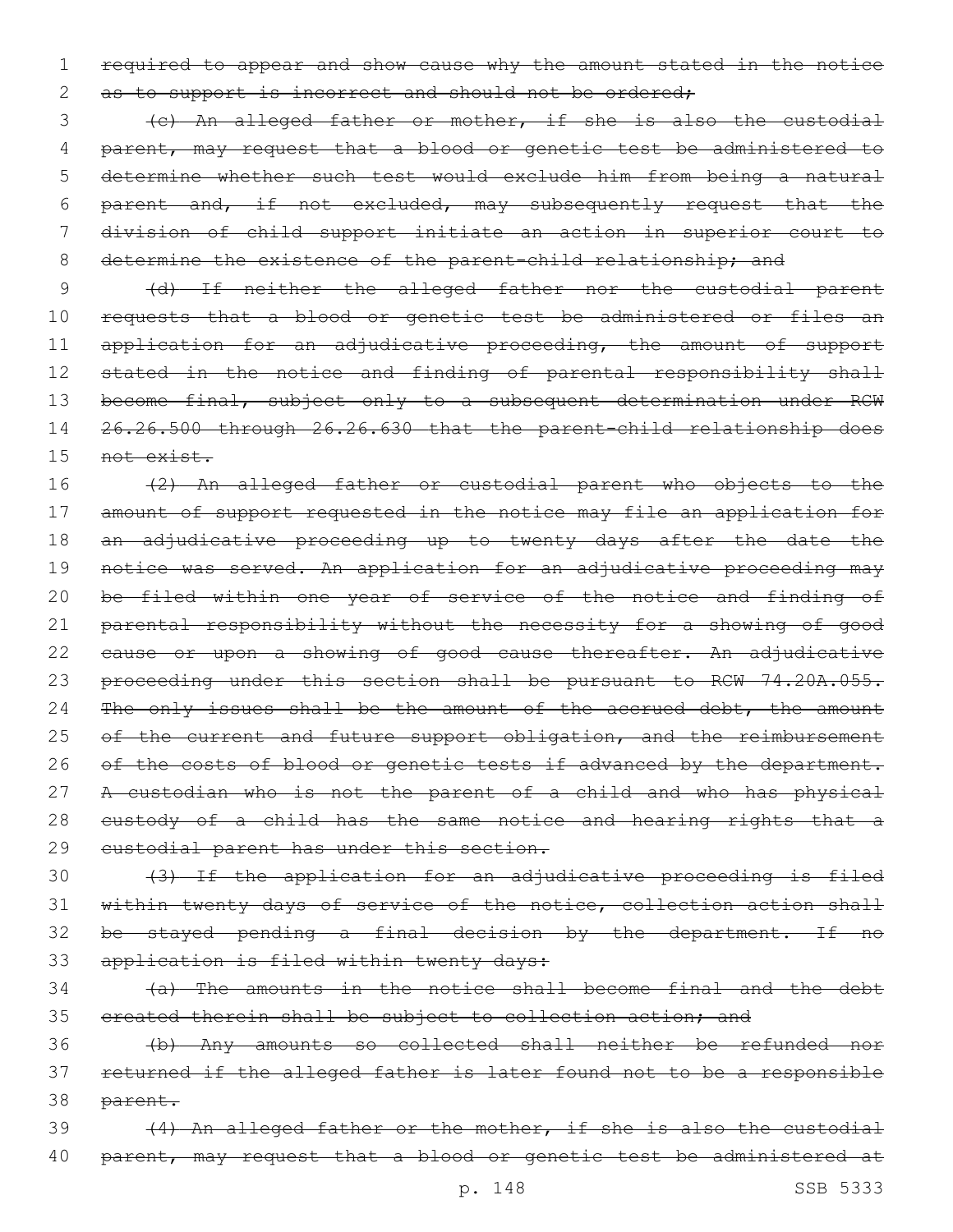1 any time. The request for testing shall be in writing, or as the 2 department may specify by rule, and served on the division of child 3 support. If a request for testing is made, the department shall 4 arrange for the test and, pursuant to rules adopted by the 5 department, may advance the cost of such testing. The department 6 shall mail a copy of the test results by certified mail, return 7 receipt requested, to the alleged father's and mother's, if she is 8 also the custodial parent, last known address.

9 (5) If the test excludes the alleged father from being a natural 10 parent, the division of child support shall file a copy of the 11 results with the state registrar of vital statistics and shall 12 dismiss any pending administrative collection proceedings based upon 13 the affidavit in issue. The state registrar of vital statistics shall 14 remove the alleged father's name from the birth certificate and 15 change the child's surname to be the same as the mother's maiden name 16 as stated on the birth certificate, or any other name which the 17 mother may select.

18 (6) The alleged father or mother, if she is also the custodial 19 parent, may, within twenty days after the date of receipt of the test 20 results, request the division of child support to initiate an action 21 under RCW 26.26.500 through 26.26.630 to determine the existence of 22 the parent-child relationship. If the division of child support 23 initiates a superior court action at the request of the alleged 24 father or mother and the decision of the court is that the alleged 25 father is a natural parent, the parent who requested the test shall 26 be liable for court costs incurred.

27 (7) If the alleged father or mother, if she is also the custodial 28 parent, does not request the division of child support to initiate a 29 superior court action, or fails to appear and cooperate with blood or 30 genetic testing, the notice of parental responsibility shall become 31 final for all intents and purposes and may be overturned only by a 32 subsequent superior court order entered under RCW 26.26.500 through 33 26.26.630.

34 (8)(a) Subsections (1) through (7) of this section do not apply 35 to acknowledgments of paternity filed with the state registrar of 36 vital statistics after July 1, 1997.

37 (b)) (a) If an acknowledged ((father)) parent has signed an 38 acknowledgment of ((paternity)) parentage that has been filed with 39 the state registrar of vital statistics ((after July 1, 1997)):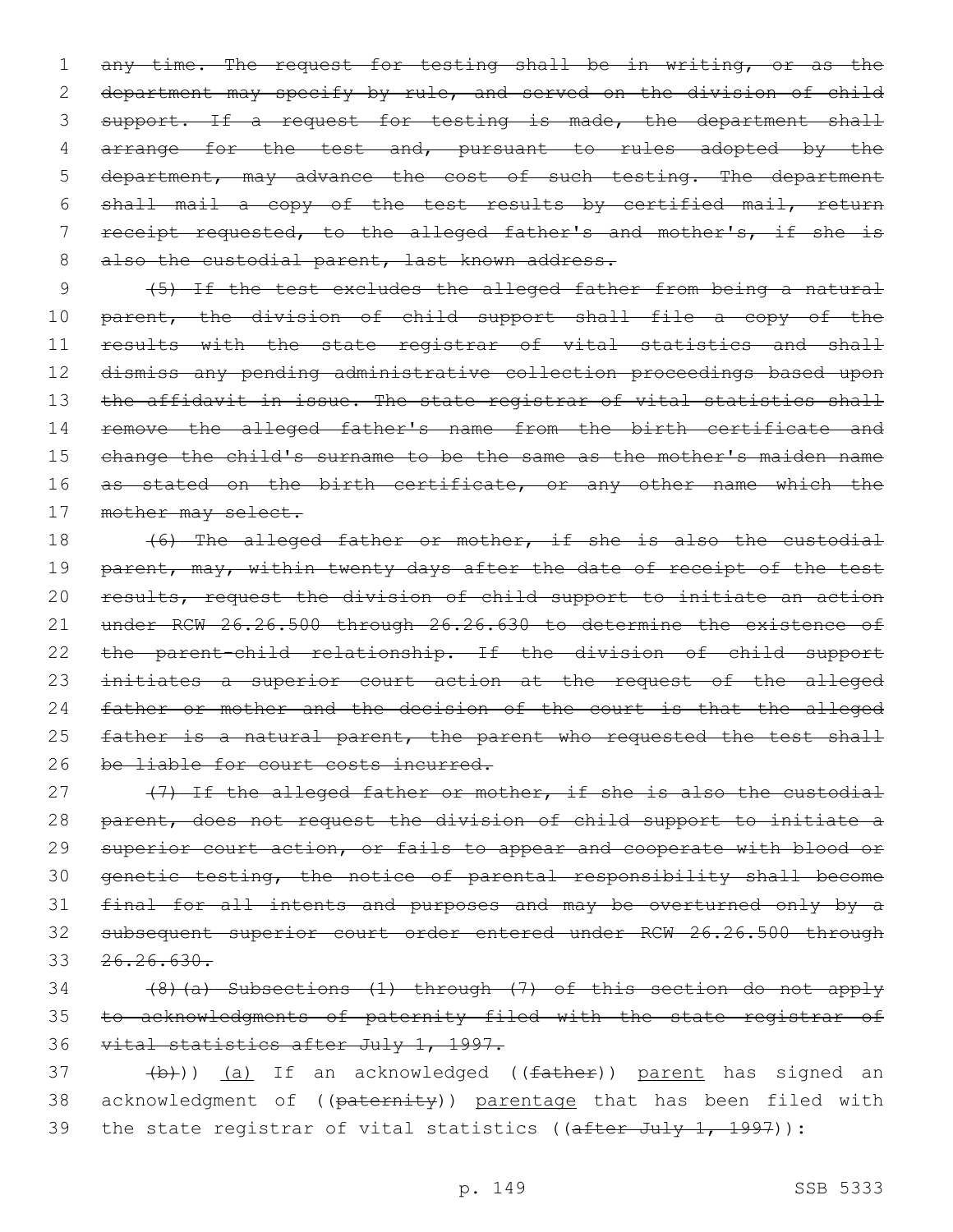(i) The division of child support may serve a notice and finding of financial responsibility under RCW 74.20A.055 based on the acknowledgment. The division of child support shall attach a copy of the acknowledgment or certification of the birth record information 5 advising of the existence of a filed acknowledgment of ((paternity)) 6 parentage to the notice;

 (ii) The notice shall include a statement that the acknowledged 8 ((father)) parent or any other signatory may commence a proceeding in court to rescind or challenge the acknowledgment or denial of 10 ((paternity)) parentage under RCW ((26.26.330)) 26.26A.235 and  $((26.26.335))$   $26.26A.240;$ 

 (iii) A statement that either or both parents are responsible for providing health care coverage for the child if accessible coverage that can be extended to cover the child is or becomes available to the parent through employment or is union-related as provided under 16 RCW 26.09.105; and

 (iv) The party commencing the action to rescind or challenge the acknowledgment or denial must serve notice on the division of child support and the office of the prosecuting attorney in the county in which the proceeding is commenced. Commencement of a proceeding to rescind or challenge the acknowledgment or denial stays the establishment of the notice and finding of financial responsibility, 23 if the notice has not yet become a final order.

24 ( $(\text{+e})$ ) (b) If neither the acknowledged ( $(\text{father})$ ) parent nor the other party to the notice files an application for an adjudicative proceeding or the signatories to the acknowledgment or denial do not commence a proceeding to rescind or challenge the acknowledgment of 28 ((paternity)) parentage, the amount of support stated in the notice and finding of financial responsibility becomes final, subject only to a subsequent determination under RCW ((26.26.500)) 26.26A.400 through ((26.26.630)) 26.26A.515 that the parent-child relationship does not exist. The division of child support does not refund nor return any amounts collected under a notice that becomes final under this section or RCW 74.20A.055, even if a court later determines that 35 the acknowledgment is void.

 $((\{d\}))(c)$  An acknowledged  $((\text{father}))$  parent or other party to the notice who objects to the amount of support requested in the notice may file an application for an adjudicative proceeding up to twenty days after the date the notice was served. An application for an adjudicative proceeding may be filed within one year of service of